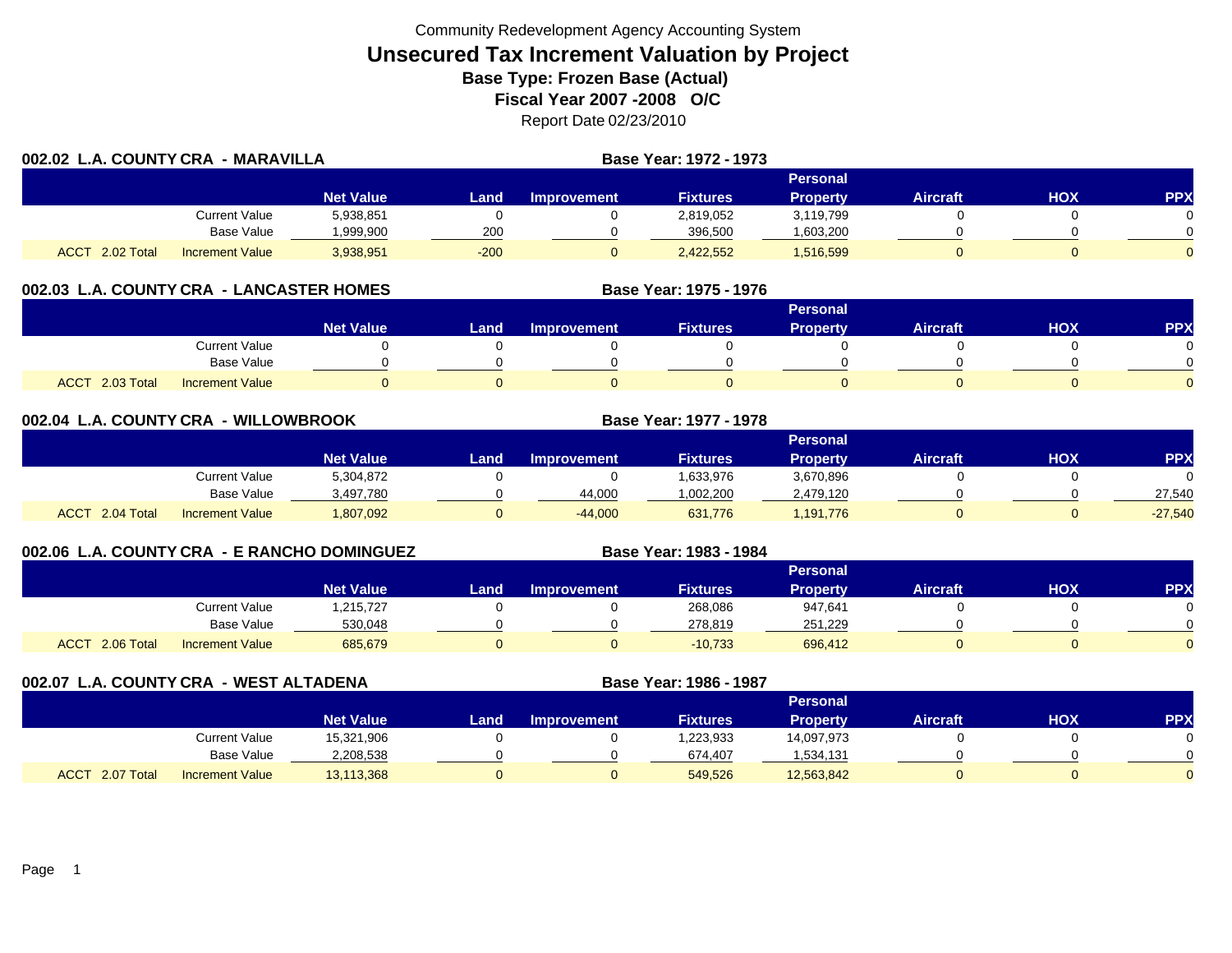Community Redevelopment Agency Accounting System

# **Unsecured Tax Increment Valuation by Project**

**Base Type: Frozen Base (Actual)** 

**Fiscal Year 2007 -2008 O/C**

## Report Date 02/23/2010

| 002.08 L.A. COUNTY CRA - WHITESIDE R.P. |                        |                  |      |                    | Base Year: 2006 - 2007 |                 |          |     |            |
|-----------------------------------------|------------------------|------------------|------|--------------------|------------------------|-----------------|----------|-----|------------|
|                                         |                        |                  |      |                    |                        | Personal        |          |     |            |
|                                         |                        | <b>Net Value</b> | Land | <b>Improvement</b> | <b>Fixtures</b>        | <b>Property</b> | Aircraft | нох | <b>PPX</b> |
|                                         | Current Value          | 19.954.225       |      |                    | 8.954.099              | 11,000,126      |          |     |            |
|                                         | <b>Base Value</b>      | 20,447,351       |      |                    | 10.348.479             | 10,098,872      |          |     |            |
| ACCT 2.08 Total                         | <b>Increment Value</b> | $-493.126$       |      |                    | $-1,394,380$           | 901,254         |          |     |            |

|                        |                  |        |                    |                 | <b>Personal</b> |                 |     |           |
|------------------------|------------------|--------|--------------------|-----------------|-----------------|-----------------|-----|-----------|
|                        | <b>Net Value</b> | Land,  | <b>Improvement</b> | <b>Fixtures</b> | Property        | <b>Aircraft</b> | ΗΟΧ | PPX       |
| <b>Current Value</b>   | 47,735,581       |        |                    | 14.899.146      | 32,836,435      |                 |     |           |
| Base Value             | 28,683,617       | 200    | 44.000             | 12,700,405      | 15,966,552      |                 |     | 27,540    |
| <b>Increment Value</b> | 19,051,964       | $-200$ | $-44,000$          | 2,198,741       | 16,869,883      |                 |     | $-27,540$ |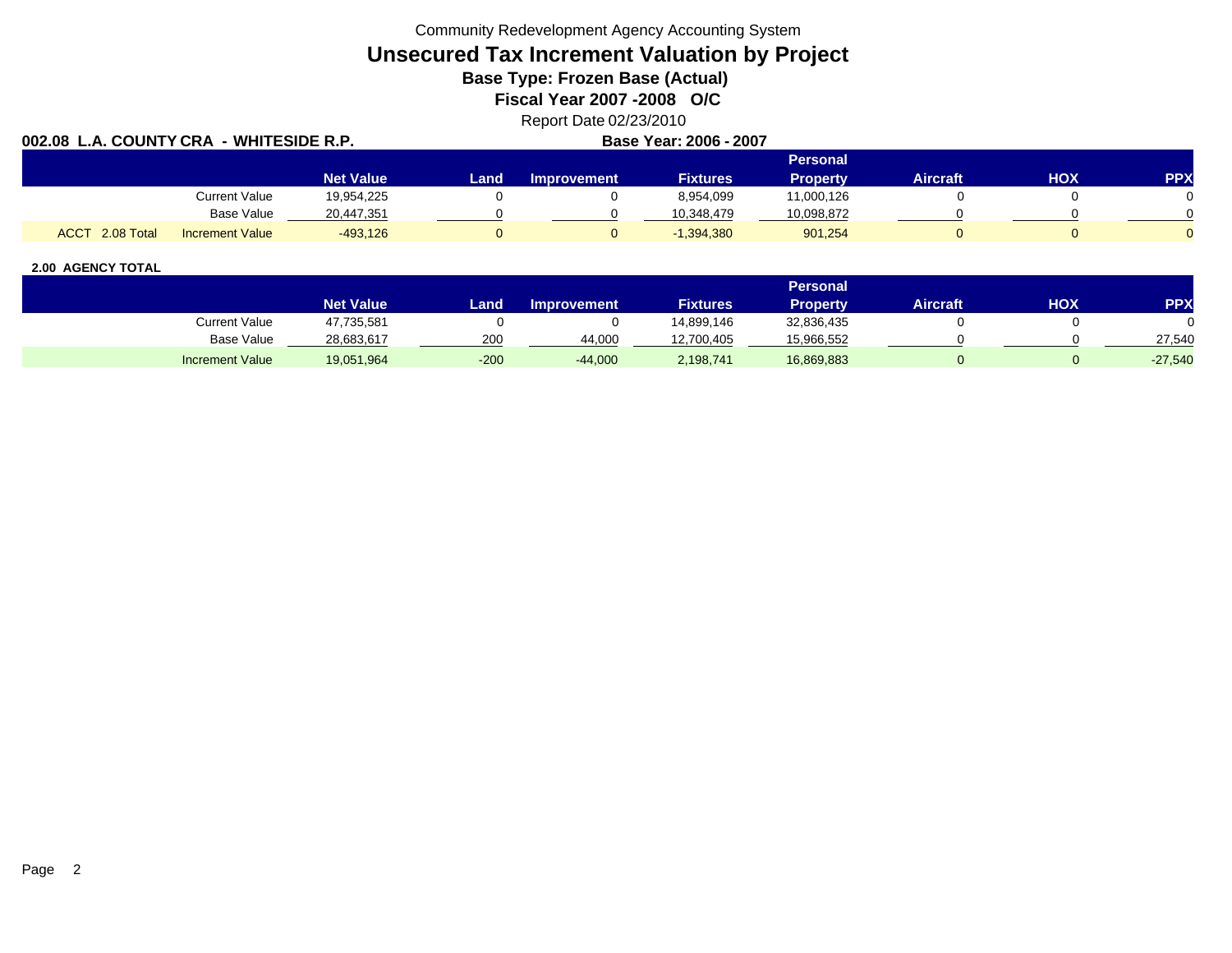| 100.03 ALHAMBRA CRA - INDUSTRIAL |                        |                  |           |                    | Base Year: 1969 - 1970 |                 |          |     |            |
|----------------------------------|------------------------|------------------|-----------|--------------------|------------------------|-----------------|----------|-----|------------|
|                                  |                        |                  |           |                    |                        | Personal        |          |     |            |
|                                  |                        | <b>Net Value</b> | Land      | <b>Improvement</b> | <b>Fixtures</b>        | <b>Property</b> | Aircraft | HOX | <b>PPX</b> |
|                                  | Current Value          | 82,544,971       |           |                    | 31,331,432             | 54,905,539      |          |     | 3,692,000  |
|                                  | Base Value             | 7,046,928        | 1,672     |                    | 1,121,280              | 5,914,012       |          |     | 36         |
| ACCT 100.03 Total                | <b>Increment Value</b> | 75,498,043       | $-11.672$ |                    | 30,210,152             | 48,991,527      |          |     | 3,691,964  |

| 100.04 ALHAMBRA CRA - CBD |                        |                  |      | Base Year: 1976 - 1977 |                 |                 |                 |            |            |
|---------------------------|------------------------|------------------|------|------------------------|-----------------|-----------------|-----------------|------------|------------|
|                           |                        |                  |      |                        |                 | <b>Personal</b> |                 |            |            |
|                           |                        | <b>Net Value</b> | Land | <b>Improvement</b>     | <b>Fixtures</b> | <b>Property</b> | <b>Aircraft</b> | <b>HOX</b> | <b>PPX</b> |
|                           | <b>Current Value</b>   | 2,511,716        |      |                        | 1,195,241       | 1,316,475       |                 |            |            |
|                           | <b>Base Value</b>      | 556,520          |      |                        | 215,780         | ,340,740        |                 |            |            |
| ACCT 100.04 Total         | <b>Increment Value</b> | 955,196          |      | 0                      | 979,461         | $-24,265$       |                 |            |            |

| 100.05 ALHAMBRA CRA - IND'TRIAL 82 ANNEX |                        |                  |      |                    | Base Year: 1980 - 1981 |                 |                 |     |            |
|------------------------------------------|------------------------|------------------|------|--------------------|------------------------|-----------------|-----------------|-----|------------|
|                                          |                        |                  |      |                    |                        | Personal        |                 |     |            |
|                                          |                        | <b>Net Value</b> | Land | <b>Improvement</b> | <b>Fixtures</b>        | <b>Property</b> | <b>Aircraft</b> | нох | <b>PPX</b> |
|                                          | Current Value          | 32,210,190       |      |                    | 12,063,262             | 20,146,928      |                 |     |            |
|                                          | Base Value             | 6,570,316        |      |                    | 2,115,432              | 4,457,584       |                 |     | 2,700      |
| ACCT 100.05 Total                        | <b>Increment Value</b> | 25,639,874       |      |                    | 9,947,830              | 15,689,344      |                 |     | $-2,700$   |

|                        |                  |           |                    |                 | Personal   |                 |     |            |
|------------------------|------------------|-----------|--------------------|-----------------|------------|-----------------|-----|------------|
|                        | <b>Net Value</b> | Landı     | <b>Improvement</b> | <b>Fixtures</b> | Property   | <b>Aircraft</b> | нох | <b>PPX</b> |
| Current Value          | 17,266,877       |           |                    | 44,589,935      | 76,368,942 |                 |     | 3,692,000  |
| <b>Base Value</b>      | 15.173.764       | 1.672     |                    | 3.452.492       | 11.712.336 |                 |     | 2.736      |
| <b>Increment Value</b> | 102,093,113      | $-11,672$ |                    | 41.137.443      | 64,656,606 |                 |     | 3,689,264  |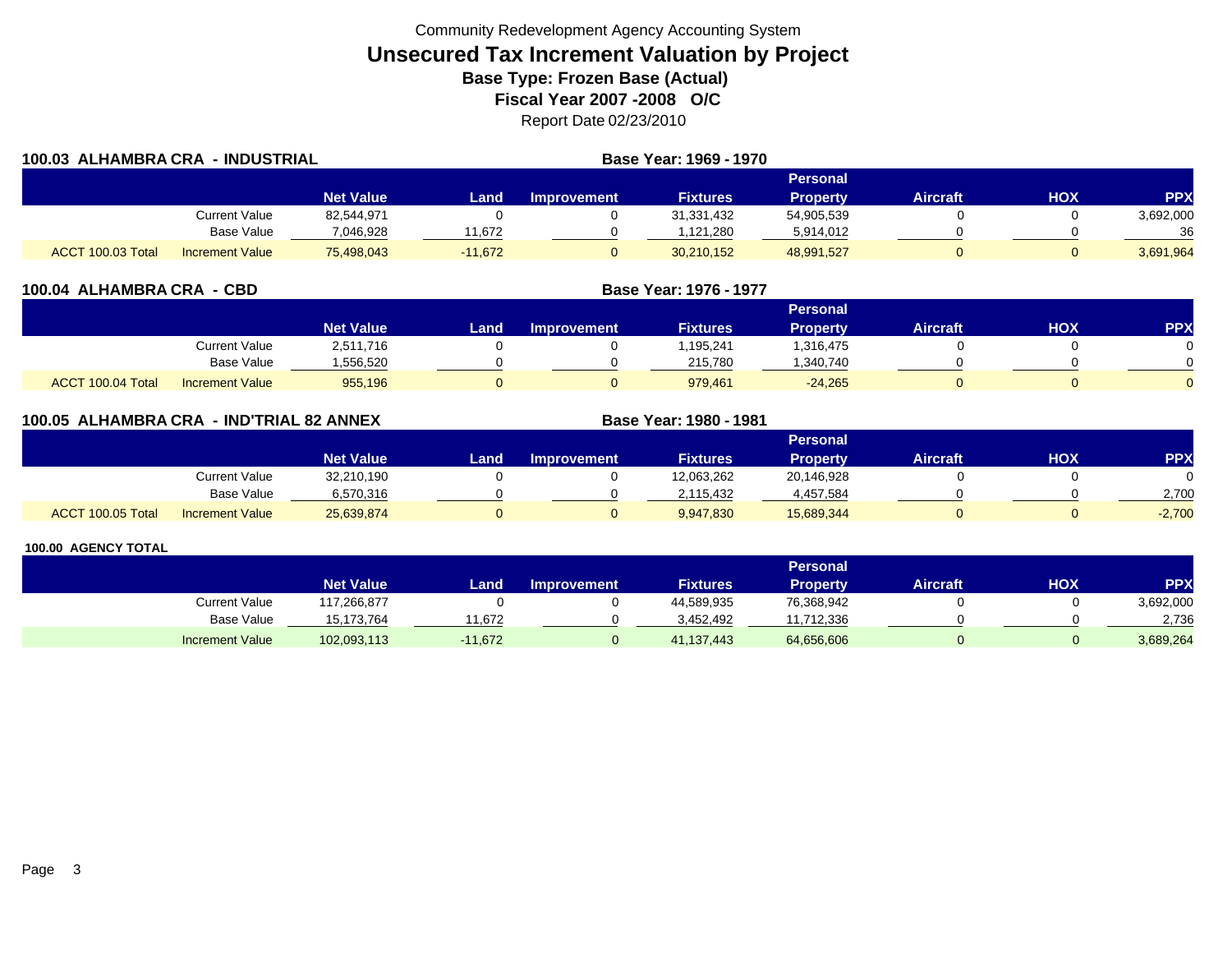|                   | 101.02 AGOURA HILLS CRA - RED. PROJ AREA |                  |         |                    | <b>Base Year: 1991 - 1992</b> |                 |                 |     |            |
|-------------------|------------------------------------------|------------------|---------|--------------------|-------------------------------|-----------------|-----------------|-----|------------|
|                   |                                          |                  |         |                    |                               | <b>Personal</b> |                 |     |            |
|                   |                                          | <b>Net Value</b> | Land    | <b>Improvement</b> | <b>Fixtures</b>               | <b>Property</b> | <b>Aircraft</b> | HOX | <b>PPX</b> |
|                   | Current Value                            | 66,214,151       | 100,000 |                    | 19,227,539                    | 46,958,612      |                 |     | 72,000     |
|                   | Base Value                               | 30,320,655       |         |                    | 6.107.294                     | 24,268,461      |                 |     | 55,100     |
| ACCT 101.02 Total | <b>Increment Value</b>                   | 35,893,496       | 100,000 |                    | 13.120.245                    | 22,690,151      |                 |     | 16.900     |

|                        |                  |         |                    |                 | Personal   |          |            |            |
|------------------------|------------------|---------|--------------------|-----------------|------------|----------|------------|------------|
|                        | <b>Net Value</b> | Land    | <b>Improvement</b> | <b>Fixtures</b> | Property   | Aircraft | <b>HOX</b> | <b>PPX</b> |
| Current Value          | 66,214,151       | 100,000 |                    | 19,227,539      | 46,958,612 |          |            | 72,000     |
| <b>Base Value</b>      | 30,320,655       |         |                    | 6.107.294       | 24,268,461 |          |            | 55,100     |
| <b>Increment Value</b> | 35,893,496       | 100,000 |                    | 13,120,245      | 22,690,151 |          |            | 16,900     |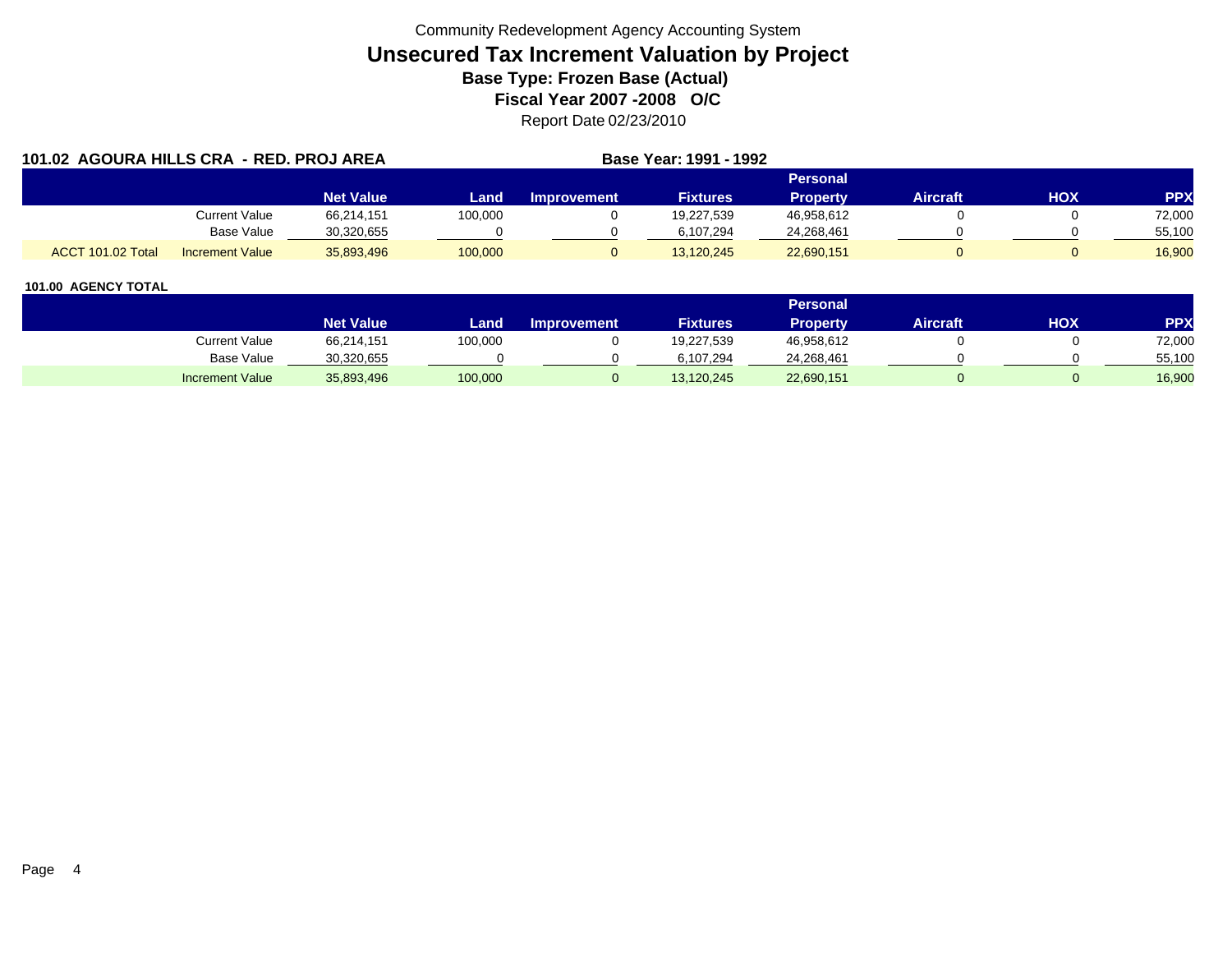| 104.04 ARCADIA CRA - CENTRAL |                        |                  |      | Base Year: 1973 - 1974 |                 |                 |                 |     |            |
|------------------------------|------------------------|------------------|------|------------------------|-----------------|-----------------|-----------------|-----|------------|
|                              |                        |                  |      |                        |                 | Personal        |                 |     |            |
|                              |                        | <b>Net Value</b> | Land | <b>Improvement</b>     | <b>Fixtures</b> | <b>Property</b> | <b>Aircraft</b> | HOX | <b>PPX</b> |
|                              | <b>Current Value</b>   | 34,699,341       |      |                        | 9,788,569       | 25,130,291      |                 |     | 219,519    |
|                              | Base Value             | 9,465,820        |      |                        | .859.700        | 7,606,120       |                 |     |            |
| ACCT 104.04 Total            | <b>Increment Value</b> | 25,233,521       |      |                        | 7.928.869       | 17,524,171      |                 |     | 219,519    |

|                        |                  |      |                    |                 | <b>Personal</b> |                 |     |         |
|------------------------|------------------|------|--------------------|-----------------|-----------------|-----------------|-----|---------|
|                        | <b>Net Value</b> | Land | <b>Improvement</b> | <b>Fixtures</b> | Property        | <b>Aircraft</b> | HOX | PPX     |
| <b>Current Value</b>   | 34,699,341       |      |                    | 9,788,569       | 25,130,291      |                 |     | 219,519 |
| <b>Base Value</b>      | 9,465,820        |      |                    | 859.700         | 7,606,120       |                 |     |         |
| <b>Increment Value</b> | 25,233,521       |      |                    | 7,928,869       | 17,524,171      |                 |     | 219,519 |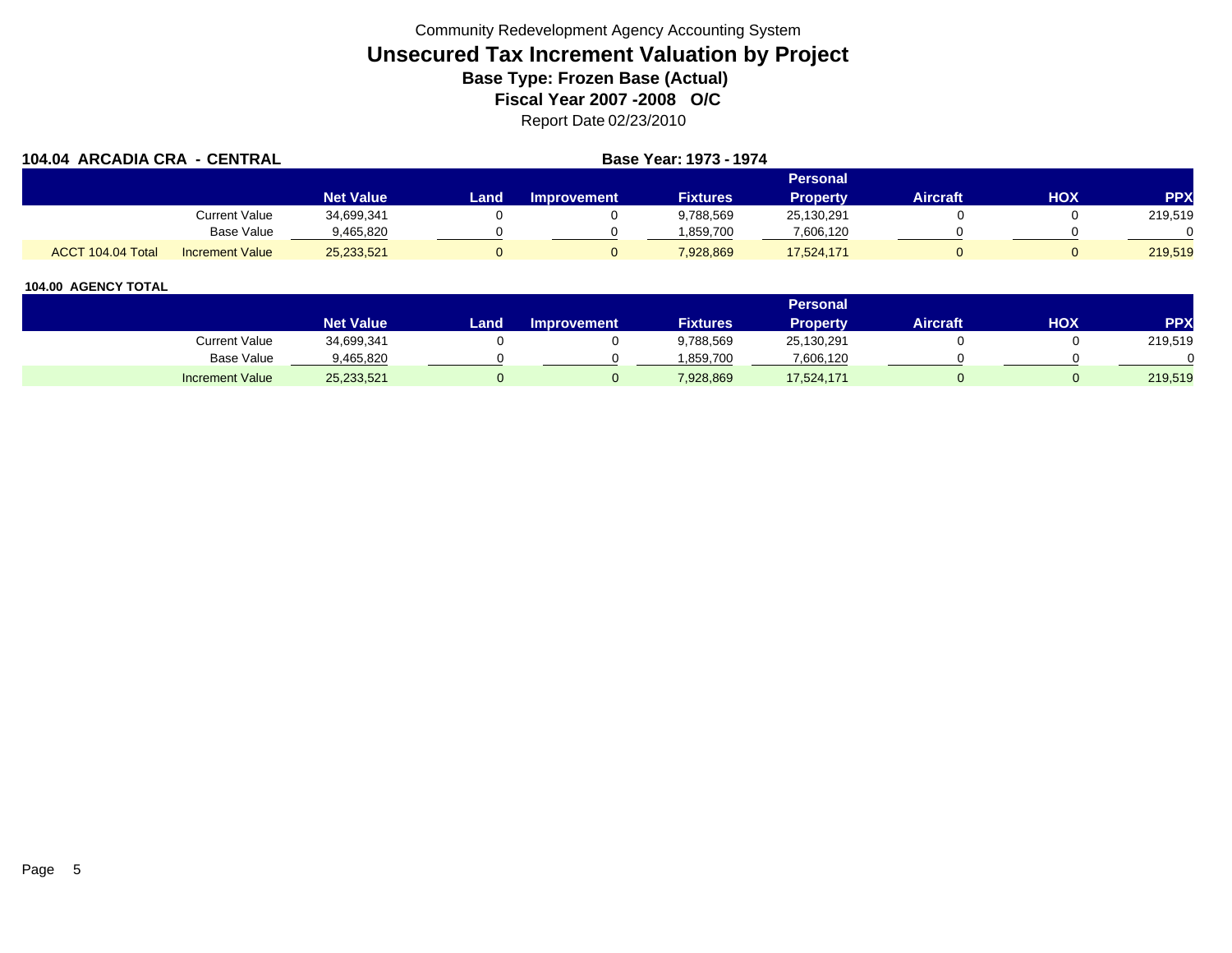| 106.02 ARTESIA CRA - CENTRAL COMM CORRIDOR |                        |                  |      |                    | Base Year: 2000 - 2001 |                 |                 |     |            |
|--------------------------------------------|------------------------|------------------|------|--------------------|------------------------|-----------------|-----------------|-----|------------|
|                                            |                        |                  |      |                    |                        | Personal        |                 |     |            |
|                                            |                        | <b>Net Value</b> | Land | <b>Improvement</b> | <b>Fixtures</b>        | <b>Property</b> | <b>Aircraft</b> | HOX | <b>PPX</b> |
|                                            | Current Value          | 22,087,908       |      |                    | 9,923,639              | 12,164,269      |                 |     |            |
|                                            | Base Value             | 13,659,176       |      |                    | 4.564.751              | 9,094,425       |                 |     |            |
| ACCT 106.02 Total                          | <b>Increment Value</b> | 8,428,732        |      |                    | 5,358,888              | 3,069,844       |                 |     |            |

|                        |                  |      |                    |                 | <b>Personal</b> |                 |            |     |
|------------------------|------------------|------|--------------------|-----------------|-----------------|-----------------|------------|-----|
|                        | <b>Net Value</b> | Land | <b>Improvement</b> | <b>Fixtures</b> | Property        | <b>Aircraft</b> | <b>HOX</b> | PPX |
| Current Value          | 22,087,908       |      |                    | 9,923,639       | 12,164,269      |                 |            |     |
| Base Value             | 13,659,176       |      |                    | 4,564,751       | 9,094,425       |                 |            |     |
| <b>Increment Value</b> | 8,428,732        |      |                    | 5,358,888       | 3,069,844       |                 |            |     |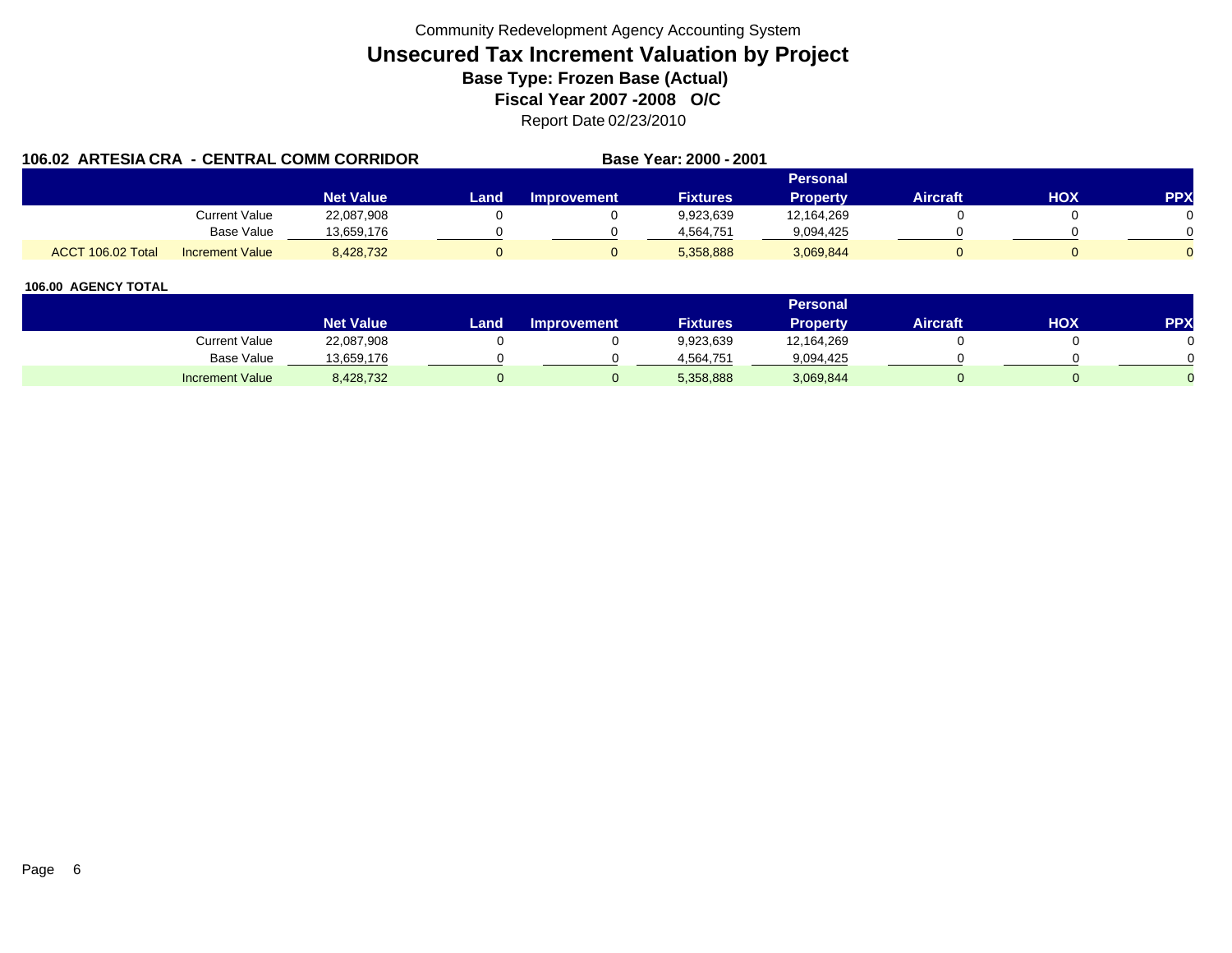| 108.02 AVALON CRA - COM. IMP. R.P. |                        |                  |      |                    | Base Year: 1983 - 1984 |                 |                 |     |            |  |
|------------------------------------|------------------------|------------------|------|--------------------|------------------------|-----------------|-----------------|-----|------------|--|
|                                    |                        |                  |      | <b>Personal</b>    |                        |                 |                 |     |            |  |
|                                    |                        | <b>Net Value</b> | Land | <b>Improvement</b> | <b>Fixtures</b>        | <b>Property</b> | <b>Aircraft</b> | HOX | <b>PPX</b> |  |
|                                    | <b>Current Value</b>   | 15,335,412       |      |                    | 6.744.103              | 8,266,409       | 324,900         |     |            |  |
|                                    | <b>Base Value</b>      | 3,596,050        |      |                    | .398.879               | 2,200,171       |                 |     | 3,000      |  |
| ACCT 108.02 Total                  | <b>Increment Value</b> | 11,739,362       |      |                    | 5.345.224              | 6,066,238       | 324,900         |     | $-3,000$   |  |

|                        |                  |       |                    |                 | <b>Personal</b> |                 |            |          |
|------------------------|------------------|-------|--------------------|-----------------|-----------------|-----------------|------------|----------|
|                        | <b>Net Value</b> | Land. | <b>Improvement</b> | <b>Fixtures</b> | <b>Property</b> | <b>Aircraft</b> | <b>HOX</b> | PPX      |
| <b>Current Value</b>   | 15,335,412       |       |                    | 6,744,103       | 8,266,409       | 324,900         |            |          |
| <b>Base Value</b>      | 3,596,050        |       |                    | .398.879        | 2,200,171       |                 |            | 3,000    |
| <b>Increment Value</b> | 11,739,362       |       |                    | 5,345,224       | 6,066,238       | 324,900         |            | $-3,000$ |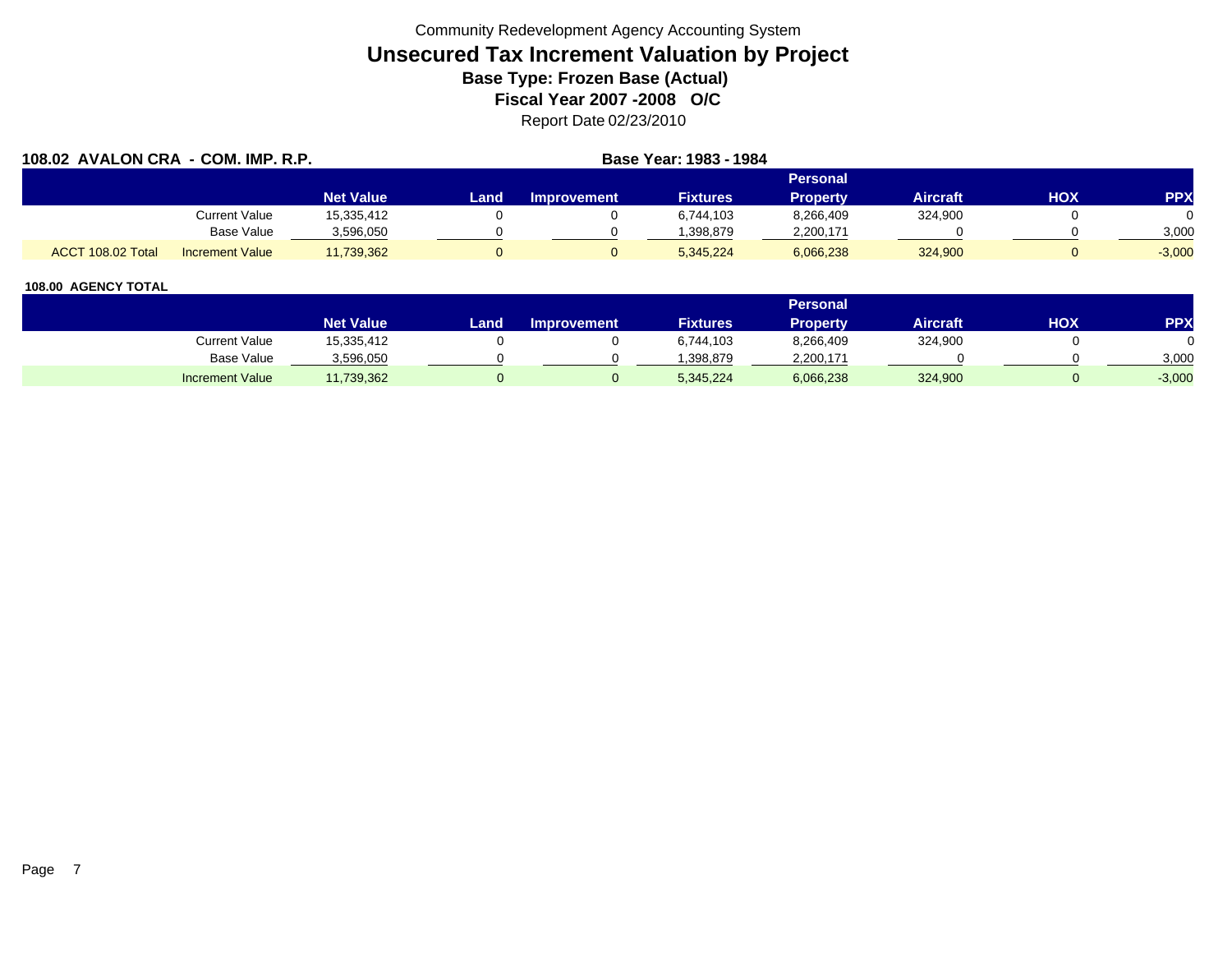| 112.02 AZUSA CRA - CBD |                        |                  | Base Year: 1978 - 1979 |                    |                 |                 |                 |     |            |
|------------------------|------------------------|------------------|------------------------|--------------------|-----------------|-----------------|-----------------|-----|------------|
|                        |                        |                  |                        |                    |                 | <b>Personal</b> |                 |     |            |
|                        |                        | <b>Net Value</b> | Land                   | <b>Improvement</b> | <b>Fixtures</b> | <b>Property</b> | <b>Aircraft</b> | HOX | <b>PPX</b> |
|                        | <b>Current Value</b>   | 4,251,260        |                        |                    | .352,470        | 2,898,790       |                 |     |            |
|                        | Base Value             | ,432,244         |                        | 47,500             | 164,348         | ,220,396        |                 |     |            |
| ACCT 112.02 Total      | <b>Increment Value</b> | 2,819,016        |                        | $-47,500$          | 188,122         | 1,678,394       |                 |     |            |

|                   | 112.03 AZUSA CRA - CBD/80 ANNEX |                  | Base Year: 1978 - 1979 |                    |                 |                 |                 |     |            |  |
|-------------------|---------------------------------|------------------|------------------------|--------------------|-----------------|-----------------|-----------------|-----|------------|--|
|                   |                                 |                  |                        |                    |                 | Personal        |                 |     |            |  |
|                   |                                 | <b>Net Value</b> | Land                   | <b>Improvement</b> | <b>Fixtures</b> | <b>Property</b> | <b>Aircraft</b> | HOX | <b>PPX</b> |  |
|                   | Current Value                   | 53,614           |                        |                    |                 | 53,614          |                 |     |            |  |
|                   | Base Value                      | 14,980           |                        |                    | 400             | 14,580          |                 |     |            |  |
| ACCT 112.03 Total | <b>Increment Value</b>          | 38,634           |                        |                    | $-400$          | 39,034          |                 |     |            |  |

| 112.04 AZUSA CRA - CBD/82 ANNEX |                        |                  | Base Year: 1980 - 1981 |                    |                 |                 |                 |     |            |
|---------------------------------|------------------------|------------------|------------------------|--------------------|-----------------|-----------------|-----------------|-----|------------|
|                                 |                        |                  |                        |                    |                 | Personal        |                 |     |            |
|                                 |                        | <b>Net Value</b> | Land                   | <b>Improvement</b> | <b>Fixtures</b> | <b>Property</b> | <b>Aircraft</b> | HOX | <b>PPX</b> |
|                                 | Current Value          | 83,613           |                        |                    | 39,867          | 43,746          |                 |     |            |
|                                 | <b>Base Value</b>      | 621,040          |                        |                    | 403.780         | 217,260         |                 |     | 0          |
| ACCT 112.04 Total               | <b>Increment Value</b> | $-537.427$       |                        |                    | $-363,913$      | $-173,514$      |                 |     | 0          |

| 112.05 AZUSA CRA - WEST END |                        |                  | Base Year: 1983 - 1984 |                    |                 |                 |                 |     |           |
|-----------------------------|------------------------|------------------|------------------------|--------------------|-----------------|-----------------|-----------------|-----|-----------|
|                             |                        |                  |                        |                    |                 | Personal        |                 |     |           |
|                             |                        | <b>Net Value</b> | Land                   | <b>Improvement</b> | <b>Fixtures</b> | <b>Property</b> | <b>Aircraft</b> | нох | <b>PP</b> |
|                             | Current Value          | 83,799,824       |                        |                    | 37,183,112      | 46,616,712      |                 |     |           |
|                             | <b>Base Value</b>      | 26,854,746       |                        |                    | 13,599,643      | 13,255,103      |                 |     |           |
| ACCT 112.05 Total           | <b>Increment Value</b> | 56,945,078       |                        |                    | 23,583,469      | 33,361,609      |                 |     |           |

| 112.06 AZUSA CRA - CBD/84 ANNEX # 3 |                        | Base Year: 1983 - 1984 |      |                    |                 |                 |                 |            |            |
|-------------------------------------|------------------------|------------------------|------|--------------------|-----------------|-----------------|-----------------|------------|------------|
|                                     |                        |                        |      |                    |                 | Personal        |                 |            |            |
|                                     |                        | <b>Net Value</b>       | Land | <b>Improvement</b> | <b>Fixtures</b> | <b>Property</b> | <b>Aircraft</b> | <b>HOX</b> | <b>PPX</b> |
|                                     | Current Value          | 24,692                 |      |                    |                 | 24,692          |                 |            |            |
|                                     | Base Value             | 22,113                 |      |                    | 21,804          | 309             |                 |            |            |
| ACCT 112.06 Total                   | <b>Increment Value</b> | 2,579                  | U    |                    | $-21.804$       | 24,383          |                 |            |            |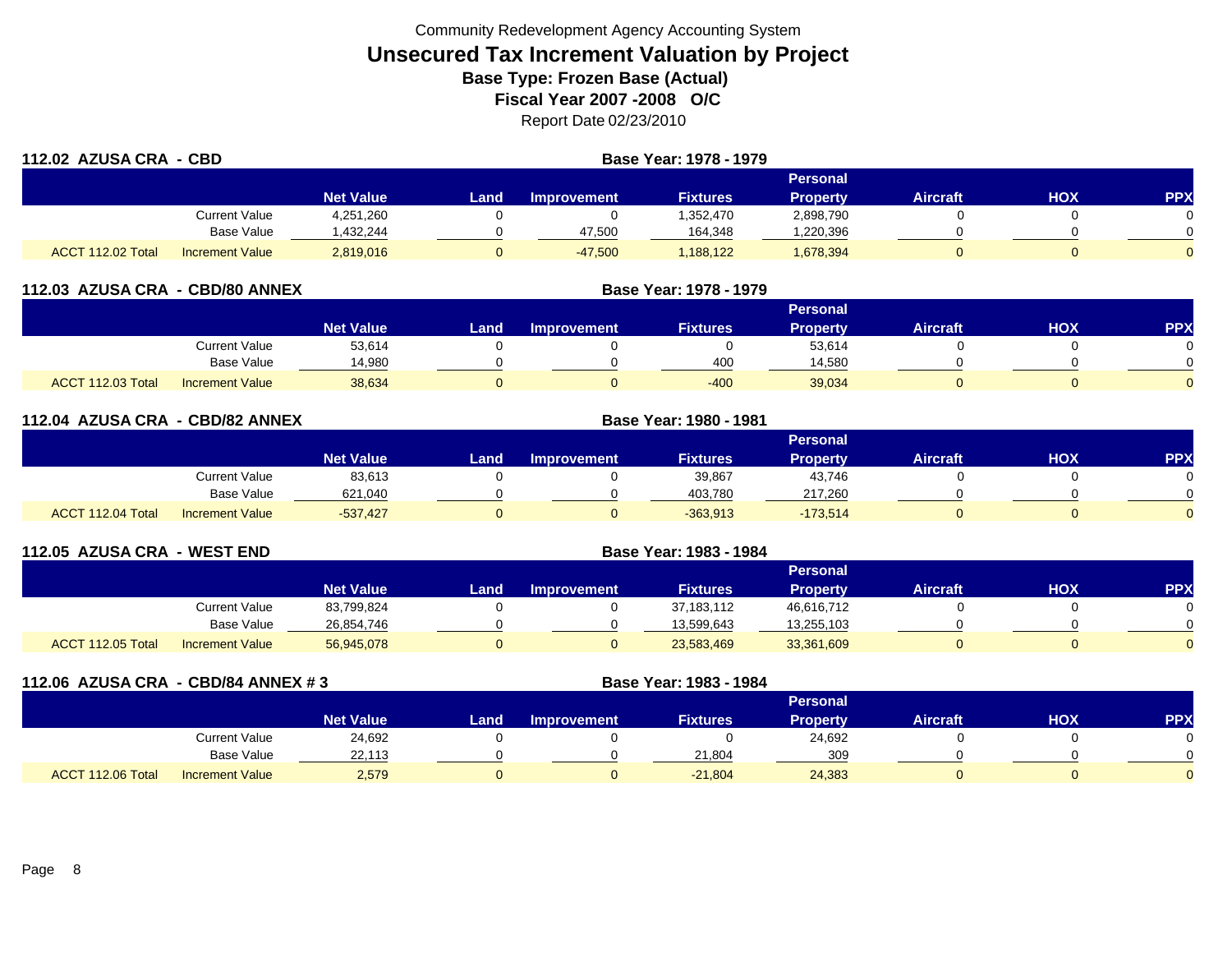Community Redevelopment Agency Accounting System

**Unsecured Tax Increment Valuation by Project**

**Base Type: Frozen Base (Actual)** 

**Fiscal Year 2007 -2008 O/C**

Report Date 02/23/2010 **112.07 AZUSA CRA - CBD 85 ANNEX AMEND. #5 Base Year: 1984 - 1985**

| $112.91 \pm 0000$ |                        | $\sim$           |      |             | <b>PUSS TVULLIVUT TVVV</b> |                 |          |     |            |
|-------------------|------------------------|------------------|------|-------------|----------------------------|-----------------|----------|-----|------------|
|                   |                        |                  |      |             |                            | <b>Personal</b> |          |     |            |
|                   |                        | <b>Net Value</b> | Land | Improvement | <b>Fixtures</b>            | <b>Property</b> | Aircraft | нох | <b>PPX</b> |
|                   | <b>Current Value</b>   | 7,518,470        |      |             | 3,101,166                  | 4,417,304       |          |     |            |
|                   | Base Value             | .040             |      |             |                            | 1.040           |          |     |            |
| ACCT 112.07 Total | <b>Increment Value</b> | 7,517,430        |      |             | 3,101,166                  | 4,416,264       |          |     |            |

| 112.08 AZUSA CRA - RANCH CENTER |                        |                  |      | Base Year: 1988 - 1989 |                 |                 |                 |     |            |
|---------------------------------|------------------------|------------------|------|------------------------|-----------------|-----------------|-----------------|-----|------------|
|                                 |                        |                  |      |                        |                 | Personal        |                 |     |            |
|                                 |                        | <b>Net Value</b> | Land | <b>Improvement</b>     | <b>Fixtures</b> | <b>Property</b> | <b>Aircraft</b> | ΗΟΧ | <b>PPX</b> |
|                                 | Current Value          | 1,172,081        |      |                        | 697,334         | 474.747         |                 |     |            |
|                                 | Base Value             |                  |      |                        |                 |                 |                 |     |            |
| ACCT 112.08 Total               | <b>Increment Value</b> | 1,172,081        |      |                        | 697,334         | 474.747         |                 |     |            |

**112.09 AZUSA CRA - AMENDED MERGED CBD & WEST END**

**Base Year: 2003 - 2004**

|                   |                        |                  | Personal |             |                 |          |          |     |            |  |  |  |
|-------------------|------------------------|------------------|----------|-------------|-----------------|----------|----------|-----|------------|--|--|--|
|                   |                        | <b>Net Value</b> | Land .   | Improvement | <b>Fixtures</b> | Property | Aircraft | нох | <b>PPX</b> |  |  |  |
|                   | Current Value          | 172,968.         |          |             | 384,726         | 788,242  |          |     |            |  |  |  |
|                   | Base Value             | 1,111,391        |          |             | 402.266         | 709,125  |          |     |            |  |  |  |
| ACCT 112.09 Total | <b>Increment Value</b> | 61,577           |          |             | $-17,540$       | 79,117   |          |     |            |  |  |  |

|                      |                  |      |                    |                 | <b>Personal</b> |                 |     |            |
|----------------------|------------------|------|--------------------|-----------------|-----------------|-----------------|-----|------------|
|                      | <b>Net Value</b> | Land | <b>Improvement</b> | <b>Fixtures</b> | Propertv        | <b>Aircraft</b> | нох | <b>PPX</b> |
| <b>Current Value</b> | 98,076,522       |      |                    | 42,758,675      | 55,317,847      |                 |     |            |
| <b>Base Value</b>    | 30,057,554       |      | 47.500             | 14.592.241      | 15,417,813      |                 |     |            |
| Increment Value      | 68,018,968       |      | $-47,500$          | 28,166,434      | 39,900,034      |                 |     |            |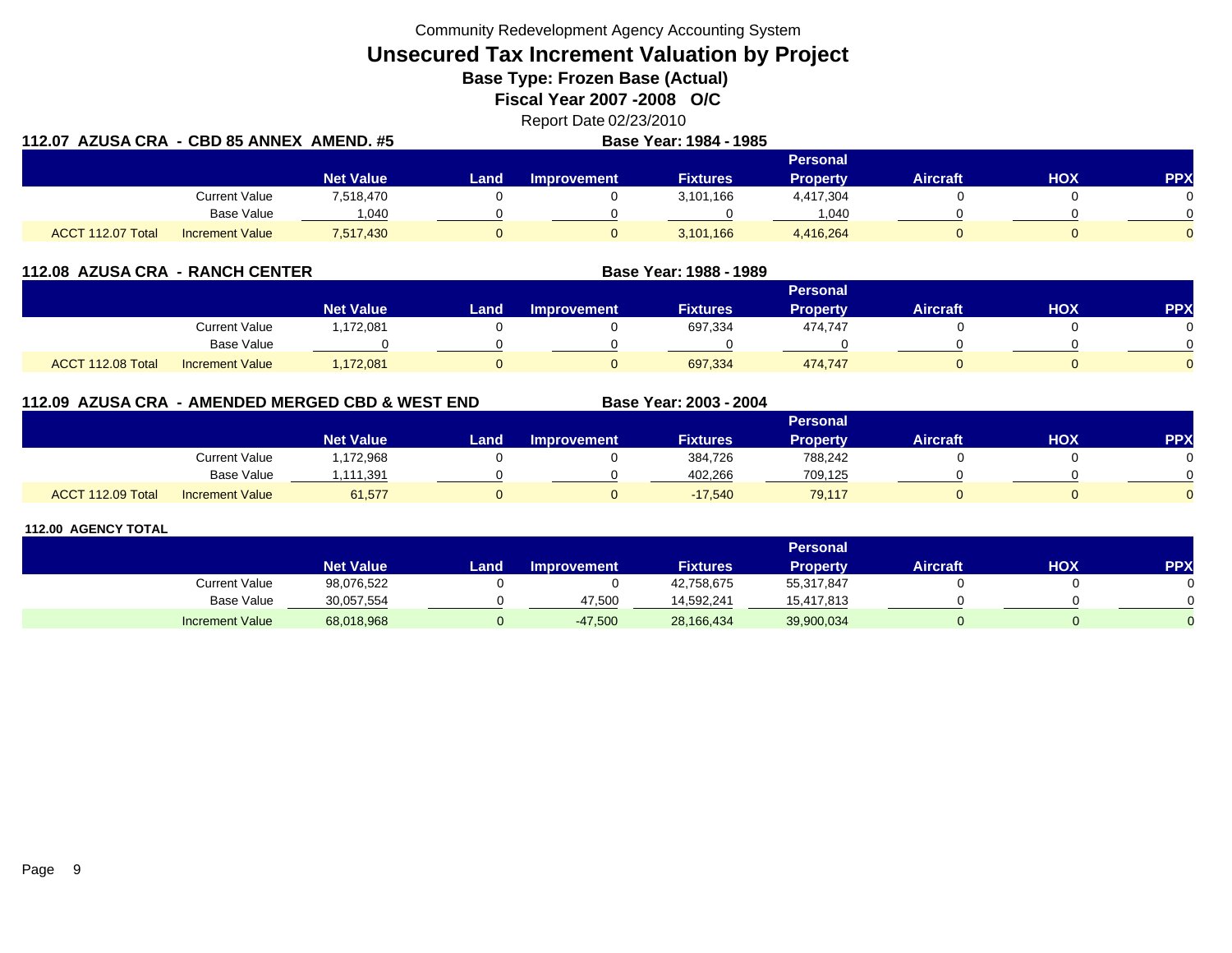|                   | 114.03 BALDWIN PARK CRA - SAN GAB RIVER |                  |          |                    | Base Year: 1976 - 1977 |                 |                 |     |            |
|-------------------|-----------------------------------------|------------------|----------|--------------------|------------------------|-----------------|-----------------|-----|------------|
|                   |                                         |                  |          |                    |                        | Personal        |                 |     |            |
|                   |                                         | <b>Net Value</b> | Land     | <b>Improvement</b> | <b>Fixtures</b>        | <b>Property</b> | <b>Aircraft</b> | HOX | <b>PPX</b> |
|                   | <b>Current Value</b>                    | 60,511,614       |          |                    | 18.124.146             | 42,387,468      |                 |     |            |
|                   | Base Value                              | 1,527,460        |          |                    | 425.840                | 1,101,620       |                 |     |            |
| ACCT 114.03 Total | Increment Value                         | 58,984,154       | $\Omega$ |                    | 17,698,306             | 41.285.848      |                 |     | $\Omega$   |

## **114.04 BALDWIN PARK CRA - PUENTE MERCED**

|                   |                        |                  | Personal |                    |                 |                 |                 |     |     |  |  |  |
|-------------------|------------------------|------------------|----------|--------------------|-----------------|-----------------|-----------------|-----|-----|--|--|--|
|                   |                        | <b>Net Value</b> | Land     | <b>Improvement</b> | <b>Fixtures</b> | <b>Property</b> | <b>Aircraft</b> | HOX | PPX |  |  |  |
|                   | Current Value          | 5,219,635        |          |                    | 2,487,905       | 2,731,730       |                 |     |     |  |  |  |
|                   | <b>Base Value</b>      | 198,680          |          |                    | 34.200          | 164,480         |                 |     |     |  |  |  |
| ACCT 114.04 Total | <b>Increment Value</b> | 5,020,955        |          |                    | 2,453,705       | 2,567,250       |                 |     |     |  |  |  |

**Base Year: 1978 - 1979**

**Base Year: 1979 - 1980**

## **114.05 BALDWIN PARK CRA - W. RAMONA BLVD**

|                                             |                        |      |                    |                 | Personal |                 |     |            |
|---------------------------------------------|------------------------|------|--------------------|-----------------|----------|-----------------|-----|------------|
|                                             | Net Value <sup>1</sup> | Land | <b>Improvement</b> | <b>Fixtures</b> | Property | <b>Aircraft</b> | нох | <b>PPX</b> |
| <b>Current Value</b>                        | 204,195                |      |                    | 48,466          | 155,729  |                 |     |            |
| <b>Base Value</b>                           |                        |      |                    |                 |          |                 |     |            |
| ACCT 114.05 Total<br><b>Increment Value</b> | 204,195                |      |                    | 48,466          | 155,729  |                 |     |            |

| 114.06 BALDWIN PARK CRA - CBD |                        |                  |      | Base Year: 1981 - 1982 |                 |                 |                 |     |            |  |  |
|-------------------------------|------------------------|------------------|------|------------------------|-----------------|-----------------|-----------------|-----|------------|--|--|
|                               |                        |                  |      |                        |                 | Personal        |                 |     |            |  |  |
|                               |                        | <b>Net Value</b> | Land | <b>Improvement</b>     | <b>Fixtures</b> | <b>Property</b> | <b>Aircraft</b> | ΗΟΧ | <b>PPX</b> |  |  |
|                               | Current Value          | 5,677,276        |      |                        | 2,497,035       | 3,180,241       |                 |     |            |  |  |
|                               | Base Value             | 3,078,406        |      |                        | .732.812        | .352,394        |                 |     | 6.800      |  |  |
| ACCT 114.06 Total             | <b>Increment Value</b> | 2,598,870        |      |                        | 764,223         | 1,827,847       |                 |     | $-6,800$   |  |  |

| 114.07 BALDWIN PARK CRA - DELTA |                        | Base Year: 1983 - 1984 |      |                    |                 |                 |                 |            |            |
|---------------------------------|------------------------|------------------------|------|--------------------|-----------------|-----------------|-----------------|------------|------------|
|                                 |                        |                        |      |                    |                 | <b>Personal</b> |                 |            |            |
|                                 |                        | <b>Net Value</b>       | Land | <b>Improvement</b> | <b>Fixtures</b> | <b>Property</b> | <b>Aircraft</b> | <b>HOX</b> | <b>PPX</b> |
|                                 | <b>Current Value</b>   | 2,541,344              |      |                    | 844,237         | 1,697,107       |                 |            |            |
|                                 | <b>Base Value</b>      |                        |      |                    |                 |                 |                 |            |            |
| ACCT 114.07 Total               | <b>Increment Value</b> | 2,541,344              |      | 0                  | 844,237         | 1,697,107       |                 |            |            |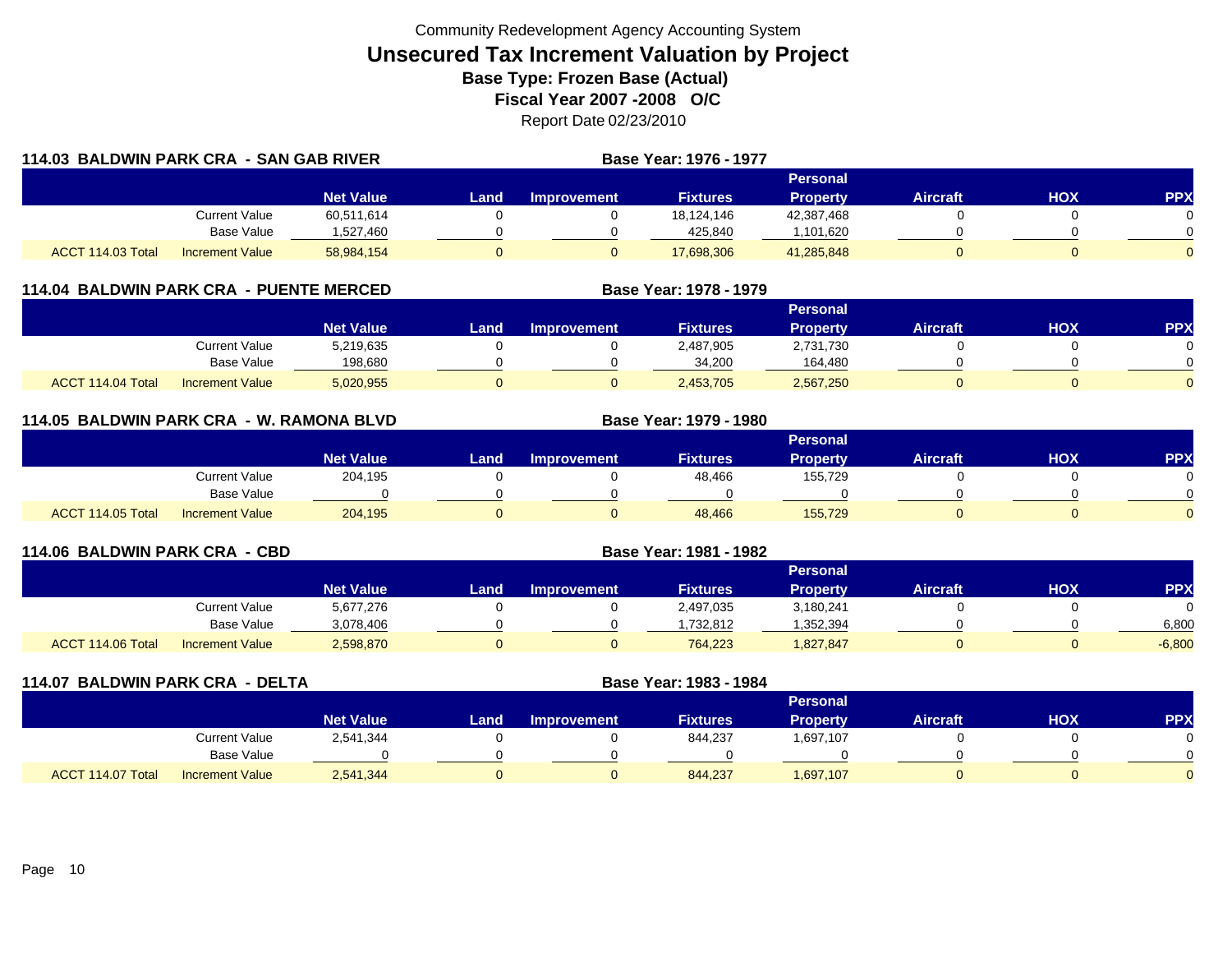Community Redevelopment Agency Accounting System

**Unsecured Tax Increment Valuation by Project**

**Base Type: Frozen Base (Actual)** 

**Fiscal Year 2007 -2008 O/C**

Report Date 02/23/2010

| 114.08 BALDWIN PARK CRA - SIERRA VISTA      |                  |       | Base Year: 1985 - 1986 |                 |                 |                 |     |            |
|---------------------------------------------|------------------|-------|------------------------|-----------------|-----------------|-----------------|-----|------------|
|                                             |                  |       |                        |                 | <b>Personal</b> |                 |     |            |
|                                             | <b>Net Value</b> | Land. | <b>Improvement</b>     | <b>Fixtures</b> | <b>Property</b> | <b>Aircraft</b> | нох | <b>PPX</b> |
| Current Value                               | 23,347,518       |       |                        | 14,299,125      | 27,362,413      |                 |     | 18,314,020 |
| Base Value                                  | 7,865,406        |       |                        | 2,603,162       | 5,289,244       |                 |     | 27,000     |
| ACCT 114.08 Total<br><b>Increment Value</b> | 15,482,112       |       |                        | 11,695,963      | 22,073,169      |                 |     | 18,287,020 |

|                        |                  |      |                    |                 | Personal   |                 |     |            |
|------------------------|------------------|------|--------------------|-----------------|------------|-----------------|-----|------------|
|                        | <b>Net Value</b> | Land | <b>Improvement</b> | <b>Fixtures</b> | Property   | <b>Aircraft</b> | нох | <b>PPX</b> |
| <b>Current Value</b>   | 97,501,582       |      |                    | 38,300,914      | 77,514,688 |                 |     | 18,314,020 |
| <b>Base Value</b>      | 12,669,952       |      |                    | 4.796.014       | 7,907,738  |                 |     | 33,800     |
| <b>Increment Value</b> | 84,831,630       |      |                    | 33,504,900      | 69,606,950 |                 |     | 18,280,220 |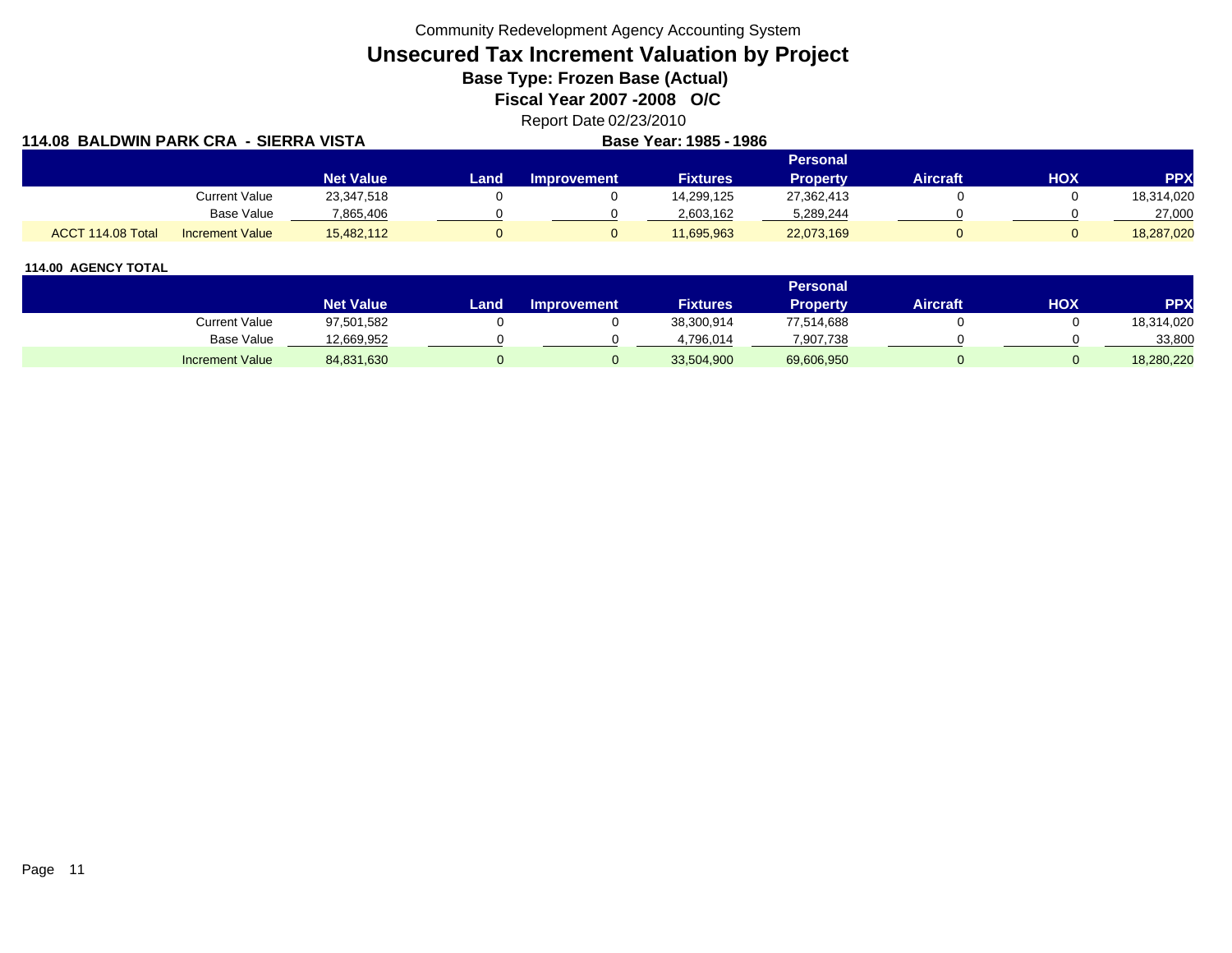| 116.02 BELL CRA - CHELI INDUSTRIAL |                        |                  |       |                    | Base Year: 1975 - 1976 |                 |          |            |     |
|------------------------------------|------------------------|------------------|-------|--------------------|------------------------|-----------------|----------|------------|-----|
|                                    |                        |                  |       |                    |                        | <b>Personal</b> |          |            |     |
|                                    |                        | <b>Net Value</b> | Land. | <b>Improvement</b> | <b>Fixtures</b>        | Property        | Aircraft | <b>HOX</b> | PPX |
|                                    | Current Value          | 12,235,541       |       |                    | 5,432,832              | 6,802,709       |          |            |     |
|                                    | Base Value             | 280,900          |       |                    | 7,000                  | 273,900         |          |            |     |
| ACCT 116.02 Total                  | <b>Increment Value</b> | 11,954,641       |       |                    | 5,425,832              | 6,528,809       |          |            |     |

## **116.03 BELL CRA - CHELI INDUSTRIAL # 2 Base Year: 1981 - 1982**

|                                             |                  |      |                    |                 | Personal |                 |            |              |
|---------------------------------------------|------------------|------|--------------------|-----------------|----------|-----------------|------------|--------------|
|                                             | <b>Net Value</b> | Land | <b>Improvement</b> | <b>Fixtures</b> | Property | <b>Aircraft</b> | <b>XOH</b> | PPX          |
| <b>Current Value</b>                        | ,712,462         |      |                    | .238,655        | 473,807  |                 |            | 0            |
| <b>Base Value</b>                           |                  |      |                    |                 |          |                 |            | <sup>n</sup> |
| ACCT 116.03 Total<br><b>Increment Value</b> | ,712,462         |      |                    | 1,238,655       | 473,807  |                 |            | $\Omega$     |

## **116.04 BELL CRA - CHELI INDUSTRIAL 87 ANNEX**

|                   |                        |                  |      |                    |                 | <b>Personal</b> |                 |     |            |
|-------------------|------------------------|------------------|------|--------------------|-----------------|-----------------|-----------------|-----|------------|
|                   |                        | <b>Net Value</b> | Land | <b>Improvement</b> | <b>Fixtures</b> | Property        | <b>Aircraft</b> | нох | <b>PPX</b> |
|                   | <b>Current Value</b>   | 23,592,085       |      |                    | 10,351,752      | 13,240,333      |                 |     |            |
|                   | <b>Base Value</b>      | 7,767,200        |      |                    | 3.711.949       | 4,075,251       |                 |     | 20,000     |
| ACCT 116.04 Total | <b>Increment Value</b> | 15,824,885       |      |                    | 6,639,803       | 9,165,082       |                 |     | $-20,000$  |

**Base Year: 1985 - 1986**

|                        |                  |      |                    |                 | Personal <sup>'</sup> |                 |     |            |
|------------------------|------------------|------|--------------------|-----------------|-----------------------|-----------------|-----|------------|
|                        | <b>Net Value</b> | Land | <b>Improvement</b> | <b>Fixtures</b> | <b>Property</b>       | <b>Aircraft</b> | НОХ | <b>PPX</b> |
| Current Value          | 37,540,088       |      |                    | 17,023,239      | 20,516,849            |                 |     |            |
| <b>Base Value</b>      | 8,048,100        |      |                    | 3.718.949       | 4,349,151             |                 |     | 20,000     |
| <b>Increment Value</b> | 29,491,988       |      |                    | 13,304,290      | 16,167,698            |                 |     | $-20,000$  |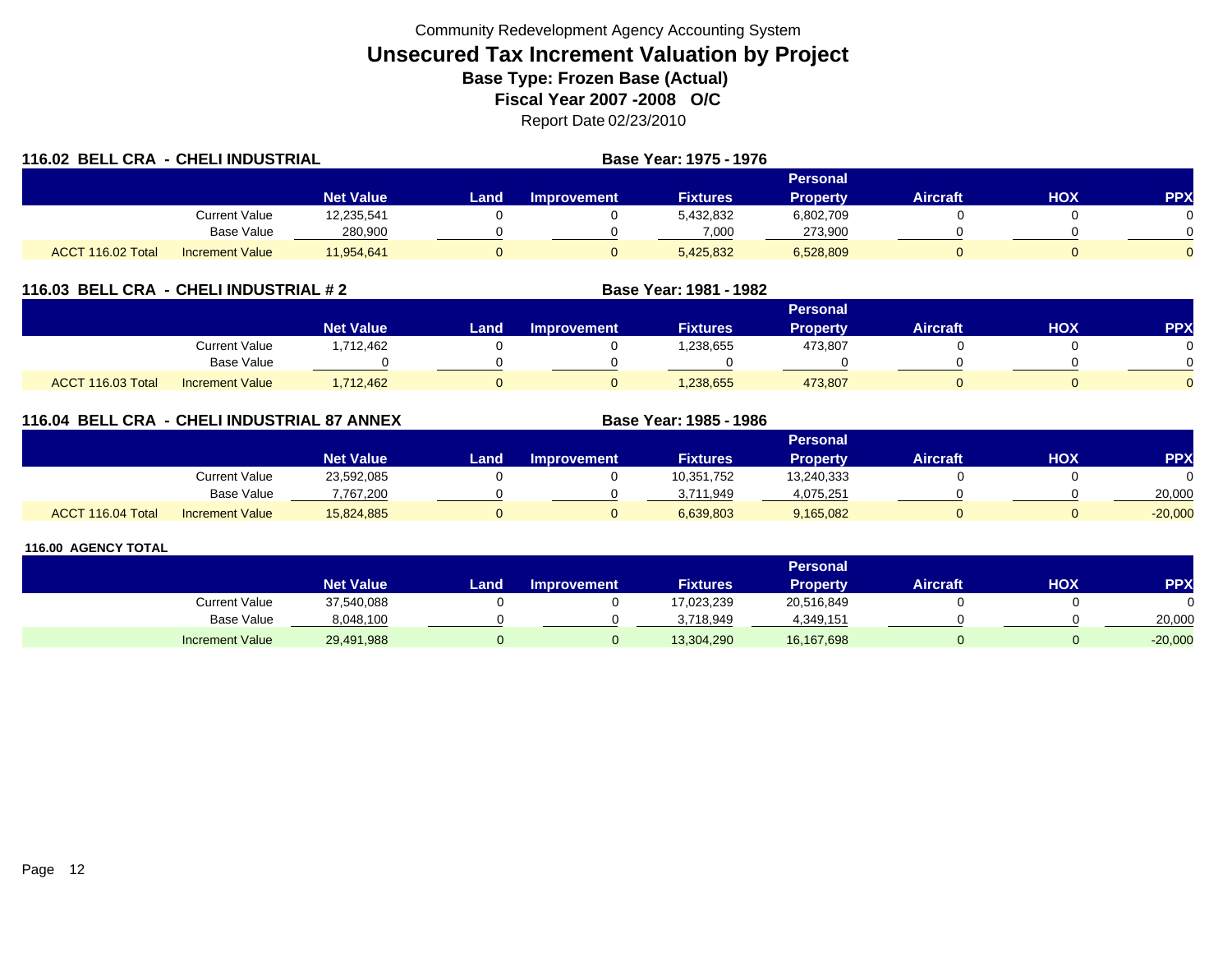| 118.02 BELLFLOWER CRA - PROJECT #1 |                        |                  |      | Base Year: 1990 - 1991 |                 |                 |                 |     |            |
|------------------------------------|------------------------|------------------|------|------------------------|-----------------|-----------------|-----------------|-----|------------|
|                                    |                        |                  |      |                        |                 | Personal        |                 |     |            |
|                                    |                        | <b>Net Value</b> | Land | Improvement            | <b>Fixtures</b> | <b>Property</b> | <b>Aircraft</b> | нох | <b>PPX</b> |
|                                    | Current Value          | 38,752,677       |      |                        | 17.485.458      | 40,489,899      |                 |     | 19,222,680 |
|                                    | Base Value             | 24.960.930       |      |                        | 9.896.645       | 15,081,285      |                 |     | 17,000     |
| ACCT 118.02 Total                  | <b>Increment Value</b> | 13,791,747       |      |                        | 7,588,813       | 25,408,614      |                 |     | 19,205,680 |

|                        |                  |      |                    |                 | <b>Personal</b> |                 |     |            |
|------------------------|------------------|------|--------------------|-----------------|-----------------|-----------------|-----|------------|
|                        | <b>Net Value</b> | Land | <b>Improvement</b> | <b>Fixtures</b> | Property        | <b>Aircraft</b> | HOX | PPX        |
| <b>Current Value</b>   | 38,752,677       |      |                    | 17,485,458      | 40,489,899      |                 |     | 19,222,680 |
| <b>Base Value</b>      | 24,960,930       |      |                    | 9.896.645       | 15,081,285      |                 |     | 17,000     |
| <b>Increment Value</b> | 13,791,747       |      |                    | 7,588,813       | 25,408,614      |                 |     | 19,205,680 |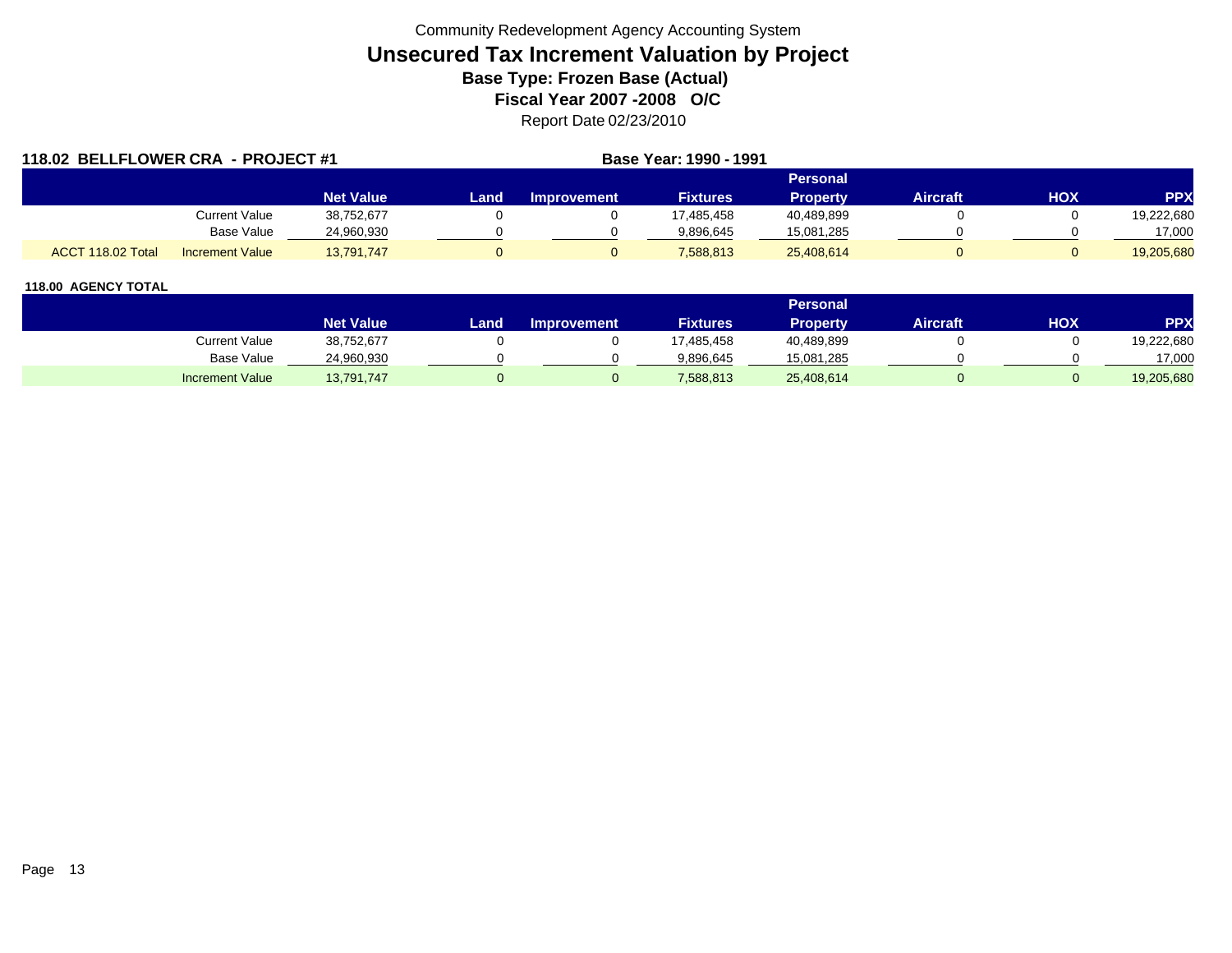| 119.02 BELL GARDENS CRA - PROJECT #1 |                        |                  |             |                    | Base Year: 1972 - 1973 |                 |                 |     |            |
|--------------------------------------|------------------------|------------------|-------------|--------------------|------------------------|-----------------|-----------------|-----|------------|
|                                      |                        |                  |             |                    |                        | <b>Personal</b> |                 |     |            |
|                                      |                        | <b>Net Value</b> | <b>Land</b> | <b>Improvement</b> | <b>Fixtures</b>        | <b>Property</b> | <b>Aircraft</b> | нох | <b>PPX</b> |
|                                      | <b>Current Value</b>   | 20,508,701       |             |                    | 4,928,352              | 15,580,349      |                 |     |            |
|                                      | Base Value             | 5,976,500        |             |                    | .223.717               | 4,752,783       |                 |     |            |
| ACCT 119.02 Total                    | <b>Increment Value</b> | 14,532,201       | 0           |                    | 3,704,635              | 10,827,566      |                 |     |            |

## **119.03 BELL GARDENS CRA - CENTRAL**

|                   |                        |                  |      |                    |                 | <b>Personal</b> |          |     |          |
|-------------------|------------------------|------------------|------|--------------------|-----------------|-----------------|----------|-----|----------|
|                   |                        | <b>Net Value</b> | Land | <b>Improvement</b> | <b>Fixtures</b> | <b>Property</b> | Aircraft | нох | PPX      |
|                   | Current Value          | 19,735,152       |      |                    | 9,911,661       | 9,823,491       |          |     |          |
|                   | Base Value             | 2,805,320        |      | 23,100             | 301,500         | 2,487,720       |          |     | 7,000    |
| ACCT 119.03 Total | <b>Increment Value</b> | 16,929,832       |      | $-23,100$          | 9,610,161       | ,335,771        |          |     | $-7,000$ |

**Base Year: 1978 - 1979**

|                        |                  |      |                    |                 | Personal        |                 |     |            |
|------------------------|------------------|------|--------------------|-----------------|-----------------|-----------------|-----|------------|
|                        | <b>Net Value</b> | Land | <b>Improvement</b> | <b>Fixtures</b> | <b>Property</b> | <b>Aircraft</b> | нох | <b>PPX</b> |
| Current Value          | 40,243,853       |      |                    | 14,840,013      | 25,403,840      |                 |     |            |
| Base Value             | 8,781,820        |      | 23.100             | 525,217         | 7,240,503       |                 |     | 7.000      |
| <b>Increment Value</b> | 31,462,033       |      | $-23,100$          | 13,314,796      | 18,163,337      |                 |     | $-7,000$   |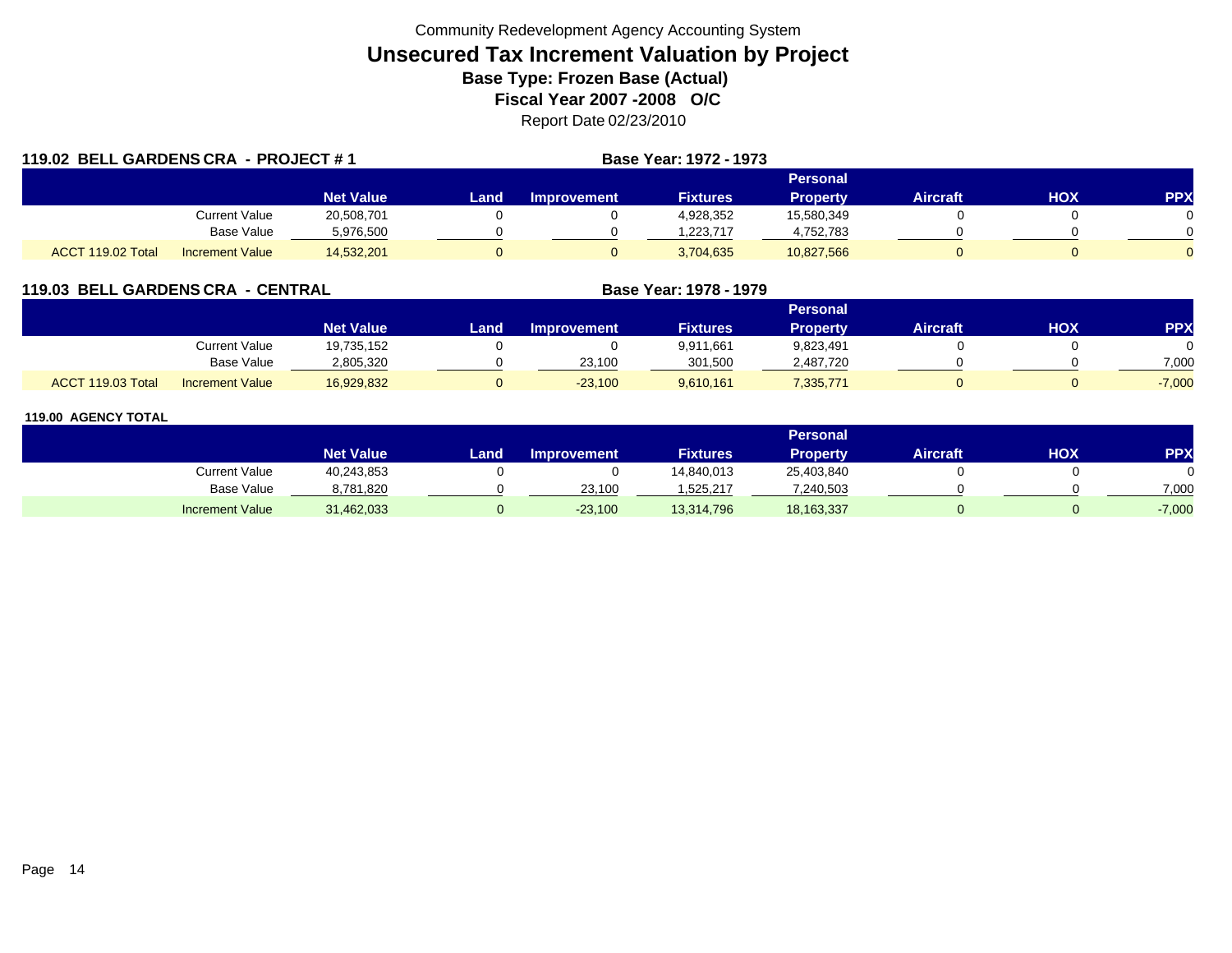|                   | <b>124.02 BURBANK CRA - GOLDEN STATE</b> |                  |              | Base Year: 1970 - 1971 |                 |                 |                 |     |            |
|-------------------|------------------------------------------|------------------|--------------|------------------------|-----------------|-----------------|-----------------|-----|------------|
|                   |                                          |                  |              |                        |                 | <b>Personal</b> |                 |     |            |
|                   |                                          | <b>Net Value</b> | Landı        | Improvement            | <b>Fixtures</b> | <b>Property</b> | <b>Aircraft</b> | HOX | <b>PPX</b> |
|                   | Current Value                            | .281,190,107     |              |                        | 53,434,350      | 418,532,198     | 809,223,559     |     |            |
|                   | Base Value                               | 61,670,540       | ,467,000     | 2,506,760              | 29,928,960      | 27,767,820      |                 |     |            |
| ACCT 124.02 Total | <b>Increment Value</b>                   | 1,219,519,567    | $-1,467,000$ | $-2,506,760$           | 23,505,390      | 390,764,378     | 809,223,559     |     | $\Omega$   |

|                   | <b>124.03 BURBANK CRA - CITY CENTER</b> |                  |      |                    | Base Year: 1971 - 1972 |                 |                 |            |            |
|-------------------|-----------------------------------------|------------------|------|--------------------|------------------------|-----------------|-----------------|------------|------------|
|                   |                                         |                  |      |                    |                        | <b>Personal</b> |                 |            |            |
|                   |                                         | <b>Net Value</b> | Land | <b>Improvement</b> | <b>Fixtures</b>        | <b>Property</b> | <b>Aircraft</b> | <b>XOH</b> | <b>PPX</b> |
|                   | Current Value                           | 75,531,360       |      |                    | 28,997,108             | 49,727,931      |                 |            | 3,193,679  |
|                   | Base Value                              | 8,060,260        |      |                    | 741,380                | 7,318,880       |                 |            |            |
| ACCT 124.03 Total | <b>Increment Value</b>                  | 67,471,100       |      |                    | 28,255,728             | 42,409,051      |                 |            | 3,193,679  |

| <b>124.04 BURBANK CRA - WEST OLIVE</b> |                        |                  | Base Year: 1976 - 1977 |                    |                 |                 |                 |     |                |
|----------------------------------------|------------------------|------------------|------------------------|--------------------|-----------------|-----------------|-----------------|-----|----------------|
|                                        |                        |                  |                        |                    |                 | Personal        |                 |     |                |
|                                        |                        | <b>Net Value</b> | Land                   | <b>Improvement</b> | <b>Fixtures</b> | <b>Property</b> | <b>Aircraft</b> | нох | <b>PPX</b>     |
|                                        | <b>Current Value</b>   | 153.085.954      |                        |                    | 17,762,585      | 135,323,369     |                 |     | 0              |
|                                        | <b>Base Value</b>      | 7,729,000        |                        |                    | ,334,420        | 6,394,580       |                 |     |                |
| ACCT 124.04 Total                      | <b>Increment Value</b> | 145,356,954      |                        |                    | 16,428,165      | 128,928,789     |                 |     | $\overline{0}$ |

| 124.05 BURBANK CRA - SO SAN FERNANDO |                        |                  |       |                    | Base Year: 1996 - 1997 |                 |                 |     |              |
|--------------------------------------|------------------------|------------------|-------|--------------------|------------------------|-----------------|-----------------|-----|--------------|
|                                      |                        |                  |       |                    |                        | Personal        |                 |     |              |
|                                      |                        | <b>Net Value</b> | Land. | <b>Improvement</b> | <b>Fixtures</b>        | <b>Property</b> | <b>Aircraft</b> | HOX | <b>PPX</b>   |
|                                      | Current Value          | 92,981,177       |       |                    | 24,231,671             | 69,158,506      |                 |     | 409,000      |
|                                      | Base Value             | 92,968,157       |       |                    | 33,306,014             | 67,711,199      |                 |     | 8,049,056    |
| ACCT 124.05 Total                    | <b>Increment Value</b> | 13,020           |       |                    | $-9,074,343$           | 1,447,307       |                 |     | $-7,640,056$ |

|                        |                  |              |                    |                 | <b>Personal</b> |                 |     |              |
|------------------------|------------------|--------------|--------------------|-----------------|-----------------|-----------------|-----|--------------|
|                        | <b>Net Value</b> | Land         | <b>Improvement</b> | <b>Fixtures</b> | Property        | <b>Aircraft</b> | нох | <b>PPX</b>   |
| Current Value          | 1,602,788,598    |              |                    | 124,425,714     | 672,742,004     | 809,223,559     |     | 3,602,679    |
| Base Value             | 170,427,957      | ,467,000     | 2,506,760          | 65,310,774      | 109.192.479     |                 |     | 8,049,056    |
| <b>Increment Value</b> | 1,432,360,641    | $-1,467,000$ | $-2,506,760$       | 59,114,940      | 563,549,525     | 809,223,559     |     | $-4,446,377$ |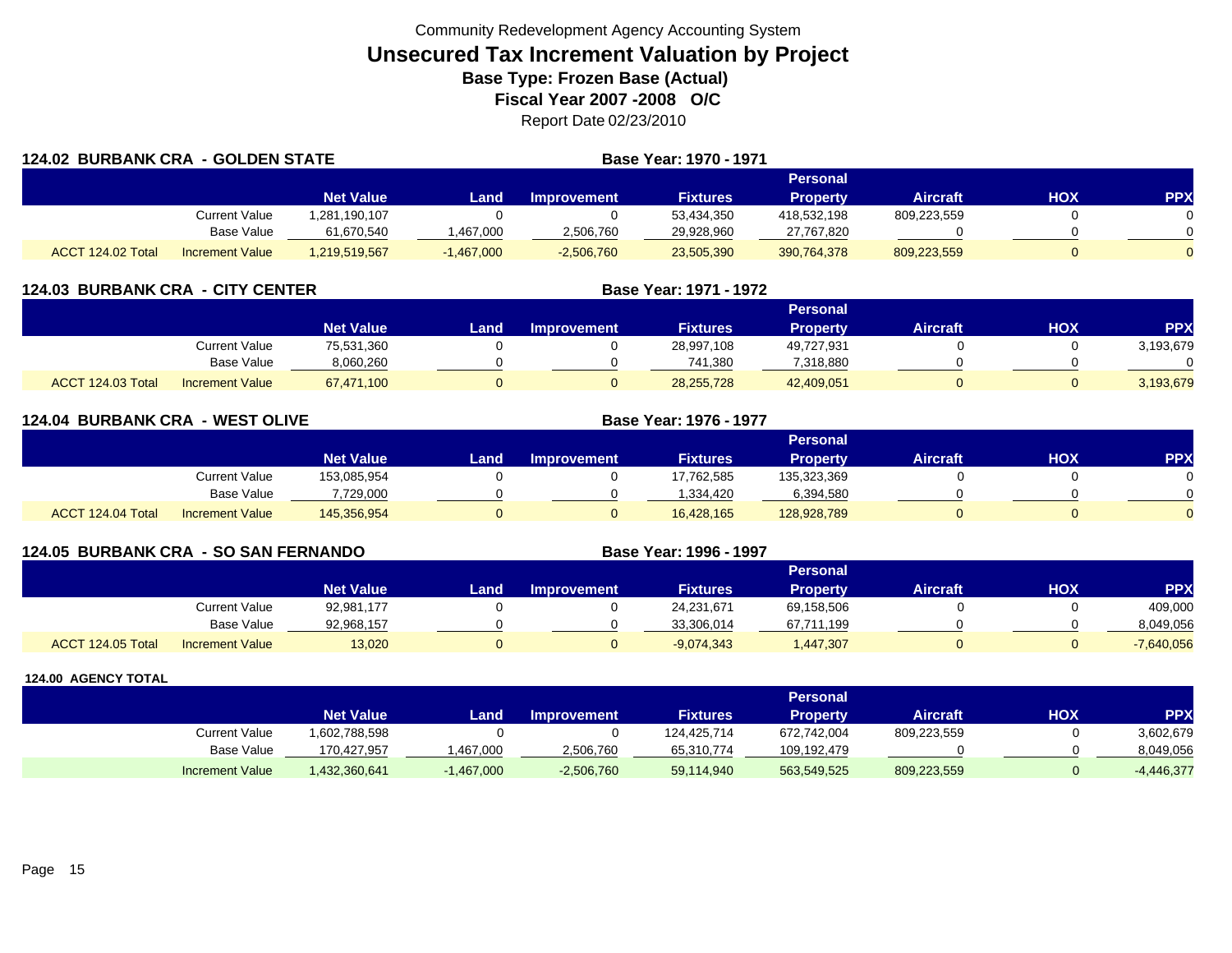| 125.02 CARSON CRA - PROJECT #1 |                        |                  |      |                    | Base Year: 1971 - 1972 |                 |                 |     |            |
|--------------------------------|------------------------|------------------|------|--------------------|------------------------|-----------------|-----------------|-----|------------|
|                                |                        |                  |      |                    |                        | <b>Personal</b> |                 |     |            |
|                                |                        | <b>Net Value</b> | Land | <b>Improvement</b> | <b>Fixtures</b>        | <b>Property</b> | <b>Aircraft</b> | HOX | <b>PPX</b> |
|                                | Current Value          | 47,938,953       |      |                    | 19,298,541             | 28,640,412      |                 |     |            |
|                                | Base Value             | 452,440          |      |                    | 141,920                | 310,520         |                 |     |            |
| ACCT 125.02 Total              | <b>Increment Value</b> | 47,486,513       |      | $\mathbf{0}$       | 19,156,621             | 28,329,892      |                 |     |            |

|                   | 125.03 CARSON CRA - PROJECT # 2 |                  |      |                    |                 |                 |                 |            |            |
|-------------------|---------------------------------|------------------|------|--------------------|-----------------|-----------------|-----------------|------------|------------|
|                   |                                 |                  |      |                    |                 | Personal        |                 |            |            |
|                   |                                 | <b>Net Value</b> | Land | <b>Improvement</b> | <b>Fixtures</b> | <b>Property</b> | <b>Aircraft</b> | <b>NOH</b> | <b>PPX</b> |
|                   | Current Value                   | 121.505.941      |      |                    | 48,921,631      | 72,584,310      |                 |            |            |
|                   | Base Value                      | 27,255,040       |      |                    | 5,803,880       | 21,451,160      |                 |            |            |
| ACCT 125.03 Total | <b>Increment Value</b>          | 94,250,901       |      |                    | 43.117.751      | 51,133,150      |                 |            |            |

| 125.04 CARSON CRA - PROJ.# 2/83 ANNEX |                        |                  |      |             | Base Year: 1982 - 1983 |                 |                 |            |            |
|---------------------------------------|------------------------|------------------|------|-------------|------------------------|-----------------|-----------------|------------|------------|
|                                       |                        |                  |      |             |                        | <b>Personal</b> |                 |            |            |
|                                       |                        | <b>Net Value</b> | Land | Improvement | <b>Fixtures</b>        | <b>Property</b> | <b>Aircraft</b> | <b>HOX</b> | <b>PPX</b> |
|                                       | Current Value          | 9,795            |      |             |                        | 9,795           |                 |            | 0          |
|                                       | Base Value             | 124,999          |      |             | 61,081                 | 63.918          |                 |            | $\Omega$   |
| ACCT 125.04 Total                     | <b>Increment Value</b> | $-115.204$       |      |             | $-61.081$              | $-54,123$       |                 |            | $\Omega$   |

| 125.05 CARSON CRA - RP# 3 |                 |                  |      |                    |                 |                 |                 |     |           |
|---------------------------|-----------------|------------------|------|--------------------|-----------------|-----------------|-----------------|-----|-----------|
|                           |                 |                  |      |                    |                 | <b>Personal</b> |                 |     |           |
|                           |                 | <b>Net Value</b> | Land | <b>Improvement</b> | <b>Fixtures</b> | <b>Property</b> | <b>Aircraft</b> | нох | <b>PP</b> |
|                           | Current Value   | 54,276,408       |      |                    | 15,246,556      | 39,029,852      |                 |     |           |
|                           | Base Value      | 13,634,344       |      |                    | 7.679.234       | 5,955,110       |                 |     |           |
| ACCT 125.05 Total         | Increment Value | 40,642,064       |      |                    | 7,567,322       | 33,074,742      |                 |     |           |

| 125.06 CARSON CRA - RP# 1 - 85 ANX |                        |                  |      | Base Year: 1983 - 1984 |                 |                 |                 |     |           |
|------------------------------------|------------------------|------------------|------|------------------------|-----------------|-----------------|-----------------|-----|-----------|
|                                    |                        |                  |      |                        |                 | <b>Personal</b> |                 |     |           |
|                                    |                        | <b>Net Value</b> | Land | <b>Improvement</b>     | <b>Fixtures</b> | <b>Property</b> | <b>Aircraft</b> | нох | <b>PP</b> |
|                                    | Current Value          | 187,222,946      |      |                        | 68,767,325      | 118,640,621     |                 |     | 185,000   |
|                                    | <b>Base Value</b>      | 61,152,274       |      |                        | 31,900,404      | 29,251,870      |                 |     |           |
| ACCT 125.06 Total                  | <b>Increment Value</b> | 126,070,672      |      |                        | 36,866,921      | 89,388,751      | 0               |     | 185,000   |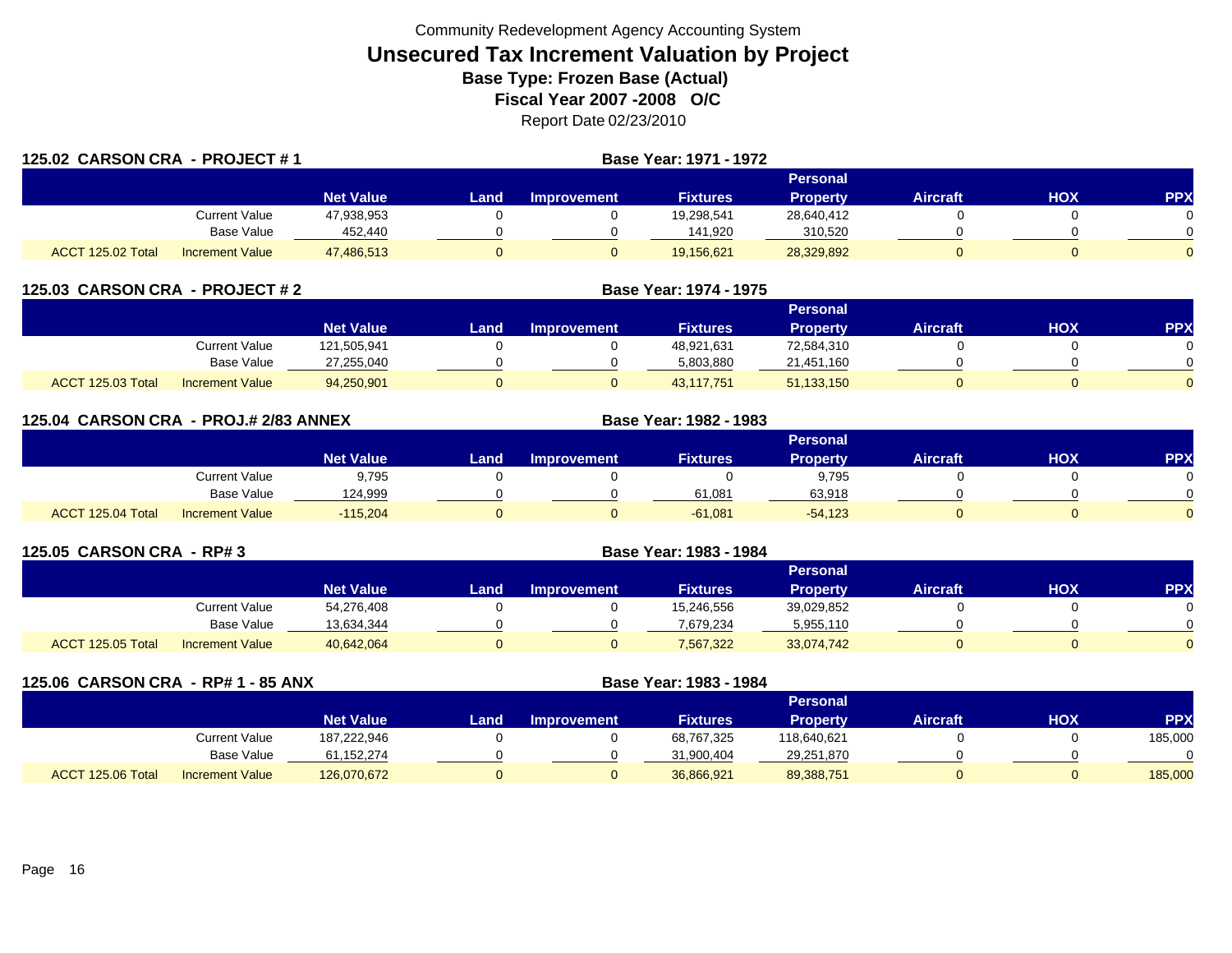Community Redevelopment Agency Accounting System

**Unsecured Tax Increment Valuation by Project**

**Base Type: Frozen Base (Actual)** 

**Fiscal Year 2007 -2008 O/C**

Report Date 02/23/2010

|                   | 125.07 CARSON CRA - RP #1/'97 ANNEX |                  |      | Base Year: 1995 - 1996 |                 |                 |                 |     |            |
|-------------------|-------------------------------------|------------------|------|------------------------|-----------------|-----------------|-----------------|-----|------------|
|                   |                                     |                  |      |                        |                 | <b>Personal</b> |                 |     |            |
|                   |                                     | <b>Net Value</b> | Land | Improvement            | <b>Fixtures</b> | <b>Property</b> | <b>Aircraft</b> | HOX | <b>PPX</b> |
|                   | <b>Current Value</b>                | 11,452,990       |      |                        | 7,109,357       | 4,503,633       |                 |     | 160,000    |
|                   | Base Value                          | 806,133          |      |                        | 721,434         | 1,084,699       |                 |     |            |
| ACCT 125.07 Total | <b>Increment Value</b>              | 9,646,857        |      |                        | 6,387,923       | 3,418,934       |                 |     | 160,000    |

| 125.08 CARSON CRA - MERGER RP #2 & #3 |                        |                  |      | Base Year: 1995 - 1996 |                 |                 |                 |     |            |
|---------------------------------------|------------------------|------------------|------|------------------------|-----------------|-----------------|-----------------|-----|------------|
|                                       |                        |                  |      |                        |                 | Personal        |                 |     |            |
|                                       |                        | <b>Net Value</b> | Land | <b>Improvement</b>     | <b>Fixtures</b> | <b>Property</b> | <b>Aircraft</b> | нох | <b>PPX</b> |
|                                       | Current Value          | 86,096,021       |      |                        | 65.473.544      | 20.622.477      |                 |     |            |
|                                       | Base Value             | 1,320,307        |      |                        | 642.356         | 677,951         |                 |     |            |
| ACCT 125.08 Total                     | <b>Increment Value</b> | 84,775,714       |      |                        | 64,831,188      | 19,944,526      |                 |     |            |

**125.09 CARSON CRA - RP AREA #4 Base Year: 2001 - 2002 Personal Net Value Land Improvement Fixtures Property Aircraft HOX PPX** Current Value 48,967,651 0 0 17,623,012 26,344,639 5,000,000 0 0 Base Value 41,276,266 0 0 16,456,725 24,823,541 0 0 4,000 ACCT 125.09 TotalIncrement Value 7,691,385 0 0 1,166,287 1,521,098 5,000,000 0 -4,000

|                        |                  |      |                    |                 | <b>Personal</b> |                 |            |            |
|------------------------|------------------|------|--------------------|-----------------|-----------------|-----------------|------------|------------|
|                        | <b>Net Value</b> | Land | <b>Improvement</b> | <b>Fixtures</b> | Property        | <b>Aircraft</b> | <b>HOX</b> | <b>PPX</b> |
| <b>Current Value</b>   | 557,470,705      |      |                    | 242,439,966     | 310,375,739     | 5,000,000       |            | 345,000    |
| Base Value             | 147.021.803      |      |                    | 63.407.034      | 83.618.769      |                 |            | 4,000      |
| <b>Increment Value</b> | 410,448,902      |      |                    | 179,032,932     | 226,756,970     | 5,000,000       |            | 341,000    |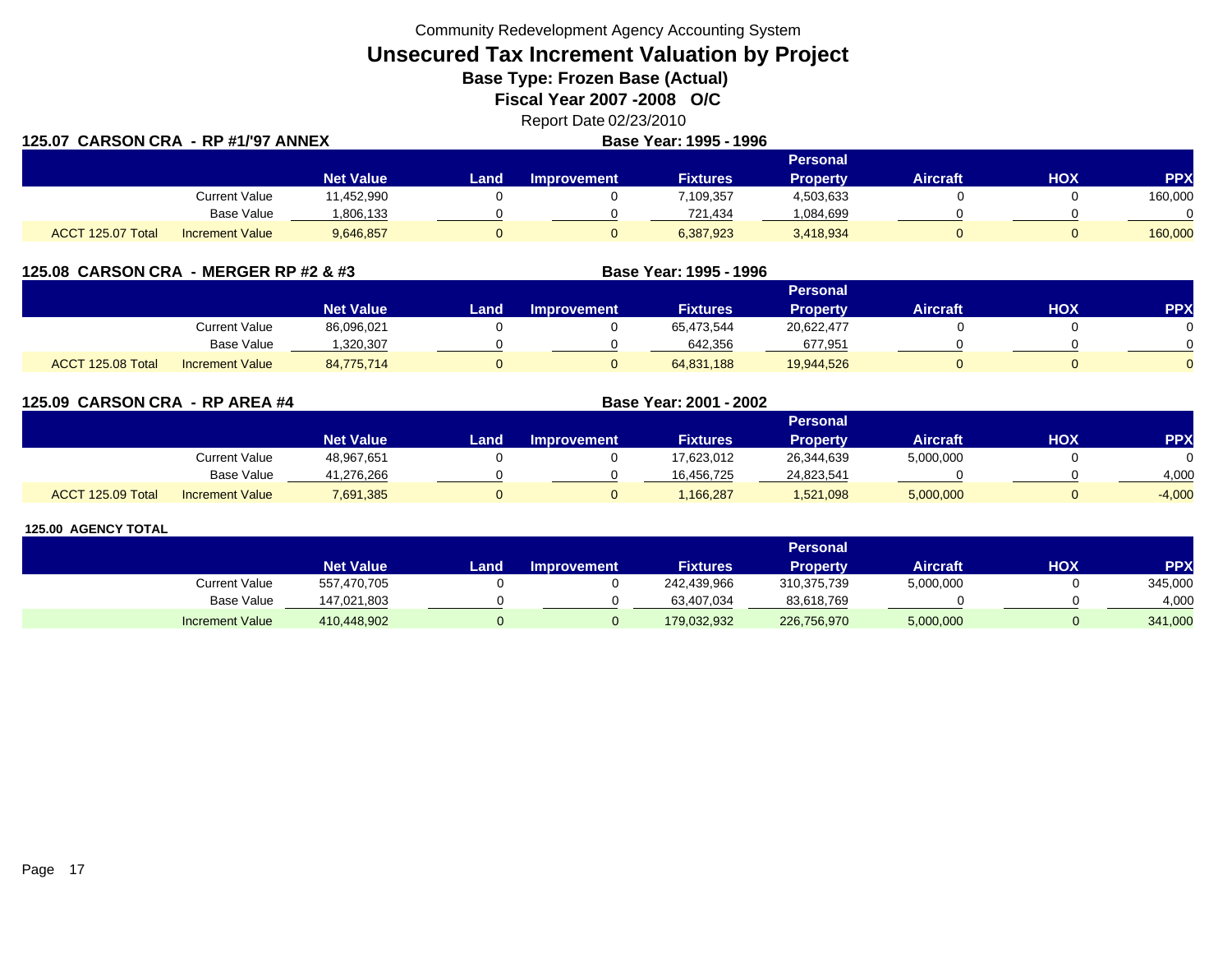|                   | 128.02 CLAREMONT CRA -<br><b>VILLAGE</b> |                  |      |                    | Base Year: 1972 - 1973 |                 |          |     |     |
|-------------------|------------------------------------------|------------------|------|--------------------|------------------------|-----------------|----------|-----|-----|
|                   |                                          |                  |      |                    |                        | Personal        |          |     |     |
|                   |                                          | <b>Net Value</b> | Land | <b>Improvement</b> | <b>Fixtures</b>        | <b>Property</b> | Aircraft | HOX | PPX |
|                   | Current Value                            | 23,708,364       |      |                    | 9,155,869              | 14,552,495      |          |     |     |
|                   | <b>Base Value</b>                        | 3,669,100        |      |                    | 344,540                | 3,324,560       |          |     |     |
| ACCT 128.02 Total | <b>Increment Value</b>                   | 20,039,264       |      |                    | 8,811,329              | 11,227,935      |          |     |     |

## **128.03 CLAREMONT CRA - VILLAGE 82 ANNEX**

|                                             |                  |      |                    |                 | <b>Personal</b> |          |            |          |
|---------------------------------------------|------------------|------|--------------------|-----------------|-----------------|----------|------------|----------|
|                                             | <b>Net Value</b> | Land | <b>Improvement</b> | <b>Fixtures</b> | <b>Property</b> | Aircraft | <b>HOX</b> | PPX      |
| <b>Current Value</b>                        | 433,377          |      |                    | 136,720         | 296,657         |          |            |          |
| Base Value                                  | 255,020          |      |                    | 170.440         | 84,580          |          |            |          |
| ACCT 128.03 Total<br><b>Increment Value</b> | 178,357          |      |                    | $-33,720$       | 212,077         |          |            | $\Omega$ |

**Base Year: 1980 - 1981**

**Base Year: 1982 - 1983**

**Base Year: 1999 - 2000**

### **128.04 CLAREMONT CRA - VILLAGE 83 ANNEX**

|                   |                        |                  |      |                    |                 | Personal        |                 |            |          |
|-------------------|------------------------|------------------|------|--------------------|-----------------|-----------------|-----------------|------------|----------|
|                   |                        | <b>Net Value</b> | Land | <b>Improvement</b> | <b>Fixtures</b> | <b>Property</b> | <b>Aircraft</b> | <b>XOH</b> | PPX      |
|                   | Current Value          | ,786,814         |      |                    | 274,238         | 1,512,576       |                 |            |          |
|                   | Base Value             |                  |      |                    |                 |                 |                 |            | ∩        |
| ACCT 128.04 Total | <b>Increment Value</b> | ,786,814         |      |                    | 274,238         | 1,512,576       |                 |            | $\Omega$ |

## **128.06 CLAREMONT CRA - VILLAGE 01 ANNEX**

|                   |                        |                  |      |                    |                 | Personal   |                 |     |            |
|-------------------|------------------------|------------------|------|--------------------|-----------------|------------|-----------------|-----|------------|
|                   |                        | <b>Net Value</b> | Land | <b>Improvement</b> | <b>Fixtures</b> | Property   | <b>Aircraft</b> | HOX | <b>PPX</b> |
|                   | <b>Current Value</b>   | 20,097,136       |      |                    | 5,074,083       | 15,023,053 |                 |     |            |
|                   | <b>Base Value</b>      | 9,432,957        |      |                    | 3.234.419       | 6,324,824  |                 |     | 126.286    |
| ACCT 128.06 Total | <b>Increment Value</b> | 10,664,179       |      |                    | 839,664         | 8,698,229  |                 |     | $-126,286$ |

|                        |                  |      |                    |                 | Personal        |                 |     |         |
|------------------------|------------------|------|--------------------|-----------------|-----------------|-----------------|-----|---------|
|                        | <b>Net Value</b> | Land | <b>Improvement</b> | <b>Fixtures</b> | <b>Property</b> | <b>Aircraft</b> | нох | PPX     |
| <b>Current Value</b>   | 46,025,691       |      |                    | 14,640,910      | 31,384,781      |                 |     | 0       |
| <b>Base Value</b>      | 13,357,077       |      |                    | 3,749,399       | 9,733,964       |                 |     | 126.286 |
| <b>Increment Value</b> | 32,668,614       |      |                    | 10,891,511      | 21,650,817      |                 |     | 126,286 |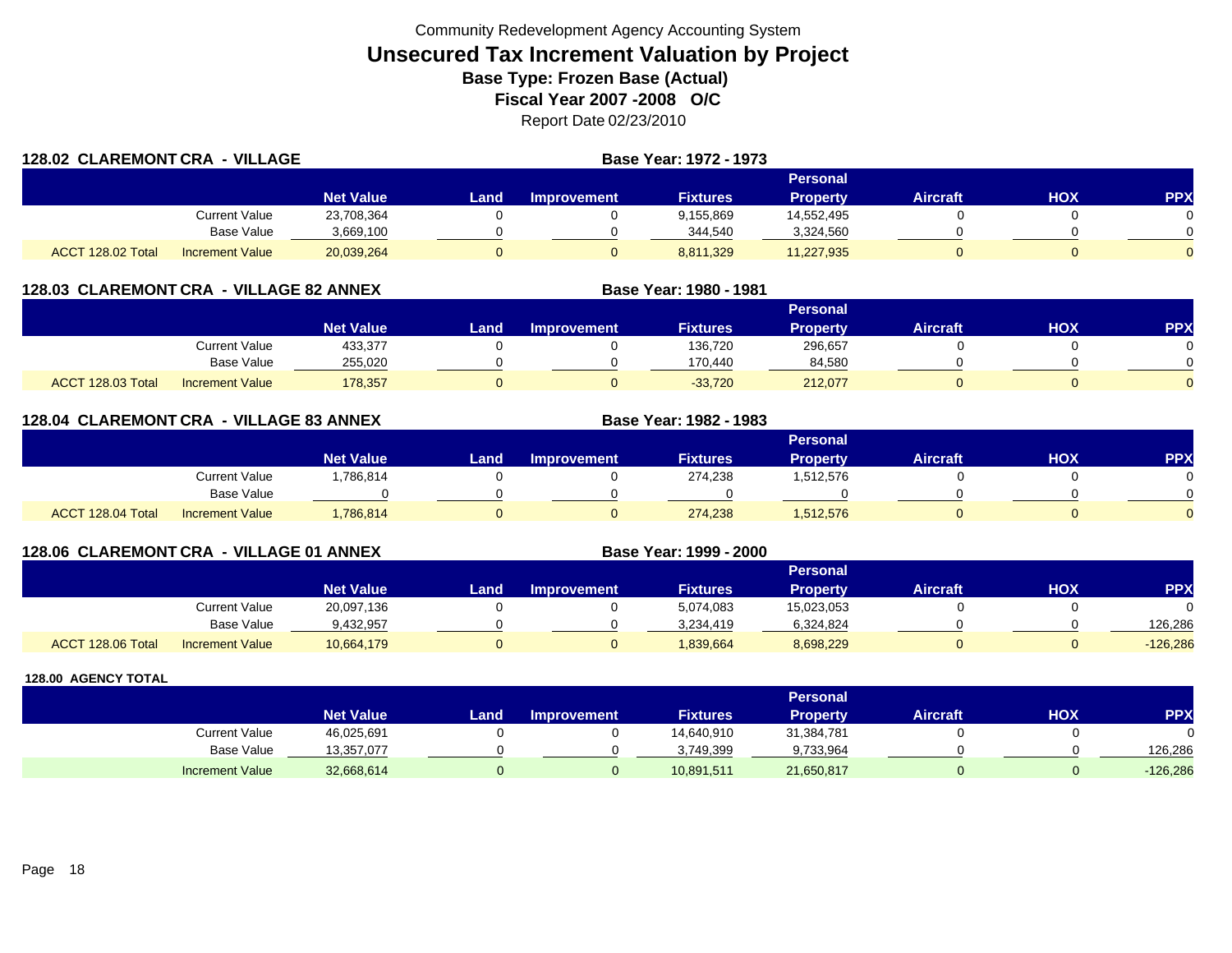| 131.02 COMMERCE CRA - PROJECT #1 |                        |                  |      |                    | Base Year: 1973 - 1974 |                 |                 |     |            |
|----------------------------------|------------------------|------------------|------|--------------------|------------------------|-----------------|-----------------|-----|------------|
|                                  |                        |                  |      |                    |                        | Personal        |                 |     |            |
|                                  |                        | <b>Net Value</b> | Land | <b>Improvement</b> | <b>Fixtures</b>        | <b>Property</b> | <b>Aircraft</b> | HOX | <b>PPX</b> |
|                                  | <b>Current Value</b>   | 141.539.196      |      |                    | 57,973,325             | 83,565,871      |                 |     |            |
|                                  | <b>Base Value</b>      | 45,649,180       |      |                    | 7,375,380              | 38,273,800      |                 |     |            |
| ACCT 131.02 Total                | <b>Increment Value</b> | 95,890,016       | 0    |                    | 50,597,945             | 45,292,071      |                 |     | $\Omega$   |

| 131.03  COMMERCE CRA  - TOWN CENTER |                        |                  |                 | Base Year: 1978 - 1979 |                 |          |                 |     |            |  |
|-------------------------------------|------------------------|------------------|-----------------|------------------------|-----------------|----------|-----------------|-----|------------|--|
|                                     |                        |                  | <b>Personal</b> |                        |                 |          |                 |     |            |  |
|                                     |                        | <b>Net Value</b> | Land.           | <b>Improvement</b>     | <b>Fixtures</b> | Property | <b>Aircraft</b> | НОХ | <b>PPX</b> |  |
|                                     | <b>Current Value</b>   | 2,118,331        |                 |                        | .785,188        | 333,143  |                 |     |            |  |
|                                     | <b>Base Value</b>      | 42,860           |                 | 15.700                 | 13,900          | 13,260   |                 |     |            |  |
| ACCT 131.03 Total                   | <b>Increment Value</b> | 2,075,471        |                 | $-15.700$              | 1.771.288       | 319,883  |                 |     |            |  |

| 131.04 COMMERCE CRA - TOWN CENTER/80 ANNEX |  |                        |                  |      |                    | Base Year: 1979 - 1980 |                 |                 |            |            |
|--------------------------------------------|--|------------------------|------------------|------|--------------------|------------------------|-----------------|-----------------|------------|------------|
|                                            |  |                        |                  |      |                    |                        | <b>Personal</b> |                 |            |            |
|                                            |  |                        | <b>Net Value</b> | Land | <b>Improvement</b> | <b>Fixtures</b>        | <b>Property</b> | <b>Aircraft</b> | <b>HOX</b> | <b>PPX</b> |
|                                            |  | <b>Current Value</b>   | 35,351,266       |      |                    | 17,544,556             | 18,231,710      |                 |            | 425,000    |
|                                            |  | Base Value             | 1,952,180        |      |                    | 135,780                | .816,400        |                 |            |            |
| ACCT 131.04 Total                          |  | <b>Increment Value</b> | 33,399,086       |      | 0                  | 17,408,776             | 16,415,310      |                 |            | 425,000    |

| 131.05 COMMERCE CRA - RP# III |                        |                  |      |                    | Base Year: 1983 - 1984 |                 |                 |     |            |
|-------------------------------|------------------------|------------------|------|--------------------|------------------------|-----------------|-----------------|-----|------------|
|                               |                        |                  |      |                    |                        | Personal        |                 |     |            |
|                               |                        | <b>Net Value</b> | Land | <b>Improvement</b> | <b>Fixtures</b>        | <b>Property</b> | <b>Aircraft</b> | нох | <b>PPX</b> |
|                               | Current Value          | 4,265,796        |      |                    | 2,100,573              | 2,165,223       |                 |     |            |
|                               | Base Value             | 2,728,884        |      |                    | ,386,767               | ,342,117        |                 |     |            |
| <b>ACCT 131.05 Total</b>      | <b>Increment Value</b> | 536,912          |      |                    | 713,806                | 823,106         |                 |     |            |

| 131.06 COMMERCE CRA - RP# 4 |                        |                  |      |                    | Base Year: 1997 - 1998 |                 |                 |            |            |
|-----------------------------|------------------------|------------------|------|--------------------|------------------------|-----------------|-----------------|------------|------------|
|                             |                        |                  |      |                    |                        | <b>Personal</b> |                 |            |            |
|                             |                        | <b>Net Value</b> | Land | <b>Improvement</b> | <b>Fixtures</b>        | <b>Property</b> | <b>Aircraft</b> | <b>HOX</b> | <b>PPX</b> |
|                             | <b>Current Value</b>   | 291,450,345      |      |                    | 148,932,628            | 142,517,717     |                 |            | $\Omega$   |
|                             | Base Value             | 253,978,467      |      |                    | 109,078,276            | 145,400,191     |                 |            | 500,000    |
| ACCT 131.06 Total           | <b>Increment Value</b> | 37,471,878       | ν    | 0                  | 39,854,352             | $-2,882,474$    |                 |            | $-500,000$ |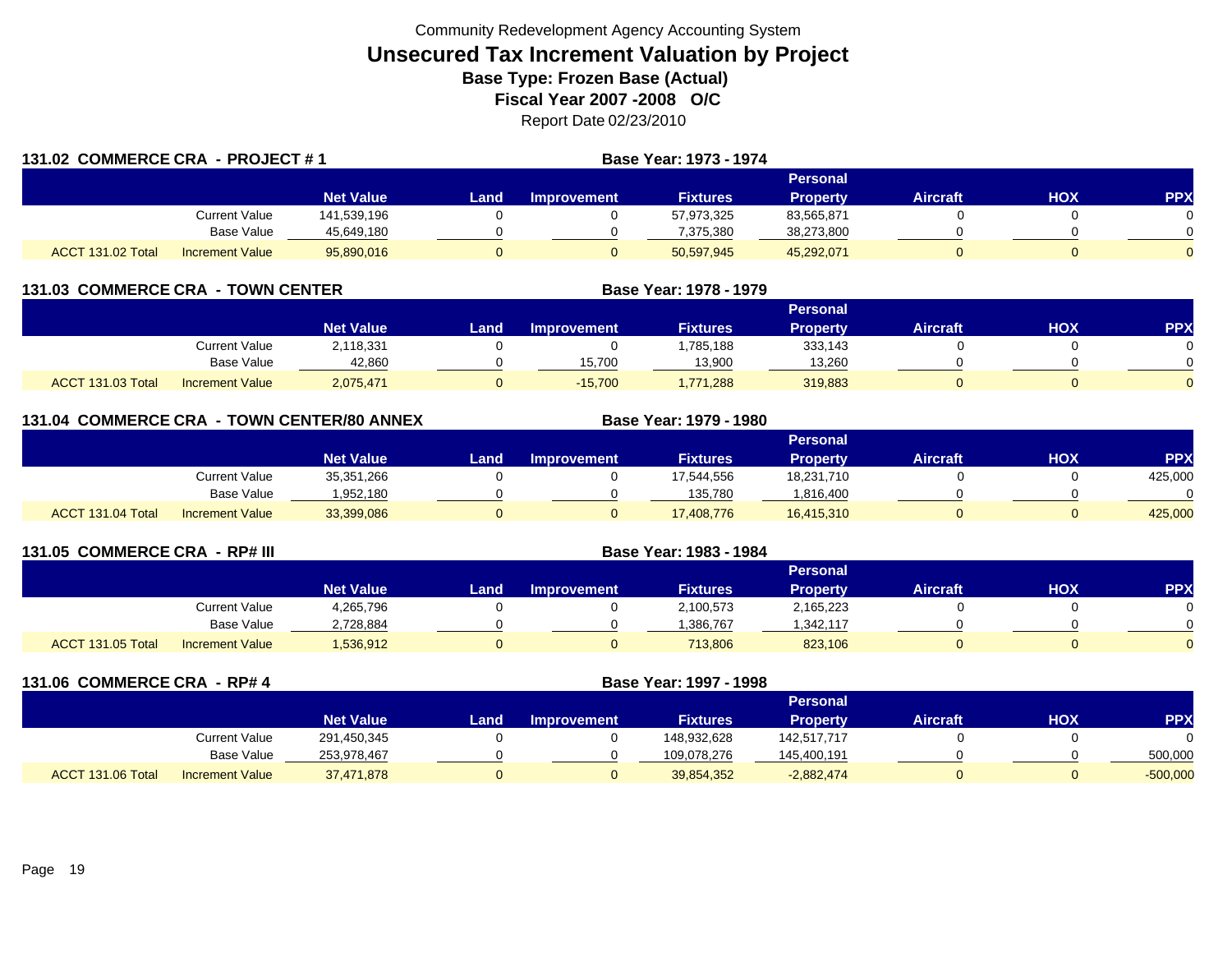|                        |                  | Personal |                    |                 |             |          |     |            |  |  |  |  |
|------------------------|------------------|----------|--------------------|-----------------|-------------|----------|-----|------------|--|--|--|--|
|                        | <b>Net Value</b> | Land     | <b>Improvement</b> | <b>Fixtures</b> | Propertv    | Aircraft | HOX | <b>PPX</b> |  |  |  |  |
| <b>Current Value</b>   | 474,724,934      |          |                    | 228,336,270     | 246,813,664 |          |     | 425,000    |  |  |  |  |
| <b>Base Value</b>      | 304,351,571      |          | 15.700             | 117,990,103     | 186,845,768 |          |     | 500,000    |  |  |  |  |
| <b>Increment Value</b> | 170,373,363      |          | $-15.700$          | 110,346,167     | 59,967,896  |          |     | $-75,000$  |  |  |  |  |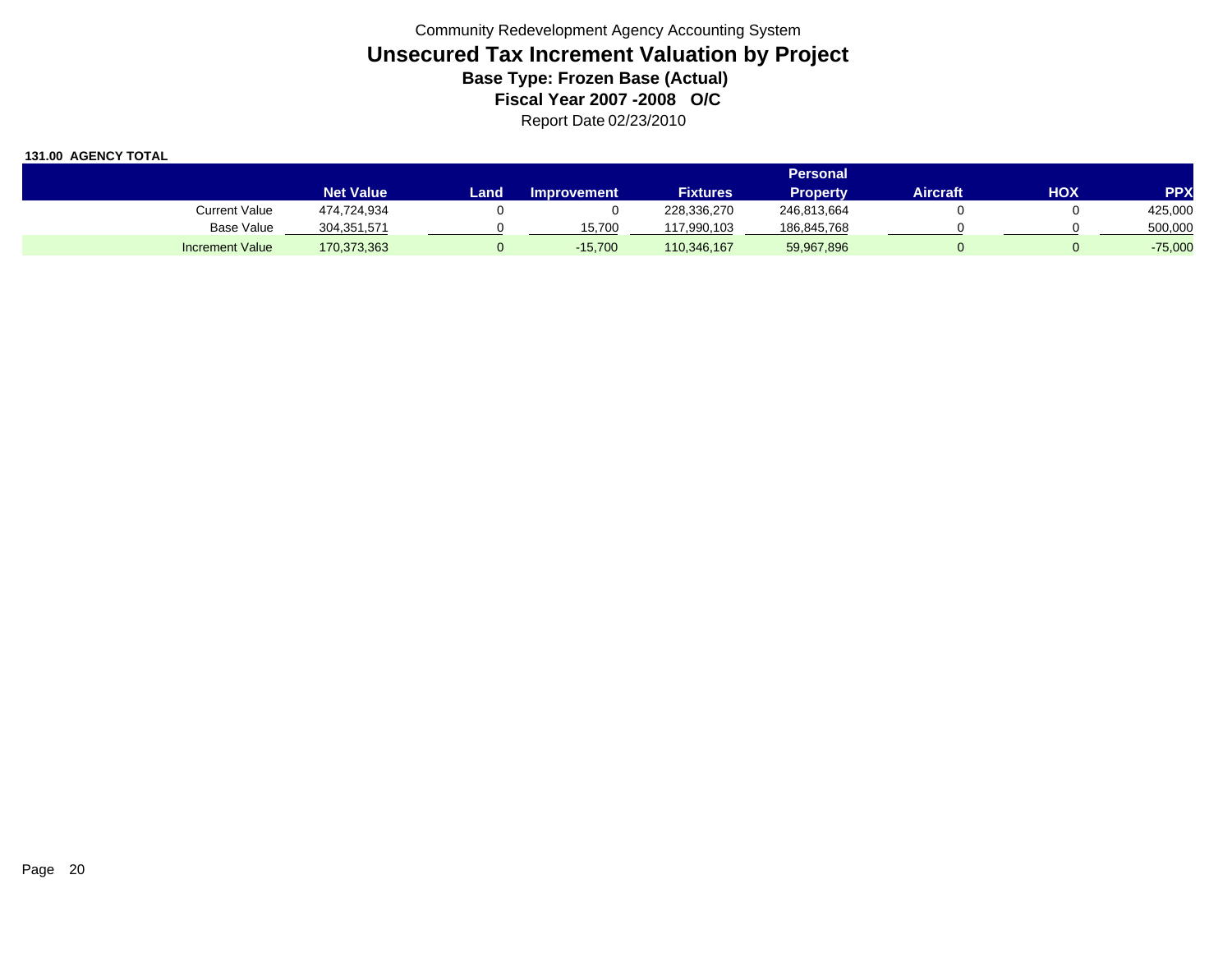| 132.02 COMPTON CRA - ROSECRANS |                        | Base Year: 1970 - 1971 |          |             |                 |                 |                 |            |            |
|--------------------------------|------------------------|------------------------|----------|-------------|-----------------|-----------------|-----------------|------------|------------|
|                                |                        |                        | Personal |             |                 |                 |                 |            |            |
|                                |                        | <b>Net Value</b>       | Landı    | Improvement | <b>Fixtures</b> | <b>Property</b> | <b>Aircraft</b> | <b>HOX</b> | <b>PPX</b> |
|                                | Current Value          | 375.769                |          |             | 125,398         | 250,371         |                 |            |            |
|                                | Base Value             |                        |          |             |                 |                 |                 |            |            |
| ACCT 132.02 Total              | <b>Increment Value</b> | 375.769                |          |             | 125,398         | 250,371         |                 |            |            |

|  | <b>132.04 COMPTON CRA - WALNUT INDUSTRIAL</b> |
|--|-----------------------------------------------|
|  |                                               |

|                   |                        |                  |      |             |                 | <b>Personal</b> |          |     |          |
|-------------------|------------------------|------------------|------|-------------|-----------------|-----------------|----------|-----|----------|
|                   |                        | <b>Net Value</b> | _and | Improvement | <b>Fixtures</b> | <b>Property</b> | Aircraft | HOX | PPX      |
|                   | Current Value          | 121,299,258      |      |             | 38,999,236      | 82,300,022      |          |     |          |
|                   | <b>Base Value</b>      | 75.650.840       |      |             | 5.904.220       | 69,746,620      |          |     |          |
| ACCT 132.04 Total | <b>Increment Value</b> | 45,648,418       |      |             | 33,095,016      | 12,553,402      |          |     | $\Omega$ |

**Base Year: 1973 - 1974**

**Base Year: 1976 - 1977**

**Base Year: 1979 - 1980**

| 132.05 COMPTON CRA - WALNUT IND'L/76 ANNEX |  |  |  |
|--------------------------------------------|--|--|--|
|                                            |  |  |  |

|                   |                        |                  | <b>Personal</b> |                    |                 |                 |          |            |          |  |  |  |
|-------------------|------------------------|------------------|-----------------|--------------------|-----------------|-----------------|----------|------------|----------|--|--|--|
|                   |                        | <b>Net Value</b> | Land            | <b>Improvement</b> | <b>Fixtures</b> | <b>Property</b> | Aircraft | <b>HOX</b> | PPX      |  |  |  |
|                   | <b>Current Value</b>   | 11,715,645       |                 |                    | 5,268,153       | 6,447,492       |          |            |          |  |  |  |
|                   | <b>Base Value</b>      | 6,728,560        |                 |                    | .378.000        | 5,350,560       |          |            | 0        |  |  |  |
| ACCT 132.05 Total | <b>Increment Value</b> | 4,987,085        |                 |                    | 3,890,153       | 1,096,932       |          |            | $\Omega$ |  |  |  |

## **132.06 COMPTON CRA - WALNUT IND'L/80 ANNEX**

|                   |                        |                  |      |                    |                 | <b>Personal</b> |          |            |          |
|-------------------|------------------------|------------------|------|--------------------|-----------------|-----------------|----------|------------|----------|
|                   |                        | <b>Net Value</b> | Land | <b>Improvement</b> | <b>Fixtures</b> | <b>Property</b> | Aircraft | <b>HOX</b> | PPX      |
|                   | <b>Current Value</b>   | 24,458,318       |      |                    | 10,488,219      | 13,970,099      |          |            |          |
|                   | <b>Base Value</b>      | 2.472.672        |      |                    | 464,060         | 2,008,612       |          |            | $\Omega$ |
| ACCT 132.06 Total | <b>Increment Value</b> | 21,985,646       |      |                    | 10,024,159      | 11,961,487      |          |            | $\Omega$ |

**132.07 COMPTON CRA - COMPTON RP AREA Base Year: 1991 - 1992 Personal Net Value LandImprovement Fixtures Property Aircraft HOX PPX** Current Value 72,884,577 0 0 27,646,970 45,237,607 0 0 Base Value 25,272,103 0 0 14,039,788 11,246,315 0 0 14,000 ACCT 132.07 TotalIncrement Value 47,612,474 0 0 13,607,182 33,991,292 0 0 -14,000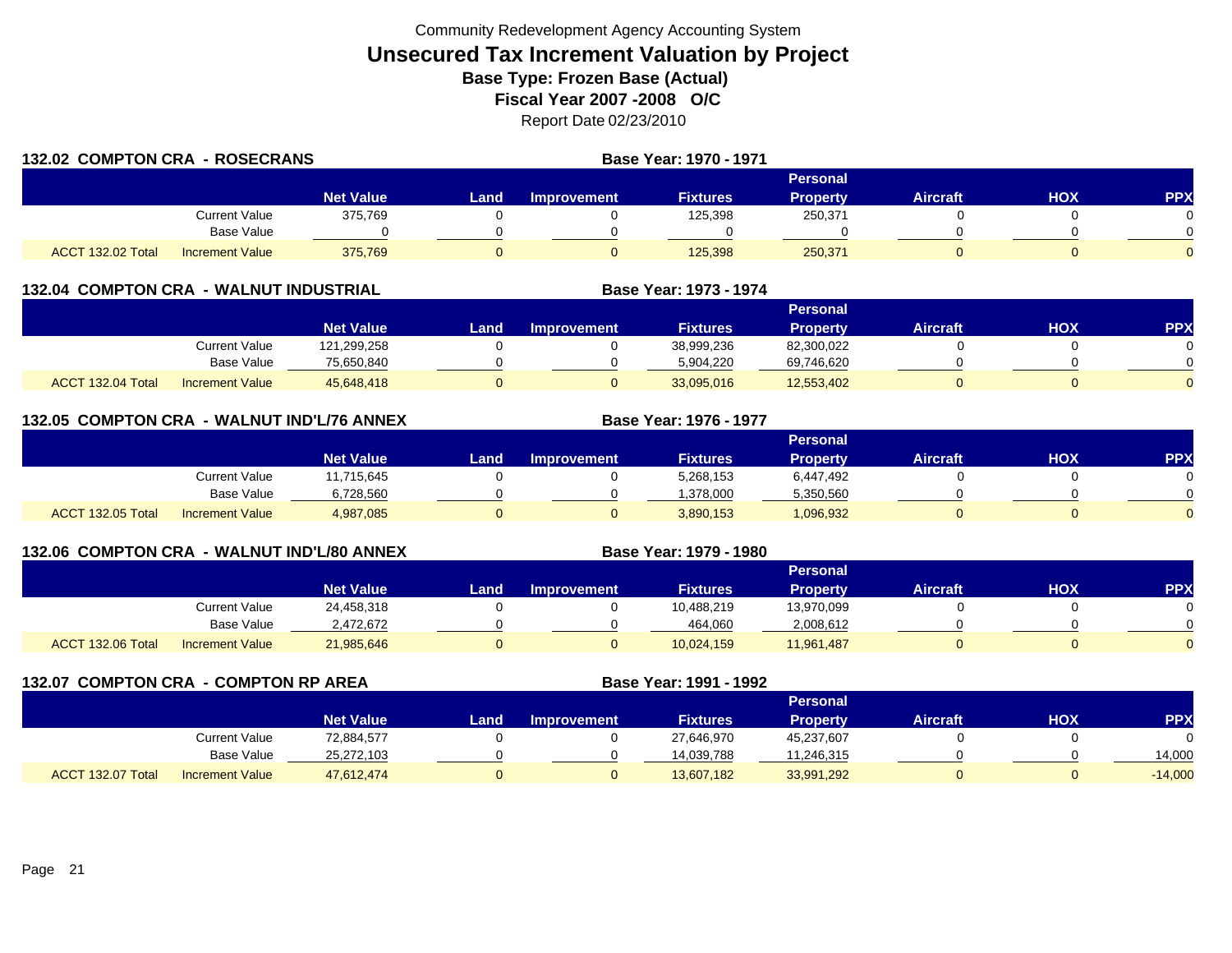|                        |                  |      |                    |                 | <b>Personal</b> |          |     |            |
|------------------------|------------------|------|--------------------|-----------------|-----------------|----------|-----|------------|
|                        | <b>Net Value</b> | Land | <b>Improvement</b> | <b>Fixtures</b> | <b>Property</b> | Aircraft | нох | <b>PPX</b> |
| <b>Current Value</b>   | 230,733,567      |      |                    | 82,527,976      | 148,205,591     |          |     |            |
| <b>Base Value</b>      | 110,124,175      |      |                    | 21,786,068      | 88,352,107      |          |     | 14.000     |
| <b>Increment Value</b> | 120,609,392      |      |                    | 60,741,908      | 59,853,484      |          |     | $-14,000$  |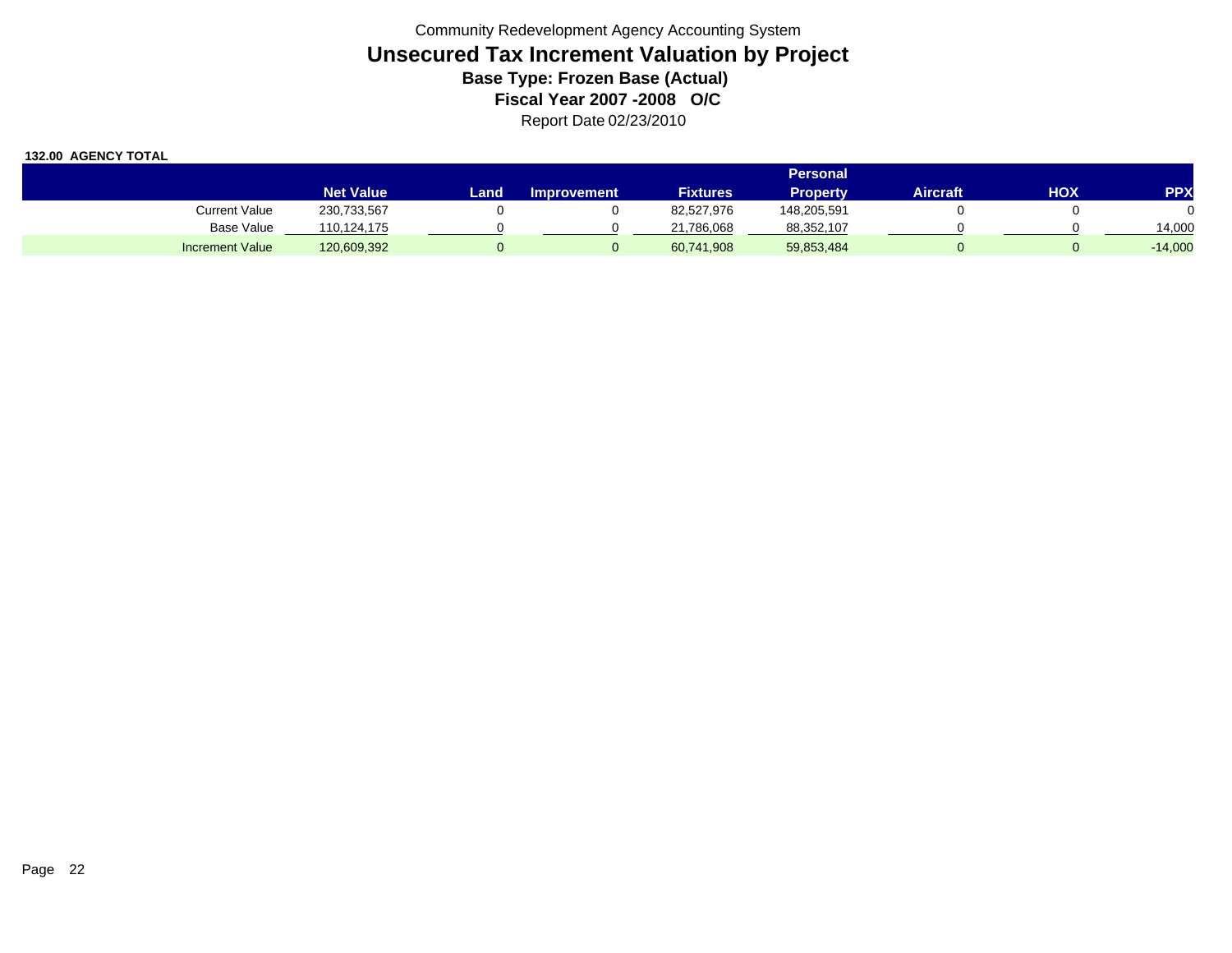| 136.06 COVINA CRA - PROJECT #1 |                        |                  | Base Year: 1973 - 1974 |                    |                 |                 |                 |     |            |
|--------------------------------|------------------------|------------------|------------------------|--------------------|-----------------|-----------------|-----------------|-----|------------|
|                                |                        |                  |                        |                    |                 | <b>Personal</b> |                 |     |            |
|                                |                        | <b>Net Value</b> | Land.                  | <b>Improvement</b> | <b>Fixtures</b> | <b>Property</b> | <b>Aircraft</b> | HOX | <b>PPX</b> |
|                                | Current Value          | 57,655,991       |                        |                    | 29.391.720      | 52,882,064      |                 |     | 24,617,793 |
|                                | Base Value             | 12,882,300       |                        |                    | 2,778,160       | 10,104,140      |                 |     |            |
| ACCT 136.06 Total              | <b>Increment Value</b> | 44,773,691       |                        |                    | 26.613.560      | 42,777,924      |                 |     | 24,617,793 |

| 136.08 COVINA CRA - PROJECT # 2 |                        |                  |      | Base Year: 1983 - 1984 |                 |                 |                 |     |           |
|---------------------------------|------------------------|------------------|------|------------------------|-----------------|-----------------|-----------------|-----|-----------|
|                                 |                        |                  |      |                        |                 | <b>Personal</b> |                 |     |           |
|                                 |                        | <b>Net Value</b> | Land | <b>Improvement</b>     | <b>Fixtures</b> | <b>Property</b> | <b>Aircraft</b> | нох | <b>PP</b> |
|                                 | Current Value          | 4,381,941        |      |                        | 1,599,822       | 2,782,119       |                 |     |           |
|                                 | Base Value             | 926,777          |      |                        | 471,928         | 454,849         |                 |     |           |
| ACCT 136.08 Total               | <b>Increment Value</b> | 3,455,164        |      |                        | .127.894        | 2,327,270       |                 |     |           |

| 136.09 COVINA CRA - PROJECT # 2 88 ANNEX |                        |                  |      |                    | Base Year: 1986 - 1987 |                 |                 |     |            |
|------------------------------------------|------------------------|------------------|------|--------------------|------------------------|-----------------|-----------------|-----|------------|
|                                          |                        |                  |      |                    |                        | <b>Personal</b> |                 |     |            |
|                                          |                        | <b>Net Value</b> | Land | <b>Improvement</b> | <b>Fixtures</b>        | <b>Property</b> | <b>Aircraft</b> | HOX | <b>PPX</b> |
|                                          | Current Value          | 4,559,894        |      |                    | ,443,868               | 3,116,026       |                 |     |            |
|                                          | <b>Base Value</b>      | 4,677,141        |      |                    | 0.031,024              | 3,646,117       |                 |     |            |
| ACCT 136.09 Total                        | <b>Increment Value</b> | $-117.247$       |      |                    | 412.844                | $-530,091$      |                 |     |            |

|                        |                  |      |                    |                 | Personal        |                 |     |                 |
|------------------------|------------------|------|--------------------|-----------------|-----------------|-----------------|-----|-----------------|
|                        | <b>Net Value</b> | Land | <b>Improvement</b> | <b>Fixtures</b> | <b>Property</b> | <b>Aircraft</b> | нох | PP <sub>2</sub> |
| Current Value          | 66,597,826       |      |                    | 32,435,410      | 58,780,209      |                 |     | 24,617,793      |
| Base Value             | 18,486,218       |      |                    | 4.281.112       | 14,205,106      |                 |     |                 |
| <b>Increment Value</b> | 48,111,608       |      |                    | 28,154,298      | 44,575,103      |                 |     | 24,617,793      |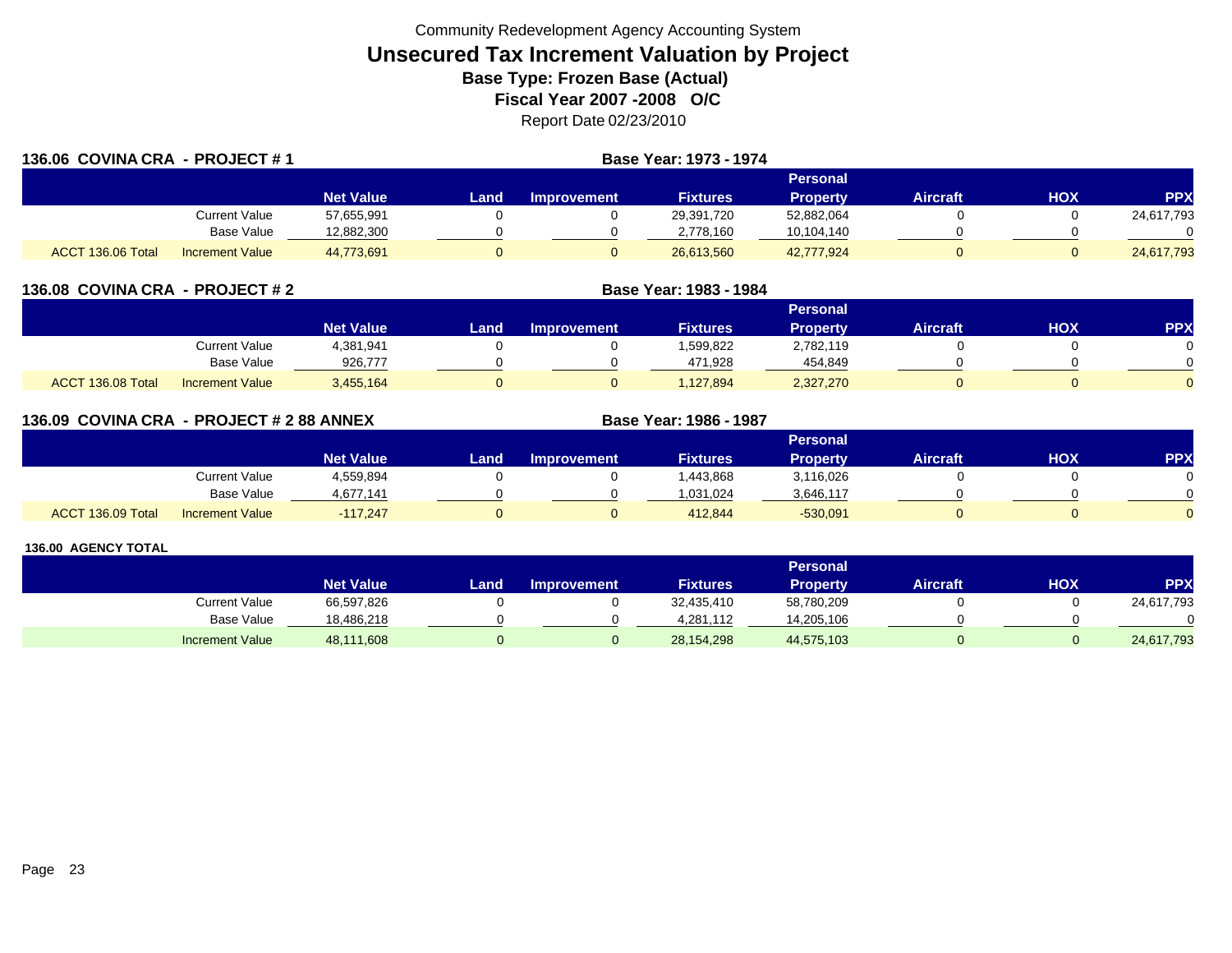| 138.02 CUDAHY CRA - COMMERCIAL IND'L |                        |                  |       |                    | Base Year: 1976 - 1977 |                 |                 |     |            |
|--------------------------------------|------------------------|------------------|-------|--------------------|------------------------|-----------------|-----------------|-----|------------|
|                                      |                        |                  |       |                    |                        | Personal        |                 |     |            |
|                                      |                        | <b>Net Value</b> | Landı | <b>Improvement</b> | <b>Fixtures</b>        | <b>Property</b> | <b>Aircraft</b> | HOX | <b>PPX</b> |
|                                      | <b>Current Value</b>   | 18,279,515       |       |                    | 5,947,468              | 12,332,047      |                 |     |            |
|                                      | <b>Base Value</b>      | 11.169.160       |       |                    | 2,628,180              | 8,540,980       |                 |     |            |
| ACCT 138.02 Total                    | <b>Increment Value</b> | 7,110,355        | 0     |                    | 3,319,288              | 3,791,067       |                 |     |            |

### **138.03 CUDAHY CRA - COMM'L IND'L/82 ANNEX**

|                                             |                  |      |                    |                 | <b>Personal</b> |                 |            |              |
|---------------------------------------------|------------------|------|--------------------|-----------------|-----------------|-----------------|------------|--------------|
|                                             | <b>Net Value</b> | Land | <b>Improvement</b> | <b>Fixtures</b> | <b>Property</b> | <b>Aircraft</b> | <b>HOX</b> | PPX          |
| Current Value                               | 67,848           |      |                    |                 | 67,848          |                 |            |              |
| Base Value                                  | 23,800           |      |                    |                 | 23,800          |                 |            | <sup>n</sup> |
| ACCT 138.03 Total<br><b>Increment Value</b> | 44,048           |      |                    |                 | 44,048          |                 |            | $\Omega$     |

**Base Year: 1981 - 1982**

## **138.04 CUDAHY CRA - COMM'L IND'L/3RD AMEND. Base Year: 1992 - 1993**

|                   |                        |                  |      |                    |                 | Personal        |                 |            |           |
|-------------------|------------------------|------------------|------|--------------------|-----------------|-----------------|-----------------|------------|-----------|
|                   |                        | <b>Net Value</b> | Land | <b>Improvement</b> | <b>Fixtures</b> | <b>Property</b> | <b>Aircraft</b> | <b>HOX</b> | <b>PP</b> |
|                   | Current Value          | 328,912          |      |                    | 140,623         | 188,289         |                 |            |           |
|                   | <b>Base Value</b>      | 743,699          |      |                    | 372,123         | 371,576         |                 |            |           |
| ACCT 138.04 Total | <b>Increment Value</b> | $-414,787$       |      |                    | $-231,500$      | $-183,287$      |                 |            |           |

| 138.05 CUDAHY CRA - CITYWIDE RP |                        |                  | Base Year: 2001 - 2002 |                    |                 |                 |                 |     |     |
|---------------------------------|------------------------|------------------|------------------------|--------------------|-----------------|-----------------|-----------------|-----|-----|
|                                 |                        |                  |                        |                    |                 | <b>Personal</b> |                 |     |     |
|                                 |                        | <b>Net Value</b> | Land                   | <b>Improvement</b> | <b>Fixtures</b> | <b>Property</b> | <b>Aircraft</b> | нох | PP) |
|                                 | Current Value          | 519,938          |                        |                    | 168,118         | 351,820         |                 |     |     |
|                                 | <b>Base Value</b>      | 423,008          |                        |                    | 86,404          | 336,604         |                 |     |     |
| ACCT 138.05 Total               | <b>Increment Value</b> | 96,930           |                        | 0                  | 81.714          | 15,216          | 0               |     |     |

|                        |                  |      |                    |                 | Personal        |          |     |     |
|------------------------|------------------|------|--------------------|-----------------|-----------------|----------|-----|-----|
|                        | <b>Net Value</b> | Land | <b>Improvement</b> | <b>Fixtures</b> | <b>Property</b> | Aircraft | нох | PPX |
| <b>Current Value</b>   | 19,196,213       |      |                    | 6,256,209       | 12,940,004      |          |     |     |
| <b>Base Value</b>      | 12,359,667       |      |                    | 3,086,707       | 9,272,960       |          |     |     |
| <b>Increment Value</b> | 6,836,546        |      |                    | 3,169,502       | 3,667,044       |          |     |     |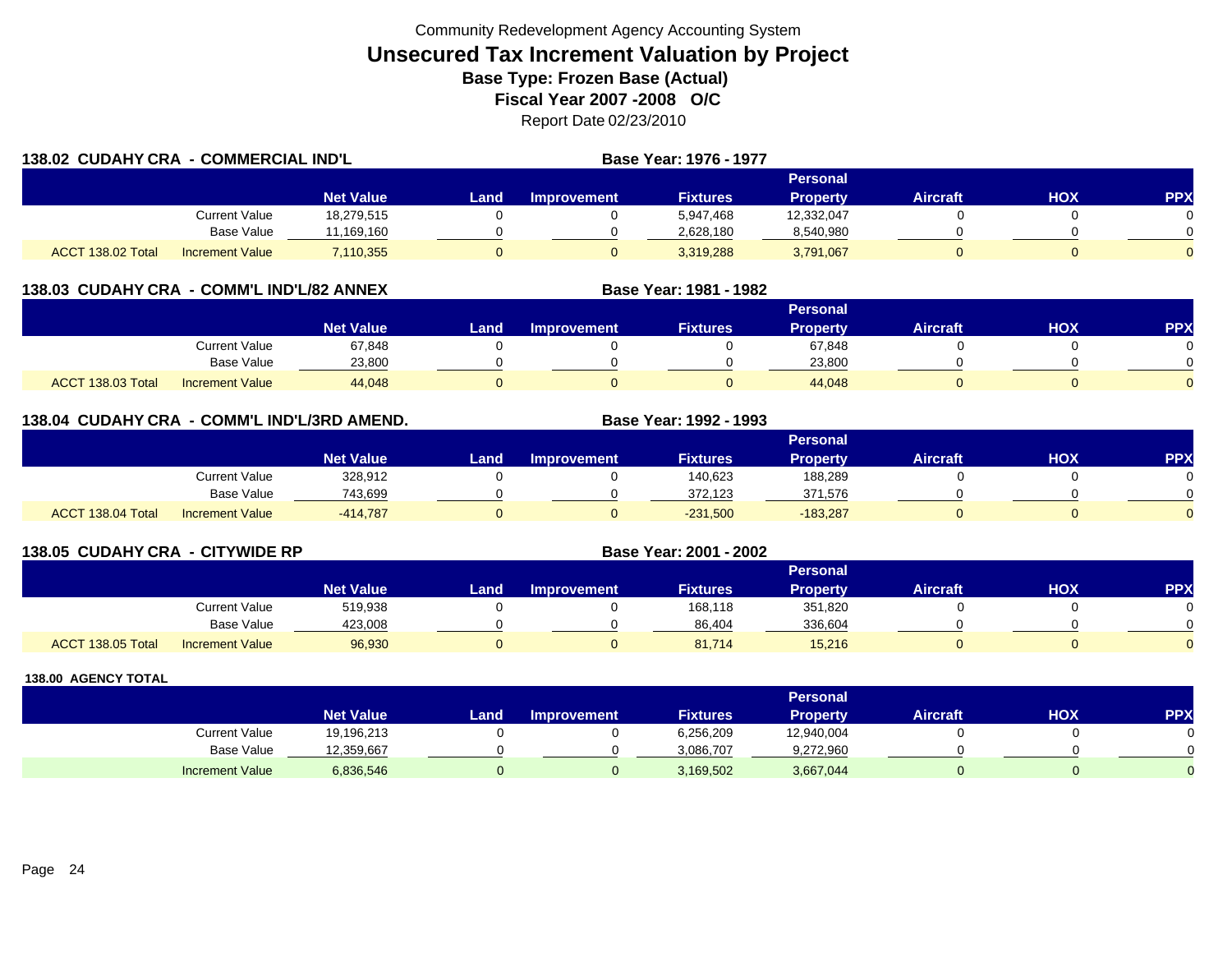| <b>140.04 CULVER CITY CRA - SLAUSON/SEPULVEDA</b> |                        |                  | <b>Base Year: 1970 - 1971</b> |                    |                 |                 |                 |     |            |
|---------------------------------------------------|------------------------|------------------|-------------------------------|--------------------|-----------------|-----------------|-----------------|-----|------------|
|                                                   |                        |                  |                               |                    |                 | Personal        |                 |     |            |
|                                                   |                        | <b>Net Value</b> | Land                          | <b>Improvement</b> | <b>Fixtures</b> | <b>Property</b> | <b>Aircraft</b> | HOX | <b>PPX</b> |
|                                                   | Current Value          | 79,198,780       |                               |                    | 18,293,174      | 61,730,606      |                 |     | 825,000    |
|                                                   | <b>Base Value</b>      | 13,137,360       |                               |                    | 1,466,440       | 11,670,920      |                 |     |            |
| ACCT 140.04 Total                                 | <b>Increment Value</b> | 66,061,420       |                               |                    | 16.826.734      | 50,059,686      |                 |     | 825,000    |

## **140.05 CULVER CITY CRA - OVERLAND/JEFFERSON**

|                   |                        |                  |      |                    |                 | <b>Personal</b> |                 |            |          |
|-------------------|------------------------|------------------|------|--------------------|-----------------|-----------------|-----------------|------------|----------|
|                   |                        | <b>Net Value</b> | Land | <b>Improvement</b> | <b>Fixtures</b> | <b>Property</b> | <b>Aircraft</b> | <b>XOH</b> | PPX      |
|                   | Current Value          | 19,138,949       |      |                    | 5,238,360       | 13,900,589      |                 |            |          |
|                   | <b>Base Value</b>      | 3.218.660        |      |                    | 970.480         | 2,248,180       |                 |            | 0        |
| ACCT 140.05 Total | <b>Increment Value</b> | 15,920,289       |      |                    | 4,267,880       | 11,652,409      |                 |            | $\Omega$ |

**Base Year: 1971 - 1972**

| 140.06 CULVER CITY CRA - WASH/CULVER |                        |                  |      |                    | Base Year: 1975 - 1976 |                 |                 |     |           |
|--------------------------------------|------------------------|------------------|------|--------------------|------------------------|-----------------|-----------------|-----|-----------|
|                                      |                        |                  |      |                    |                        | <b>Personal</b> |                 |     |           |
|                                      |                        | <b>Net Value</b> | Land | <b>Improvement</b> | <b>Fixtures</b>        | <b>Property</b> | <b>Aircraft</b> | нох | <b>PP</b> |
|                                      | Current Value          | 221,158,569      |      |                    | 58,106,200             | 163,934,369     |                 |     | 882,000   |
|                                      | Base Value             | 63,337,700       |      |                    | 12,386,380             | 50,951,320      |                 |     |           |
| ACCT 140.06 Total                    | <b>Increment Value</b> | 157,820,869      |      |                    | 45,719,820             | 112,983,049     | 0               |     | 882,000   |

| <b>140.07 CULVER CITY CRA - COMPONENT AREA</b> |                        |                  |      |                    | Base Year: 1998 - 1999 |                 |                 |            |            |
|------------------------------------------------|------------------------|------------------|------|--------------------|------------------------|-----------------|-----------------|------------|------------|
|                                                |                        |                  |      |                    |                        | <b>Personal</b> |                 |            |            |
|                                                |                        | <b>Net Value</b> | Land | <b>Improvement</b> | <b>Fixtures</b>        | <b>Property</b> | <b>Aircraft</b> | <b>XOH</b> | <b>PPX</b> |
|                                                | Current Value          | 53,910,387       |      |                    | 18,904,387             | 37,186,000      |                 |            | 2,180,000  |
|                                                | Base Value             | 36,984,552       |      |                    | 11.025.849             | 26,085,903      |                 |            | 127,200    |
| ACCT 140.07 Total                              | <b>Increment Value</b> | 16,925,835       |      |                    | 7,878,538              | 11,100,097      |                 |            | 2,052,800  |

|                        |                  |      |                    |                 | <b>Personal</b> |                 |            |            |
|------------------------|------------------|------|--------------------|-----------------|-----------------|-----------------|------------|------------|
|                        | <b>Net Value</b> | Land | <b>Improvement</b> | <b>Fixtures</b> | Property        | <b>Aircraft</b> | <b>HOX</b> | <b>PPX</b> |
| Current Value          | 373,406,685      |      |                    | 100,542,121     | 276,751,564     |                 |            | 3,887,000  |
| <b>Base Value</b>      | 116.678.272      |      |                    | 25.849.149      | 90,956,323      |                 |            | 127.200    |
| <b>Increment Value</b> | 256,728,413      |      |                    | 74,692,972      | 185,795,241     |                 |            | 3,759,800  |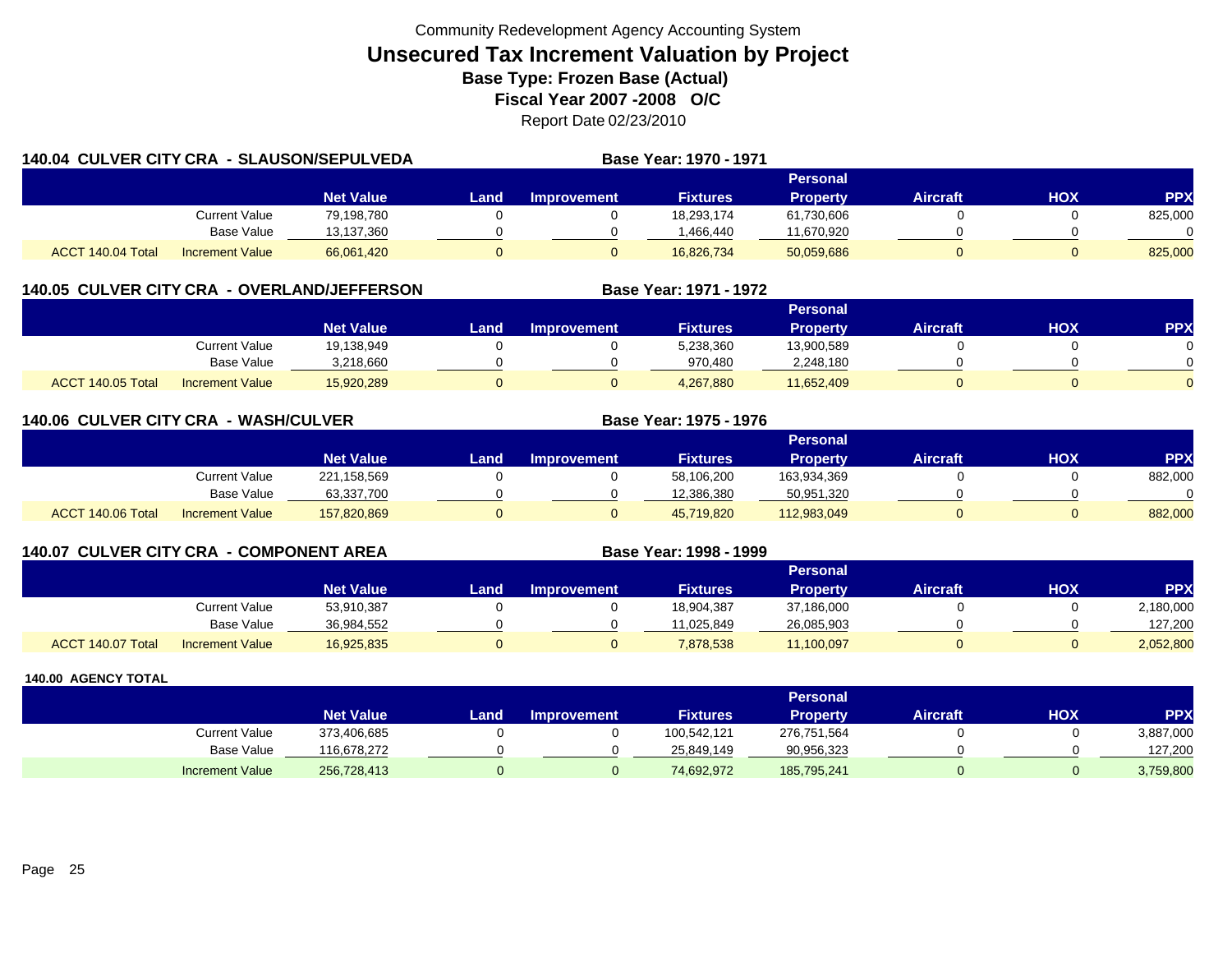|                   | <b>142.02 CERRITOS CRA - LOS CERRITOS</b> |                  |       |                    | <b>Base Year: 1970 - 1971</b> |                 |                 |     |            |
|-------------------|-------------------------------------------|------------------|-------|--------------------|-------------------------------|-----------------|-----------------|-----|------------|
|                   |                                           |                  |       |                    |                               | <b>Personal</b> |                 |     |            |
|                   |                                           | <b>Net Value</b> | Land. | <b>Improvement</b> | <b>Fixtures</b>               | <b>Property</b> | <b>Aircraft</b> | HOX | <b>PPX</b> |
|                   | Current Value                             | 73,083,969       |       |                    | 27,876,259                    | 45,207,710      |                 |     |            |
|                   | <b>Base Value</b>                         | 329.860          |       |                    | 113,808                       | 216.052         |                 |     |            |
| ACCT 142.02 Total | <b>Increment Value</b>                    | 72,754,109       |       |                    | 27,762,451                    | 44,991,658      |                 |     |            |

## **142.04 CERRITOS CRA - LOS COYOTES**

|                   |                        |                  |      |                    |                 | Personal        |          |     |     |
|-------------------|------------------------|------------------|------|--------------------|-----------------|-----------------|----------|-----|-----|
|                   |                        | <b>Net Value</b> | Land | <b>Improvement</b> | <b>Fixtures</b> | <b>Property</b> | Aircraft | нох | PPX |
|                   | Current Value          | 155,774,387      |      |                    | 67,055,326      | 88,719,061      |          |     |     |
|                   | Base Value             | 11,695,740       |      |                    | 1.569.220       | 10,126,520      |          |     |     |
| ACCT 142.04 Total | <b>Increment Value</b> | 144,078,647      |      |                    | 65,486,106      | 78,592,541      |          |     |     |

**Base Year: 1974 - 1975**

|                        |                  |      |                    |                 | Personal        |                 |     |            |
|------------------------|------------------|------|--------------------|-----------------|-----------------|-----------------|-----|------------|
|                        | <b>Net Value</b> | Land | <b>Improvement</b> | <b>Fixtures</b> | <b>Property</b> | <b>Aircraft</b> | нох | <b>PPX</b> |
| Current Value          | 228,858,356      |      |                    | 94,931,585      | 133,926,771     |                 |     |            |
| <b>Base Value</b>      | 12,025,600       |      |                    | 1,683,028       | 10,342,572      |                 |     |            |
| <b>Increment Value</b> | 216,832,756      |      |                    | 93,248,557      | 123,584,199     |                 |     |            |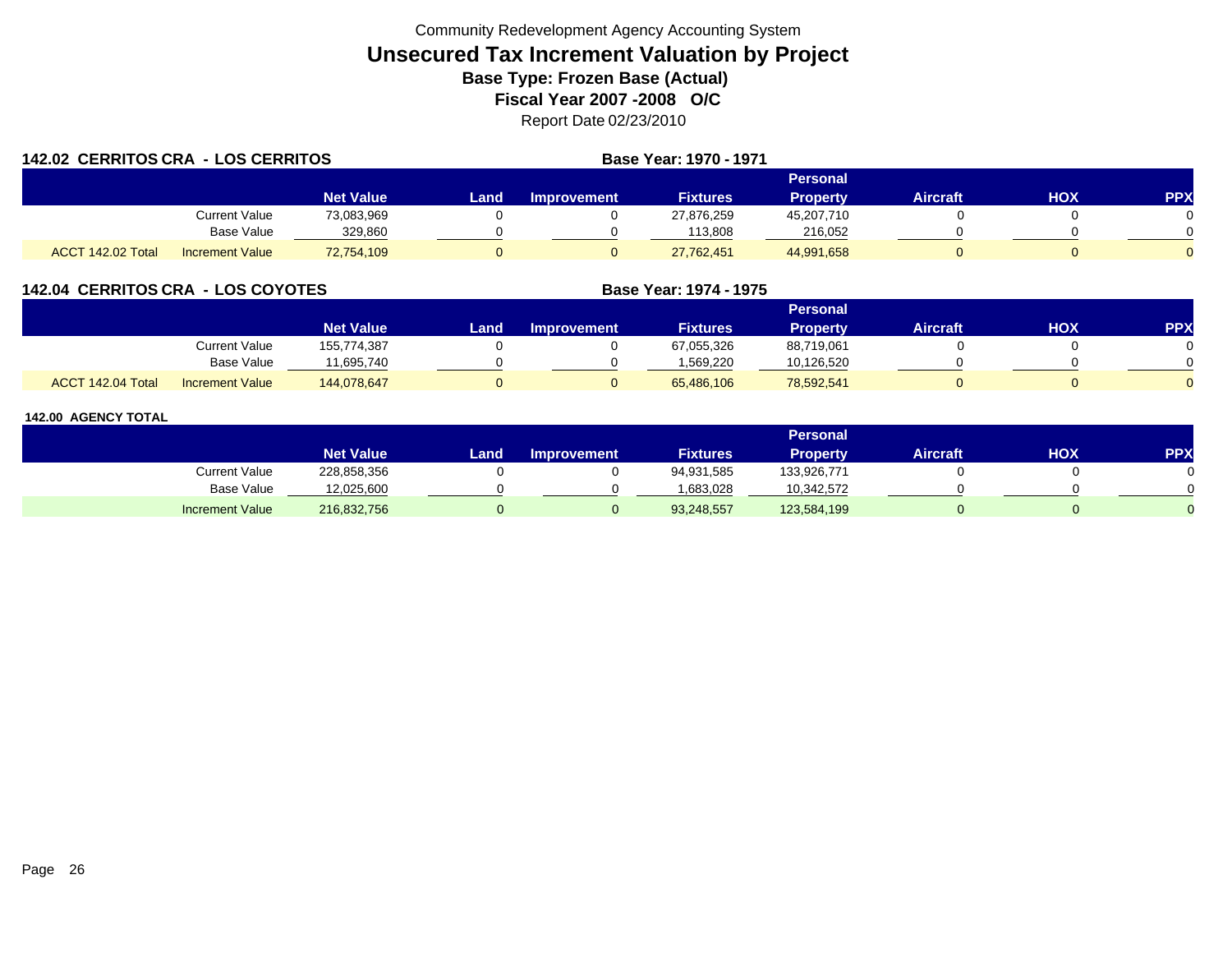| 143.02 DOWNEY CRA - PROJECT #1 |                        |                  |      |                    | Base Year: 1977 - 1978 |                 |                 |     |            |
|--------------------------------|------------------------|------------------|------|--------------------|------------------------|-----------------|-----------------|-----|------------|
|                                |                        |                  |      |                    |                        | Personal        |                 |     |            |
|                                |                        | <b>Net Value</b> | Land | <b>Improvement</b> | <b>Fixtures</b>        | <b>Property</b> | <b>Aircraft</b> | HOX | <b>PPX</b> |
|                                | Current Value          | 13,691,260       |      |                    | 2,574,844              | 11,116,416      |                 |     |            |
|                                | Base Value             | 3,674,736        |      | 6,448              | 720,064                | 2,948,224       |                 |     |            |
| ACCT 143.02 Total              | <b>Increment Value</b> | 10,016,524       |      | $-6,448$           | 1,854,780              | 8,168,192       |                 |     | $\Omega$   |

| 143.03 DOWNEY CRA - PROJ.#1/81 ANNEX |                        |                  |      |                    | Base Year: 1980 - 1981 |          |                 |     |            |
|--------------------------------------|------------------------|------------------|------|--------------------|------------------------|----------|-----------------|-----|------------|
|                                      |                        |                  |      |                    |                        |          |                 |     |            |
|                                      |                        | <b>Net Value</b> | Land | <b>Improvement</b> | <b>Fixtures</b>        | Property | <b>Aircraft</b> | нох | <b>PPX</b> |
|                                      | <b>Current Value</b>   | 394,113          |      |                    | 122,074                | 272,039  |                 |     |            |
|                                      | <b>Base Value</b>      | 33,600           |      |                    | 13,640                 | 19,960   |                 |     |            |
| ACCT 143.03 Total                    | <b>Increment Value</b> | 360,513          |      |                    | 108,434                | 252,079  |                 |     |            |

| 143.04 DOWNEY CRA - AMENDMENT 5A |                        |                  |      |                    | Base Year: 1990 - 1991 |                 |                 |            |            |
|----------------------------------|------------------------|------------------|------|--------------------|------------------------|-----------------|-----------------|------------|------------|
|                                  |                        |                  |      |                    |                        | <b>Personal</b> |                 |            |            |
|                                  |                        | <b>Net Value</b> | Land | <b>Improvement</b> | <b>Fixtures</b>        | <b>Property</b> | <b>Aircraft</b> | <b>HOX</b> | <b>PPX</b> |
|                                  | <b>Current Value</b>   | 2,155,316        |      |                    | 6,570,835              | 18,084,481      |                 |            | 22,500,000 |
|                                  | <b>Base Value</b>      | 679,378          |      |                    | 162,900                | 516,478         |                 |            |            |
| ACCT 143.04 Total                | <b>Increment Value</b> | ,475,938         |      |                    | 6,407,935              | 17,568,003      |                 |            | 22,500,000 |

| <b>143.05 DOWNEY CRA - WOODRUFF</b> |                        |                  | Base Year: 1986 - 1987 |                    |                 |                 |                 |     |           |
|-------------------------------------|------------------------|------------------|------------------------|--------------------|-----------------|-----------------|-----------------|-----|-----------|
|                                     |                        |                  |                        |                    |                 | <b>Personal</b> |                 |     |           |
|                                     |                        | <b>Net Value</b> | Land                   | <b>Improvement</b> | <b>Fixtures</b> | <b>Property</b> | <b>Aircraft</b> | нох | <b>PP</b> |
|                                     | Current Value          | 16,805,290       |                        |                    | 7,725,388       | 9,079,902       |                 |     |           |
|                                     | Base Value             | 22,283,137       |                        |                    | 10.149.892      | 12,133,245      |                 |     |           |
| ACCT 143.05 Total                   | <b>Increment Value</b> | $-5,477,847$     | ν                      |                    | $-2,424,504$    | $-3,053,343$    | 0               |     |           |

| 143.06 DOWNEY CRA - 88 ANNEX AMEND #4 |                        |                  |      |                    | Base Year: 1986 - 1987 |                 |                 |            |            |
|---------------------------------------|------------------------|------------------|------|--------------------|------------------------|-----------------|-----------------|------------|------------|
|                                       |                        |                  |      |                    |                        | <b>Personal</b> |                 |            |            |
|                                       |                        | <b>Net Value</b> | Land | <b>Improvement</b> | <b>Fixtures</b>        | <b>Property</b> | <b>Aircraft</b> | <b>HOX</b> | <b>PPX</b> |
|                                       | Current Value          | 22,695,429       |      |                    | 9,637,494              | 13,057,935      |                 |            |            |
|                                       | <b>Base Value</b>      | 20,777,788       |      |                    | 6,547,536              | 14,232,252      |                 |            | 2,000      |
| ACCT 143.06 Total                     | <b>Increment Value</b> | 1,917,641        |      | 0                  | 3,089,958              | $-1,174,317$    |                 |            | $-2,000$   |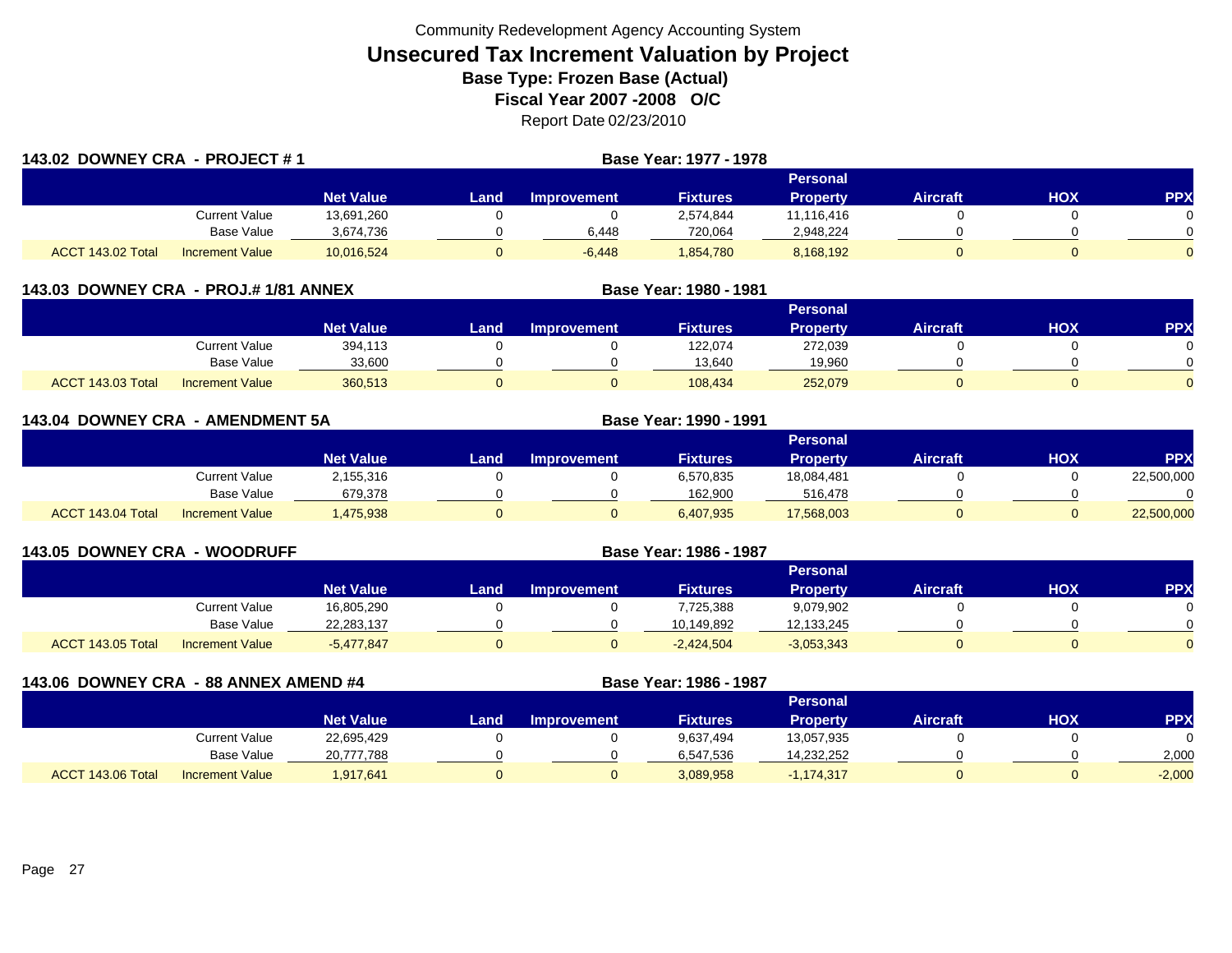|                        |                  |       |                    |                 | Personal <b>'</b> |          |     |            |
|------------------------|------------------|-------|--------------------|-----------------|-------------------|----------|-----|------------|
|                        | <b>Net Value</b> | Landı | <b>Improvement</b> | <b>Fixtures</b> | Property          | Aircraft | HOX | <b>PPX</b> |
| Current Value          | 55,741,408       |       |                    | 26,630,635      | 51,610,773        |          |     | 22,500,000 |
| Base Value             | 47,448,639       |       | 6.448              | 17,594,032      | 29,850,159        |          |     | 2,000      |
| <b>Increment Value</b> | 8,292,769        |       | $-6,448$           | 9,036,603       | 21,760,614        |          |     | 22,498,000 |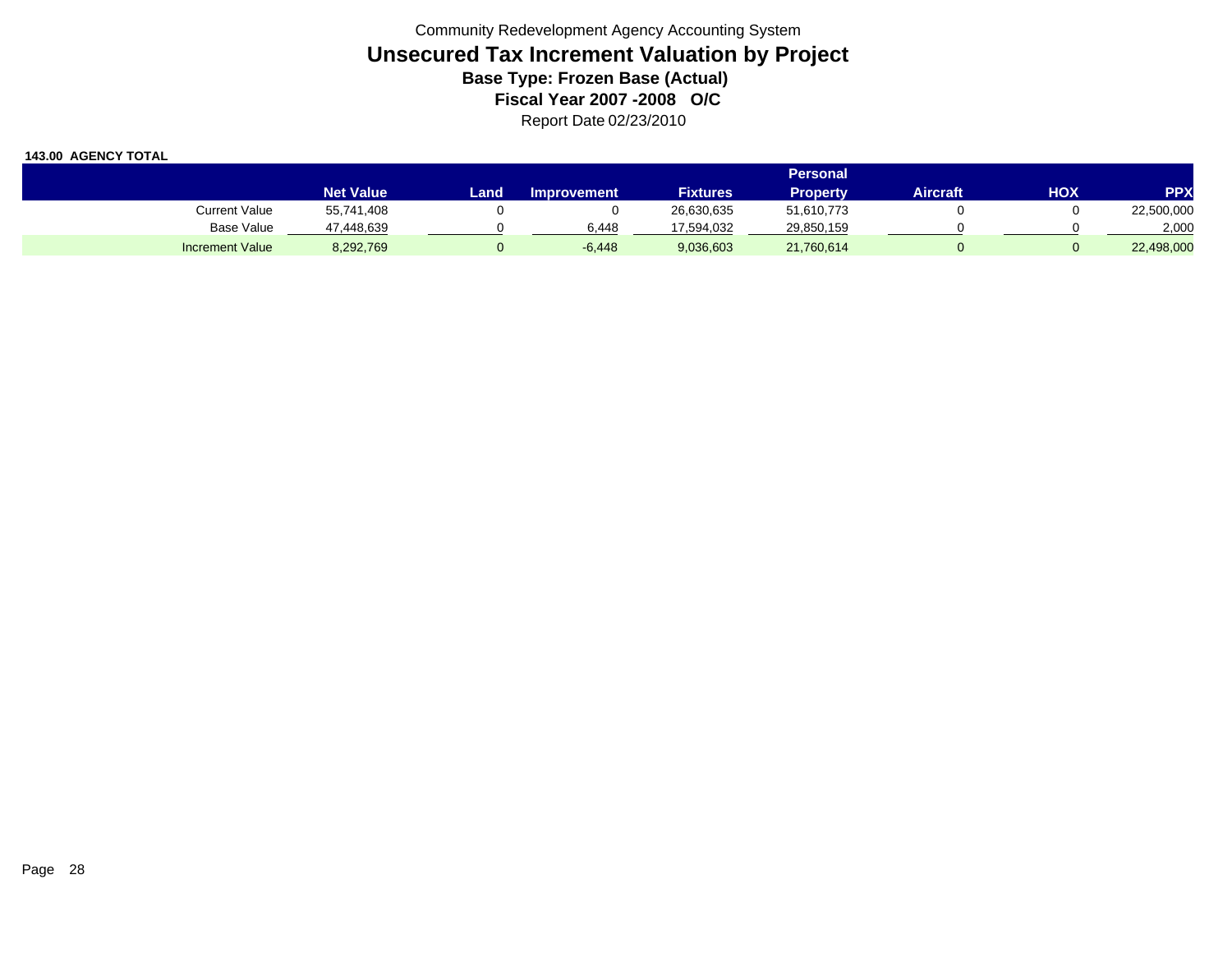| 144.05 EL MONTE CRA - EAST VALLEY MALL |                        |                  |        |                    | Base Year: 1977 - 1978 |                 |                 |            |            |
|----------------------------------------|------------------------|------------------|--------|--------------------|------------------------|-----------------|-----------------|------------|------------|
|                                        |                        |                  |        |                    |                        | <b>Personal</b> |                 |            |            |
|                                        |                        | <b>Net Value</b> | Land . | <b>Improvement</b> | <b>Fixtures</b>        | Property        | <b>Aircraft</b> | <b>HOX</b> | <b>PPX</b> |
|                                        | <b>Current Value</b>   | 315,201          |        |                    | 44,531                 | 270,670         |                 |            |            |
|                                        | <b>Base Value</b>      | 8,040            |        |                    | 3,000                  | 5,040           |                 |            |            |
| ACCT 144.05 Total                      | <b>Increment Value</b> | 307,161          |        |                    | 41,531                 | 265,630         |                 |            |            |

| 144.06 EL MONTE CRA - PLAZA PROJECT |                        |                  |      |                    | Base Year: 1977 - 1978 |                 |                 |     |            |
|-------------------------------------|------------------------|------------------|------|--------------------|------------------------|-----------------|-----------------|-----|------------|
|                                     |                        |                  |      |                    |                        | <b>Personal</b> |                 |     |            |
|                                     |                        | <b>Net Value</b> | Land | <b>Improvement</b> | <b>Fixtures</b>        | <b>Property</b> | <b>Aircraft</b> | нох | <b>PPX</b> |
|                                     | <b>Current Value</b>   | 4,930,731        |      |                    | ,733,331               | 3,197,400       |                 |     |            |
|                                     | <b>Base Value</b>      | 138,060          |      |                    | 29.220                 | 108.840         |                 |     |            |
| ACCT 144.06 Total                   | <b>Increment Value</b> | 4,792,671        |      |                    | .704.111               | 3,088,560       |                 | 0   |            |

| 144.07 EL MONTE CRA - PLAZA E.M |                        |                  | <b>Base Year: 1981 - 1982</b> |                    |                 |                 |                 |            |            |
|---------------------------------|------------------------|------------------|-------------------------------|--------------------|-----------------|-----------------|-----------------|------------|------------|
|                                 |                        |                  |                               |                    |                 | <b>Personal</b> |                 |            |            |
|                                 |                        | <b>Net Value</b> | Land,                         | <b>Improvement</b> | <b>Fixtures</b> | <b>Property</b> | <b>Aircraft</b> | <b>HOX</b> | <b>PPX</b> |
|                                 | <b>Current Value</b>   | 505,704          |                               |                    | 120,276         | 385,428         |                 |            |            |
|                                 | Base Value             |                  |                               |                    |                 |                 |                 |            |            |
| ACCT 144.07 Total               | <b>Increment Value</b> | 505,704          |                               | υ                  | 120,276         | 385,428         |                 |            |            |

| 144.08 EL MONTE CRA - CENTER R.P. |                        |                  | Base Year: 1983 - 1984 |                    |                 |                 |                 |     |            |
|-----------------------------------|------------------------|------------------|------------------------|--------------------|-----------------|-----------------|-----------------|-----|------------|
|                                   |                        |                  |                        |                    |                 | <b>Personal</b> |                 |     |            |
|                                   |                        | <b>Net Value</b> | Land                   | <b>Improvement</b> | <b>Fixtures</b> | <b>Property</b> | <b>Aircraft</b> | нох | <b>PPX</b> |
|                                   | Current Value          | 21,397,747       |                        |                    | 9,957,265       | 11.440.482      |                 |     |            |
|                                   | <b>Base Value</b>      | 1,551,380        |                        |                    | 761,298         | 790,082         |                 |     |            |
| ACCT 144.08 Total                 | <b>Increment Value</b> | 19,846,367       |                        |                    | 9,195,967       | 10,650,400      | 0               |     |            |

| 144.10 EL MONTE CRA - DOWNTOWN R.P. |                        |                  |      |                    | Base Year: 1986 - 1987 |                 |                 |     |            |
|-------------------------------------|------------------------|------------------|------|--------------------|------------------------|-----------------|-----------------|-----|------------|
|                                     |                        |                  |      |                    |                        | <b>Personal</b> |                 |     |            |
|                                     |                        | <b>Net Value</b> | Land | <b>Improvement</b> | <b>Fixtures</b>        | <b>Property</b> | <b>Aircraft</b> | нох | <b>PPX</b> |
|                                     | <b>Current Value</b>   | 12,531,180       |      |                    | 5,047,791              | 7,483,389       |                 |     |            |
|                                     | Base Value             | 6,066,744        |      |                    | 2,144,719              | 3,940,025       |                 |     | 18,000     |
| ACCT 144.10 Total                   | <b>Increment Value</b> | 6,464,436        |      |                    | 2,903,072              | 3,543,364       | 0               |     | $-18,000$  |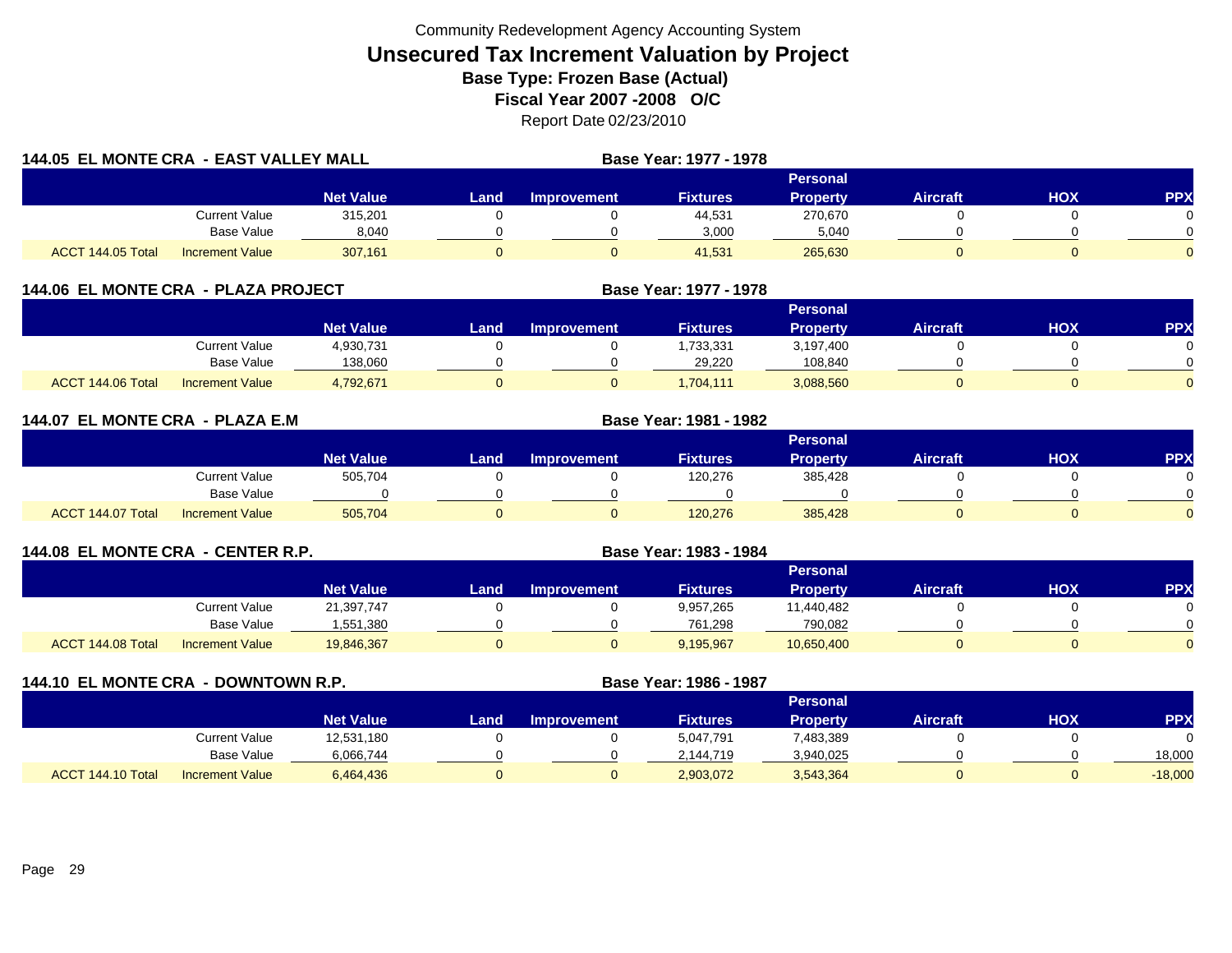Community Redevelopment Agency Accounting System

**Unsecured Tax Increment Valuation by Project**

**Base Type: Frozen Base (Actual)** 

**Fiscal Year 2007 -2008 O/C**

Report Date 02/23/2010

| 144.12 EL MONTE CRA  - CENTER 90 ANNEX |                        |                  |        |                    | Base Year: 1988 - 1989 |           |                 |     |     |
|----------------------------------------|------------------------|------------------|--------|--------------------|------------------------|-----------|-----------------|-----|-----|
|                                        |                        |                  |        |                    |                        | Personal  |                 |     |     |
|                                        |                        | <b>Net Value</b> | Land . | <b>Improvement</b> | <b>Fixtures</b>        | Propertv  | <b>Aircraft</b> | ΗΟΧ | PPX |
|                                        | <b>Current Value</b>   | 2,901,138        |        |                    | 749.998                | 2.151.140 |                 |     |     |
|                                        | Base Value             | 2,617,899        |        |                    | 1.355.059              | ,262,840  |                 |     |     |
| ACCT 144.12 Total                      | <b>Increment Value</b> | 283,239          |        |                    | $-605.061$             | 888,300   |                 |     |     |

## **144.15 EL MONTE CRA - DOWNTOWN RP '02 ANNEX**

|                             |                        |                  |      |                    |                 | Personal   |                 |            |           |
|-----------------------------|------------------------|------------------|------|--------------------|-----------------|------------|-----------------|------------|-----------|
|                             |                        | <b>Net Value</b> | Land | <b>Improvement</b> | <b>Fixtures</b> | Property   | <b>Aircraft</b> | <b>HOX</b> | <b>PP</b> |
|                             | Current Value          | 2,839,804        |      |                    | 881,344         | .958,460   |                 |            |           |
|                             | Base Value             | 3,758,555        |      |                    | 811.607         | 2,946,948  |                 |            |           |
| 144.15 Total<br><b>ACCT</b> | <b>Increment Value</b> | $-918,751$       |      |                    | 69,737          | $-988,488$ |                 |            |           |

**Base Year: 2000 - 2001**

**Base Year: 2002 - 2003**

## **144.18 EL MONTE CRA - VALLEY DURFEE**

|                   |                        |                  |      |                    |                 | Personal   |                 |            |          |
|-------------------|------------------------|------------------|------|--------------------|-----------------|------------|-----------------|------------|----------|
|                   |                        | <b>Net Value</b> | Land | <b>Improvement</b> | <b>Fixtures</b> | Property   | <b>Aircraft</b> | <b>HOX</b> | PPX      |
|                   | <b>Current Value</b>   | 20,271,365       |      |                    | 7,806,395       | 12,464,970 |                 |            | 0        |
|                   | <b>Base Value</b>      | 15.434.830       |      |                    | 4.048.622       | 11,386,208 |                 |            | $\Omega$ |
| ACCT 144.18 Total | <b>Increment Value</b> | 4,836,535        |      |                    | 3,757,773       | 1,078,762  |                 |            | $\Omega$ |

|                      |                  |      |                    |                 | <b>Personal</b> |                 |            |           |
|----------------------|------------------|------|--------------------|-----------------|-----------------|-----------------|------------|-----------|
|                      | <b>Net Value</b> | Land | <b>Improvement</b> | <b>Fixtures</b> | Propertv        | <b>Aircraft</b> | <b>HOX</b> | PPX       |
| <b>Current Value</b> | 65,692,870       |      |                    | 26,340,931      | 39,351,939      |                 |            |           |
| Base Value           | 29,575,508       |      |                    | 9.153.525       | 20,439,983      |                 |            | 18.000    |
| Increment Value      | 36,117,362       |      |                    | 17,187,406      | 18,911,956      |                 |            | $-18,000$ |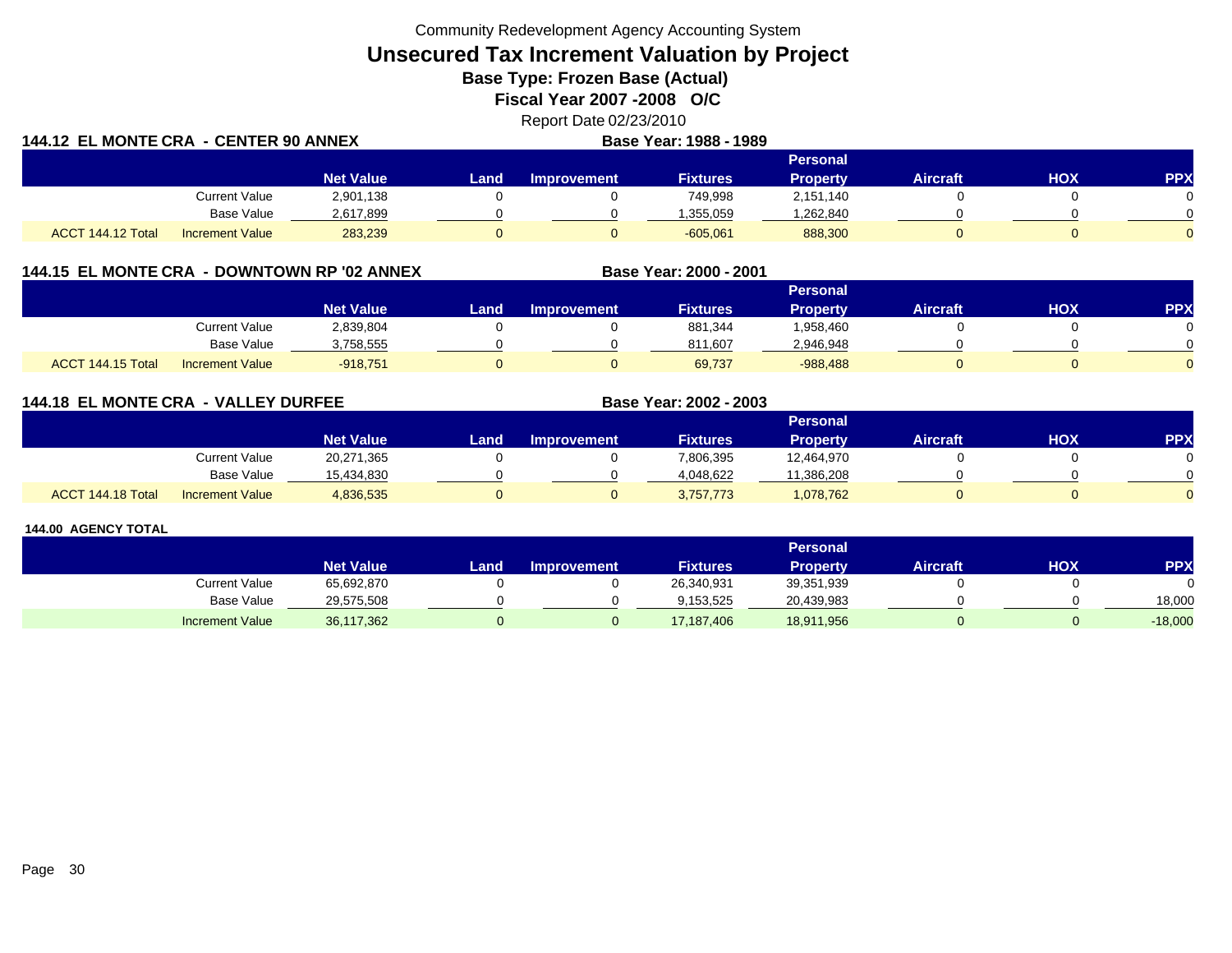| 145.02 DUARTE CRA - HUNTINGTON DR.PH#1 |                        |                  |       | Base Year: 1979 - 1980 |                 |                 |                 |            |            |
|----------------------------------------|------------------------|------------------|-------|------------------------|-----------------|-----------------|-----------------|------------|------------|
|                                        |                        |                  |       |                        |                 | <b>Personal</b> |                 |            |            |
|                                        |                        | <b>Net Value</b> | Land. | <b>Improvement</b>     | <b>Fixtures</b> | <b>Property</b> | <b>Aircraft</b> | <b>HOX</b> | <b>PPX</b> |
|                                        | <b>Current Value</b>   | 3,664,475        |       |                        | 1,208,980       | 2,455,495       |                 |            |            |
|                                        | Base Value             | 159,300          |       |                        | 115,860         | 43,440          |                 |            |            |
| ACCT 145.02 Total                      | <b>Increment Value</b> | 3,505,175        |       |                        | 1,093,120       | 2,412,055       |                 |            |            |

| <b>145.04 DUARTE CRA - LAS LOMAS</b> |                        |                  |      |                    |                 |                 |                 |     |            |
|--------------------------------------|------------------------|------------------|------|--------------------|-----------------|-----------------|-----------------|-----|------------|
|                                      |                        |                  |      |                    |                 | <b>Personal</b> |                 |     |            |
|                                      |                        | <b>Net Value</b> | Land | <b>Improvement</b> | <b>Fixtures</b> | <b>Property</b> | <b>Aircraft</b> | нох | <b>PPX</b> |
|                                      | Current Value          | 2,230,043        |      |                    | ,115,685        | 1,114,358       |                 |     |            |
|                                      | <b>Base Value</b>      | 126,240          |      |                    | .700            | 124,540         |                 |     |            |
| ACCT 145.04 Total                    | <b>Increment Value</b> | 2,103,803        |      |                    | 113,985         | 989,818         |                 |     |            |

| <b>145.06 DUARTE CRA - DAVIS ADDITION</b> |                        |                  |      |             | <b>Base Year: 1974 - 1975</b> |                 |                 |            |            |
|-------------------------------------------|------------------------|------------------|------|-------------|-------------------------------|-----------------|-----------------|------------|------------|
|                                           |                        |                  |      |             |                               | Personal        |                 |            |            |
|                                           |                        | <b>Net Value</b> | Land | Improvement | <b>Fixtures</b>               | <b>Property</b> | <b>Aircraft</b> | <b>HOX</b> | <b>PPX</b> |
|                                           | <b>Current Value</b>   | 12,566,936       |      |             | 5,504,128                     | 7,062,808       |                 |            |            |
|                                           | Base Value             | 4,540            |      |             | 1,500                         | 3,040           |                 |            |            |
| ACCT 145.06 Total                         | <b>Increment Value</b> | 12,562,396       |      | J.          | 5,502,628                     | 7,059,768       |                 |            |            |

| 145.08 DUARTE CRA - HUNTINGTON DR.PH#2 |                        |                  |      |                    | <b>Base Year: 1979 - 1980</b> |                 |                 |     |            |
|----------------------------------------|------------------------|------------------|------|--------------------|-------------------------------|-----------------|-----------------|-----|------------|
|                                        |                        |                  |      |                    |                               | <b>Personal</b> |                 |     |            |
|                                        |                        | <b>Net Value</b> | Land | <b>Improvement</b> | <b>Fixtures</b>               | <b>Property</b> | <b>Aircraft</b> | ΗΟΧ | <b>PPX</b> |
|                                        | Current Value          | 4,998,930        |      |                    | 2,162,599                     | 2,836,331       |                 |     |            |
|                                        | Base Value             | 731,604,         |      |                    | 309,860                       | .423,144        |                 |     | .400       |
| ACCT 145.08 Total                      | <b>Increment Value</b> | 3,267,326        |      |                    | 1,852,739                     | 1,413,187       |                 |     | $-1,400$   |

| <b>145.09 DUARTE CRA</b> |                        | - DAVIS ADDITION/76 ANNEX |      |                    | Base Year: 1976 - 1977 |                 |                 |     |            |
|--------------------------|------------------------|---------------------------|------|--------------------|------------------------|-----------------|-----------------|-----|------------|
|                          |                        |                           |      |                    |                        | <b>Personal</b> |                 |     |            |
|                          |                        | <b>Net Value</b>          | Land | <b>Improvement</b> | <b>Fixtures</b>        | <b>Property</b> | <b>Aircraft</b> | нох | <b>PPX</b> |
|                          | Current Value          | 483,176                   |      |                    | 75,393                 | 407,783         |                 |     |            |
|                          | Base Value             | 51,180                    |      |                    | 10,900                 | 40,280          |                 |     |            |
| ACCT 145.09 Total        | <b>Increment Value</b> | 431,996                   |      |                    | 64,493                 | 367,503         |                 |     |            |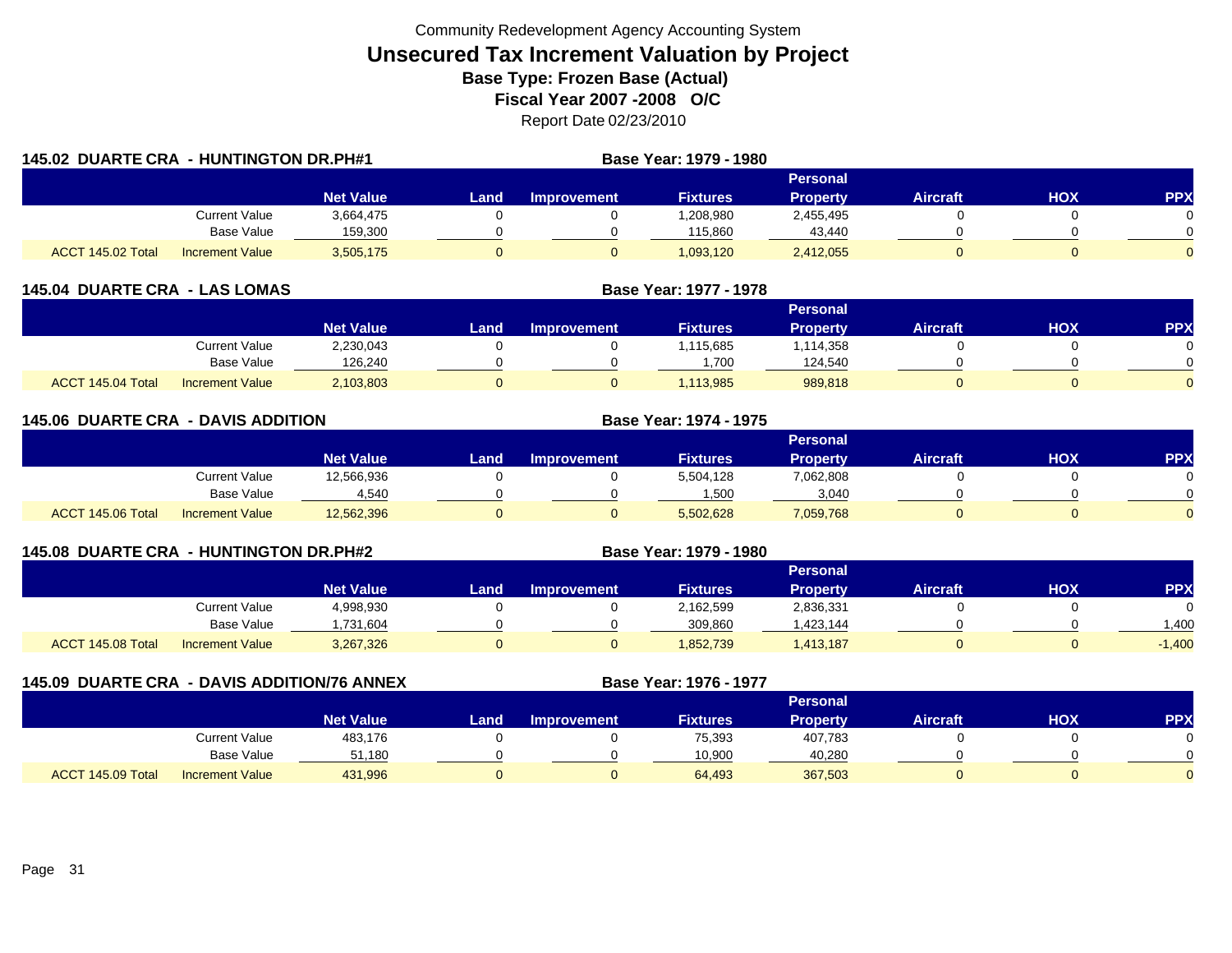Community Redevelopment Agency Accounting System

**Unsecured Tax Increment Valuation by Project**

**Base Type: Frozen Base (Actual)** 

**Fiscal Year 2007 -2008 O/C**

Report Date 02/23/2010 **DUARTE CRA - RANCHO DUARTE PH#2 Base Year: 1981 - 1982**

| 145.10 DUARTE CRA - RANCHO DUARTE PH#2 |                        |                  |       | Base Year: 1981 - 1982 |                 |                 |                 |     |            |
|----------------------------------------|------------------------|------------------|-------|------------------------|-----------------|-----------------|-----------------|-----|------------|
|                                        |                        |                  |       |                        |                 | <b>Personal</b> |                 |     |            |
|                                        |                        | <b>Net Value</b> | Landı | Improvement            | <b>Fixtures</b> | <b>Property</b> | <b>Aircraft</b> | нох | <b>PPX</b> |
|                                        | Current Value          | 14,920,615       |       |                        | 9,795,869       | 5,124,746       |                 |     |            |
|                                        | Base Value             | 2,265,817        |       |                        | ,225,766        | 040,051. ا      |                 |     |            |
| ACCT 145.10 Total                      | <b>Increment Value</b> | 12,654,798       |       |                        | 8,570,103       | 4,084,695       |                 |     |            |

| 145.11            | <b>DUARTE CRA - RANCHO DUARTE PH#1</b> |                  |      | Base Year: 1981 - 1982 |                 |                 |                 |     |            |
|-------------------|----------------------------------------|------------------|------|------------------------|-----------------|-----------------|-----------------|-----|------------|
|                   |                                        |                  |      |                        |                 | <b>Personal</b> |                 |     |            |
|                   |                                        | <b>Net Value</b> | Land | <b>Improvement</b>     | <b>Fixtures</b> | <b>Property</b> | <b>Aircraft</b> | нох | <b>PPX</b> |
|                   | Current Value                          | 2,531,908        |      |                        |                 | 2,531,908       |                 |     |            |
|                   | Base Value                             | 191,927          |      |                        | 2,060           | 189.867         |                 |     |            |
| ACCT 145.11 Total | <b>Increment Value</b>                 | 2,339,981        |      |                        | $-2,060$        | 2,342,041       |                 |     |            |

**145.12 DUARTE CRA - RANCHO DUARTE PH #3 Base Year: 1987 - 1988 Personal Net Value Land Improvement Fixtures Property Aircraft HOX PPX** Current Value 3,080,619 0 0 1,178,748 1,901,871 0 0 Base Value 1,276,389 0 0 815,923 460,466 0 0 ACCT 145.12 Totall Increment Value 1,804,230 0 0 362,825 1,441,405 0 0

| 145.13 DUARTE CRA - MERGED R.P. |                        | Base Year: 1998 - 1999 |      |                    |                 |                 |                 |     |     |
|---------------------------------|------------------------|------------------------|------|--------------------|-----------------|-----------------|-----------------|-----|-----|
|                                 |                        |                        |      |                    |                 | <b>Personal</b> |                 |     |     |
|                                 |                        | <b>Net Value</b>       | Land | <b>Improvement</b> | <b>Fixtures</b> | <b>Property</b> | <b>Aircraft</b> | нох | PP) |
|                                 | <b>Current Value</b>   | 9,914,663              |      |                    | 6,000           | 9,908,663       |                 |     |     |
|                                 | <b>Base Value</b>      | 6,619,732              |      |                    | 487.446         | 6,132,286       |                 |     |     |
| ACCT 145.13 Total               | <b>Increment Value</b> | 3,294,931              |      |                    | -481,446        | 3,776,377       |                 |     |     |

|                        |                  |       |                    |                 | <b>Personal</b> |                 |            |          |
|------------------------|------------------|-------|--------------------|-----------------|-----------------|-----------------|------------|----------|
|                        | <b>Net Value</b> | Land. | <b>Improvement</b> | <b>Fixtures</b> | Property        | <b>Aircraft</b> | <b>HOX</b> | PPX      |
| Current Value          | 54,391,365       |       |                    | 21,047,402      | 33,343,963      |                 |            |          |
| <b>Base Value</b>      | 12,426,729       |       |                    | 2.971.015       | 9,457,114       |                 |            | .400     |
| <b>Increment Value</b> | 41,964,636       |       |                    | 18,076,387      | 23,886,849      |                 |            | $-1,400$ |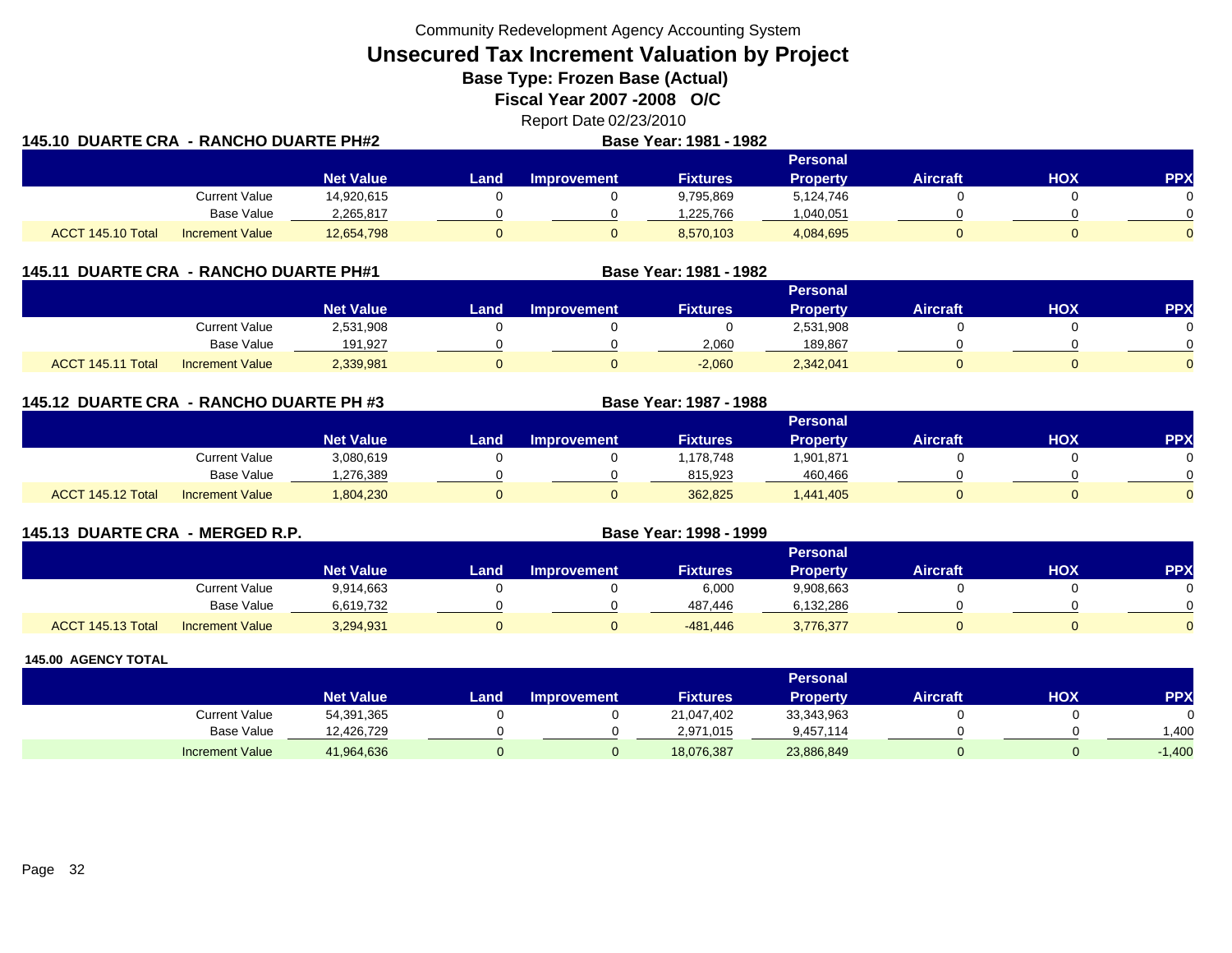| <b>156.02 GLENDALE CRA - CENTRAL</b> |                        |                  |      |                    | <b>Base Year: 1971 - 1972</b> |                 |                 |     |            |
|--------------------------------------|------------------------|------------------|------|--------------------|-------------------------------|-----------------|-----------------|-----|------------|
|                                      |                        |                  |      |                    |                               | Personal        |                 |     |            |
|                                      |                        | <b>Net Value</b> | Land | <b>Improvement</b> | <b>Fixtures</b>               | <b>Property</b> | <b>Aircraft</b> | HOX | <b>PPX</b> |
|                                      | Current Value          | 154,965,055      |      |                    | 47,799,426                    | 107,165,629     |                 |     |            |
|                                      | <b>Base Value</b>      | 19,334,140       |      |                    | 2,142,700                     | 17,191,440      |                 |     |            |
| ACCT 156.02 Total                    | <b>Increment Value</b> | 135,630,915      |      |                    | 45.656.726                    | 89,974,189      |                 |     |            |

## **156.03 GLENDALE CRA - SAN FERNANDO RD. CORR**

|                   |                        |                  |      |                    |                 | <b>Personal</b> |          |     |            |
|-------------------|------------------------|------------------|------|--------------------|-----------------|-----------------|----------|-----|------------|
|                   |                        | <b>Net Value</b> | Land | <b>Improvement</b> | <b>Fixtures</b> | Property        | Aircraft | ΗΟΧ | <b>PPX</b> |
|                   | <b>Current Value</b>   | 253,607,244      |      |                    | 49,750,591      | 203,856,653     |          |     |            |
|                   | <b>Base Value</b>      | 208,479,049      |      |                    | 65,718,654      | 142,760,395     |          |     |            |
| ACCT 156.03 Total | <b>Increment Value</b> | 45,128,195       |      |                    | $-15,968,063$   | 61,096,258      |          |     |            |

**Base Year: 1992 - 1993**

|                        |                  |      |                    |                 | <b>Personal</b> |                 |     |           |
|------------------------|------------------|------|--------------------|-----------------|-----------------|-----------------|-----|-----------|
|                        | <b>Net Value</b> | Land | <b>Improvement</b> | <b>Fixtures</b> | <b>Property</b> | <b>Aircraft</b> | нох | <b>PP</b> |
| Current Value          | 408,572,299      |      |                    | 97,550,017      | 311,022,282     |                 |     |           |
| <b>Base Value</b>      | 227,813,189      |      |                    | 67,861,354      | 159,951,835     |                 |     |           |
| <b>Increment Value</b> | 180,759,110      |      |                    | 29,688,663      | 151,070,447     |                 |     |           |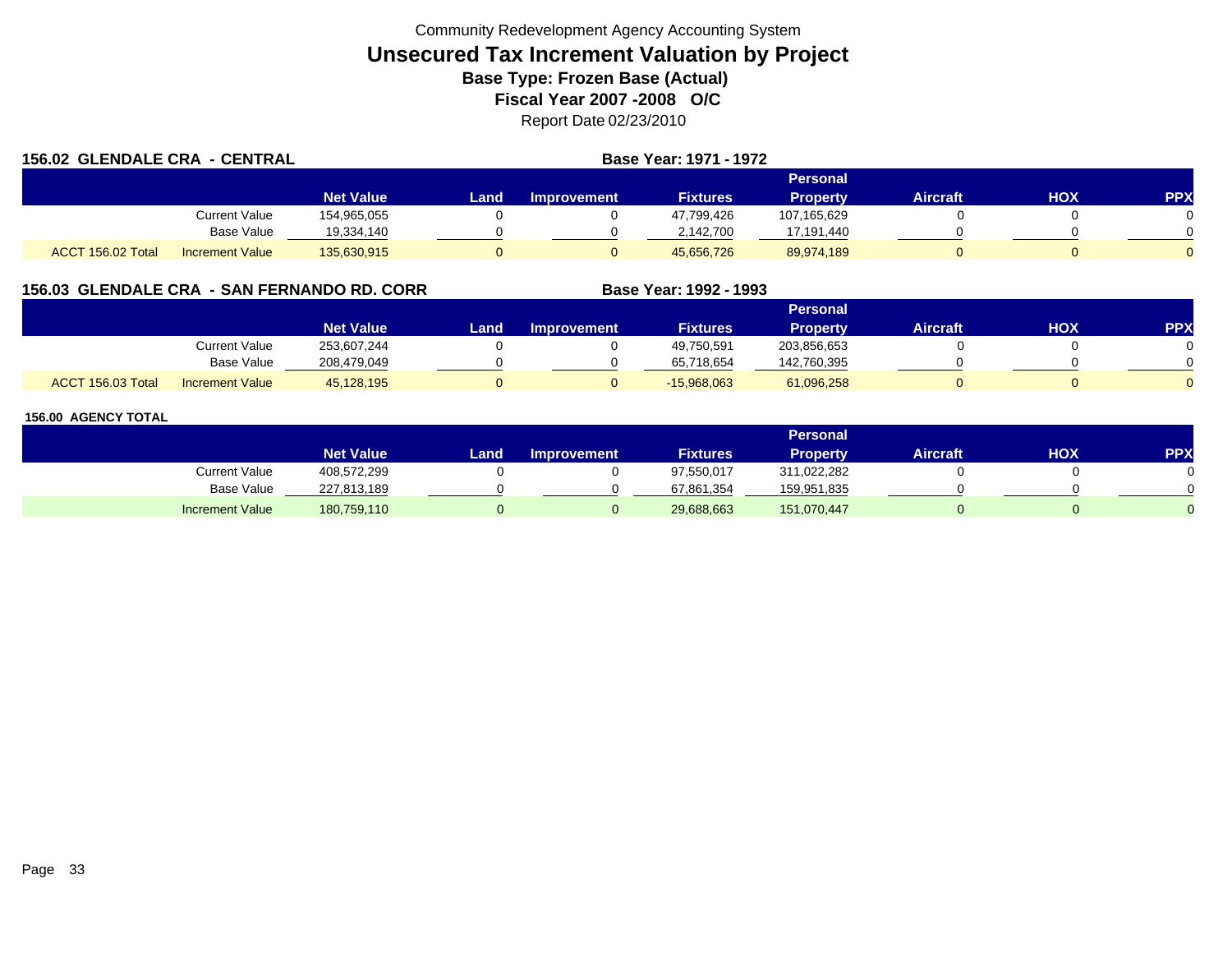|                                                           | 160.04 GLENDORA CRA - PROJECT #1 |                  |      |                    | Base Year: 1974 - 1975 |                 |                 |            |                |
|-----------------------------------------------------------|----------------------------------|------------------|------|--------------------|------------------------|-----------------|-----------------|------------|----------------|
|                                                           |                                  |                  |      |                    |                        | Personal        |                 |            |                |
|                                                           |                                  | <b>Net Value</b> | Land | <b>Improvement</b> | <b>Fixtures</b>        | <b>Property</b> | <b>Aircraft</b> | <b>HOX</b> | <b>PPX</b>     |
|                                                           | Current Value                    | 40,323,343       |      |                    | 17,219,649             | 23,103,694      |                 |            | 0.             |
|                                                           | Base Value                       | 2,263,920        |      |                    | 506,660                | 1,757,260       |                 |            | $\Omega$       |
| ACCT 160.04 Total<br>38,059,423<br><b>Increment Value</b> |                                  |                  |      | O                  | 16,712,989             | 21,346,434      |                 |            | $\overline{0}$ |

|                   | 160.05 GLENDORA CRA - R.P. # 2 |                  |      |                    | Base Year: 1976 - 1977 |                 |                 |     |            |
|-------------------|--------------------------------|------------------|------|--------------------|------------------------|-----------------|-----------------|-----|------------|
|                   |                                |                  |      |                    |                        | Personal        |                 |     |            |
|                   |                                | <b>Net Value</b> | Land | <b>Improvement</b> | <b>Fixtures</b>        | <b>Property</b> | <b>Aircraft</b> | нох | <b>PPX</b> |
|                   | Current Value                  | 5,466,513        |      |                    | 2,012,563              | 3,453,950       |                 |     |            |
|                   | <b>Base Value</b>              | 999,420          |      |                    | 135,060                | 864,360         |                 |     |            |
| ACCT 160.05 Total | <b>Increment Value</b>         | 4,467,093        |      |                    | 1,877,503              | 2,589,590       |                 |     |            |

| 160.07 GLENDORA CRA - R.P. #3 |                        |                  | <b>Base Year: 1976 - 1977</b> |             |                 |                 |                 |     |            |  |  |
|-------------------------------|------------------------|------------------|-------------------------------|-------------|-----------------|-----------------|-----------------|-----|------------|--|--|
|                               |                        |                  | <b>Personal</b>               |             |                 |                 |                 |     |            |  |  |
|                               |                        | <b>Net Value</b> | <b>Land</b>                   | Improvement | <b>Fixtures</b> | <b>Property</b> | <b>Aircraft</b> | HOX | <b>PPX</b> |  |  |
|                               | Current Value          | 32,427,457       |                               |             | 15,896,359      | 16,531,098      |                 |     |            |  |  |
|                               | Base Value             | 8,167,520        |                               |             | 2,481,500       | 5,686,020       |                 |     |            |  |  |
| ACCT 160.07 Total             | <b>Increment Value</b> | 24,259,937       |                               |             | 13,414,859      | 10,845,078      |                 |     |            |  |  |

| 160.09 GLENDORA CRA - PROJECT # 1/76 ANX |                   |                        |                  |      |                    | Base Year: 1975 - 1976 |                 |          |     |     |  |  |  |
|------------------------------------------|-------------------|------------------------|------------------|------|--------------------|------------------------|-----------------|----------|-----|-----|--|--|--|
|                                          |                   |                        |                  |      | Personal           |                        |                 |          |     |     |  |  |  |
|                                          |                   |                        | <b>Net Value</b> | Land | <b>Improvement</b> | <b>Fixtures</b>        | <b>Property</b> | Aircraft | нох | PPX |  |  |  |
|                                          |                   | Current Value          | 2,271,674        |      |                    | 441,508                | 830,166         |          |     |     |  |  |  |
|                                          |                   | Base Value             | 7.280            |      |                    |                        | 7.280           |          |     |     |  |  |  |
|                                          | ACCT 160.09 Total | <b>Increment Value</b> | 2,264,394        |      |                    | 441.508                | 822,886         |          |     |     |  |  |  |

|                   | 160.11 GLENDORA CRA - R.P. #4 |                  | Base Year: 1982 - 1983 |                    |                 |                 |                 |            |            |
|-------------------|-------------------------------|------------------|------------------------|--------------------|-----------------|-----------------|-----------------|------------|------------|
|                   |                               |                  |                        |                    |                 | <b>Personal</b> |                 |            |            |
|                   |                               | <b>Net Value</b> | Land                   | <b>Improvement</b> | <b>Fixtures</b> | <b>Property</b> | <b>Aircraft</b> | <b>HOX</b> | <b>PPX</b> |
|                   | Current Value                 |                  |                        |                    |                 |                 |                 |            |            |
|                   | Base Value                    |                  |                        |                    |                 |                 |                 |            | $\Omega$   |
| ACCT 160.11 Total | <b>Increment Value</b>        |                  |                        |                    |                 |                 |                 |            | $\Omega$   |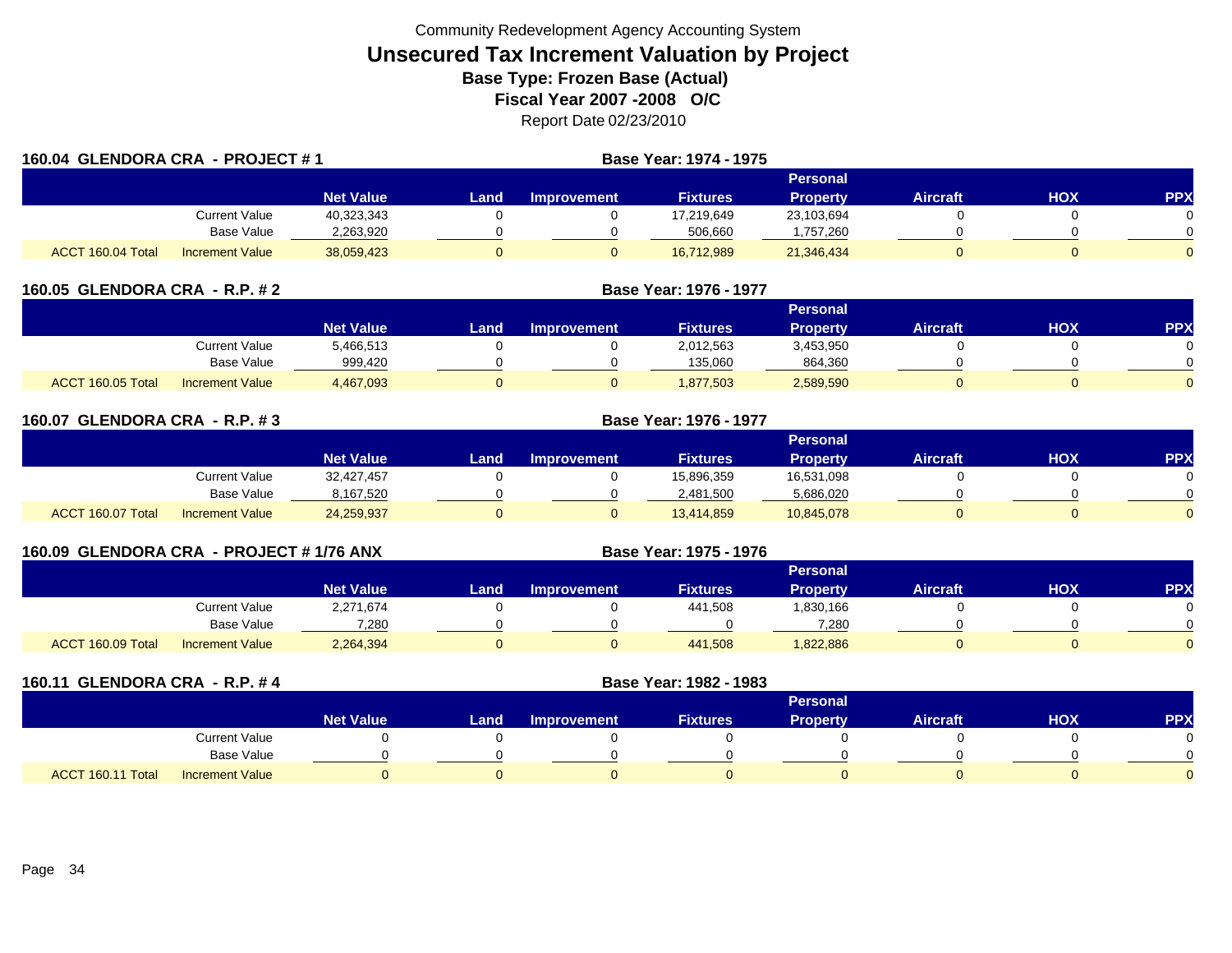Community Redevelopment Agency Accounting System

# **Unsecured Tax Increment Valuation by Project**

**Base Type: Frozen Base (Actual)** 

**Fiscal Year 2007 -2008 O/C**

## Report Date 02/23/2010

## **160.13 GLENDORA CRA - R.P. # 5 Base Year: 2005 - 2006**

|  | Base Year: 2005 - 200 |  |  |
|--|-----------------------|--|--|
|--|-----------------------|--|--|

|                   |                        | Personal         |      |                    |                 |                 |          |     |            |  |
|-------------------|------------------------|------------------|------|--------------------|-----------------|-----------------|----------|-----|------------|--|
|                   |                        | <b>Net Value</b> | Land | <b>Improvement</b> | <b>Fixtures</b> | <b>Property</b> | Aircraft | нох | <b>PPX</b> |  |
|                   | <b>Current Value</b>   | 14,359,935       |      |                    | 155,433,        | 7,204,502       |          |     |            |  |
|                   | <b>Base Value</b>      | 6.946.836        |      |                    | 632,928.        | 5,333,908       |          |     | 20,000     |  |
| ACCT 160.13 Total | <b>Increment Value</b> | 7,413,099        |      |                    | 5,522,505       | 1,870,594       |          |     | $-20,000$  |  |

|                        |                  |       |                    |                 | <b>Personal</b> |                 |     |           |
|------------------------|------------------|-------|--------------------|-----------------|-----------------|-----------------|-----|-----------|
|                        | <b>Net Value</b> | Land. | <b>Improvement</b> | <b>Fixtures</b> | Property.       | <b>Aircraft</b> | HOX | PPX       |
| Current Value          | 94,848,922       |       |                    | 42,725,512      | 52,123,410      |                 |     |           |
| <b>Base Value</b>      | 18,384,976       |       |                    | 4.756.148       | 13,648,828      |                 |     | 20,000    |
| <b>Increment Value</b> | 76,463,946       |       |                    | 37,969,364      | 38,474,582      |                 |     | $-20,000$ |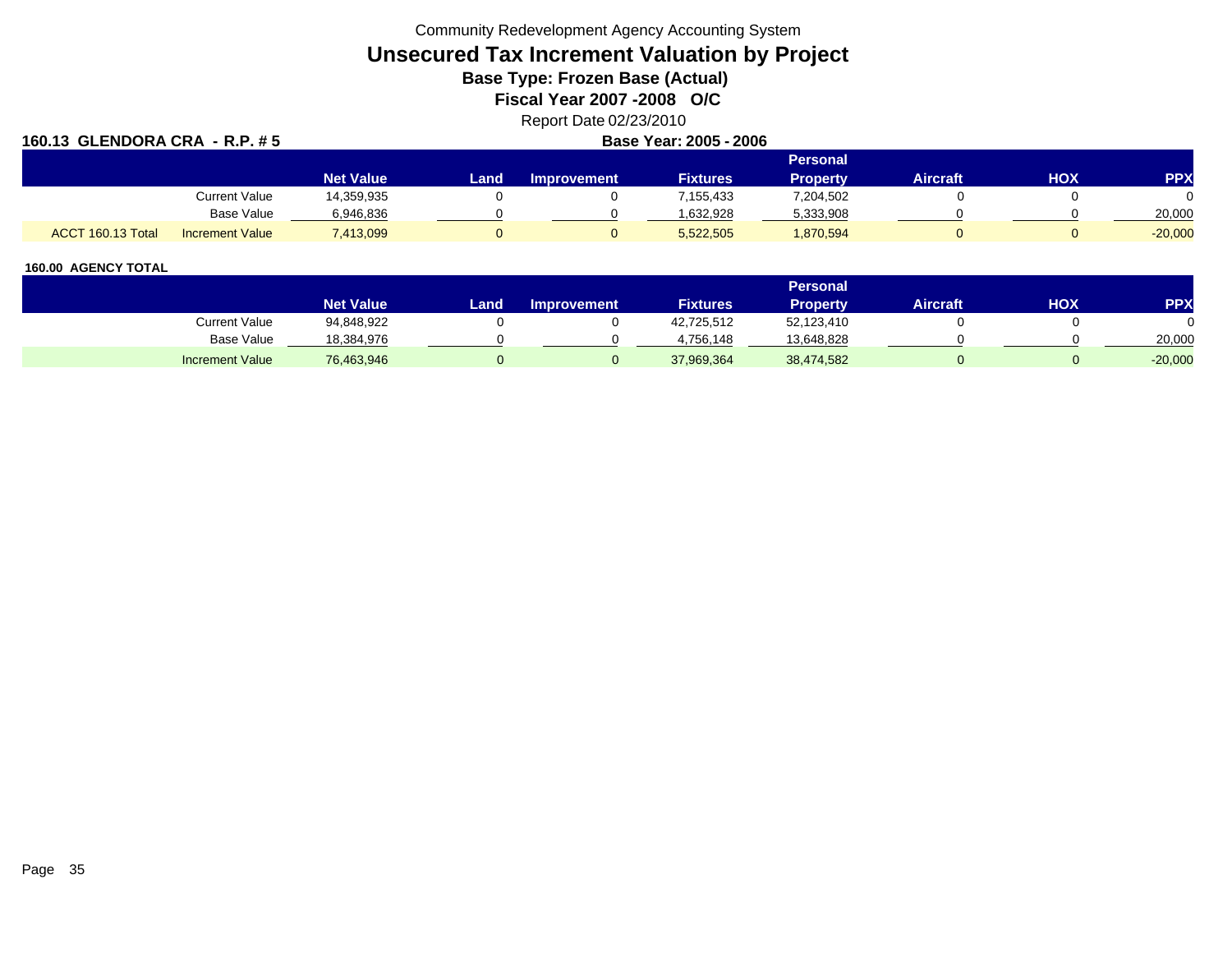| 163.01 HAWAIIAN GARDENS CRA - PROJECT #1 |                        |                  |      |                    | <b>Base Year: 1973 - 1974</b> |                 |                 |     |            |
|------------------------------------------|------------------------|------------------|------|--------------------|-------------------------------|-----------------|-----------------|-----|------------|
|                                          |                        |                  |      |                    |                               | Personal        |                 |     |            |
|                                          |                        | <b>Net Value</b> | Land | <b>Improvement</b> | <b>Fixtures</b>               | <b>Property</b> | <b>Aircraft</b> | HOX | <b>PPX</b> |
|                                          | Current Value          | 20,556,067       |      |                    | 6,656,151                     | 20,723,544      |                 |     | 6,823,628  |
|                                          | Base Value             | 5,074,200        |      |                    | 826,520                       | 4,247,680       |                 |     |            |
| ACCT 163.01 Total                        | <b>Increment Value</b> | 15,481,867       |      |                    | 5,829,631                     | 16,475,864      |                 |     | 6,823,628  |

|                        |                  |      |                    |                 | Personal   |                 |            |           |
|------------------------|------------------|------|--------------------|-----------------|------------|-----------------|------------|-----------|
|                        | <b>Net Value</b> | Land | <b>Improvement</b> | <b>Fixtures</b> | Property   | <b>Aircraft</b> | <b>HOX</b> | PPX       |
| Current Value          | 20,556,067       |      |                    | 6,656,151       | 20,723,544 |                 |            | 6,823,628 |
| <b>Base Value</b>      | 5,074,200        |      |                    | 826,520         | 4,247,680  |                 |            |           |
| <b>Increment Value</b> | 15,481,867       |      |                    | 5,829,631       | 16,475,864 |                 |            | 6,823,628 |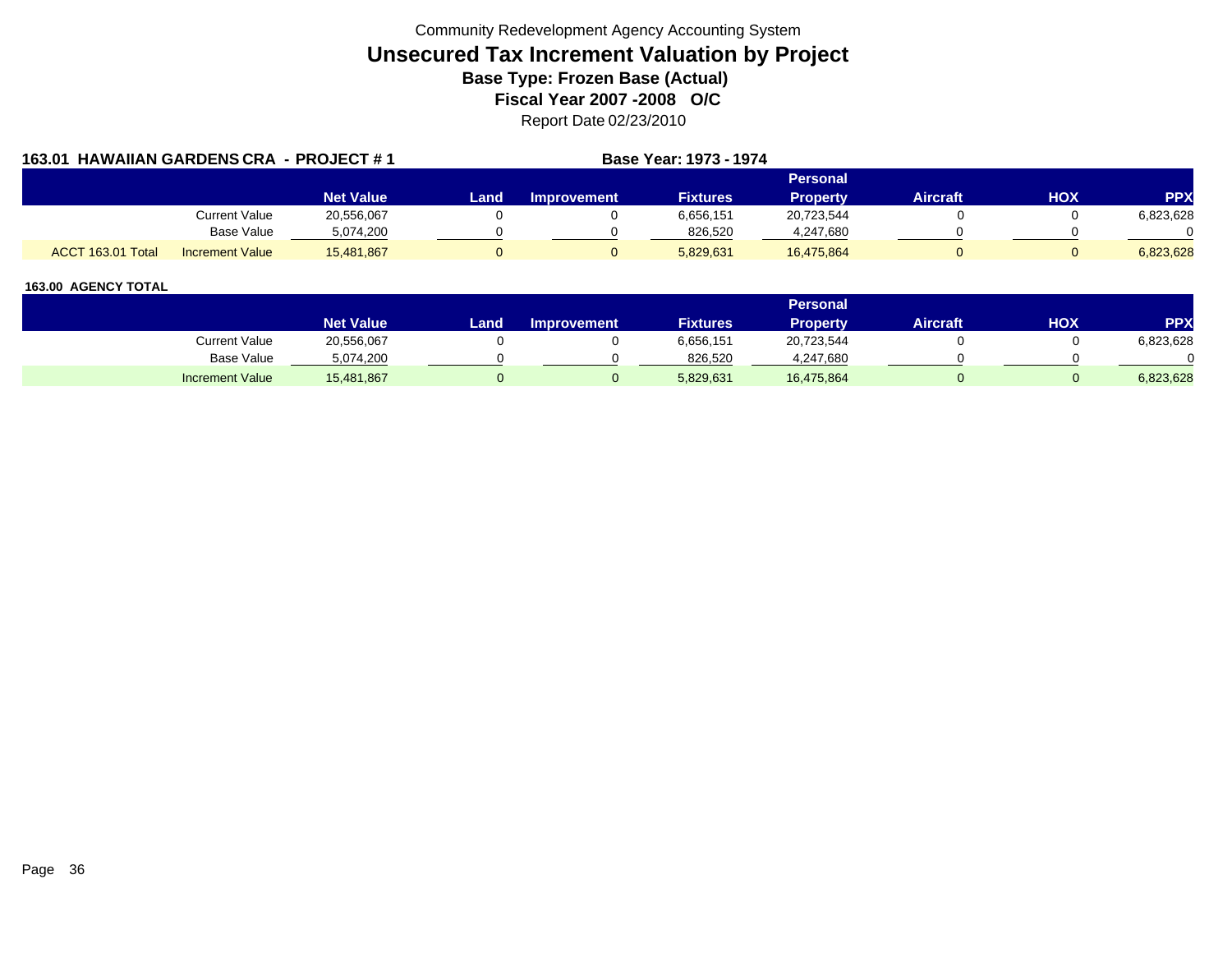| 164.03 HAWTHORNE CRA - PLAZA |                        |                  |      |                    |                 |                 |                 |     |            |
|------------------------------|------------------------|------------------|------|--------------------|-----------------|-----------------|-----------------|-----|------------|
|                              |                        |                  |      |                    |                 | Personal        |                 |     |            |
|                              |                        | <b>Net Value</b> | Land | <b>Improvement</b> | <b>Fixtures</b> | <b>Property</b> | <b>Aircraft</b> | HOX | <b>PPX</b> |
|                              | <b>Current Value</b>   | 3,235,020        |      |                    | 1,638,306       | 1,596,714       |                 |     |            |
|                              | Base Value             | 537,052          |      | 33,184             |                 | 503,868         |                 |     |            |
| ACCT 164.03 Total            | <b>Increment Value</b> | 2,697,968        |      | $-33,184$          | 1,638,306       | 1,092,846       |                 |     |            |

### **164.04 HAWTHORNE CRA - RP# 2 Base Year: 1984 - 1985**

|                                             |                  | Personal |             |                 |                 |            |          |           |  |  |  |
|---------------------------------------------|------------------|----------|-------------|-----------------|-----------------|------------|----------|-----------|--|--|--|
|                                             | <b>Net Value</b> | Land.    | Improvement | <b>Fixtures</b> | <b>Property</b> | Aircraft   | нох      | PPX       |  |  |  |
| Current Value                               | 137,959,075      |          |             | 29,642,332      | 47,710,853      | 60,605,890 |          |           |  |  |  |
| Base Value                                  | 75,681,733       |          |             | 34.386.594      | 41,312,893      |            | 5.700    | 12.054    |  |  |  |
| ACCT 164.04 Total<br><b>Increment Value</b> | 62,277,342       |          |             | $-4,744,262$    | 6,397,960       | 60,605,890 | $-5,700$ | $-12,054$ |  |  |  |

|                        |                  | Personal |                    |                 |                 |                 |          |            |  |  |  |
|------------------------|------------------|----------|--------------------|-----------------|-----------------|-----------------|----------|------------|--|--|--|
|                        | <b>Net Value</b> | Land.    | <b>Improvement</b> | <b>Fixtures</b> | <b>Property</b> | <b>Aircraft</b> | нох      | <b>PPX</b> |  |  |  |
| Current Value          | 141,194,095      |          |                    | 31,280,638      | 49,307,567      | 60,605,890      |          |            |  |  |  |
| Base Value             | 76,218,785       |          | 33.184             | 34,386,594      | 41,816,761      |                 | 5.700    | 12.054     |  |  |  |
| <b>Increment Value</b> | 64,975,310       |          | $-33,184$          | $-3,105,956$    | 7,490,806       | 60,605,890      | $-5,700$ | $-12,054$  |  |  |  |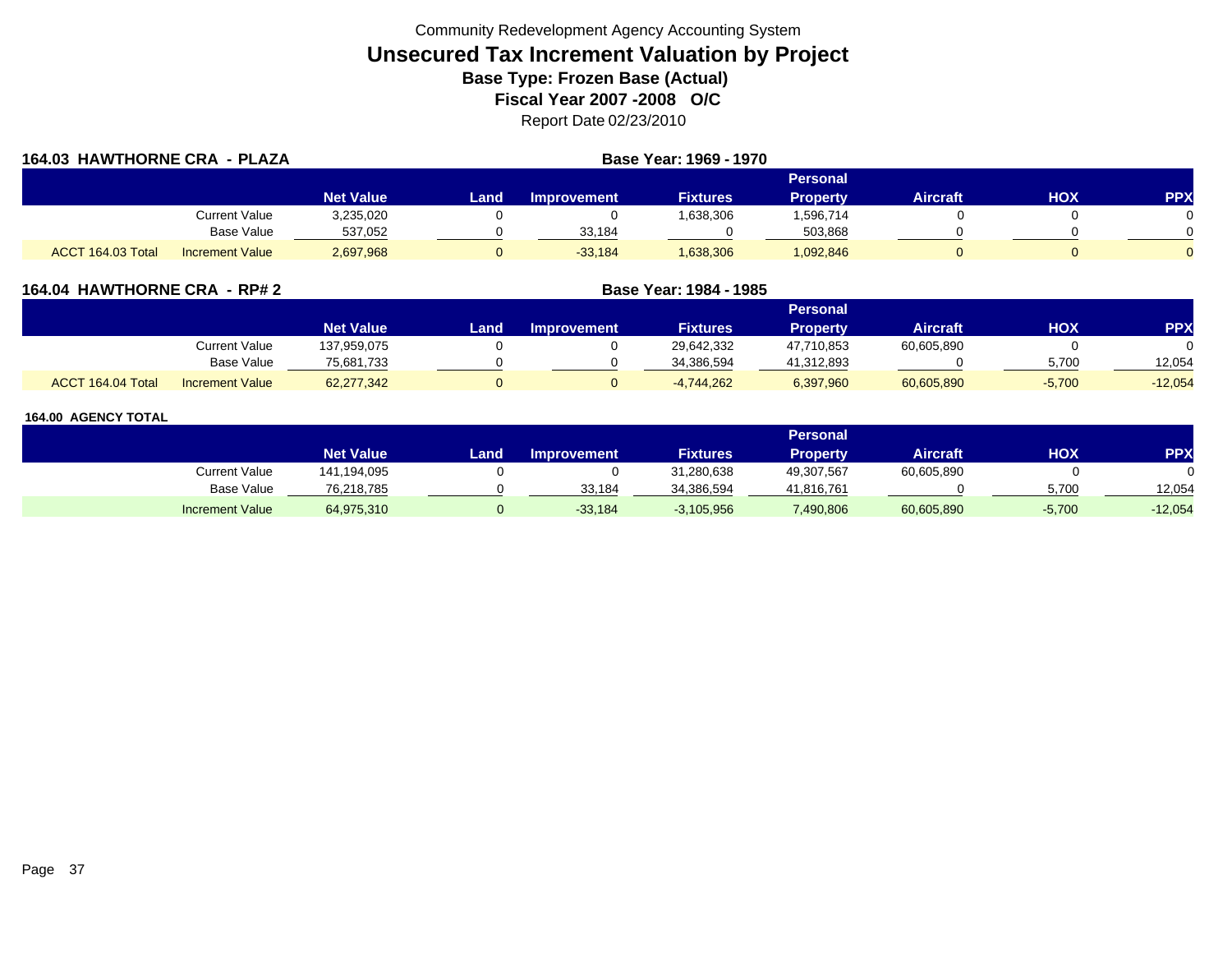| <b>172.02 HUNTINGTON PARK CRA - CBD</b> |                        |                  |      |                    | Base Year: 1971 - 1972 |                 |                 |     |            |  |
|-----------------------------------------|------------------------|------------------|------|--------------------|------------------------|-----------------|-----------------|-----|------------|--|
|                                         |                        |                  |      | Personal           |                        |                 |                 |     |            |  |
|                                         |                        | <b>Net Value</b> | Land | <b>Improvement</b> | <b>Fixtures</b>        | <b>Property</b> | <b>Aircraft</b> | HOX | <b>PPX</b> |  |
|                                         | Current Value          | 11,883,643       |      |                    | 4,665,515              | 7,218,128       |                 |     |            |  |
|                                         | <b>Base Value</b>      | 10,022,940       |      |                    | 1,518,380              | 8,504,560       |                 |     |            |  |
| ACCT 172.02 Total                       | <b>Increment Value</b> | 1,860,703        |      |                    | 3.147.135              | $-1,286,432$    |                 |     |            |  |

|  | 172.03 HUNTINGTON PARK CRA - INDUSTRIAL |  |
|--|-----------------------------------------|--|
|--|-----------------------------------------|--|

|                   |                        |                    |      |                    |                 | Personal     |                 |     |            |
|-------------------|------------------------|--------------------|------|--------------------|-----------------|--------------|-----------------|-----|------------|
|                   |                        | Net Value <b>\</b> | Land | <b>Improvement</b> | <b>Fixtures</b> | Property     | <b>Aircraft</b> | HOX | <b>PPX</b> |
|                   | Current Value          | 37,552,501         |      |                    | 17,391,264      | 20, 161, 237 |                 |     |            |
|                   | <b>Base Value</b>      | 18,769,140         |      |                    | 2.991.540       | 15,777,600   |                 |     |            |
| ACCT 172.03 Total | <b>Increment Value</b> | 18,783,361         |      |                    | 14,399,724      | 4,383,637    |                 |     |            |

**Base Year: 1976 - 1977**

| <b>172.04 HUNTINGTON PARK CRA - NORTH</b> |                        |            |      |                    | Base Year: 1979 - 1980 |                 |                 |     |            |  |
|-------------------------------------------|------------------------|------------|------|--------------------|------------------------|-----------------|-----------------|-----|------------|--|
|                                           |                        |            |      | <b>Personal</b>    |                        |                 |                 |     |            |  |
|                                           |                        | Net Value  | Land | <b>Improvement</b> | <b>Fixtures</b>        | <b>Property</b> | <b>Aircraft</b> | HOX | <b>PPX</b> |  |
|                                           | Current Value          | 45,852,996 |      |                    | 18,428,124             | 27,424,872      |                 |     |            |  |
|                                           | Base Value             | 22,989,292 |      |                    | 5,620,772              | 17,368,520      |                 |     |            |  |
| ACCT 172.04 Total                         | <b>Increment Value</b> | 22,863,704 |      |                    | 12,807,352             | 10,056,352      |                 |     |            |  |

| <b>172.05 HUNTINGTON PARK CRA - SANTA FE</b> |                        |                  |      |                 | Base Year: 1984 - 1985 |                 |                 |     |            |  |  |
|----------------------------------------------|------------------------|------------------|------|-----------------|------------------------|-----------------|-----------------|-----|------------|--|--|
|                                              |                        |                  |      | <b>Personal</b> |                        |                 |                 |     |            |  |  |
|                                              |                        | <b>Net Value</b> | Land | Improvement     | <b>Fixtures</b>        | <b>Property</b> | <b>Aircraft</b> | нох | <b>PPX</b> |  |  |
|                                              | <b>Current Value</b>   | 3,353,324        |      |                 | 359,309                | 1,994,015       |                 |     |            |  |  |
|                                              | <b>Base Value</b>      | ,420,563         |      |                 | 683,928                | 736,635         |                 |     |            |  |  |
| ACCT 172.05 Total                            | <b>Increment Value</b> | 1,932,761        |      |                 | 675,381                | ,257,380        | 0               |     |            |  |  |

|                   |                        | <b>172.06 HUNTINGTON PARK CRA - NEIGHBORHOOD</b> |      | Base Year: 2002 - 2003 |                 |                 |                 |     |           |
|-------------------|------------------------|--------------------------------------------------|------|------------------------|-----------------|-----------------|-----------------|-----|-----------|
|                   |                        |                                                  |      |                        |                 | <b>Personal</b> |                 |     |           |
|                   |                        | <b>Net Value</b>                                 | Land | <b>Improvement</b>     | <b>Fixtures</b> | <b>Property</b> | <b>Aircraft</b> | HOX | <b>PP</b> |
|                   | Current Value          | 13,231,232                                       |      |                        | 5,166,605       | 8,064,627       |                 |     |           |
|                   | <b>Base Value</b>      | 15,580,173                                       |      |                        | 6,316,595       | 9,267,578       |                 |     | 4,000     |
| ACCT 172.06 Total | <b>Increment Value</b> | $-2,348,941$                                     |      | 0                      | $-1,149,990$    | $-1,202,951$    |                 |     | $-4,000$  |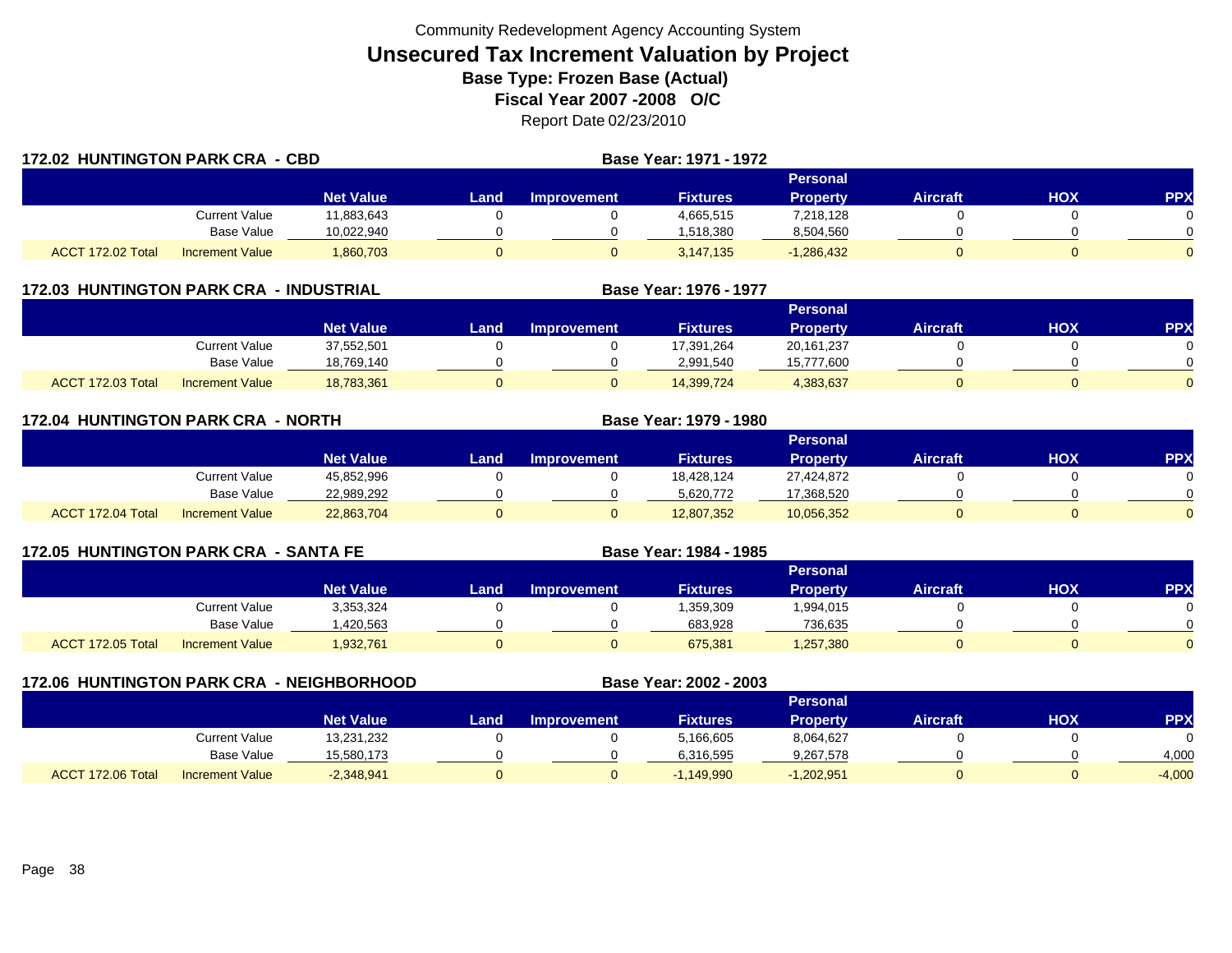|                        | <b>Personal</b>  |      |                    |                 |                 |          |            |            |  |  |
|------------------------|------------------|------|--------------------|-----------------|-----------------|----------|------------|------------|--|--|
|                        | <b>Net Value</b> | Land | <b>Improvement</b> | <b>Fixtures</b> | <b>Property</b> | Aircraft | <b>HOX</b> | <b>PPX</b> |  |  |
| <b>Current Value</b>   | 111,873,696      |      |                    | 47,010,817      | 64,862,879      |          |            |            |  |  |
| Base Value             | 68,782,108       |      |                    | 17.131.215      | 51,654,893      |          |            | 4,000      |  |  |
| <b>Increment Value</b> | 43,091,588       |      |                    | 29,879,602      | 13,207,986      |          |            | $-4,000$   |  |  |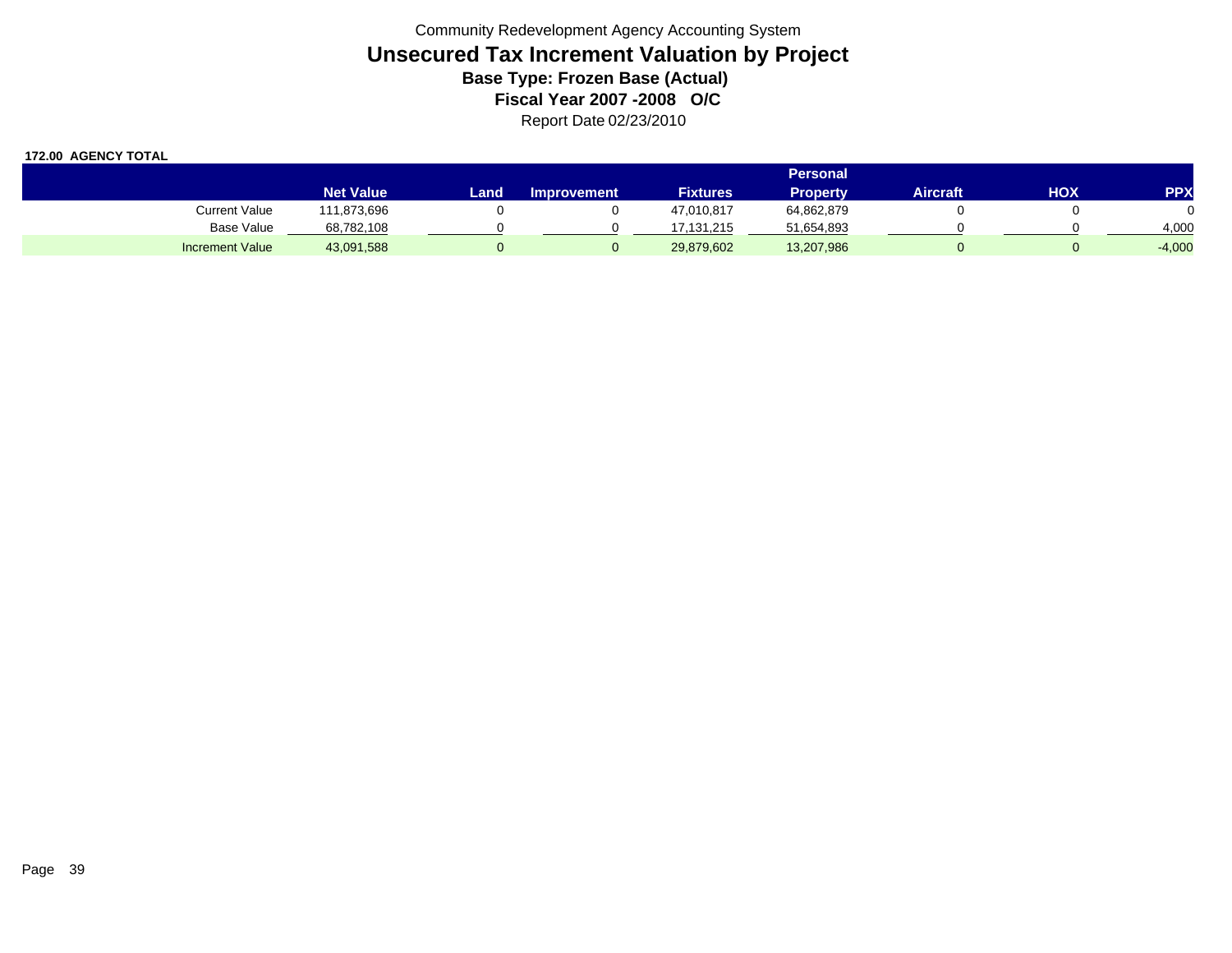| 174.02 INDUSTRY CRA - CIV.REC.IND'L # 1 |                        |                  |        |                    | Base Year: 1971 - 1972 |                 |                 |            |            |
|-----------------------------------------|------------------------|------------------|--------|--------------------|------------------------|-----------------|-----------------|------------|------------|
|                                         |                        |                  |        |                    |                        |                 |                 |            |            |
|                                         |                        | <b>Net Value</b> | Land.  | <b>Improvement</b> | <b>Fixtures</b>        | <b>Property</b> | <b>Aircraft</b> | <b>HOX</b> | <b>PPX</b> |
|                                         | <b>Current Value</b>   | 780,521,893      |        |                    | 381, 323, 754          | 400,027,139     |                 |            | 829,000    |
|                                         | <b>Base Value</b>      | 112,529,124      | 800    |                    | 18,643,940             | 93,884,384      |                 |            |            |
| ACCT 174.02 Total                       | <b>Increment Value</b> | 667,992,769      | $-800$ |                    | 362.679.814            | 306, 142, 755   |                 |            | 829,000    |

### **174.03 INDUSTRY CRA - TR.DIST.IND'L # 2 Base Year: 1973 - 1974**

|                   |                        |                  |      |                    |                 | Personal        |          |     |     |
|-------------------|------------------------|------------------|------|--------------------|-----------------|-----------------|----------|-----|-----|
|                   |                        | <b>Net Value</b> | Land | <b>Improvement</b> | <b>Fixtures</b> | <b>Property</b> | Aircraft | нох | PPX |
|                   | Current Value          | 115,545,195      |      |                    | 46,701,505      | 68,843,690      |          |     |     |
|                   | <b>Base Value</b>      | 7,013,840        |      |                    | 2,401,200       | 4,612,640       |          |     |     |
| ACCT 174.03 Total | <b>Increment Value</b> | 108,531,355      |      |                    | 44,300,305      | 64,231,050      |          |     |     |

### **174.04 INDUSTRY CRA - TR.DIST.IND'L # 3 Base Year: 1973 - 1974**

|                   |                        |                  |      |                    |                 | Personal    |                 |            |          |
|-------------------|------------------------|------------------|------|--------------------|-----------------|-------------|-----------------|------------|----------|
|                   |                        | <b>Net Value</b> | Land | <b>Improvement</b> | <b>Fixtures</b> | Property    | <b>Aircraft</b> | <b>HOX</b> | PPX      |
|                   | <b>Current Value</b>   | 202,999,740      |      |                    | 59,785,959      | 143,213,781 |                 |            |          |
|                   | <b>Base Value</b>      | 35,177,300       |      |                    | 406.820         | 27,770,480  |                 |            |          |
| ACCT 174.04 Total | <b>Increment Value</b> | 167,822,440      |      |                    | 52,379,139      | 115,443,301 |                 |            | $\Omega$ |

|                   |                  |        |                    |                 | <b>Personal</b> |                 |     |           |
|-------------------|------------------|--------|--------------------|-----------------|-----------------|-----------------|-----|-----------|
|                   | <b>Net Value</b> | Land   | <b>Improvement</b> | <b>Fixtures</b> | <b>Property</b> | <b>Aircraft</b> | ΧΟΗ | <b>PP</b> |
| Current Value     | 1,099,066,828    |        |                    | 487,811,218     | 612,084,610     |                 |     | 829,000   |
| <b>Base Value</b> | 154,720,264      | 800    |                    | 28,451,960      | 126,267,504     |                 |     |           |
| Increment Value   | 944,346,564      | $-800$ |                    | 459,359,258     | 485,817,106     |                 |     | 829,000   |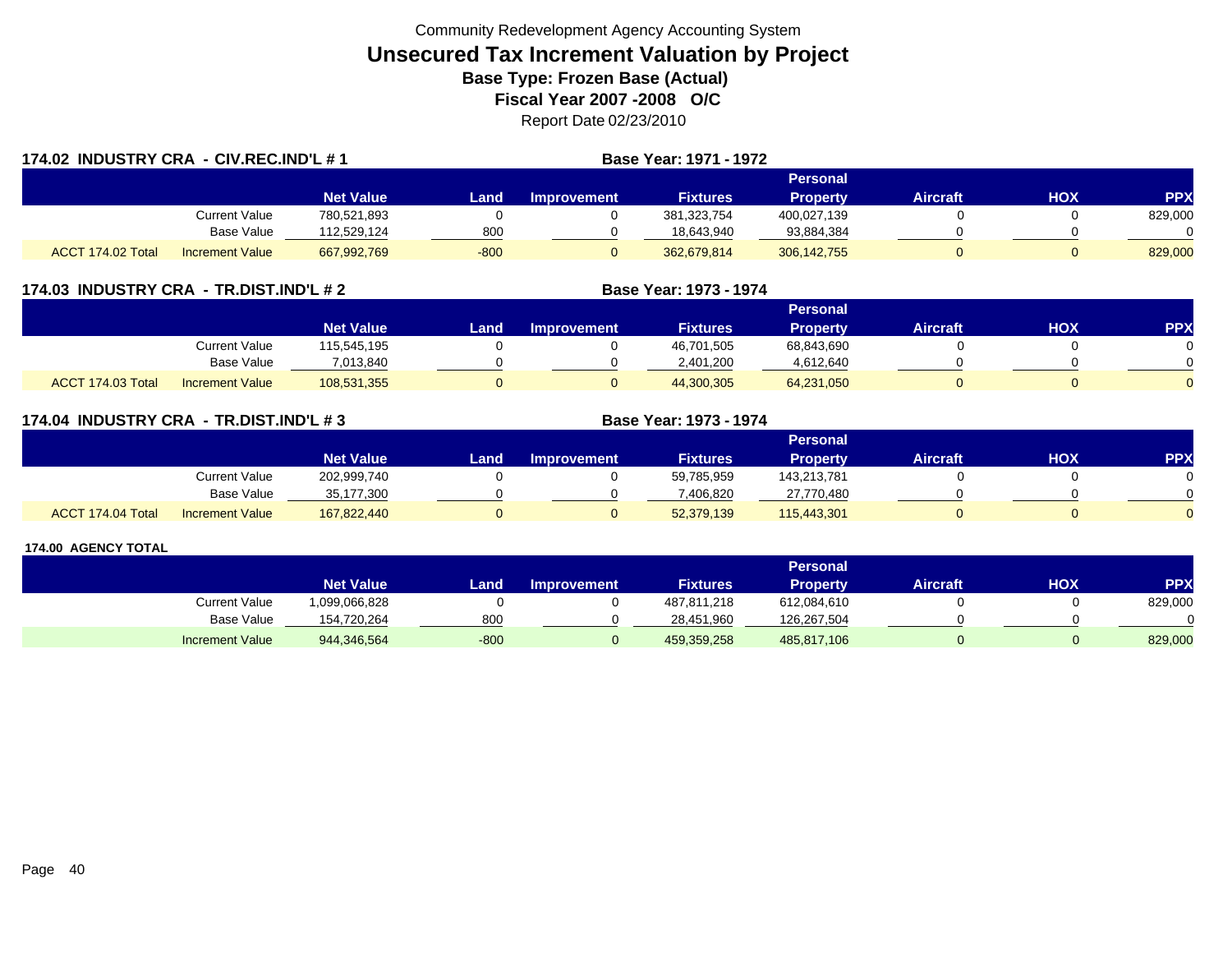| 176.02 INGLEWOOD CRA - IN TOWN |                        |                  | Base Year: 1970 - 1971 |                    |                 |                 |                 |     |            |  |  |
|--------------------------------|------------------------|------------------|------------------------|--------------------|-----------------|-----------------|-----------------|-----|------------|--|--|
|                                |                        |                  |                        | Personal           |                 |                 |                 |     |            |  |  |
|                                |                        | <b>Net Value</b> | Land                   | <b>Improvement</b> | <b>Fixtures</b> | <b>Property</b> | <b>Aircraft</b> | НОХ | <b>PPX</b> |  |  |
|                                | Current Value          | 498,333.         |                        |                    | 1,860,298       | 5,751,732       |                 |     | 113,697    |  |  |
|                                | <b>Base Value</b>      | 6,673,040        |                        |                    | 1,284,460       | 5,388,580       |                 |     |            |  |  |
| ACCT 176.02 Total              | <b>Increment Value</b> | 825,293          |                        | υ                  | 575,838         | 363,152         |                 |     | 113,697    |  |  |

| 176.03 INGLEWOOD CRA - LA CIENEGA |  |
|-----------------------------------|--|
|                                   |  |

|                   |                        |                  | Personal |             |                 |                 |          |     |              |  |  |
|-------------------|------------------------|------------------|----------|-------------|-----------------|-----------------|----------|-----|--------------|--|--|
|                   |                        | <b>Net Value</b> | Land     | Improvement | <b>Fixtures</b> | <b>Property</b> | Aircraft | НОХ | <b>PPX</b>   |  |  |
|                   | Current Value          | 2,139,664        |          |             | 17.148          | 2,122,516       |          |     |              |  |  |
|                   | <b>Base Value</b>      | 25.188           |          |             | .416            | 23,772          |          |     | <sup>n</sup> |  |  |
| ACCT 176.03 Total | <b>Increment Value</b> | 2,114,476        |          |             | 15,732          | 2,098,744       |          |     | $\Omega$     |  |  |

**Base Year: 1970 - 1971**

l Increment Value 26,282,938 0 0 2,185,708 24,097,230 0 0

|                   | 176.04 INGLEWOOD CRA -NORTH IND'L |                  |      |                    | Base Year: 1972 - 1973 |                 |                 |            |            |
|-------------------|-----------------------------------|------------------|------|--------------------|------------------------|-----------------|-----------------|------------|------------|
|                   |                                   |                  |      |                    |                        | <b>Personal</b> |                 |            |            |
|                   |                                   | <b>Net Value</b> | Land | <b>Improvement</b> | <b>Fixtures</b>        | <b>Property</b> | <b>Aircraft</b> | <b>HOX</b> | <b>PPX</b> |
|                   | <b>Current Value</b>              | 24,062,235       |      |                    | 6,861,077              | 17,201,158      |                 |            |            |
|                   | Base Value                        | 1,844,340        |      |                    | 390,760                | ,453,580        |                 |            |            |
| ACCT 176.04 Total | <b>Increment Value</b>            | 22,217,895       |      |                    | 6,470,317              | 15,747,578      |                 |            |            |

| <b>176.05 INGLEWOOD CRA</b> |                        | - MANCHESTER/PRAIRIE |       |                    | Base Year: 1972 - 1973 |                 |                 |     |            |
|-----------------------------|------------------------|----------------------|-------|--------------------|------------------------|-----------------|-----------------|-----|------------|
|                             |                        |                      |       |                    |                        | 'Personal i     |                 |     |            |
|                             |                        | <b>Net Value</b>     | Land. | <b>Improvement</b> | <b>Fixtures</b>        | <b>Property</b> | <b>Aircraft</b> | HOX | <b>PPX</b> |
|                             | Current Value          | 28,833,018           |       |                    | 2,409,748              | 26,423,270      |                 |     |            |
|                             | Base Value             | 2,550,080            |       |                    | 224.040                | 2,326,040       |                 |     |            |
| ACCT 176.05 Total           | <b>Increment Value</b> | 26,282,938           |       |                    | 2.185.708              | 24,097,230      |                 | 0   |            |

| 176.06 INGLEWOOD CRA - INGLEWOOD/CENTURY |                        |                  |      |                    | Base Year: 1980 - 1981 |                 |                 |     |            |
|------------------------------------------|------------------------|------------------|------|--------------------|------------------------|-----------------|-----------------|-----|------------|
|                                          |                        |                  |      |                    |                        | <b>Personal</b> |                 |     |            |
|                                          |                        | <b>Net Value</b> | Land | <b>Improvement</b> | <b>Fixtures</b>        | <b>Property</b> | <b>Aircraft</b> | нох | <b>PPX</b> |
|                                          | Current Value          | 25,257,157       |      |                    | 10,406,508             | 14,850,649      |                 |     |            |
|                                          | Base Value             | 1,376,300        |      |                    | 752,780                | 623,520         |                 |     |            |
| ACCT 176.06 Total                        | <b>Increment Value</b> | 23,880,857       |      | 0                  | 9,653,728              | 14,227,129      |                 |     |            |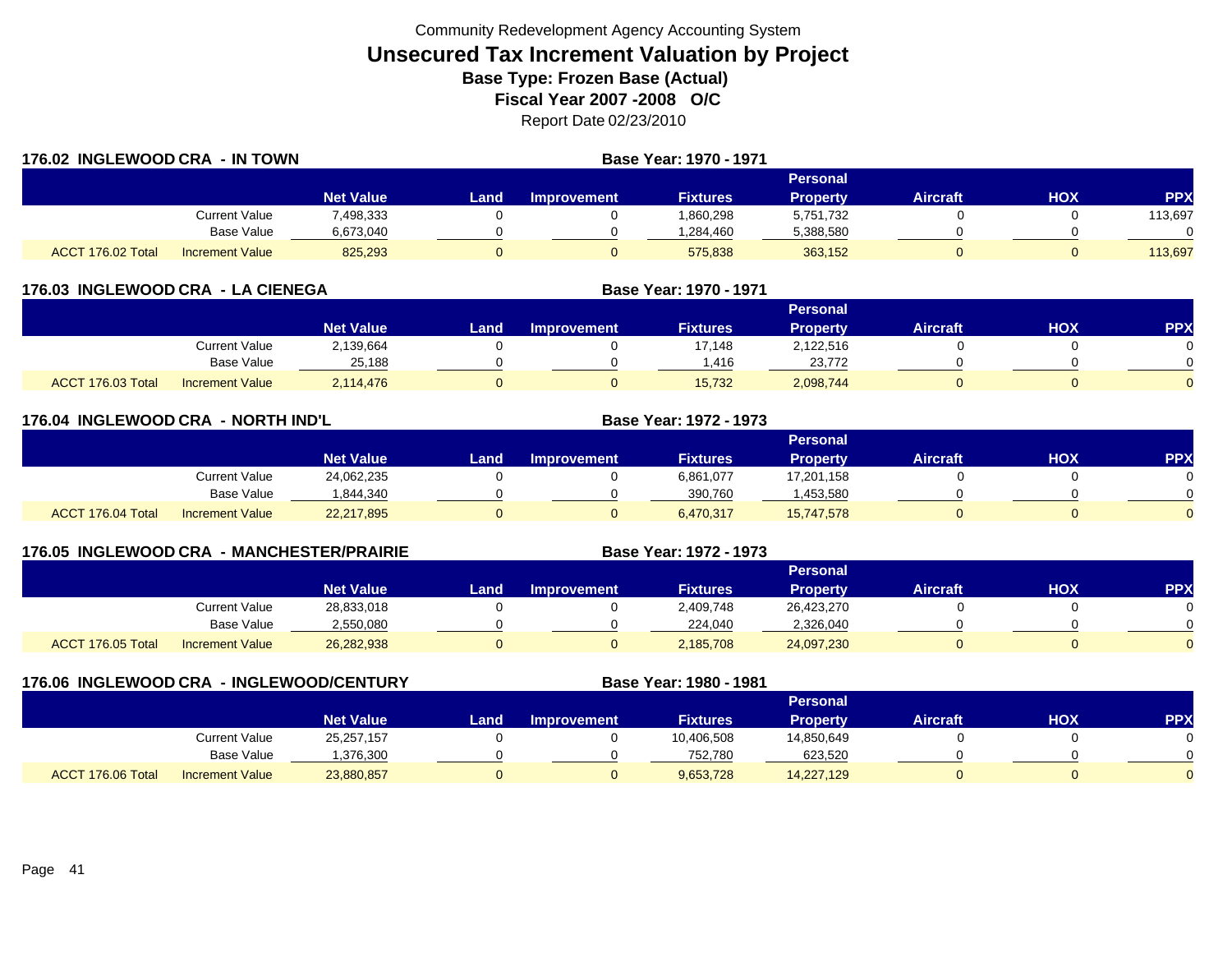**Unsecured Tax Increment Valuation by Project**

**Base Type: Frozen Base (Actual)** 

**Fiscal Year 2007 -2008 O/C**

|                                           | Report Date 02/23/2010        |  |
|-------------------------------------------|-------------------------------|--|
| 176.07 INGLEWOOD CRA -LA CIENEGA/76 ANNEX | <b>Base Year: 1976 - 1977</b> |  |
|                                           | <b>Developed</b>              |  |

|                   |                        |                  | Personal |                    |                 |            |          |     |            |  |  |  |
|-------------------|------------------------|------------------|----------|--------------------|-----------------|------------|----------|-----|------------|--|--|--|
|                   |                        | <b>Net Value</b> | Land     | <b>Improvement</b> | <b>Fixtures</b> | Property   | Aircraft | нох | <b>PPX</b> |  |  |  |
|                   | Current Value          | 15,332,807       |          |                    | 4,954,649       | 10,378,158 |          |     |            |  |  |  |
|                   | <b>Base Value</b>      | 7,999,760        |          |                    | 1.183.160       | 6,816,600  |          |     |            |  |  |  |
| ACCT 176.07 Total | <b>Increment Value</b> | 7,333,047        |          |                    | 3,771,489       | 3,561,558  |          |     | $\Omega$   |  |  |  |

|                   | 176.08 INGLEWOOD CRA - IMPERIAL/PRAIRIE |                  |      |                    | Base Year: 1993 - 1994 |                 |                 |     |            |  |  |
|-------------------|-----------------------------------------|------------------|------|--------------------|------------------------|-----------------|-----------------|-----|------------|--|--|
|                   |                                         |                  |      | <b>Personal</b>    |                        |                 |                 |     |            |  |  |
|                   |                                         | <b>Net Value</b> | Land | <b>Improvement</b> | <b>Fixtures</b>        | <b>Property</b> | <b>Aircraft</b> | нох | <b>PPX</b> |  |  |
|                   | Current Value                           | 7,882,226        |      |                    | 4,194,499              | 3,687,727       |                 |     |            |  |  |
|                   | <b>Base Value</b>                       | 5,095,278        |      |                    | 2,614,851              | 2,480,427       |                 |     |            |  |  |
| ACCT 176.08 Total | <b>Increment Value</b>                  | 2,786,948        |      |                    | 1.579.648              | 1,207,300       |                 |     |            |  |  |

### **176.09 INGLEWOOD CRA - CENTURY RP '03 ANNEX**

|                   |                        |                  |      |                    |                 | Personal  |                 |     |            |
|-------------------|------------------------|------------------|------|--------------------|-----------------|-----------|-----------------|-----|------------|
|                   |                        | <b>Net Value</b> | Land | <b>Improvement</b> | <b>Fixtures</b> | Property  | <b>Aircraft</b> | HOX | <b>PPX</b> |
|                   | Current Value          | 7,650,826        |      |                    | 3,460,814       | 4,190,012 |                 |     |            |
|                   | Base Value             | 5,293,834        |      |                    | ,422,157        | 3,871,677 |                 |     |            |
| ACCT 176.09 Total | <b>Increment Value</b> | 2,356,992        |      |                    | 2,038,657       | 318,335   |                 |     |            |

**Base Year: 2001 - 2002**

**Base Year: 2001 - 2002**

### **176.10 INGLEWOOD CRA - IN TOWN RP '03 ANNEX**

|                   |                        |                  |           |                    |                 | Personal  |                 |     |            |
|-------------------|------------------------|------------------|-----------|--------------------|-----------------|-----------|-----------------|-----|------------|
|                   |                        | <b>Net Value</b> | Land      | <b>Improvement</b> | <b>Fixtures</b> | Property  | <b>Aircraft</b> | HOX | <b>PPX</b> |
|                   | Current Value          | 12,147,159       |           |                    | 3,914,461       | 8,232,698 |                 |     |            |
|                   | <b>Base Value</b>      | 10,795,816       | 12,550    |                    | 3,931,742       | 6,857,524 |                 |     | 6,000      |
| ACCT 176.10 Total | <b>Increment Value</b> | 1,351,343        | $-12,550$ |                    | $-17,281$       | 1,375,174 |                 |     | $-6,000$   |

| 176.11 INGLEWOOD CRA - LA CIENEGA RP '03 ANNEX |                        |                  |      |                    | Base Year: 2001 - 2002 |                 |                 |     |            |
|------------------------------------------------|------------------------|------------------|------|--------------------|------------------------|-----------------|-----------------|-----|------------|
|                                                |                        |                  |      |                    |                        | <b>Personal</b> |                 |     |            |
|                                                |                        | <b>Net Value</b> | Land | <b>Improvement</b> | <b>Fixtures</b>        | <b>Property</b> | <b>Aircraft</b> | НОХ | <b>PPX</b> |
|                                                | <b>Current Value</b>   | 22,308,444       |      |                    | 7,969,859              | 14,338,585      |                 |     |            |
|                                                | Base Value             | 30,903,694       |      |                    | 11,374,382             | 19,529,312      |                 |     |            |
| ACCT 176.11 Total                              | <b>Increment Value</b> | $-8,595,250$     |      |                    | $-3,404,523$           | $-5,190,727$    |                 |     |            |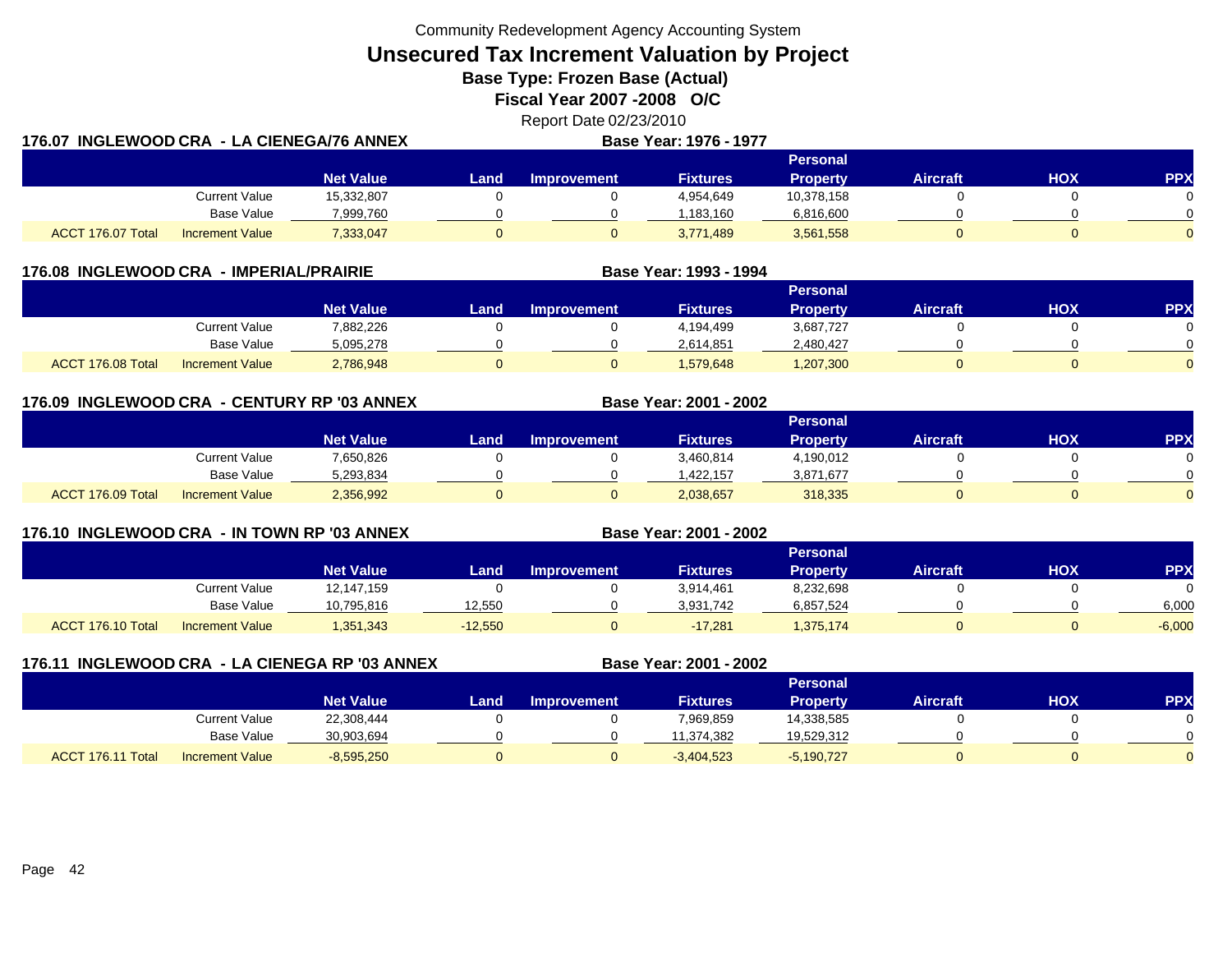**Unsecured Tax Increment Valuation by Project**

**Base Type: Frozen Base (Actual)** 

**Fiscal Year 2007 -2008 O/C**

Report Date 02/23/2010

|                   |                        | 176.12  INGLEWOOD CRA  - IMPERIAL/PRAIRIE '03 ANNEX |      |                    | Base Year: 2001 - 2002 |          |                 |            |            |
|-------------------|------------------------|-----------------------------------------------------|------|--------------------|------------------------|----------|-----------------|------------|------------|
|                   |                        |                                                     |      |                    |                        | Personal |                 |            |            |
|                   |                        | <b>Net Value</b>                                    | Land | <b>Improvement</b> | Fixtures               | Propertv | <b>Aircraft</b> | <b>HOX</b> | <b>PPX</b> |
|                   | <b>Current Value</b>   | 206.782                                             |      |                    | 77.648                 | 129,134  |                 |            |            |
|                   | <b>Base Value</b>      | 203.053                                             |      |                    | 73.348                 | 129,705  |                 |            |            |
| ACCT 176.12 Total | <b>Increment Value</b> | 3,729                                               |      |                    | 4,300                  | $-571$   |                 |            |            |

|                        |                  |           |                    |                 | 'Personal   |                 |     |            |
|------------------------|------------------|-----------|--------------------|-----------------|-------------|-----------------|-----|------------|
|                        | <b>Net Value</b> | Land      | <b>Improvement</b> | <b>Fixtures</b> | Propertv    | <b>Aircraft</b> | нох | <b>PPX</b> |
| Current Value          | 153,318,651      |           |                    | 46,126,709      | 107,305,639 |                 |     | 113,697    |
| Base Value             | 72,760,383       | 12.550    |                    | 23,253,096      | 49,500,737  |                 |     | 6,000      |
| <b>Increment Value</b> | 80,558,268       | $-12,550$ |                    | 22,873,613      | 57,804,902  |                 |     | 107,697    |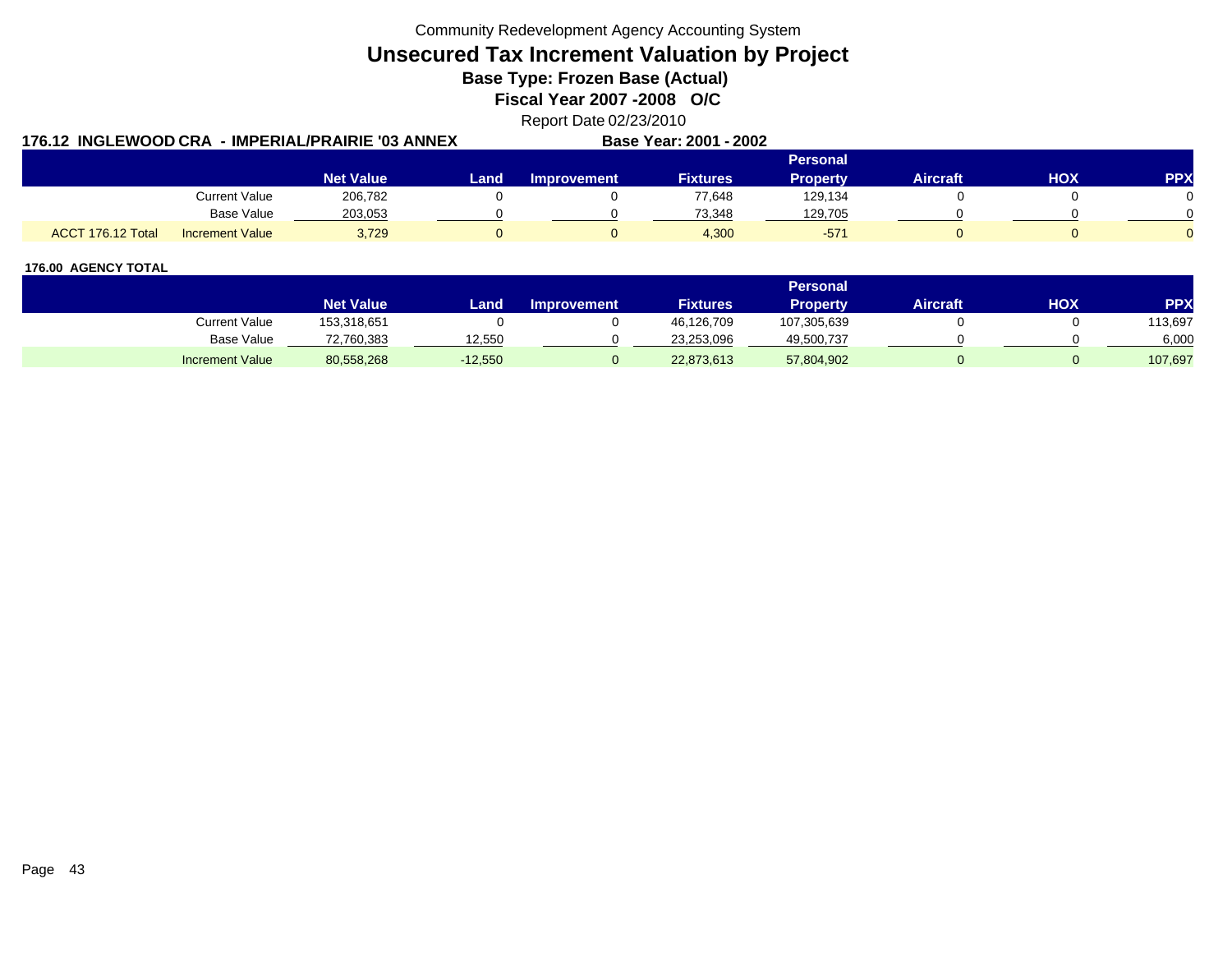| 177.02 IRWINDALE CRA - PARQUE NORTE |                        |                  |      |                    | Base Year: 1975 - 1976 |                 |                 |            |            |
|-------------------------------------|------------------------|------------------|------|--------------------|------------------------|-----------------|-----------------|------------|------------|
|                                     |                        |                  |      |                    |                        | <b>Personal</b> |                 |            |            |
|                                     |                        | <b>Net Value</b> | Land | <b>Improvement</b> | <b>Fixtures</b>        | <b>Property</b> | <b>Aircraft</b> | <b>HOX</b> | <b>PPX</b> |
|                                     | <b>Current Value</b>   |                  |      |                    |                        |                 |                 |            |            |
|                                     | <b>Base Value</b>      |                  |      |                    |                        |                 |                 |            |            |
| ACCT 177.02 Total                   | <b>Increment Value</b> |                  |      |                    |                        |                 |                 |            |            |

| 177.04 IRWINDALE CRA - INDUSTRIAL |                        |                  |      |                    | Base Year: 1975 - 1976 |                 |                 |     |           |
|-----------------------------------|------------------------|------------------|------|--------------------|------------------------|-----------------|-----------------|-----|-----------|
|                                   |                        |                  |      |                    |                        | <b>Personal</b> |                 |     |           |
|                                   |                        | <b>Net Value</b> | Land | <b>Improvement</b> | <b>Fixtures</b>        | <b>Property</b> | <b>Aircraft</b> | HOX | <b>PP</b> |
|                                   | Current Value          | 338.072.805      |      |                    | 132,884,133            | 205.434.672     |                 |     | 246,000   |
|                                   | Base Value             | 27,467,584       |      | 64,300             | 9,886,900              | 17,516,384      |                 |     |           |
| ACCT 177.04 Total                 | <b>Increment Value</b> | 310,605,221      |      | $-64,300$          | 122,997,233            | 187,918,288     |                 |     | 246,000   |

| 177.05 IRWINDALE CRA - NORA FRAIJO |                        |                  |      |                    | Base Year: 1974 - 1975 |                 |                 |            |            |
|------------------------------------|------------------------|------------------|------|--------------------|------------------------|-----------------|-----------------|------------|------------|
|                                    |                        |                  |      |                    |                        | <b>Personal</b> |                 |            |            |
|                                    |                        | <b>Net Value</b> | Land | <b>Improvement</b> | <b>Fixtures</b>        | Property        | <b>Aircraft</b> | <b>HOX</b> | <b>PPX</b> |
|                                    | <b>Current Value</b>   | 3,195            |      |                    |                        | 3,195           |                 |            | 0          |
|                                    | Base Value             |                  |      |                    |                        |                 |                 |            | $\Omega$   |
| ACCT 177.05 Total                  | <b>Increment Value</b> | 3,195            |      |                    |                        | 3,195           |                 |            | $\Omega$   |

|                        |                  |       |                    |                 | <b>Personal</b> |                 |     |            |
|------------------------|------------------|-------|--------------------|-----------------|-----------------|-----------------|-----|------------|
|                        | <b>Net Value</b> | Land, | <b>Improvement</b> | <b>Fixtures</b> | Property        | <b>Aircraft</b> | нох | <b>PPX</b> |
| Current Value          | 338,076,000      |       |                    | 132,884,133     | 205,437,867     |                 |     | 246,000    |
| Base Value             | 27.467.584       |       | 64.300             | 9,886,900       | 17,516,384      |                 |     |            |
| <b>Increment Value</b> | 310,608,416      |       | $-64,300$          | 122,997,233     | 187,921,483     |                 |     | 246,000    |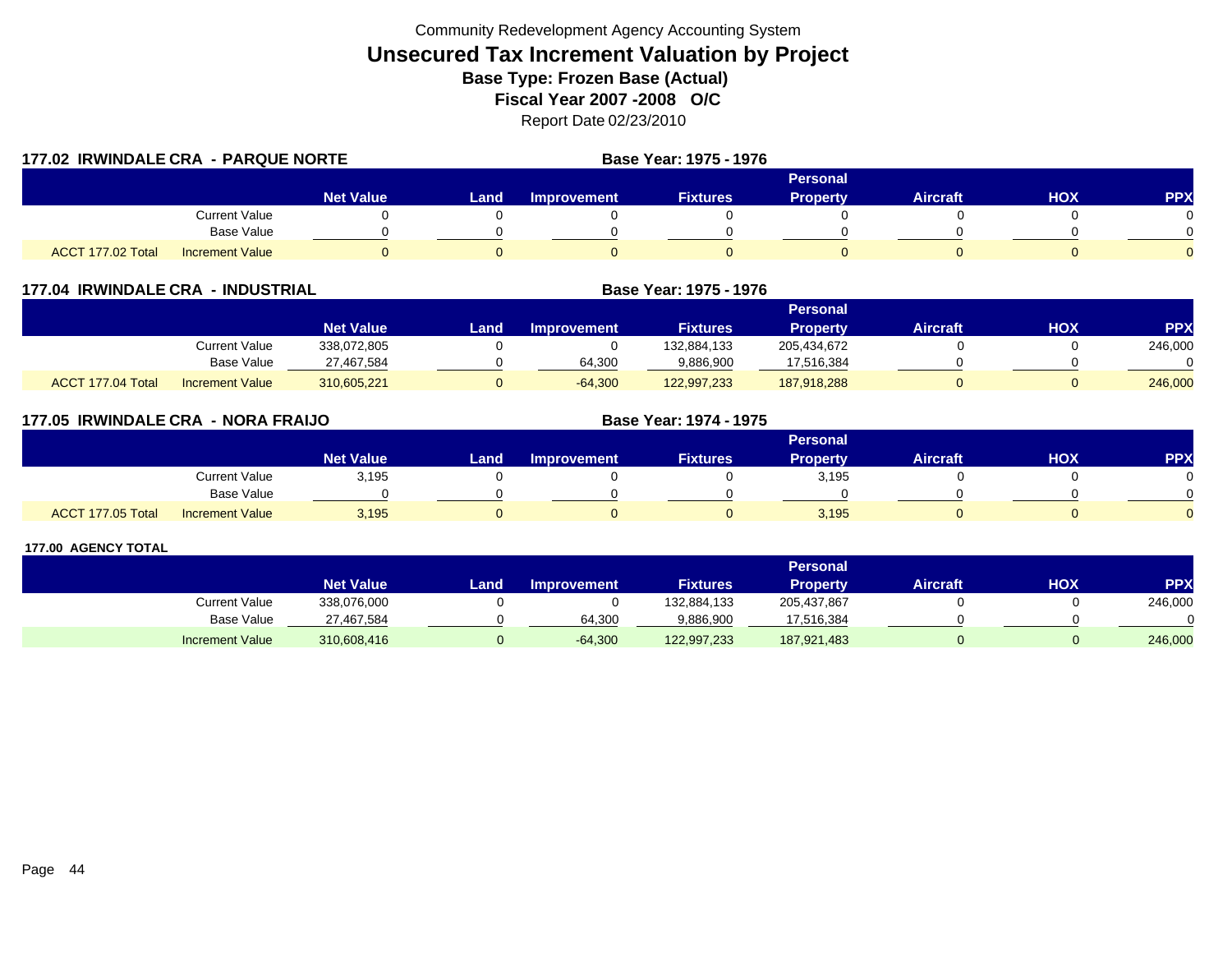| 178.03 LA PUENTE CRA - R. P. #1             |                  |      |                    | Base Year: 2003 - 2004 |                 |          |     |            |
|---------------------------------------------|------------------|------|--------------------|------------------------|-----------------|----------|-----|------------|
|                                             |                  |      |                    |                        | Personal        |          |     |            |
|                                             | <b>Net Value</b> | Land | <b>Improvement</b> | <b>Fixtures</b>        | <b>Property</b> | Aircraft | HOX | <b>PPX</b> |
| Current Value                               | 17,389,234       |      |                    | 7,351,644              | 10,037,590      |          |     |            |
| Base Value                                  | 17,826,538       |      |                    | 6,929,977              | 10,903,561      |          |     | 7,000      |
| ACCT 178.03 Total<br><b>Increment Value</b> | $-437,304$       |      |                    | 421.667                | $-865,971$      |          |     | $-7,000$   |

|                        |                      |                  |      |                    |                 | <b>Personal</b> |                 |            |          |
|------------------------|----------------------|------------------|------|--------------------|-----------------|-----------------|-----------------|------------|----------|
|                        |                      | <b>Net Value</b> | Land | <b>Improvement</b> | <b>Fixtures</b> | Property        | <b>Aircraft</b> | <b>HOX</b> | PPX      |
|                        | <b>Current Value</b> | 17,389,234       |      |                    | 7,351,644       | 10,037,590      |                 |            |          |
|                        | <b>Base Value</b>    | 17,826,538       |      |                    | 6,929,977       | 10,903,561      |                 |            | 7,000    |
| <b>Increment Value</b> |                      | $-437,304$       |      |                    | 421,667         | $-865,971$      |                 |            | $-7,000$ |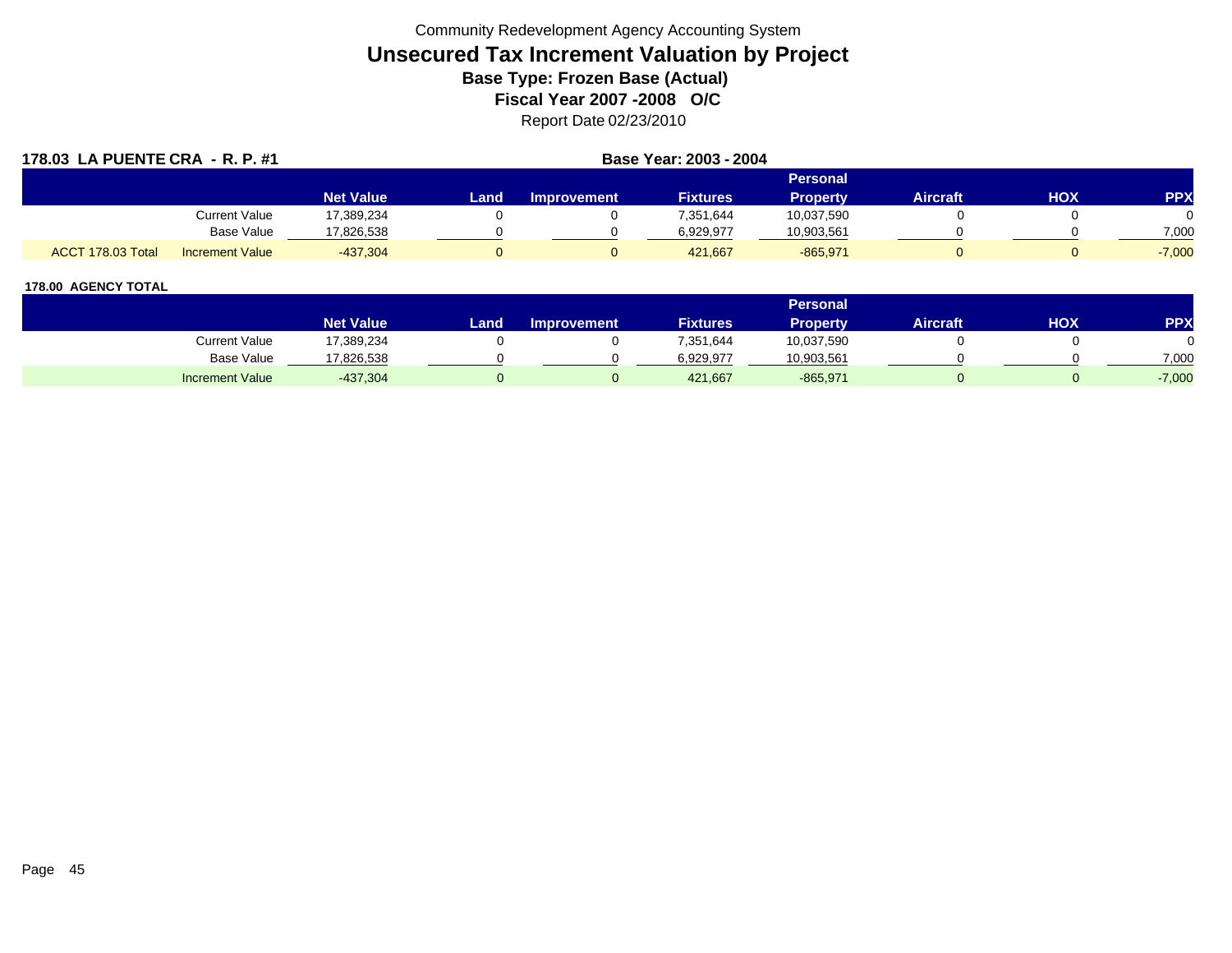| 179.02 LAKEWOOD CRA - TOWN CENTER |                        |                  |       |                    | Base Year: 1972 - 1973 |                 |                 |     |            |
|-----------------------------------|------------------------|------------------|-------|--------------------|------------------------|-----------------|-----------------|-----|------------|
|                                   |                        |                  |       |                    |                        | Personal        |                 |     |            |
|                                   |                        | <b>Net Value</b> | Landı | <b>Improvement</b> | <b>Fixtures</b>        | <b>Property</b> | <b>Aircraft</b> | HOX | <b>PPX</b> |
|                                   | <b>Current Value</b>   | 59,724,189       |       |                    | 25,280,595             | 34,443,594      |                 |     |            |
|                                   | <b>Base Value</b>      | 21,819,120       |       |                    | 4,414,780              | 17,404,340      |                 |     |            |
| ACCT 179.02 Total                 | <b>Increment Value</b> | 37,905,069       | 0     |                    | 20,865,815             | 17,039,254      |                 |     | $\Omega$   |

| 179.03 LAKEWOOD CRA - R.P. # 2 |
|--------------------------------|
|--------------------------------|

|                   |                        | Personal         |       |             |                 |                 |                 |            |            |  |  |  |
|-------------------|------------------------|------------------|-------|-------------|-----------------|-----------------|-----------------|------------|------------|--|--|--|
|                   |                        | <b>Net Value</b> | Land. | Improvement | <b>Fixtures</b> | <b>Property</b> | <b>Aircraft</b> | <b>HOX</b> | <b>PPX</b> |  |  |  |
|                   | <b>Current Value</b>   | 15,779,203       |       |             | 8,166,043       | 7,613,160       |                 |            |            |  |  |  |
|                   | <b>Base Value</b>      | 489.106          |       |             | 3,283,628       | 4,219,478       |                 |            | 14.000     |  |  |  |
| ACCT 179.03 Total | <b>Increment Value</b> | 8,290,097        |       |             | 4,882,415       | 3,393,682       |                 |            | $-14,000$  |  |  |  |

**LAKEWOOD CRA - R.P. # 2 Base Year: 1988 - 1989**

| 179.04 LAKEWOOD CRA - R.P. #3 |                        |                  | Base Year: 1997 - 1998 |                    |                 |                 |          |     |            |  |  |  |
|-------------------------------|------------------------|------------------|------------------------|--------------------|-----------------|-----------------|----------|-----|------------|--|--|--|
|                               |                        |                  |                        |                    |                 | <b>Personal</b> |          |     |            |  |  |  |
|                               |                        | <b>Net Value</b> | Land                   | <b>Improvement</b> | <b>Fixtures</b> | <b>Property</b> | Aircraft | HOX | <b>PPX</b> |  |  |  |
|                               | Current Value          | 22,030,034       |                        |                    | 10,625,027      | 11,405,007      |          |     |            |  |  |  |
|                               | Base Value             | 27,166,009       |                        |                    | 16.459.222      | 10,784,987      |          |     | 78.200     |  |  |  |
| ACCT 179.04 Total             | <b>Increment Value</b> | $-5.135.975$     |                        |                    | $-5,834,195$    | 620,020         |          |     | $-78,200$  |  |  |  |

|                        |                  |      |                    |                 | Personal        |                 |     |            |
|------------------------|------------------|------|--------------------|-----------------|-----------------|-----------------|-----|------------|
|                        | <b>Net Value</b> | Land | <b>Improvement</b> | <b>Fixtures</b> | <b>Property</b> | <b>Aircraft</b> | нох | <b>PPX</b> |
| Current Value          | 97,533,426       |      |                    | 44,071,665      | 53,461,761      |                 |     |            |
| <b>Base Value</b>      | 56,474,235       |      |                    | 24,157,630      | 32,408,805      |                 |     | 92.200     |
| <b>Increment Value</b> | 41,059,191       |      |                    | 19,914,035      | 21,052,956      |                 |     | $-92,200$  |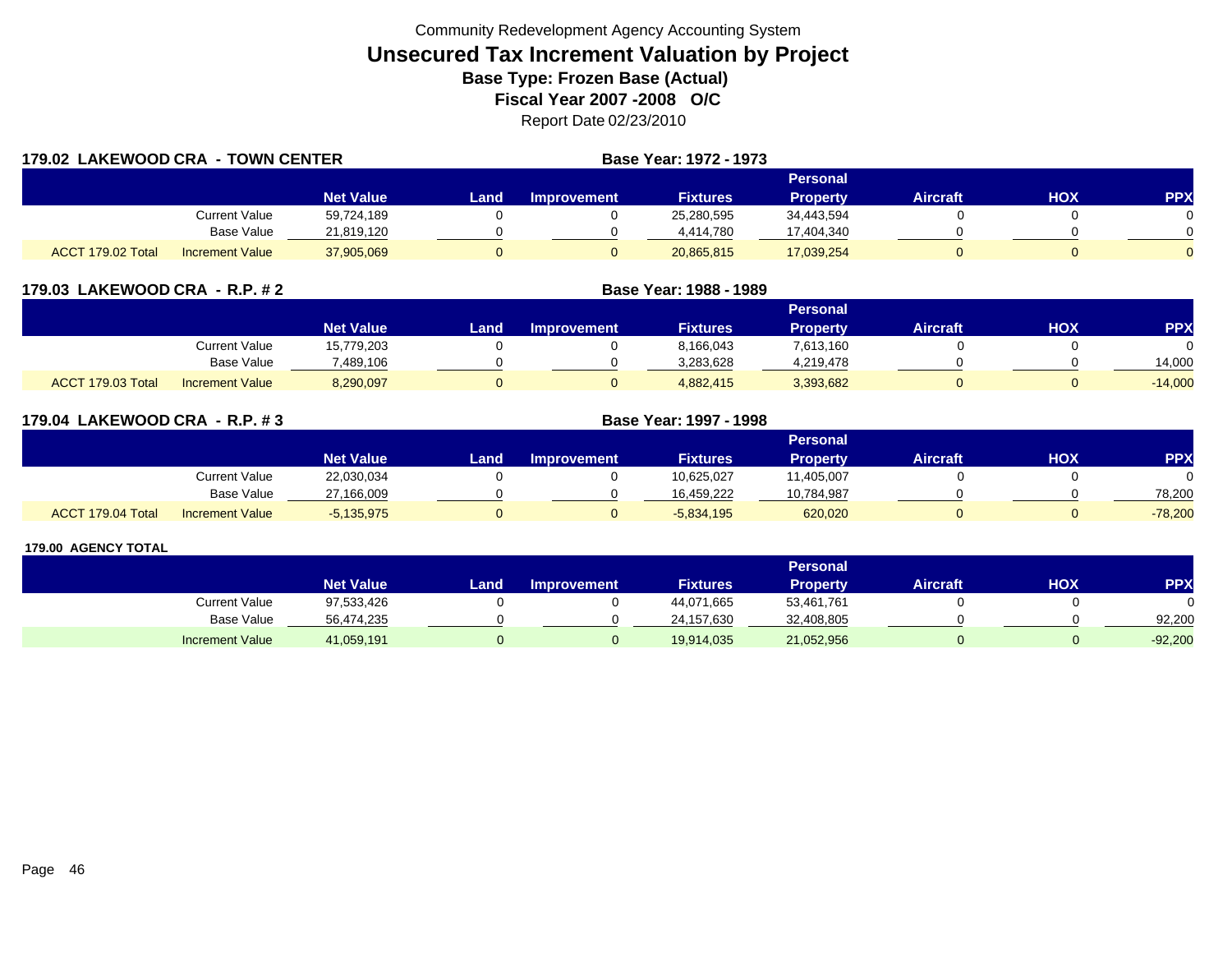| 180.02 LA VERNE CRA - CENTRAL |                        |                  | Base Year: 1978 - 1979 |                    |                 |                 |                 |     |            |  |  |  |
|-------------------------------|------------------------|------------------|------------------------|--------------------|-----------------|-----------------|-----------------|-----|------------|--|--|--|
|                               |                        |                  |                        |                    |                 | Personal        |                 |     |            |  |  |  |
|                               |                        | <b>Net Value</b> | Land                   | <b>Improvement</b> | <b>Fixtures</b> | <b>Property</b> | <b>Aircraft</b> | HOX | <b>PPX</b> |  |  |  |
|                               | Current Value          | 44,653,964       |                        |                    | 14,892,725      | 29,761,239      |                 |     |            |  |  |  |
|                               | Base Value             | 10.989.800       | 23,540                 |                    | 3.043.996       | 7,969,284       |                 |     | 47.020     |  |  |  |
| ACCT 180.02 Total             | <b>Increment Value</b> | 33,664,164       | $-23,540$              |                    | 11,848,729      | 21,791,955      |                 |     | $-47,020$  |  |  |  |

### **180.03 LA VERNE CRA - CENTRAL/83 ANNEX**

|                                             | Personal <b>\</b> |      |                    |                 |                 |                 |     |     |  |  |
|---------------------------------------------|-------------------|------|--------------------|-----------------|-----------------|-----------------|-----|-----|--|--|
|                                             | <b>Net Value</b>  | Land | <b>Improvement</b> | <b>Fixtures</b> | <b>Property</b> | <b>Aircraft</b> | нох | PPX |  |  |
| <b>Current Value</b>                        | 14,063,003        |      |                    | 6,552,416       | 7,510,587       |                 |     |     |  |  |
| Base Value                                  | 701,602           |      |                    | 264.807         | 436.795         |                 |     |     |  |  |
| ACCT 180.03 Total<br><b>Increment Value</b> | 13,361,401        |      |                    | 6,287,609       | 7,073,792       |                 |     |     |  |  |

**Base Year: 1981 - 1982**

### **180.04 LA VERNE CRA - CENTRAL CITY RP AMEND #3 Base Year: 1993 - 1994**

|                                             |                  |      |                    |                 | Personal  |                 |            |            |
|---------------------------------------------|------------------|------|--------------------|-----------------|-----------|-----------------|------------|------------|
|                                             | <b>Net Value</b> | Land | <b>Improvement</b> | <b>Fixtures</b> | Property  | <b>Aircraft</b> | <b>XOH</b> | <b>PPX</b> |
| <b>Current Value</b>                        | 11,976,219       |      |                    | 3,356,302       | 8,619,917 |                 |            |            |
| Base Value                                  | 6,504,246        |      |                    | 2.539.706       | 3,964,540 |                 |            | ∩          |
| ACCT 180.04 Total<br><b>Increment Value</b> | 5,471,973        |      |                    | 816,596         | 4,655,377 |                 |            | $\Omega$   |

|                        |                  | <b>Personal</b> |                    |                 |            |                 |            |            |  |  |  |
|------------------------|------------------|-----------------|--------------------|-----------------|------------|-----------------|------------|------------|--|--|--|
|                        | <b>Net Value</b> | Land,           | <b>Improvement</b> | <b>Fixtures</b> | Property   | <b>Aircraft</b> | <b>HOX</b> | <b>PPX</b> |  |  |  |
| Current Value          | 70,693,186       |                 |                    | 24,801,443      | 45,891,743 |                 |            |            |  |  |  |
| <b>Base Value</b>      | 18,195,648       | 23.540          |                    | 5.848.509       | 12,370,619 |                 |            | 47.020     |  |  |  |
| <b>Increment Value</b> | 52,497,538       | $-23,540$       |                    | 18,952,934      | 33,521,124 |                 |            | $-47,020$  |  |  |  |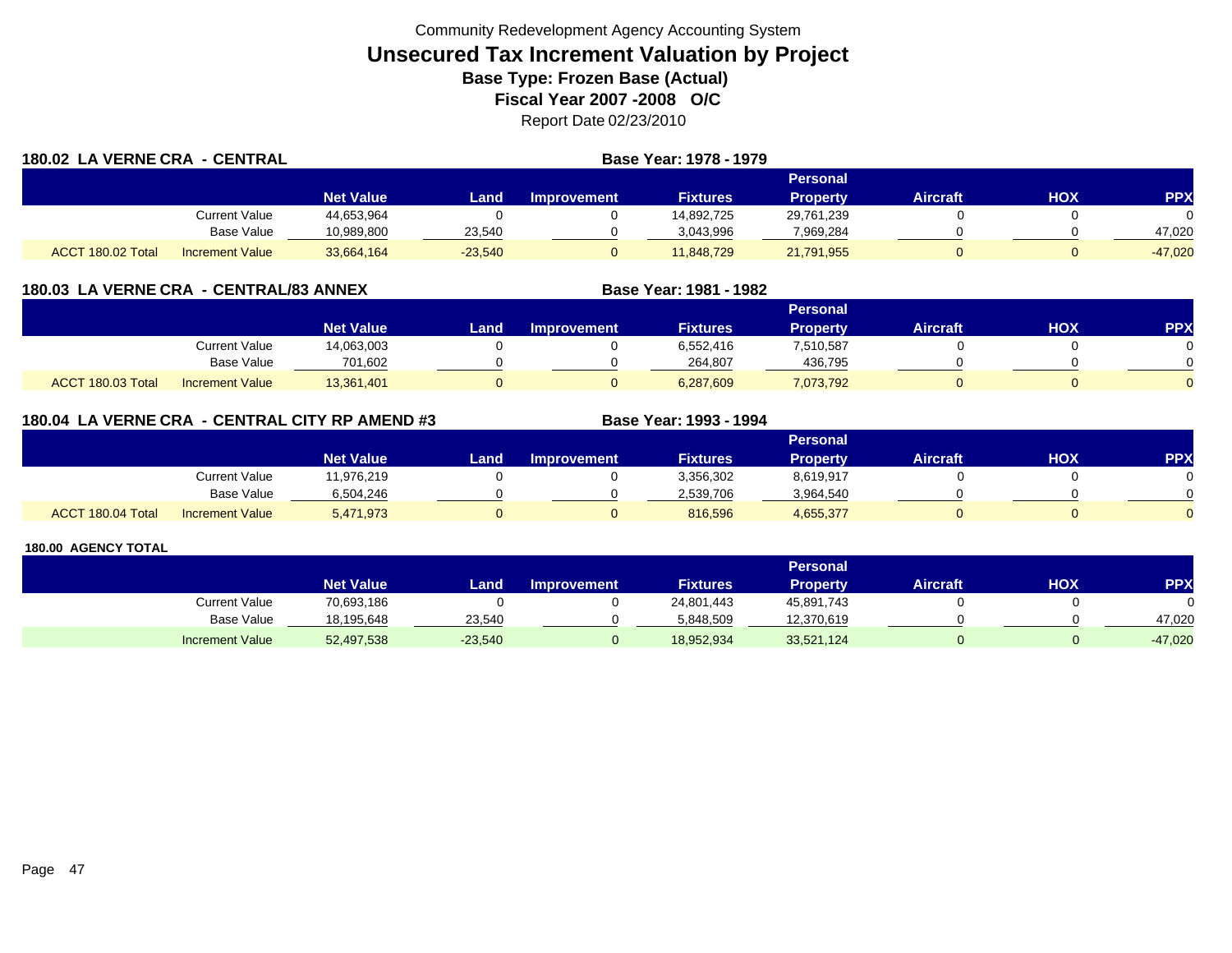| 181.02 LAWNDALE CRA - ECONOMIC R.P. |                        |                  |      |                    | Base Year: 1998 - 1999 |                 |          |     |            |
|-------------------------------------|------------------------|------------------|------|--------------------|------------------------|-----------------|----------|-----|------------|
|                                     |                        |                  |      |                    |                        | Personal        |          |     |            |
|                                     |                        | <b>Net Value</b> | Land | <b>Improvement</b> | <b>Fixtures</b>        | <b>Property</b> | Aircraft | нох | <b>PPX</b> |
|                                     | Current Value          | 28,938,819       |      |                    | 12,006,833             | 17,040,797      |          |     | 108,811    |
|                                     | <b>Base Value</b>      | 19.566.475       |      |                    | 6.648.968              | 12,993,707      |          |     | 76,200     |
| ACCT 181.02 Total                   | <b>Increment Value</b> | 9,372,344        |      |                    | 5,357,865              | 4,047,090       |          |     | 32,611     |

|                        |                  |      |                    |                 | <b>Personal</b> |                 |     |         |
|------------------------|------------------|------|--------------------|-----------------|-----------------|-----------------|-----|---------|
|                        | <b>Net Value</b> | Land | <b>Improvement</b> | <b>Fixtures</b> | Property        | <b>Aircraft</b> | нох | PPX     |
| Current Value          | 28,938,819       |      |                    | 12,006,833      | 17,040,797      |                 |     | 108,811 |
| Base Value             | 19,566,475       |      |                    | 6.648.968       | 12,993,707      |                 |     | 76,200  |
| <b>Increment Value</b> | 9,372,344        |      |                    | 5,357,865       | 4,047,090       |                 |     | 32,611  |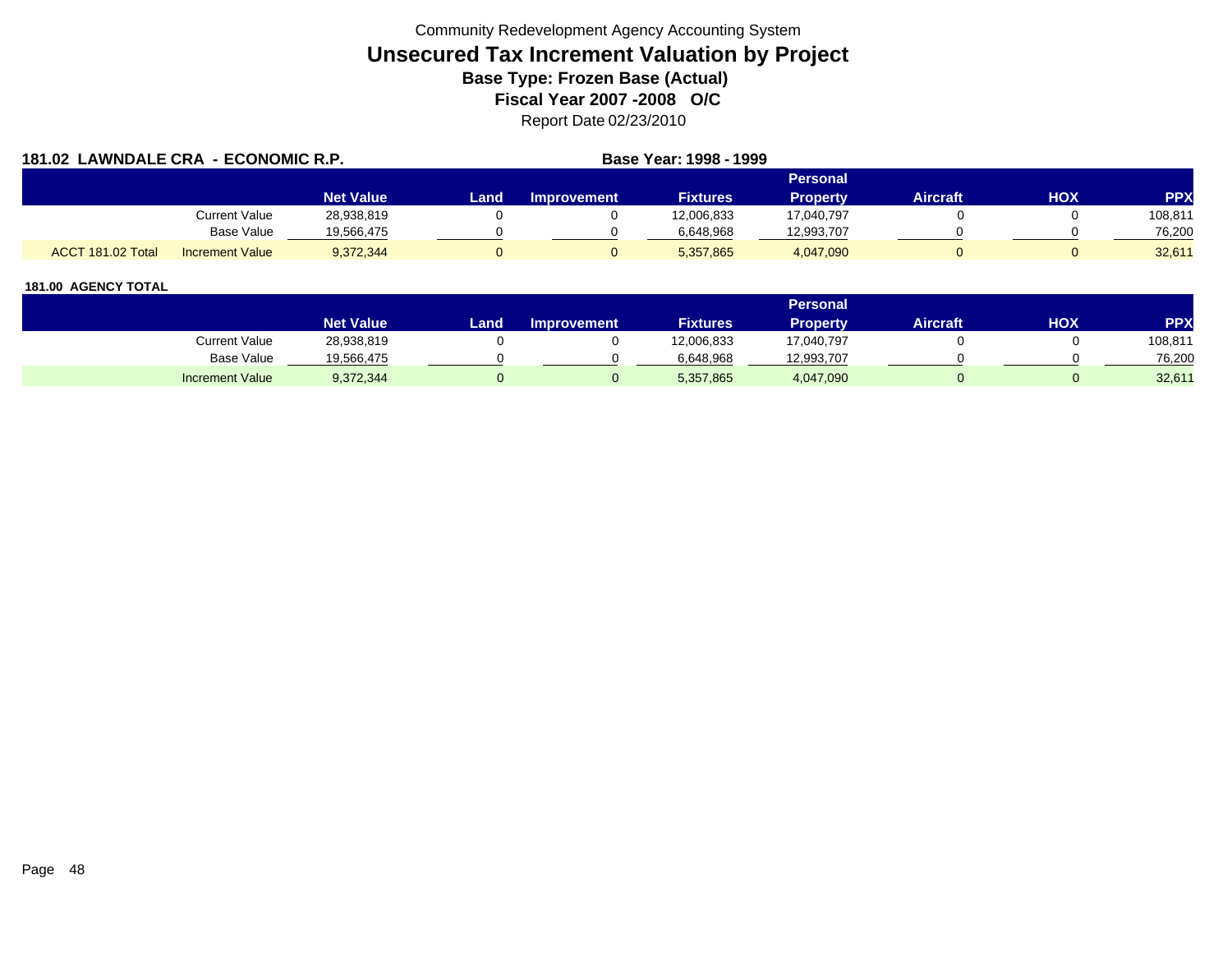|                   | 182.02 LA MIRADA CRA - IND'L COMMERCIAL |                  |      | Base Year: 1973 - 1974 |                 |                 |                 |     |            |
|-------------------|-----------------------------------------|------------------|------|------------------------|-----------------|-----------------|-----------------|-----|------------|
|                   |                                         |                  |      |                        |                 | <b>Personal</b> |                 |     |            |
|                   |                                         | <b>Net Value</b> | Land | <b>Improvement</b>     | <b>Fixtures</b> | <b>Property</b> | <b>Aircraft</b> | HOX | <b>PPX</b> |
|                   | <b>Current Value</b>                    | 87,469,884       |      |                        | 28,916,230      | 58,553,654      |                 |     |            |
|                   | <b>Base Value</b>                       | 6,228,260        |      |                        | 1,349,080       | 4,879,180       |                 |     |            |
| ACCT 182.02 Total | <b>Increment Value</b>                  | 81,241,624       |      |                        | 27,567,150      | 53,674,474      |                 |     |            |

| 182.03 LA MIRADA CRA - VALLEY VIEW |                        |                  |                 |                    | Base Year: 1974 - 1975 |                 |                 |     |            |  |  |
|------------------------------------|------------------------|------------------|-----------------|--------------------|------------------------|-----------------|-----------------|-----|------------|--|--|
|                                    |                        |                  | <b>Personal</b> |                    |                        |                 |                 |     |            |  |  |
|                                    |                        | <b>Net Value</b> | Land            | <b>Improvement</b> | <b>Fixtures</b>        | <b>Property</b> | <b>Aircraft</b> | нох | <b>PPX</b> |  |  |
|                                    | Current Value          | 3,388,394        |                 |                    | 1,080,320              | 2,308,074       |                 |     |            |  |  |
|                                    | <b>Base Value</b>      | 185,800          |                 |                    | 84,520                 | 101,280         |                 |     |            |  |  |
| ACCT 182.03 Total                  | <b>Increment Value</b> | 3,202,594        |                 |                    | 995,800                | 2,206,794       |                 |     |            |  |  |

| 182.04 LA MIRADA CRA - BCH BLVD |                        |                  | <b>Base Year: 1976 - 1977</b> |                    |                 |                 |                 |     |            |
|---------------------------------|------------------------|------------------|-------------------------------|--------------------|-----------------|-----------------|-----------------|-----|------------|
|                                 |                        |                  |                               |                    |                 | <b>Personal</b> |                 |     |            |
|                                 |                        | <b>Net Value</b> | Land                          | <b>Improvement</b> | <b>Fixtures</b> | <b>Property</b> | <b>Aircraft</b> | HOX | <b>PPX</b> |
|                                 | <b>Current Value</b>   | 3,634,324        |                               |                    | 1,522,686       | 2,111,638       |                 |     |            |
|                                 | Base Value             | 69,440           |                               |                    | 32,020          | 37,420          |                 |     |            |
| ACCT 182.04 Total               | <b>Increment Value</b> | 3,564,884        |                               |                    | 1,490,666       | 2,074,218       |                 |     |            |

| 182.05 LA MIRADA CRA - IND'L COMM/L 89 ANX |                        |                  | Base Year: 1987 - 1988 |                    |                 |                 |                 |     |            |
|--------------------------------------------|------------------------|------------------|------------------------|--------------------|-----------------|-----------------|-----------------|-----|------------|
|                                            |                        |                  |                        |                    |                 | Personal        |                 |     |            |
|                                            |                        | <b>Net Value</b> | Land                   | <b>Improvement</b> | <b>Fixtures</b> | <b>Property</b> | <b>Aircraft</b> | нох | <b>PPX</b> |
|                                            | <b>Current Value</b>   | 131,610,781      |                        |                    | 58,594,751      | 73,016,030      |                 |     |            |
|                                            | Base Value             | 75,080,735       |                        |                    | 32,261,921      | 42,818,814      |                 |     |            |
| ACCT 182.05 Total                          | <b>Increment Value</b> | 56,530,046       |                        |                    | 26,332,830      | 30,197,216      |                 |     |            |

| 182.06 LA MIRADA CRA - RP #4 |                        |                  |      | Base Year: 2002 - 2003 |                 |                 |                 |            |            |
|------------------------------|------------------------|------------------|------|------------------------|-----------------|-----------------|-----------------|------------|------------|
|                              |                        |                  |      |                        |                 | <b>Personal</b> |                 |            |            |
|                              |                        | <b>Net Value</b> | Land | <b>Improvement</b>     | <b>Fixtures</b> | <b>Property</b> | <b>Aircraft</b> | <b>HOX</b> | <b>PPX</b> |
|                              | Current Value          | 4,023,826        |      |                        | 2,044,463       | 1,979,363       |                 |            |            |
|                              | Base Value             | 2,833,051        |      |                        | 1,086,658       | .746,393        |                 |            |            |
| ACCT 182.06 Total            | <b>Increment Value</b> | .190.775         |      |                        | 957.805         | 232,970         |                 |            |            |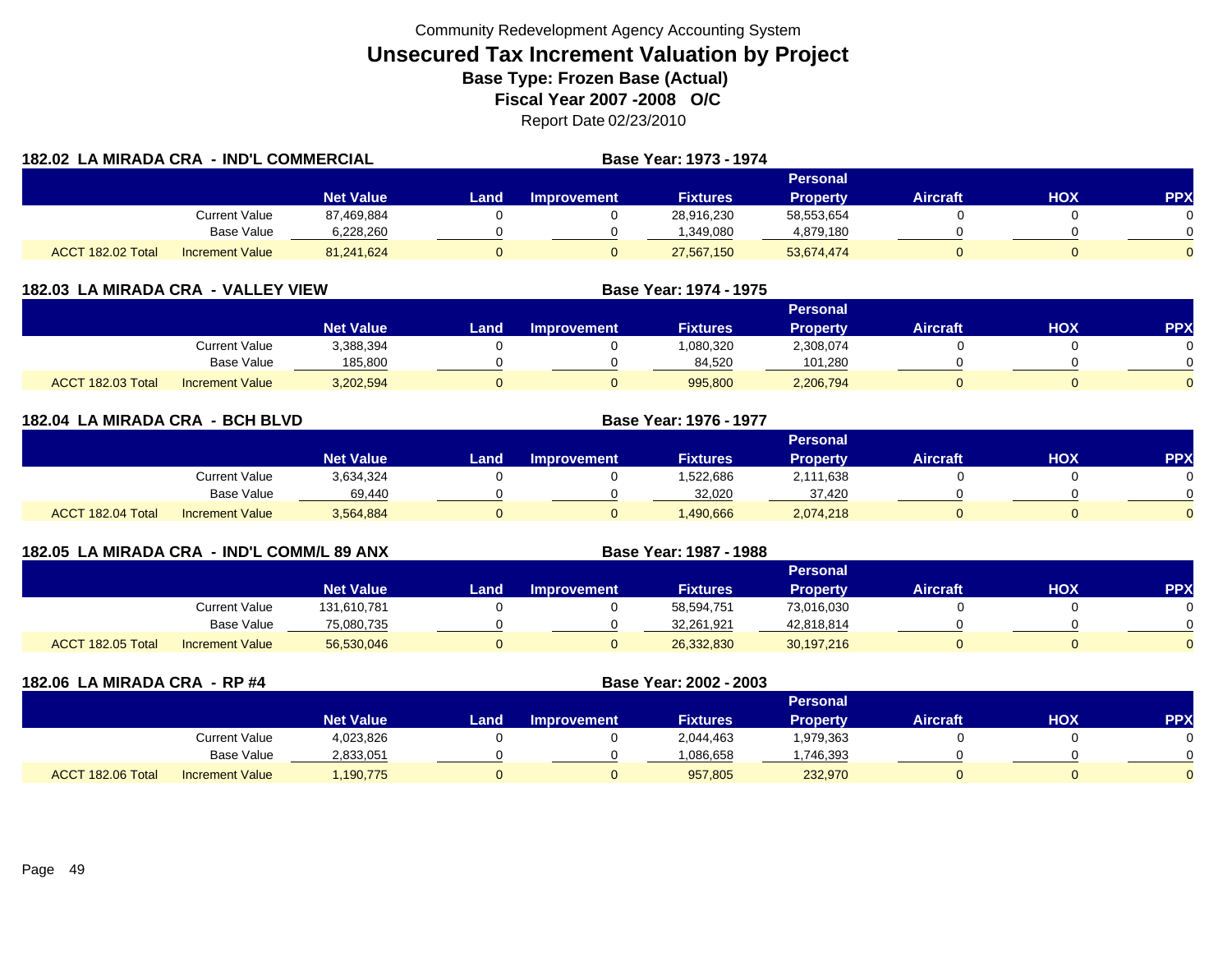|                        | <b>Personal</b>  |       |                    |                 |                 |                 |     |            |  |  |
|------------------------|------------------|-------|--------------------|-----------------|-----------------|-----------------|-----|------------|--|--|
|                        | <b>Net Value</b> | Landı | <b>Improvement</b> | <b>Fixtures</b> | <b>Property</b> | <b>Aircraft</b> | HOX | <b>PPX</b> |  |  |
| Current Value          | 230,127,209      |       |                    | 92,158,450      | 137,968,759     |                 |     |            |  |  |
| Base Value             | 84,397,286       |       |                    | 34,814,199      | 49,583,087      |                 |     |            |  |  |
| <b>Increment Value</b> | 145,729,923      |       |                    | 57,344,251      | 88,385,672      |                 |     |            |  |  |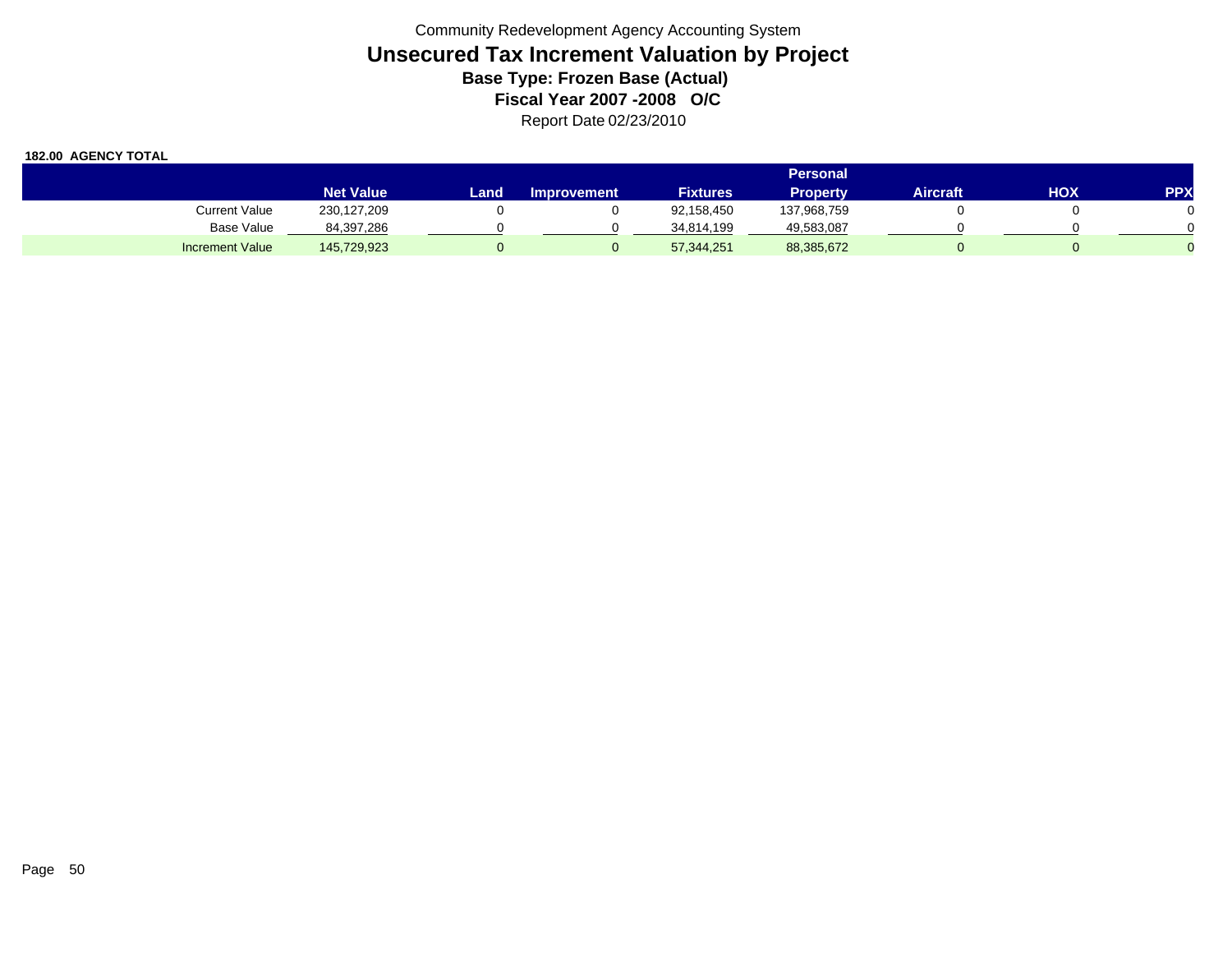| 184.02 LONG BEACH CRA - WEST BEACH |                        |                  |           |                    | Base Year: 1963 - 1964 |                 |                 |     |            |
|------------------------------------|------------------------|------------------|-----------|--------------------|------------------------|-----------------|-----------------|-----|------------|
|                                    |                        |                  |           |                    |                        | Personal        |                 |     |            |
|                                    |                        | <b>Net Value</b> | Land.     | <b>Improvement</b> | <b>Fixtures</b>        | <b>Property</b> | <b>Aircraft</b> | HOX | <b>PPX</b> |
|                                    | <b>Current Value</b>   | 35,802,335       |           |                    | 9,278,583              | 26,523,752      |                 |     |            |
|                                    | Base Value             | 461,680          | 19,960    |                    | 223.840                | 219,000         |                 |     | .120       |
| ACCT 184.02 Total                  | <b>Increment Value</b> | 35,340,655       | $-19,960$ |                    | 9,054,743              | 26,304,752      |                 |     | $-1,120$   |

| 184.03 LONG BEACH CRA - POLY HIGH |                        | Base Year: 1972 - 1973 |      |                    |                 |                 |                 |     |            |
|-----------------------------------|------------------------|------------------------|------|--------------------|-----------------|-----------------|-----------------|-----|------------|
|                                   |                        |                        |      |                    |                 | <b>Personal</b> |                 |     |            |
|                                   |                        | <b>Net Value</b>       | Land | <b>Improvement</b> | <b>Fixtures</b> | <b>Property</b> | <b>Aircraft</b> | нох | <b>PPX</b> |
|                                   | Current Value          | 2.140.248              |      |                    | 1,044,332       | ,095,916        |                 |     |            |
|                                   | Base Value             | 260.220                |      |                    | 78.260          | 181.960         |                 |     |            |
| ACCT 184.03 Total                 | <b>Increment Value</b> | 880,028.               |      |                    | 966.072         | 913.956         |                 |     |            |

|                   | <b>184.04 LONG BEACH CRA - DOWNTOWN</b> |                  |       |             | <b>Base Year: 1974 - 1975</b> |                 |                 |            |            |
|-------------------|-----------------------------------------|------------------|-------|-------------|-------------------------------|-----------------|-----------------|------------|------------|
|                   |                                         |                  |       |             |                               | Personal        |                 |            |            |
|                   |                                         | <b>Net Value</b> | Landı | Improvement | <b>Fixtures</b>               | <b>Property</b> | <b>Aircraft</b> | <b>HOX</b> | <b>PPX</b> |
|                   | <b>Current Value</b>                    | 178,152,281      |       |             | 33,528,810                    | 149,295,742     |                 | 291,200    | 4,381,071  |
|                   | Base Value                              | 23,384,620       |       |             | 5,655,260                     | 17,729,360      |                 |            | $\Omega$   |
| ACCT 184.04 Total | <b>Increment Value</b>                  | 154,767,661      |       |             | 27,873,550                    | 131,566,382     |                 | 291,200    | 4,381,071  |

| 184.05 LONG BEACH CRA - WEST L.B.IND'L |                 |                  |      | Base Year: 1974 - 1975 |                 |                 |                 |     |           |
|----------------------------------------|-----------------|------------------|------|------------------------|-----------------|-----------------|-----------------|-----|-----------|
|                                        |                 |                  |      |                        |                 | Personal        |                 |     |           |
|                                        |                 | <b>Net Value</b> | Land | <b>Improvement</b>     | <b>Fixtures</b> | <b>Property</b> | <b>Aircraft</b> | нох | <b>PP</b> |
|                                        | Current Value   | 382,537,890      |      |                        | 199,340,308     | 183.197.582     |                 |     |           |
|                                        | Base Value      | 52,028,468       |      |                        | 11,733,580      | 40,298,588      |                 |     | 3.700     |
| ACCT 184.05 Total                      | Increment Value | 330.509.422      |      |                        | 187,606,728     | 142.898.994     |                 |     | $-3,700$  |

| 184.06 LONG BEACH CRA - LOS ALTOS |                        |                  |      |                    | Base Year: 1991 - 1992 |                 |                 |     |            |
|-----------------------------------|------------------------|------------------|------|--------------------|------------------------|-----------------|-----------------|-----|------------|
|                                   |                        |                  |      |                    |                        | <b>Personal</b> |                 |     |            |
|                                   |                        | <b>Net Value</b> | Land | <b>Improvement</b> | <b>Fixtures</b>        | <b>Property</b> | <b>Aircraft</b> | нох | <b>PPX</b> |
|                                   | Current Value          | 13,147,252       |      |                    | 6,262,777              | 6,884,475       |                 |     |            |
|                                   | Base Value             | 4,775,325        |      |                    | 2,356,149              | 2,431,176       |                 |     | 12,000     |
| ACCT 184.06 Total                 | <b>Increment Value</b> | 8,371,927        |      |                    | 3,906,628              | 4,453,299       |                 |     | $-12,000$  |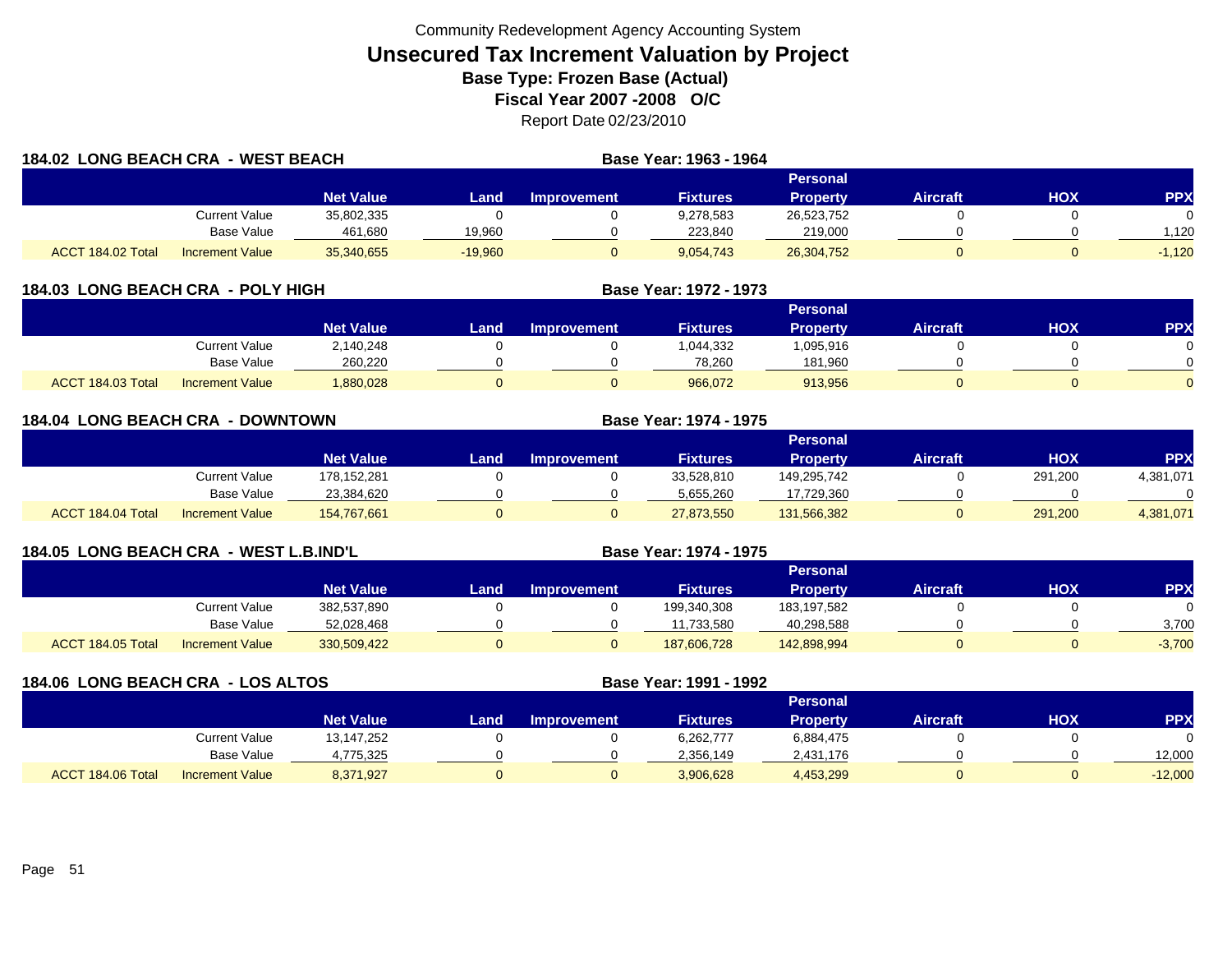**Unsecured Tax Increment Valuation by Project**

**Base Type: Frozen Base (Actual)** 

**Fiscal Year 2007 -2008 O/C**

Report Date 02/23/2010 **184.09 LONG BEACH CRA - NORTH LONG BEACHBase Year: 1995 - 1996**

|                   |                        |                  |      |                    | _ _ _ _ . _ _   | .           |                 |          |            |
|-------------------|------------------------|------------------|------|--------------------|-----------------|-------------|-----------------|----------|------------|
| Personal          |                        |                  |      |                    |                 |             |                 |          |            |
|                   |                        | <b>Net Value</b> | Land | <b>Improvement</b> | <b>Fixtures</b> | Propertv    | <b>Aircraft</b> | нох      | <b>PPX</b> |
|                   | <b>Current Value</b>   | 1,068,214,533    |      |                    | 562,867,299     | 505,347,234 |                 |          |            |
|                   | <b>Base Value</b>      | 396,232,351      |      |                    | 152.359.187     | 243,982,764 |                 | 9,000    | 100.600    |
| ACCT 184.09 Total | <b>Increment Value</b> | 671,982,182      |      |                    | 410,508,112     | 261,364,470 |                 | $-9,000$ | $-100,600$ |

### **184.10 LONG BEACH CRA - NEW CENTRAL LONG BCH**

|                   |                        |                  |              |                    |                 | Personal   |                 |     |              |
|-------------------|------------------------|------------------|--------------|--------------------|-----------------|------------|-----------------|-----|--------------|
|                   |                        | <b>Net Value</b> | Land.        | <b>Improvement</b> | <b>Fixtures</b> | Property   | <b>Aircraft</b> | НОХ | <b>PP</b>    |
|                   | <b>Current Value</b>   | 120,710,699      |              |                    | 38,361,354      | 83,513,345 |                 |     | ,164,000     |
|                   | <b>Base Value</b>      | 118.952.790      | 3,373,555    |                    | 53.868.368      | 65,359,222 |                 |     | 3,648,355    |
| ACCT 184.10 Total | <b>Increment Value</b> | 1,757,909        | $-3,373,555$ |                    | $-15,507,014$   | 18,154,123 |                 |     | $-2,484,355$ |

**Base Year: 2000 - 2001**

|                        |                  |              |                    |                 | Personal    |                 |            |           |
|------------------------|------------------|--------------|--------------------|-----------------|-------------|-----------------|------------|-----------|
|                        | <b>Net Value</b> | Land         | <b>Improvement</b> | <b>Fixtures</b> | Propertv    | <b>Aircraft</b> | <b>HOX</b> | PPX       |
| Current Value          | 800,705,238      |              |                    | 850,683,463     | 955,858,046 |                 | 291,200    | 5,545,071 |
| <b>Base Value</b>      | 596,095,454      | 3,393,515    |                    | 226,274,644     | 370,202,070 |                 | 9,000      | 3,765,775 |
| <b>Increment Value</b> | 1,204,609,784    | $-3,393,515$ |                    | 624,408,819     | 585,655,976 |                 | 282,200    | .779,296  |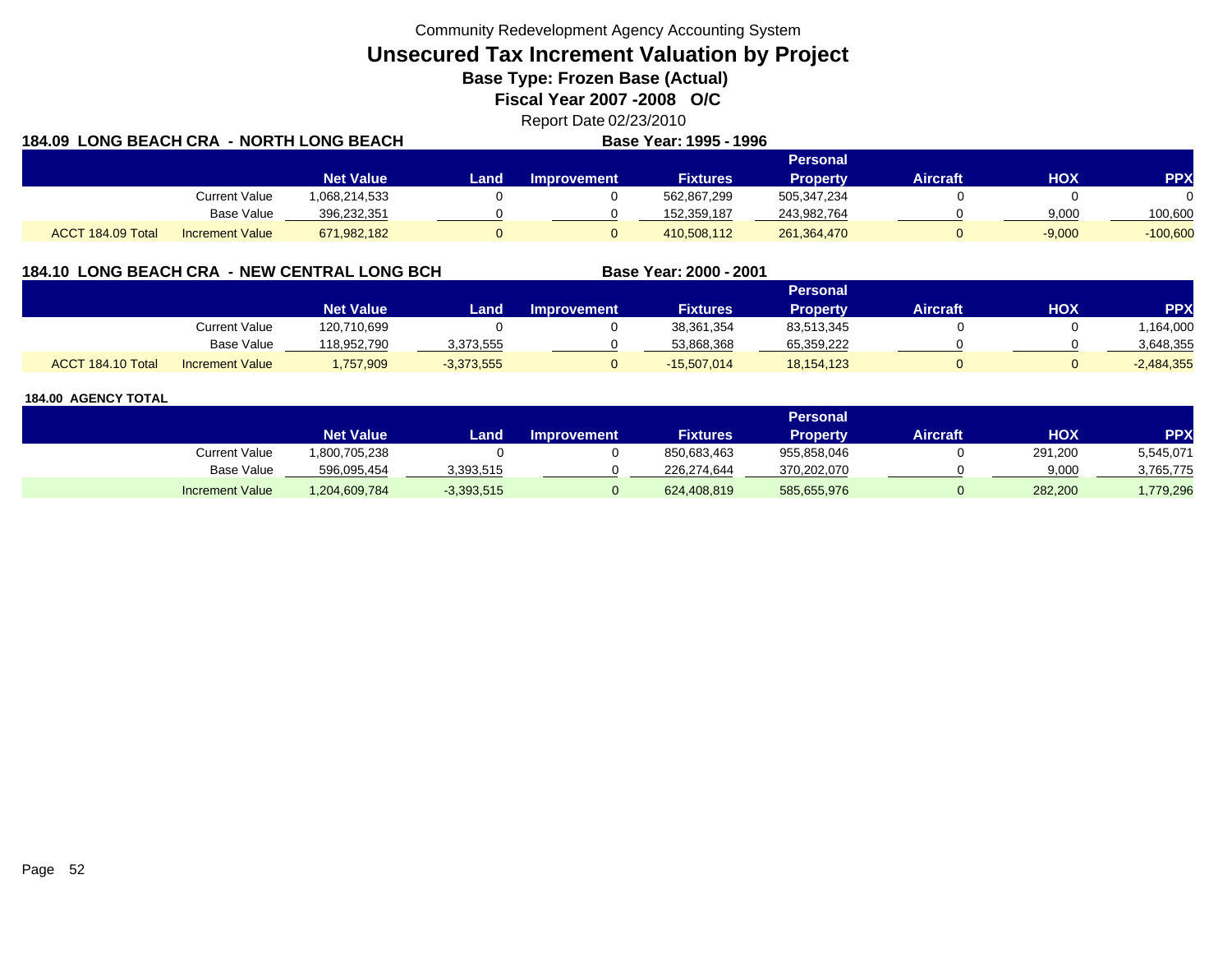| 186.02 LANCASTER CRA - CBD |                        |                  |      | Base Year: 1980 - 1981 |                 |                 |                 |            |            |
|----------------------------|------------------------|------------------|------|------------------------|-----------------|-----------------|-----------------|------------|------------|
|                            |                        |                  |      |                        |                 | Personal        |                 |            |            |
|                            |                        | <b>Net Value</b> | Land | <b>Improvement</b>     | <b>Fixtures</b> | <b>Property</b> | <b>Aircraft</b> | <b>HOX</b> | <b>PPX</b> |
|                            | Current Value          | 19,339,385       |      |                        | 7,742,548       | 11,112,037      | 484,800         |            |            |
|                            | <b>Base Value</b>      | 5,457,824        |      |                        | 2,614,640       | 2,845,184       |                 |            | 2,000      |
| ACCT 186.02 Total          | <b>Increment Value</b> | 13,881,561       |      | 0                      | 5,127,908       | 8,266,853       | 484,800         |            | $-2,000$   |

| <b>LANCASTER CRA - FOX FIELD</b><br>186.03 |                        |                  |      | Base Year: 1982 - 1983 |                 |                 |                 |     |            |
|--------------------------------------------|------------------------|------------------|------|------------------------|-----------------|-----------------|-----------------|-----|------------|
|                                            |                        |                  |      |                        |                 | <b>Personal</b> |                 |     |            |
|                                            |                        | <b>Net Value</b> | Land | <b>Improvement</b>     | <b>Fixtures</b> | <b>Property</b> | <b>Aircraft</b> | нох | <b>PPX</b> |
|                                            | Current Value          | 20,560,758       |      |                        | 3,036,147       | 9,259,471       | 8,265,140       |     |            |
|                                            | Base Value             | .823.275         |      |                        | 45,373          | .777.902        |                 |     |            |
| ACCT 186.03 Total                          | <b>Increment Value</b> | 18.737.483       |      |                        | 2,990,774       | 7,481,569       | 8,265,140       |     |            |

| 186.04 LANCASTER CRA - AMARGOZA |                        |                  | Base Year: 1983 - 1984 |                    |                 |                 |                 |            |            |
|---------------------------------|------------------------|------------------|------------------------|--------------------|-----------------|-----------------|-----------------|------------|------------|
|                                 |                        |                  |                        |                    |                 | <b>Personal</b> |                 |            |            |
|                                 |                        | <b>Net Value</b> | Land                   | <b>Improvement</b> | <b>Fixtures</b> | <b>Property</b> | <b>Aircraft</b> | <b>HOX</b> | <b>PPX</b> |
|                                 | <b>Current Value</b>   | 135,406,873      |                        |                    | 36,932,065      | 98,474,808      |                 |            |            |
|                                 | <b>Base Value</b>      | 4,720,516        |                        |                    | 2,057,576       | 2,662,940       |                 |            |            |
| ACCT 186.04 Total               | <b>Increment Value</b> | 130,686,357      |                        |                    | 34,874,489      | 95,811,868      |                 |            | $\Omega$   |

| <b>186.05 LANCASTER CRA - RESIDENTIAL</b> |                        |                  |      | Base Year: 1979 - 1980 |                 |                 |                 |            |            |
|-------------------------------------------|------------------------|------------------|------|------------------------|-----------------|-----------------|-----------------|------------|------------|
|                                           |                        |                  |      |                        |                 | Personal        |                 |            |            |
|                                           |                        | <b>Net Value</b> | Land | <b>Improvement</b>     | <b>Fixtures</b> | <b>Property</b> | <b>Aircraft</b> | нох        | <b>PPX</b> |
|                                           | Current Value          | 3,562,659        |      |                        | 1,096,125       | 2,466,534       |                 |            |            |
|                                           | Base Value             | 665,900          |      |                        | 69,180          | 832,840         |                 | 236,120    |            |
| ACCT 186.05 Total                         | <b>Increment Value</b> | 2,896,759        |      |                        | 1,026,945       | 1,633,694       |                 | $-236,120$ |            |

| 186.07 LANCASTER CRA - RP# 5 |                        |                  |      |                    | Base Year: 1984 - 1985 |                 |                 |            |            |
|------------------------------|------------------------|------------------|------|--------------------|------------------------|-----------------|-----------------|------------|------------|
|                              |                        |                  |      |                    |                        | <b>Personal</b> |                 |            |            |
|                              |                        | <b>Net Value</b> | Land | <b>Improvement</b> | <b>Fixtures</b>        | <b>Property</b> | <b>Aircraft</b> | <b>HOX</b> | <b>PPX</b> |
|                              | <b>Current Value</b>   | 41,647,286       |      |                    | 11,597,276             | 30,050,010      |                 |            |            |
|                              | <b>Base Value</b>      | 13,663,861       |      |                    | 5,481,762              | 8,202,099       |                 |            | 20,000     |
| ACCT 186.07 Total            | <b>Increment Value</b> | 27,983,425       |      |                    | 6,115,514              | 21,847,911      |                 |            | $-20,000$  |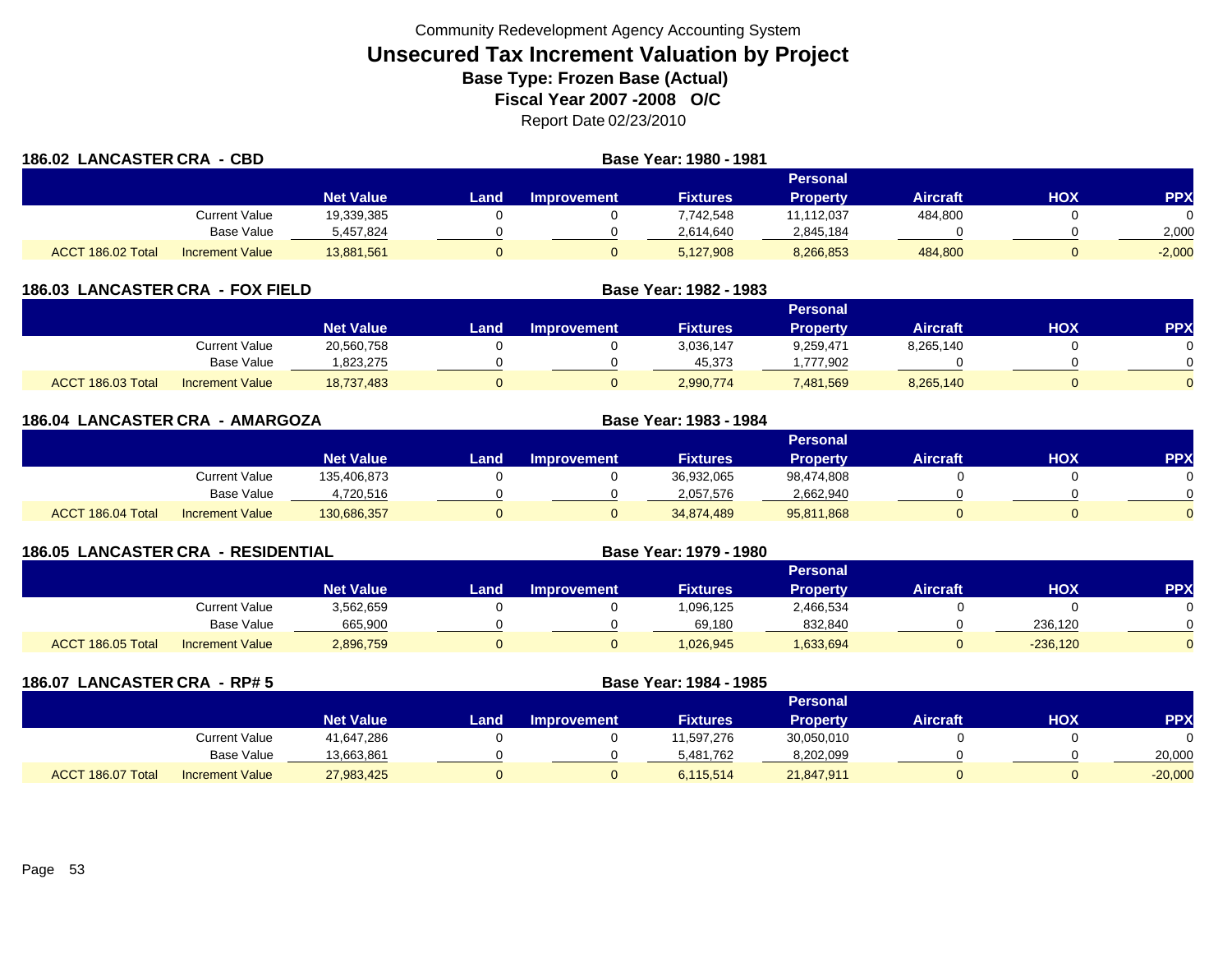**Unsecured Tax Increment Valuation by Project**

**Base Type: Frozen Base (Actual)** 

**Fiscal Year 2007 -2008 O/C**

Report Date 02/23/2010

| 186.08 LANCASTER CRA - RP# 6 |                        |                  |      |                    |                 |                 |                 |            |            |
|------------------------------|------------------------|------------------|------|--------------------|-----------------|-----------------|-----------------|------------|------------|
|                              |                        |                  |      |                    |                 | <b>Personal</b> |                 |            |            |
|                              |                        | <b>Net Value</b> | Land | <b>Improvement</b> | <b>Fixtures</b> | <b>Property</b> | <b>Aircraft</b> | <b>HOX</b> | <b>PPX</b> |
|                              | Current Value          | 74,589,474       |      |                    | 15,839,836      | 58,743,638      | 6,000           |            | 0          |
|                              | <b>Base Value</b>      | 12,151,668       |      |                    | 3,484,929       | 8,668,739       |                 |            | 2,000      |
| ACCT 186.08 Total            | <b>Increment Value</b> | 62,437,806       |      |                    | 12,354,907      | 50,074,899      | 6,000           |            | $-2,000$   |

| 186.09 LANCASTER CRA - RP# 7 |                        |                  | Base Year: 1992 - 1993 |                    |                 |                 |                 |            |            |
|------------------------------|------------------------|------------------|------------------------|--------------------|-----------------|-----------------|-----------------|------------|------------|
|                              |                        |                  |                        |                    |                 | <b>Personal</b> |                 |            |            |
|                              |                        | <b>Net Value</b> | Land                   | <b>Improvement</b> | <b>Fixtures</b> | Property        | <b>Aircraft</b> | <b>HOX</b> | <b>PPX</b> |
|                              | Current Value          | 17,960,680       |                        |                    | 6,804,521       | 10,019,779      | 1,136,380       |            | $\Omega$   |
|                              | Base Value             | 828,322.         |                        |                    | 762.065         | .066.257        |                 |            | $\Omega$   |
| ACCT 186.09 Total            | <b>Increment Value</b> | 16,132,358       |                        |                    | 6.042.456       | 8,953,522       | 1,136,380       |            | $\Omega$   |

|                        |                  |      |                    |                 | Personal    |                 |            |           |
|------------------------|------------------|------|--------------------|-----------------|-------------|-----------------|------------|-----------|
|                        | <b>Net Value</b> | Land | <b>Improvement</b> | <b>Fixtures</b> | Property    | <b>Aircraft</b> | <b>HOX</b> | PPX       |
| Current Value          | 313,067,115      |      |                    | 83,048,518      | 220,126,277 | 9,892,320       |            |           |
| <b>Base Value</b>      | 40,311,366       |      |                    | 14.515.525      | 26,055,961  |                 | 236.120    | 24,000    |
| <b>Increment Value</b> | 272,755,749      |      |                    | 68,532,993      | 194,070,316 | 9,892,320       | $-236,120$ | $-24,000$ |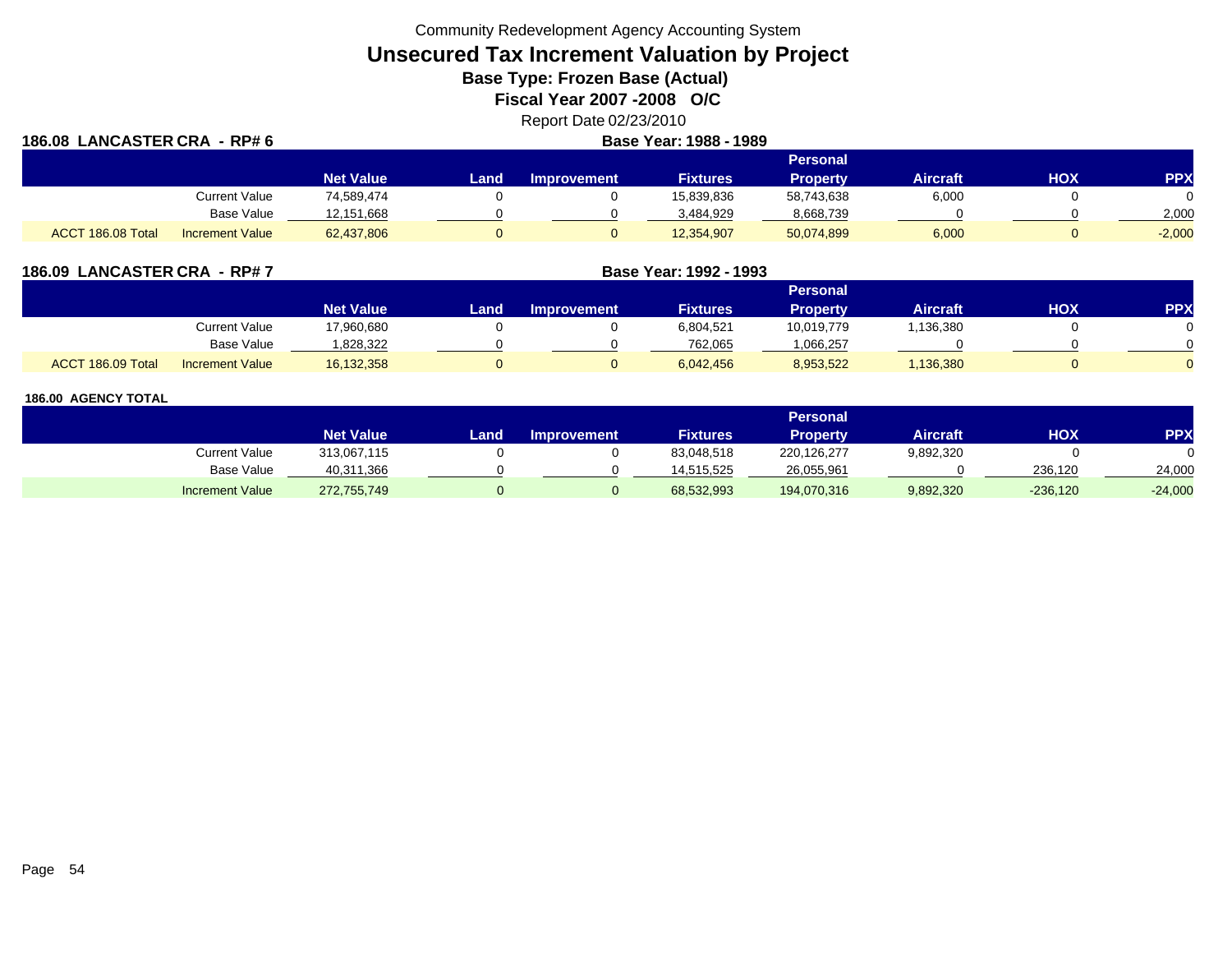|                   | 188.03 L.A. CITY CRA - LITTLE TOKYO |                  |           |                    | Base Year: 1969 - 1970 |                 |                 |            |            |
|-------------------|-------------------------------------|------------------|-----------|--------------------|------------------------|-----------------|-----------------|------------|------------|
|                   |                                     |                  |           |                    |                        | <b>Personal</b> |                 |            |            |
|                   |                                     | <b>Net Value</b> | Land      | <b>Improvement</b> | <b>Fixtures</b>        | <b>Property</b> | <b>Aircraft</b> | <b>HOX</b> | <b>PPX</b> |
|                   | Current Value                       | 7,964,152        |           |                    | 4,013,584              | 3,950,568       |                 |            | 0          |
|                   | Base Value                          | 4,662,580        | 88,120    |                    | 740,960                | 3,864,760       |                 |            | 31,260     |
| ACCT 188.03 Total | <b>Increment Value</b>              | 3,301,572        | $-88,120$ | 0                  | 3,272,624              | 85,808          |                 |            | $-31,260$  |

| 188.04<br>L.A. CITY CRA - NORMANDIE         |                  | Base Year: 1969 - 1970 |                    |                 |                 |                 |            |            |
|---------------------------------------------|------------------|------------------------|--------------------|-----------------|-----------------|-----------------|------------|------------|
|                                             |                  |                        |                    |                 | Personal        |                 |            |            |
|                                             | <b>Net Value</b> | Land                   | <b>Improvement</b> | <b>Fixtures</b> | <b>Property</b> | <b>Aircraft</b> | <b>XOH</b> | <b>PPX</b> |
| Current Value                               | 5,161,613        |                        |                    | 2,085,781       | 3,075,832       |                 |            |            |
| Base Value                                  | 3,143,600        | 83,520                 |                    | 651,400         | 2,423,240       |                 |            | 14.560     |
| ACCT 188.04 Total<br><b>Increment Value</b> | 2,018,013        | $-83,520$              |                    | 1,434,381       | 652,592         |                 |            | $-14,560$  |

| 188.05 L.A. CITY CRA - BEACON |                        |                  | Base Year: 1969 - 1970 |                    |                 |                 |                 |     |            |
|-------------------------------|------------------------|------------------|------------------------|--------------------|-----------------|-----------------|-----------------|-----|------------|
|                               |                        |                  |                        |                    |                 | <b>Personal</b> |                 |     |            |
|                               |                        | <b>Net Value</b> | Land                   | <b>Improvement</b> | <b>Fixtures</b> | <b>Property</b> | <b>Aircraft</b> | нох | <b>PPX</b> |
|                               | <b>Current Value</b>   | 7,461,273        |                        |                    | 2,378,828       | 5,412,445       |                 |     | 330,000    |
|                               | Base Value             | .284.920         | 10.280                 |                    | 257,560         | 1,021,560       |                 |     | 4.480      |
| ACCT 188.05 Total             | <b>Increment Value</b> | 6,176,353        | $-10,280$              |                    | 2,121,268       | 4,390,885       |                 |     | 325,520    |

| 188.07 L.A. CITY CRA - PICO UNION # 1 |                   |                        |                  |           | Base Year: 1969 - 1970 |                 |                 |                 |     |            |
|---------------------------------------|-------------------|------------------------|------------------|-----------|------------------------|-----------------|-----------------|-----------------|-----|------------|
|                                       |                   |                        |                  |           |                        |                 | <b>Personal</b> |                 |     |            |
|                                       |                   |                        | <b>Net Value</b> | Land      | <b>Improvement</b>     | <b>Fixtures</b> | <b>Property</b> | <b>Aircraft</b> | HOX | <b>PPX</b> |
|                                       |                   | Current Value          | 4.521.171        |           |                        | .889,977        | 2,631,194       |                 |     |            |
|                                       |                   | <b>Base Value</b>      | 8,149,440        | 76,880    |                        | 870,960         | 7,245,660       |                 |     | 44,060     |
|                                       | ACCT 188.07 Total | <b>Increment Value</b> | $-3,628,269$     | $-76,880$ |                        | 1,019,017       | $-4,614,466$    |                 |     | $-44,060$  |

| 188.08 L.A. CITY CRA - BUNKER HILL |                        |                  | Base Year: 1958 - 1959 |                    |                 |                 |                 |     |             |
|------------------------------------|------------------------|------------------|------------------------|--------------------|-----------------|-----------------|-----------------|-----|-------------|
|                                    |                        |                  |                        |                    |                 | <b>Personal</b> |                 |     |             |
|                                    |                        | <b>Net Value</b> | Land                   | <b>Improvement</b> | <b>Fixtures</b> | <b>Property</b> | <b>Aircraft</b> | HOX | <b>PPX</b>  |
|                                    | <b>Current Value</b>   | 343,634,703      |                        |                    | 106,211,498     | 380,659,905     |                 |     | 143,236,700 |
|                                    | Base Value             | 476,440          | 31,960                 |                    | 23,520          | 427,840         |                 |     | 6,880       |
| ACCT 188.08 Total                  | <b>Increment Value</b> | 343,158,263      | $-31,960$              |                    | 106,187,978     | 380,232,065     |                 |     | 143,229,820 |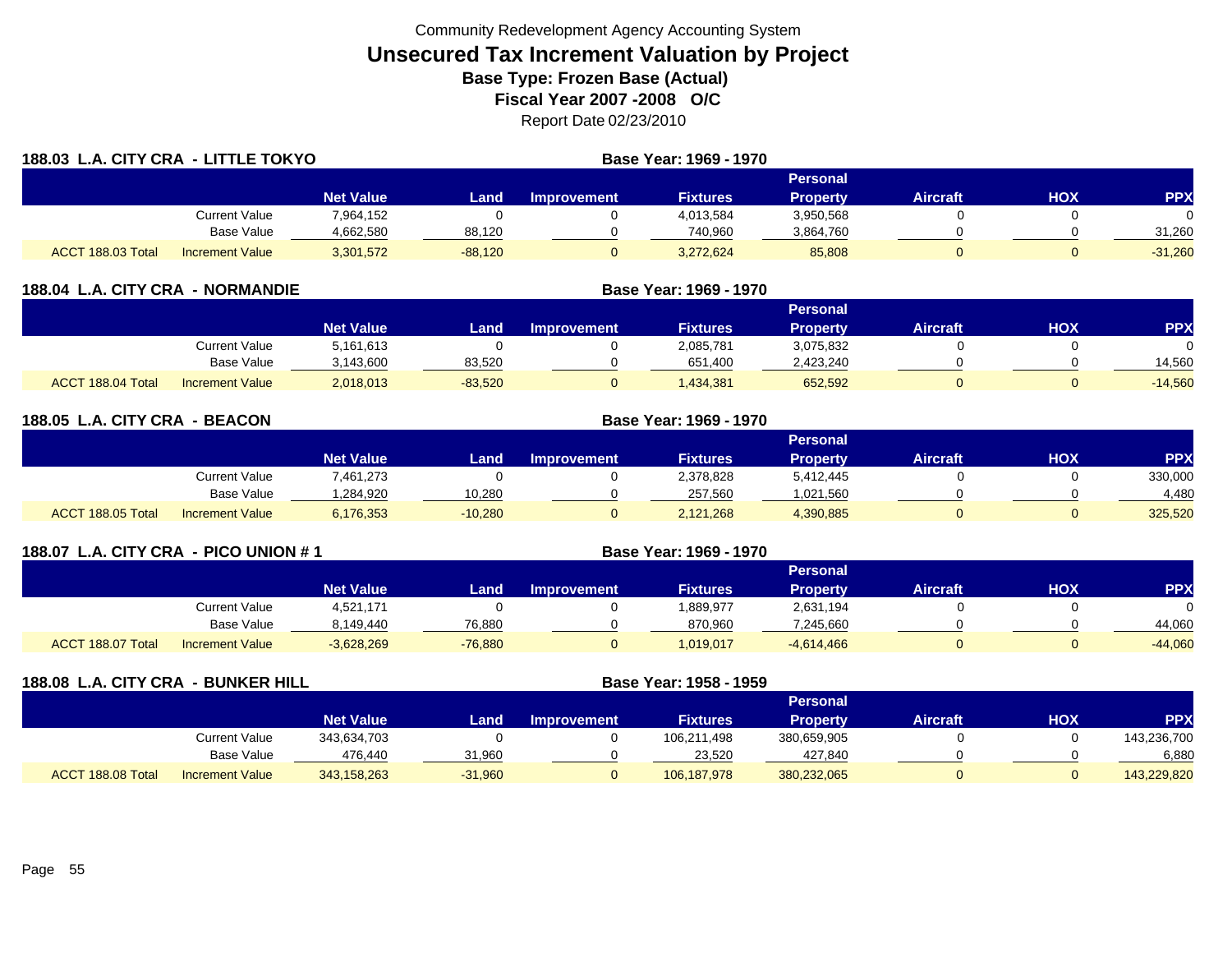**Unsecured Tax Increment Valuation by Project**

**Base Type: Frozen Base (Actual)** 

**Fiscal Year 2007 -2008 O/C**

Report Date 02/23/2010

| 188.09  L.A. CITY CRA  - EXPOSITION/UNIVERISTY PARK RP |                        |                  |           |             | Base Year: 1965 - 1966 |                 |          |     |            |
|--------------------------------------------------------|------------------------|------------------|-----------|-------------|------------------------|-----------------|----------|-----|------------|
|                                                        |                        |                  |           |             |                        | <b>Personal</b> |          |     |            |
|                                                        |                        | <b>Net Value</b> | Land      | Improvement | <b>Fixtures</b>        | <b>Property</b> | Aircraft | HOX | <b>PPX</b> |
|                                                        | <b>Current Value</b>   | 5,987,366        |           |             | 3,338,183              | 2,823,856       |          |     | 174,673    |
|                                                        | Base Value             | 805,160          | 31,000    |             | 413.760                | 380,520         |          |     | 20,120     |
| ACCT 188.09 Total                                      | <b>Increment Value</b> | 5,182,206        | $-31,000$ |             | 2,924,423              | 2,443,336       |          |     | 154,553    |

| 188.10 L.A. CITY CRA - WATTS |                        |                  | Base Year: 1968 - 1969 |                    |                 |                 |                 |     |           |
|------------------------------|------------------------|------------------|------------------------|--------------------|-----------------|-----------------|-----------------|-----|-----------|
|                              |                        |                  |                        |                    |                 | <b>Personal</b> |                 |     |           |
|                              |                        | <b>Net Value</b> | Land                   | <b>Improvement</b> | <b>Fixtures</b> | <b>Property</b> | <b>Aircraft</b> | нох | <b>PP</b> |
|                              | Current Value          | 2,338,136        |                        |                    | 1,287,594       | 1,193,542       |                 |     | 143,000   |
|                              | <b>Base Value</b>      | 804,040          |                        |                    | 184.928         | 619,112         |                 |     |           |
| ACCT 188.10 Total            | <b>Increment Value</b> | 1,534,096        |                        |                    | 1.102.666       | 574,430         |                 |     | 143,000   |

| 188.18 L.A. CITY CRA - MONTEREY HILLS |                        |                  |      |                    | Base Year: 1970 - 1971 |                 |                 |            |            |
|---------------------------------------|------------------------|------------------|------|--------------------|------------------------|-----------------|-----------------|------------|------------|
|                                       |                        |                  |      |                    |                        | <b>Personal</b> |                 |            |            |
|                                       |                        | <b>Net Value</b> | Land | <b>Improvement</b> | <b>Fixtures</b>        | <b>Property</b> | <b>Aircraft</b> | <b>HOX</b> | <b>PPX</b> |
|                                       | <b>Current Value</b>   | 38,863           |      |                    |                        | 38,863          |                 |            |            |
|                                       | Base Value             |                  |      |                    |                        |                 |                 |            |            |
| ACCT 188.18 Total                     | <b>Increment Value</b> | 38,863           |      |                    |                        | 38,863          |                 |            |            |

| 188.19 L.A. CITY CRA - HARBOR IND'L |                        |                  |      | Base Year: 1973 - 1974 |                 |                 |                 |     |            |
|-------------------------------------|------------------------|------------------|------|------------------------|-----------------|-----------------|-----------------|-----|------------|
|                                     |                        |                  |      |                        |                 | <b>Personal</b> |                 |     |            |
|                                     |                        | <b>Net Value</b> | Land | <b>Improvement</b>     | <b>Fixtures</b> | Property        | <b>Aircraft</b> | нох | <b>PPX</b> |
|                                     | Current Value          | 26,074,985       |      |                        | 12,454,904      | 13,620,081      |                 |     |            |
|                                     | Base Value             | .144.720         |      |                        | 152.000         | 992,720         |                 |     |            |
| ACCT 188.19 Total                   | <b>Increment Value</b> | 24,930,265       |      |                        | 12,302,904      | 12,627,361      |                 |     |            |

| 188.20 L.A. CITY CRA - CBD |                        |                  | Base Year: 1974 - 1975 |                    |                 |                 |                 |            |            |
|----------------------------|------------------------|------------------|------------------------|--------------------|-----------------|-----------------|-----------------|------------|------------|
|                            |                        |                  |                        |                    |                 | <b>Personal</b> |                 |            |            |
|                            |                        | <b>Net Value</b> | Land                   | <b>Improvement</b> | <b>Fixtures</b> | <b>Property</b> | <b>Aircraft</b> | <b>HOX</b> | <b>PPX</b> |
|                            | <b>Current Value</b>   | 460,549,875      |                        |                    | 121,498,450     | 347,199,425     |                 |            | 8,148,000  |
|                            | Base Value             | 139,318,937      |                        |                    | 30,327,247      | 110,092,632     |                 |            | .100,942   |
| ACCT 188.20 Total          | <b>Increment Value</b> | 321,230,938      |                        | 0                  | 91,171,203      | 237,106,793     |                 |            | 7,047,058  |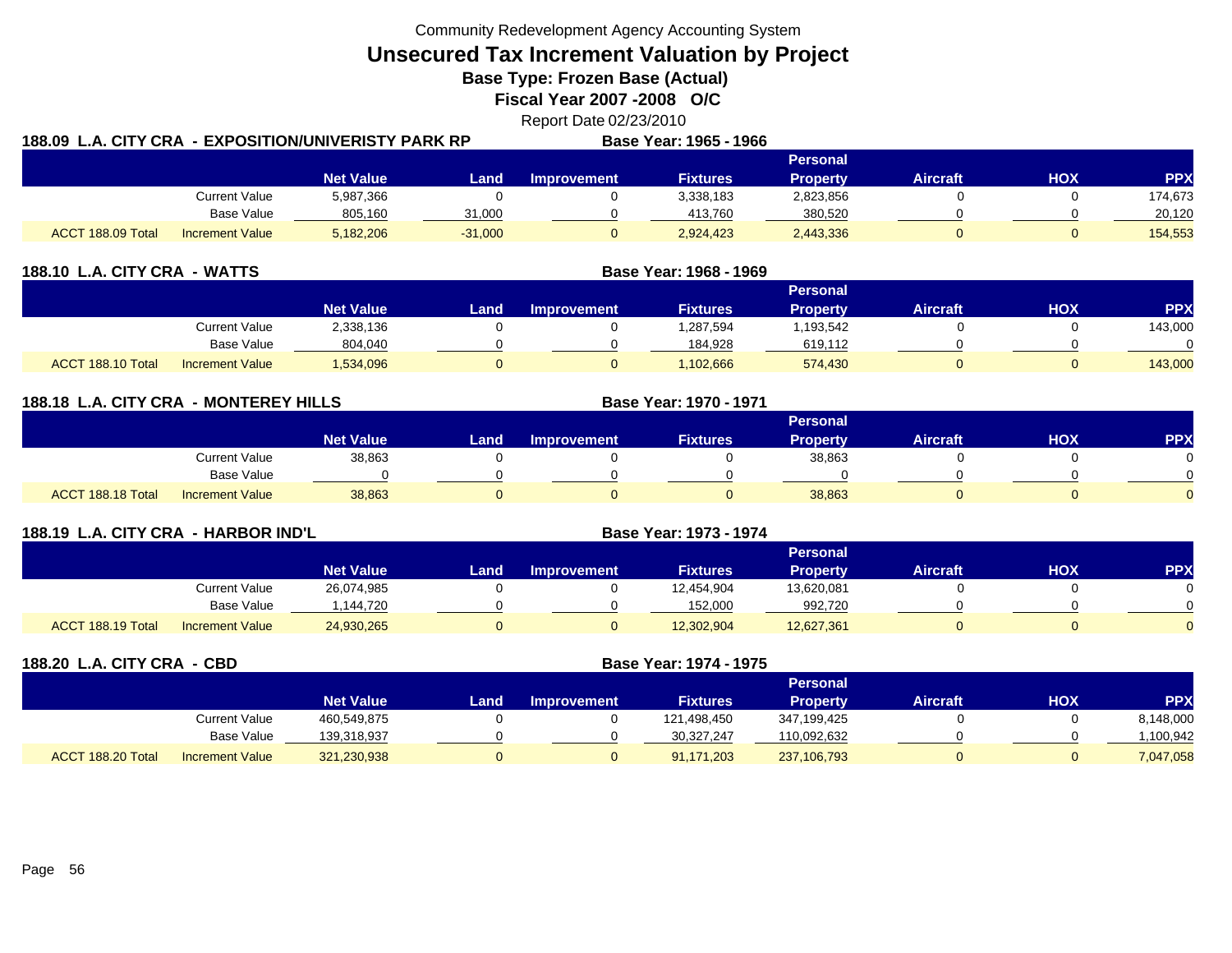**Unsecured Tax Increment Valuation by Project**

**Base Type: Frozen Base (Actual)** 

**Fiscal Year 2007 -2008 O/C**

Report Date 02/23/2010

| 189.01 L.A. CITY CRA - PICO UNION # 2 |                        |                  |      | Base Year: 1976 - 1977 |                 |                 |                 |     |            |
|---------------------------------------|------------------------|------------------|------|------------------------|-----------------|-----------------|-----------------|-----|------------|
|                                       |                        |                  |      |                        |                 | <b>Personal</b> |                 |     |            |
|                                       |                        | <b>Net Value</b> | Land | Improvement            | <b>Fixtures</b> | <b>Property</b> | <b>Aircraft</b> | HOX | <b>PPX</b> |
|                                       | <b>Current Value</b>   | 10,953,748       |      |                        | 3,880,555       | 7,073,193       |                 |     |            |
|                                       | Base Value             | 10,578,680       |      |                        | 4,102,220       | 6,493,460       |                 |     | 17,000     |
| ACCT 189.01 Total                     | <b>Increment Value</b> | 375,068          |      |                        | $-221,665$      | 579,733         |                 |     | $-17,000$  |

| 189.02 L.A. CITY CRA - NO. HOLLYWOOD |                        |                  |      |                    | Base Year: 1978 - 1979 |                 |                 |     |           |
|--------------------------------------|------------------------|------------------|------|--------------------|------------------------|-----------------|-----------------|-----|-----------|
|                                      |                        |                  |      |                    |                        | <b>Personal</b> |                 |     |           |
|                                      |                        | <b>Net Value</b> | Land | <b>Improvement</b> | <b>Fixtures</b>        | <b>Property</b> | <b>Aircraft</b> | нох | <b>PP</b> |
|                                      | Current Value          | 52,391,779       |      |                    | 10,437,859             | 41,953,920      |                 |     |           |
|                                      | <b>Base Value</b>      | 40.447.400       |      |                    | 7,865,236              | 32,593,504      |                 |     | 11.340    |
| ACCT 189.02 Total                    | <b>Increment Value</b> | 11,944,379       |      |                    | 2,572,623              | 9,360,416       |                 |     | $-11,340$ |

| 189.03 L.A. CITY CRA - CHINATOWN |                        |                  | Base Year: 1979 - 1980 |                    |                 |                 |                 |     |              |  |
|----------------------------------|------------------------|------------------|------------------------|--------------------|-----------------|-----------------|-----------------|-----|--------------|--|
|                                  |                        |                  | <b>Personal</b>        |                    |                 |                 |                 |     |              |  |
|                                  |                        | <b>Net Value</b> | Land                   | <b>Improvement</b> | <b>Fixtures</b> | <b>Property</b> | <b>Aircraft</b> | ΗΟΧ | <b>PPX</b>   |  |
|                                  | <b>Current Value</b>   | 32,284,560       |                        |                    | 12,345,407      | 19,939,153      |                 |     |              |  |
|                                  | Base Value             | 16,096,060       |                        | 3,427,960          | 5,408,048       | 11,608,952      |                 |     | 4,348,900    |  |
| ACCT 189.03 Total                | <b>Increment Value</b> | 16,188,500       | 0                      | $-3,427,960$       | 6,937,359       | 8,330,201       |                 |     | $-4,348,900$ |  |

| 189.04 L.A. CITY CRA - ADAMS/NORMANDIE |                        |                  | Base Year: 1978 - 1979 |                    |                 |                 |                 |     |            |
|----------------------------------------|------------------------|------------------|------------------------|--------------------|-----------------|-----------------|-----------------|-----|------------|
|                                        |                        |                  |                        |                    |                 | <b>Personal</b> |                 |     |            |
|                                        |                        | <b>Net Value</b> | Land                   | <b>Improvement</b> | <b>Fixtures</b> | <b>Property</b> | <b>Aircraft</b> | нох | <b>PPX</b> |
|                                        | Current Value          | 25,905,014       |                        |                    | 20,984,362      | 4,920,652       |                 |     |            |
|                                        | <b>Base Value</b>      | 1,880,128        |                        | 137,740            | 431,164         | 1,330,024       |                 |     | 18,800     |
| ACCT 189.04 Total                      | <b>Increment Value</b> | 24,024,886       |                        | $-137.740$         | 20,553,198      | 3,590,628       |                 |     | $-18,800$  |

| 189.05 L.A. CITY CRA - RODEO/LA CIENEGA |                        |                  | Base Year: 1981 - 1982 |                    |                 |                 |                 |            |            |
|-----------------------------------------|------------------------|------------------|------------------------|--------------------|-----------------|-----------------|-----------------|------------|------------|
|                                         |                        |                  |                        |                    |                 | <b>Personal</b> |                 |            |            |
|                                         |                        | <b>Net Value</b> | Land                   | <b>Improvement</b> | <b>Fixtures</b> | <b>Property</b> | <b>Aircraft</b> | <b>HOX</b> | <b>PPX</b> |
|                                         | <b>Current Value</b>   | 89,700           |                        |                    | 13,945          | 75,755          |                 |            | 0          |
|                                         | Base Value             |                  |                        |                    |                 |                 |                 |            | $\Omega$   |
| ACCT 189.05 Total                       | <b>Increment Value</b> | 89,700           |                        | 0                  | 13,945          | 75,755          |                 |            | $\Omega$   |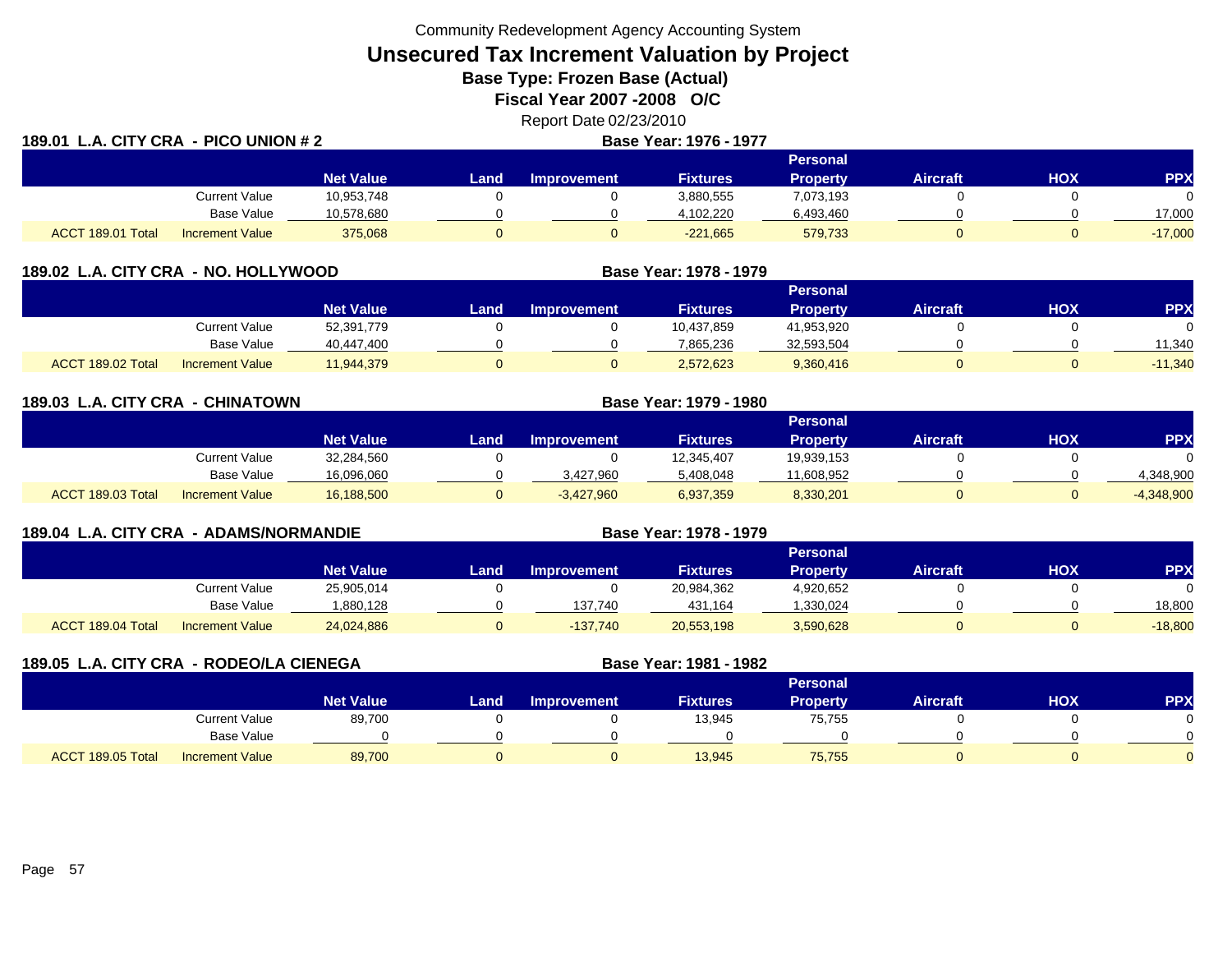**Unsecured Tax Increment Valuation by Project**

**Base Type: Frozen Base (Actual)** 

**Fiscal Year 2007 -2008 O/C**

# Report Date 02/23/2010

|                   |                        |                  | 189.06  L.A. CITY CRA  - EXPOSITION/UNIVERSITY PARK RP 84 ANNEX |                    | Base Year: 1982 - 1983 |            |          |     |           |
|-------------------|------------------------|------------------|-----------------------------------------------------------------|--------------------|------------------------|------------|----------|-----|-----------|
|                   |                        |                  |                                                                 |                    |                        | Personal   |          |     |           |
|                   |                        | <b>Net Value</b> | Land                                                            | <b>Improvement</b> | <b>Fixtures</b>        | Property   | Aircraft | ΗΟΧ | PPX       |
|                   | Current Value          | 18,704,977       |                                                                 |                    | 4,905,020              | 13,977,976 |          |     | 178,019   |
|                   | Base Value             | 9.487.719        | 178.523                                                         |                    | 3.231.692              | 6,345,427  |          |     | 267.923   |
| ACCT 189.06 Total | <b>Increment Value</b> | 9,217,258        | $-178,523$                                                      |                    | 1,673,328              | 7,632,549  |          |     | $-89,904$ |

| 189.07            | L.A. CITY CRA - CRENSHAW |                  |      | Base Year: 1983 - 1984 |                 |                 |                 |     |           |
|-------------------|--------------------------|------------------|------|------------------------|-----------------|-----------------|-----------------|-----|-----------|
|                   |                          |                  |      |                        |                 | <b>Personal</b> |                 |     |           |
|                   |                          | <b>Net Value</b> | Land | <b>Improvement</b>     | <b>Fixtures</b> | <b>Property</b> | <b>Aircraft</b> | нох | <b>PP</b> |
|                   | Current Value            | 13,284,329       |      |                        | 5,689,279       | 7,595,050       |                 |     |           |
|                   | <b>Base Value</b>        | 3.235.757        |      |                        | .829.506        | .406,251        |                 |     |           |
| ACCT 189.07 Total | <b>Increment Value</b>   | 10,048,572       |      |                        | 3,859,773       | 6,188,799       |                 |     |           |

### **189.08 L.A. CITY CRA - HOLLYWOOD R.P. Base Year: 1985 - 1986**

|                   |                        |                  |       |             |                 | Personal        |                 |            |            |
|-------------------|------------------------|------------------|-------|-------------|-----------------|-----------------|-----------------|------------|------------|
|                   |                        | <b>Net Value</b> | Land. | Improvement | <b>Fixtures</b> | <b>Property</b> | <b>Aircraft</b> | <b>HOX</b> | <b>PPX</b> |
|                   | Current Value          | 409,936,865      |       |             | 148,715,502     | 261,556,363     |                 |            | 335,000    |
|                   | <b>Base Value</b>      | 236,384,603      |       |             | 64.916.063      | 171,589,540     |                 |            | 121.000    |
| ACCT 189.08 Total | <b>Increment Value</b> | 173,552,262      |       |             | 83,799,439      | 89,966,823      |                 |            | 214,000    |

### **189.09 L.A. CITY CRA - EXPOSITION/UNIVERISTY PARK RP 90 ANNEX**

**Base Year: 1988 - 1989**

|                   |                        | <b>Personal</b>  |      |                    |                 |                 |                 |            |            |  |  |
|-------------------|------------------------|------------------|------|--------------------|-----------------|-----------------|-----------------|------------|------------|--|--|
|                   |                        | <b>Net Value</b> | Land | <b>Improvement</b> | <b>Fixtures</b> | <b>Property</b> | <b>Aircraft</b> | <b>HOX</b> | <b>PPX</b> |  |  |
|                   | <b>Current Value</b>   |                  |      |                    |                 |                 |                 |            |            |  |  |
|                   | <b>Base Value</b>      |                  |      |                    |                 |                 |                 |            |            |  |  |
| ACCT 189.09 Total | <b>Increment Value</b> |                  |      |                    |                 |                 |                 |            |            |  |  |

| 189.10 L.A. CITY CRA - LAUREL CANYON (CD 2) |                        |                  |      |                    | Base Year: 1994 - 1995 |                 |                 |     |            |
|---------------------------------------------|------------------------|------------------|------|--------------------|------------------------|-----------------|-----------------|-----|------------|
|                                             |                        |                  |      |                    |                        | <b>Personal</b> |                 |     |            |
|                                             |                        | <b>Net Value</b> | Land | <b>Improvement</b> | <b>Fixtures</b>        | <b>Property</b> | <b>Aircraft</b> | нох | <b>PPX</b> |
|                                             | Current Value          | 31,568,031       |      |                    | 12,502,540             | 19,065,491      |                 |     |            |
|                                             | Base Value             | 24,126,675       |      |                    | 10.555.002             | 13,571,673      |                 |     |            |
| ACCT 189.10 Total                           | <b>Increment Value</b> | 7,441,356        |      | 0                  | 1,947,538              | 5,493,818       |                 |     |            |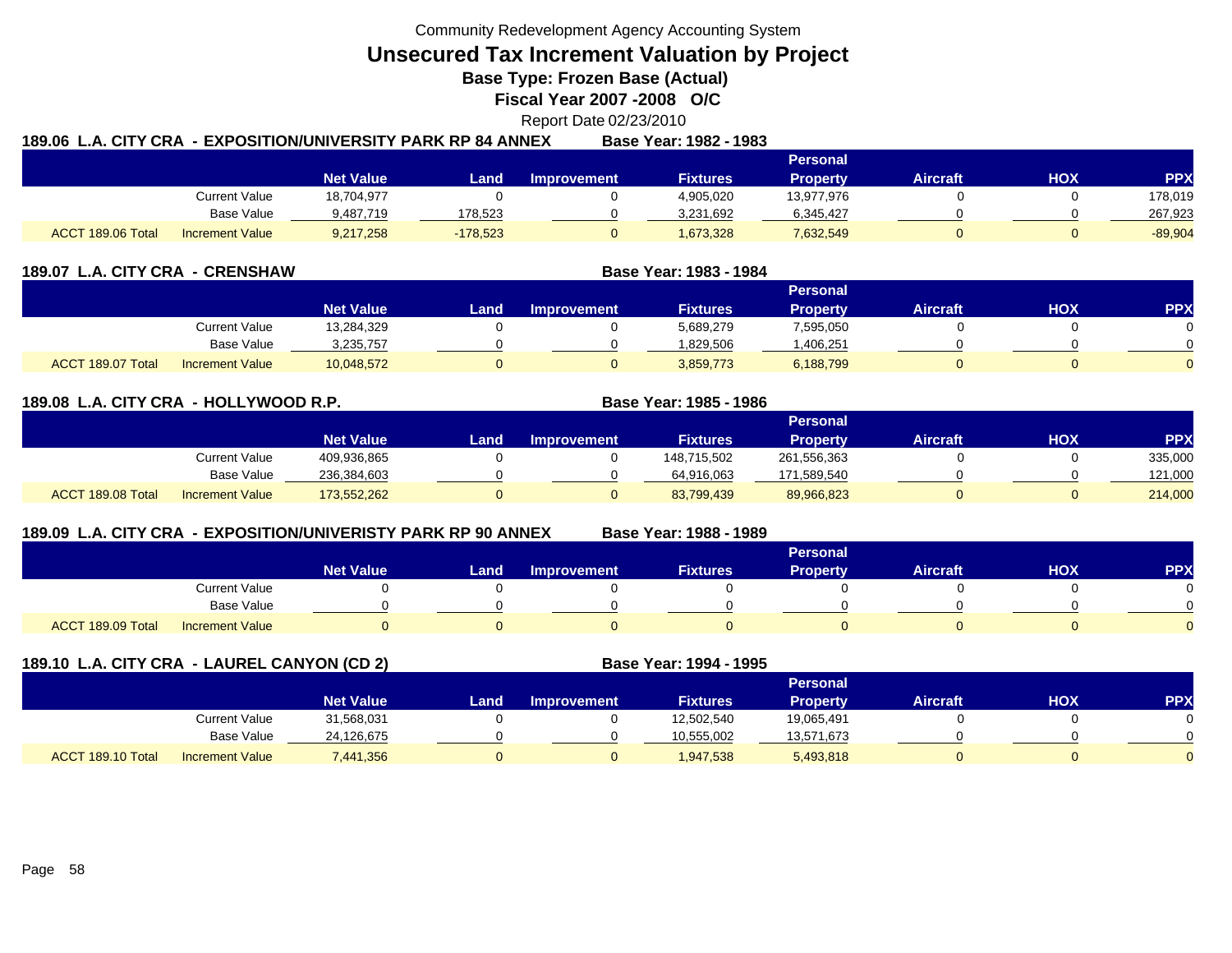**Unsecured Tax Increment Valuation by Project**

**Base Type: Frozen Base (Actual)** 

**Fiscal Year 2007 -2008 O/C**

Report Date 02/23/2010

| 189.11 L.A. CITY CRA - E. HWD/BEV-NORMANDIE (CD 4 &1 3) |                        |                  |       |             | <b>Base Year: 1994 - 1995</b> |                 |                 |     |            |  |
|---------------------------------------------------------|------------------------|------------------|-------|-------------|-------------------------------|-----------------|-----------------|-----|------------|--|
|                                                         |                        |                  |       |             |                               | Personal        |                 |     |            |  |
|                                                         |                        | <b>Net Value</b> | Land. | Improvement | <b>Fixtures</b>               | <b>Property</b> | <b>Aircraft</b> | HOX | PPX        |  |
|                                                         | Current Value          | 29,885,641       |       |             | 21,681,680                    | 47,397,575      |                 |     | 39,193,614 |  |
|                                                         | <b>Base Value</b>      | 34,403,889       |       |             | 7.156.714                     | 27,333,175      |                 |     | 86,000     |  |
| ACCT 189.11 Total                                       | <b>Increment Value</b> | $-4.518.248$     |       |             | 14,524,966                    | 20,064,400      |                 |     | 39,107,614 |  |

|                   | 189.12 L.A. CITY CRA - BROADWAY/MANCHESTER |                  |      |                    | Base Year: 1994 - 1995 |                 |                 |           |           |
|-------------------|--------------------------------------------|------------------|------|--------------------|------------------------|-----------------|-----------------|-----------|-----------|
|                   |                                            |                  |      |                    |                        | <b>Personal</b> |                 |           |           |
|                   |                                            | <b>Net Value</b> | Land | <b>Improvement</b> | <b>Fixtures</b>        | <b>Property</b> | <b>Aircraft</b> | HOX       | <b>PP</b> |
|                   | Current Value                              | 11,793,782       |      |                    | 3,586,558              | 8,363,110       |                 |           | 155,886   |
|                   | <b>Base Value</b>                          | 2,814,134        |      |                    | 1,541,768              | ,282,366        |                 | 10,000    |           |
| ACCT 189.12 Total | <b>Increment Value</b>                     | 8,979,648        |      |                    | 2,044,790              | 7,080,744       | 0               | $-10,000$ | 155,886   |

## **189.13 L.A. CITY CRA - CRENSHAW RP DIST 8 (1ST AM) Base Year: 1994 - 1995**

|                                             |                  |       |             |           | Personal        |                 |     |            |
|---------------------------------------------|------------------|-------|-------------|-----------|-----------------|-----------------|-----|------------|
|                                             | <b>Net Value</b> | Land. | Improvement | Fixtures' | <b>Property</b> | <b>Aircraft</b> | НОХ | <b>PPX</b> |
| Current Value                               | 10,274,435       |       |             | 4,278,710 | 5,995,725       |                 |     |            |
| <b>Base Value</b>                           | 22,411,579       |       |             | 2.074.407 | 20,366,172      |                 |     | 29.000     |
| ACCT 189.13 Total<br><b>Increment Value</b> | $-12,137,144$    |       |             | 2,204,303 | $-14,370,447$   |                 |     | $-29,000$  |

# **189.16 L.A. CITY CRA - RESEDA/CANOGA PARK (CD 3) Base Year: 1994 - 1995**

|                                             |                  |      |                    |                 | <b>Personal</b> |                 |            |            |
|---------------------------------------------|------------------|------|--------------------|-----------------|-----------------|-----------------|------------|------------|
|                                             | <b>Net Value</b> | Land | <b>Improvement</b> | <b>Fixtures</b> | Property        | <b>Aircraft</b> | <b>HOX</b> | <b>PPX</b> |
| Current Value                               | 156,519,247      |      |                    | 62,143,756      | 95,221,833      |                 |            | 846,342    |
| <b>Base Value</b>                           | 88,753,557       |      |                    | 34.215.863      | 54,623,094      |                 | 8.200      | 77,200     |
| ACCT 189.16 Total<br><b>Increment Value</b> | 67,765,690       |      |                    | 27,927,893      | 40,598,739      |                 | $-8,200$   | 769,142    |

|                   |                        | 189.17 L.A. CITY CRA - PACOIMA/PANORAMA CITY (CD 7) |      |                    | Base Year: 1994 - 1995 |                 |                 |            |            |
|-------------------|------------------------|-----------------------------------------------------|------|--------------------|------------------------|-----------------|-----------------|------------|------------|
|                   |                        |                                                     |      |                    |                        | Personal        |                 |            |            |
|                   |                        | <b>Net Value</b>                                    | Land | <b>Improvement</b> | <b>Fixtures</b>        | <b>Property</b> | <b>Aircraft</b> | <b>XOH</b> | <b>PPX</b> |
|                   | Current Value          | 372.945.011                                         |      |                    | 127,861,818            | 212,037,573     | 33,045,620      |            |            |
|                   | Base Value             | 195.949.247                                         |      |                    | 78,690,824             | 117,289,423     |                 |            | 31,000     |
| ACCT 189.17 Total | <b>Increment Value</b> | 176,995,764                                         |      |                    | 49,170,994             | 94,748,150      | 33,045,620      |            | $-31,000$  |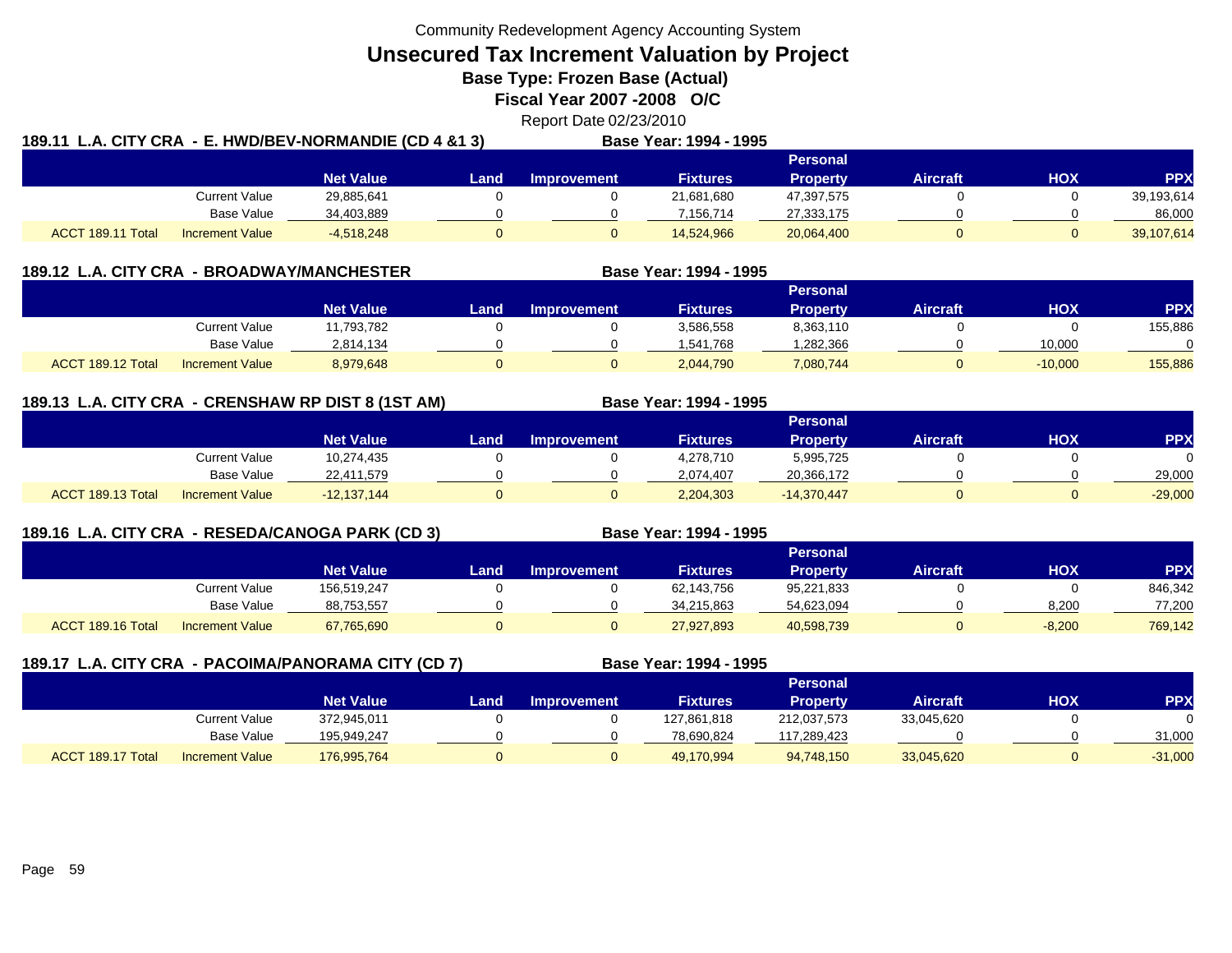**Unsecured Tax Increment Valuation by Project**

**Base Type: Frozen Base (Actual)** 

**Fiscal Year 2007 -2008 O/C**

# Report Date 02/23/2010

| 189.18  L.A. CITY CRA  - CRENSHAW/SLAUSON RECOVERY RP |                        |                  |       |                    | Base Year: 1995 - 1996 |                 |          |     |            |
|-------------------------------------------------------|------------------------|------------------|-------|--------------------|------------------------|-----------------|----------|-----|------------|
|                                                       |                        |                  |       |                    |                        | <b>Personal</b> |          |     |            |
|                                                       |                        | <b>Net Value</b> | Land. | <b>Improvement</b> | <b>Fixtures</b>        | <b>Property</b> | Aircraft | HOX | <b>PPX</b> |
|                                                       | Current Value          | 8,205,870        |       |                    | 3.978.675              | 4,227,195       |          |     | $\Omega$   |
|                                                       | Base Value             | 5,408,390        |       |                    | 2,804,660              | 2,613,730       |          |     | 10.000     |
| ACCT 189.18 Total                                     | <b>Increment Value</b> | 2,797,480        |       |                    | 1,174,015              | 1,613,465       |          |     | $-10,000$  |

#### **189.19 L.A. CITY CRA - WATTS CORRIDOR RECOVERY RP Base Year: 1995 - 1996 Personal Net Value Land Improvement Fixtures Property Aircraft HOX PPX** Current Value 2,007,280 0 0 766,228 1,241,052 0 0 0 Base Value 2,019,453 0 0 1,123,575 900,878 0 0 5,000 ACCT 189.19 TotalI Increment Value -12,173 0 0 -357,347 340,174 0 0 -5,000

### **189.20 L.A. CITY CRA - WILSHIRE CENTER/KOREATOWN**

|                   |                        | Personal         |      |                    |                 |                 |          |     |          |  |
|-------------------|------------------------|------------------|------|--------------------|-----------------|-----------------|----------|-----|----------|--|
|                   |                        | <b>Net Value</b> | Land | <b>Improvement</b> | <b>Fixtures</b> | <b>Property</b> | Aircraft | нох | PPX      |  |
|                   | Current Value          | 268,276,670      |      |                    | 57,988,570      | 212,115,758     |          |     | .827,658 |  |
|                   | <b>Base Value</b>      | 41.326.712       |      |                    | 13,115,715      | 28,210,997      |          |     | 0        |  |
| ACCT 189.20 Total | <b>Increment Value</b> | 226,949,958      |      |                    | 44,872,855      | 183,904,761     |          |     | 827,658  |  |

# **190.01 L.A. CITY CRA - CD 9 CORR SO. OF STA MONICA FWY**

**Base Year: 1995 - 1996**

**Base Year: 1995 - 1996**

|                   |                        |                  |      |             | _ _ _ _ _ _ _ _ _ _ _ _ _ | .               |                 |            |            |
|-------------------|------------------------|------------------|------|-------------|---------------------------|-----------------|-----------------|------------|------------|
|                   |                        |                  |      |             |                           | Personal        |                 |            |            |
|                   |                        | <b>Net Value</b> | Land | Improvement | <b>Fixtures</b>           | <b>Property</b> | <b>Aircraft</b> | <b>HOX</b> | <b>PPX</b> |
|                   | <b>Current Value</b>   | 243,277,762      |      |             | 98,829,986                | 145, 141, 276   |                 |            | 693,500    |
|                   | <b>Base Value</b>      | 265,739,292      |      |             | 97.306.492                | 168,605,400     |                 |            | 172.600    |
| ACCT 190.01 Total | <b>Increment Value</b> | $-22,461,530$    |      |             | 1,523,494                 | $-23,464,124$   |                 |            | 520,900    |

| <b>190.02 L.A. CITY CRA</b> |                        | - VERMONT/MANCHESTER RECOVERY RP |      |                    | Base Year: 1995 - 1996 |                 |                 |     |            |  |
|-----------------------------|------------------------|----------------------------------|------|--------------------|------------------------|-----------------|-----------------|-----|------------|--|
|                             |                        |                                  |      |                    |                        | <b>Personal</b> |                 |     |            |  |
|                             |                        | <b>Net Value</b>                 | Land | <b>Improvement</b> | <b>Fixtures</b>        | <b>Property</b> | <b>Aircraft</b> | нох | <b>PPX</b> |  |
|                             | Current Value          | 16,881,607                       |      |                    | 8,051,740              | 8,829,867       |                 |     |            |  |
|                             | Base Value             | 8,548,413                        |      |                    | 5,037,010              | 3,614,403       |                 |     | 103,000    |  |
| ACCT 190.02 Total           | <b>Increment Value</b> | 8,333,194                        |      | 0                  | 3,014,730              | 5,215,464       |                 |     | $-103,000$ |  |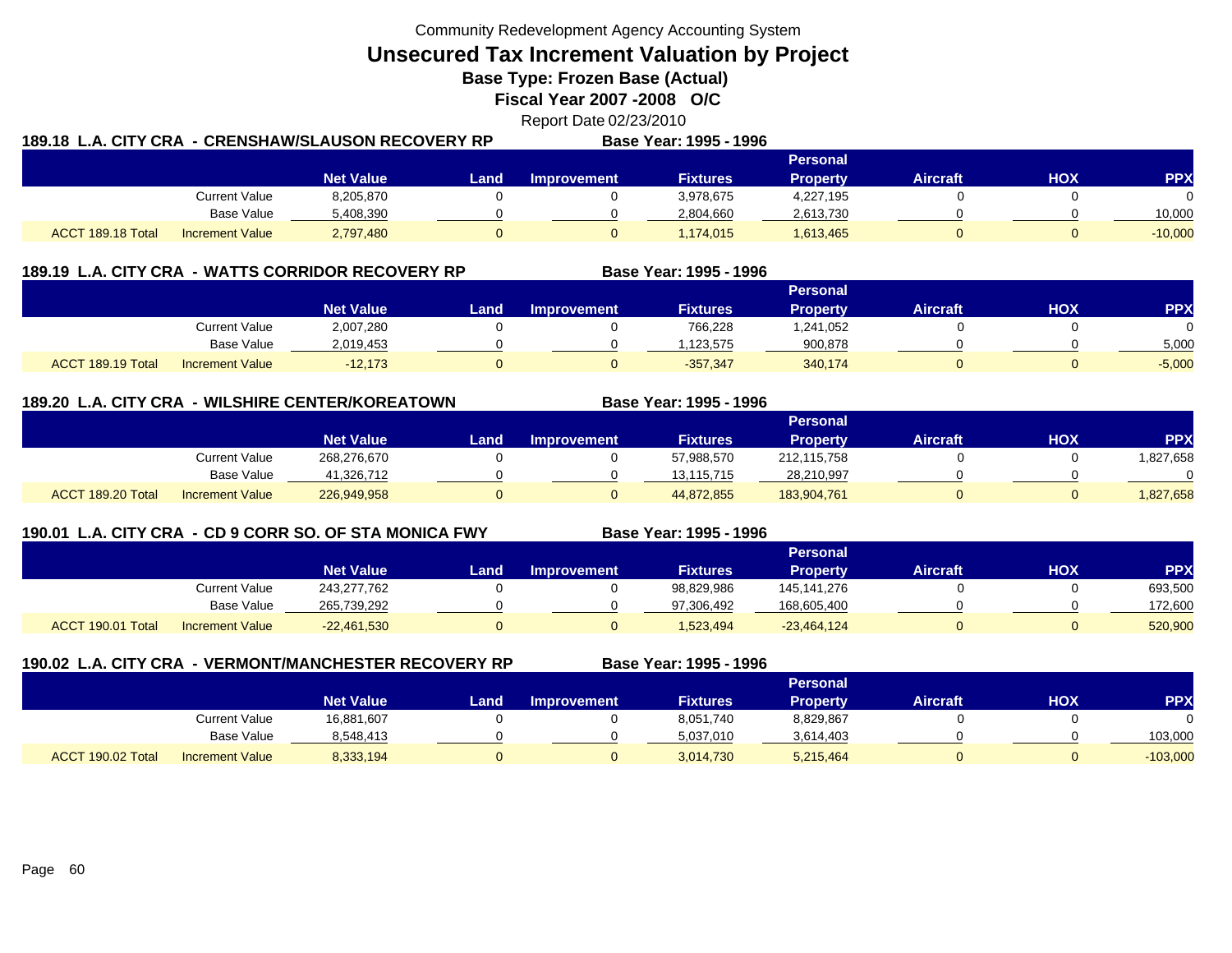**Unsecured Tax Increment Valuation by Project**

**Base Type: Frozen Base (Actual)** 

**Fiscal Year 2007 -2008 O/C**

Report Date 02/23/2010

| 190.03 L.A. CITY CRA |                        | . - WESTERN/SLAUSON RECOVERY RP |             |             | Base Year: 1995 - 1996 |                 |                 |     |            |
|----------------------|------------------------|---------------------------------|-------------|-------------|------------------------|-----------------|-----------------|-----|------------|
|                      |                        |                                 |             |             |                        | <b>Personal</b> |                 |     |            |
|                      |                        | <b>Net Value</b>                | <b>Land</b> | Improvement | <b>Fixtures</b>        | Propertv        | <b>Aircraft</b> | нох | <b>PPX</b> |
|                      | Current Value          | 20,509,981                      |             |             | 9,636,781              | 10,873,200      |                 |     |            |
|                      | Base Value             | 16,850,853                      |             |             | 7.523.693              | 9,369,860       |                 |     | 42.700     |
| ACCT 190.03 Total    | <b>Increment Value</b> | 3,659,128                       |             |             | 2,113,088              | 1,503,340       |                 |     | $-42,700$  |

| 190.04 L.A. CITY CRA - MID-CITY RECOVERY RP |                        |                  |      |                    | Base Year: 1995 - 1996 |                 |                 |     |           |
|---------------------------------------------|------------------------|------------------|------|--------------------|------------------------|-----------------|-----------------|-----|-----------|
|                                             |                        |                  |      |                    |                        | Personal        |                 |     |           |
|                                             |                        | <b>Net Value</b> | Land | <b>Improvement</b> | <b>Fixtures</b>        | <b>Property</b> | <b>Aircraft</b> | нох | PPX       |
|                                             | Current Value          | 59,588,609       |      |                    | 16.492.685             | 43.095.924      |                 |     |           |
|                                             | <b>Base Value</b>      | 40,432,820       |      |                    | 14,504,278             | 25,996,542      |                 |     | 68,000    |
| ACCT 190.04 Total                           | <b>Increment Value</b> | 19.155.789       |      |                    | 1.988.407              | 17,099,382      |                 |     | $-68,000$ |

**190.05 L.A. CITY CRA - WESTLAKE RECOVERY RP Base Year: 1998 - 1999 Personal Net Value Land Improvement Fixtures Property Aircraft HOX PPX** Current Value 35,716,454 0 0 12,306,369 28,885,085 0 0 5,475,000 Base Value 35,241,923 0 0 9,917,315 30,638,608 0 0 5,314,000 ACCT 190.05 TotalIncrement Value 474,531 0 0 2,389,054 -1,753,523 0 0 161,000

|                   | 190.06 L.A. CITY CRA - ADELANTE EASTSIDE RP |                  |      |                    | Base Year: 1998 - 1999 |                 |                 |     |              |
|-------------------|---------------------------------------------|------------------|------|--------------------|------------------------|-----------------|-----------------|-----|--------------|
|                   |                                             |                  |      |                    |                        | <b>Personal</b> |                 |     |              |
|                   |                                             | <b>Net Value</b> | Land | <b>Improvement</b> | <b>Fixtures</b>        | <b>Property</b> | <b>Aircraft</b> | HOX | <b>PPX</b>   |
|                   | Current Value                               | 289,529,188      |      |                    | 102,360,199            | 217,459,989     |                 |     | 30,291,000   |
|                   | <b>Base Value</b>                           | 228,316,332      |      |                    | 96,685,417             | 168,921,915     |                 |     | 37,291,000   |
| ACCT 190.06 Total | <b>Increment Value</b>                      | 61,212,856       | U    | 0                  | 5,674,782              | 48,538,074      |                 |     | $-7,000,000$ |

| 190.07 L.A. CITY CRA - PACIFIC CORRIDOR RP |                        |                  |      |                    | Base Year: 2001 - 2002 |                 |                 |     |            |
|--------------------------------------------|------------------------|------------------|------|--------------------|------------------------|-----------------|-----------------|-----|------------|
|                                            |                        |                  |      |                    |                        | <b>Personal</b> |                 |     |            |
|                                            |                        | <b>Net Value</b> | Land | <b>Improvement</b> | <b>Fixtures</b>        | <b>Property</b> | <b>Aircraft</b> | НОХ | <b>PPX</b> |
|                                            | Current Value          | 33,228,745       |      |                    | 11,136,603             | 22,092,142      |                 |     |            |
|                                            | Base Value             | 18,376,315       |      |                    | 5,880,459              | 12,518,856      |                 |     | 23,000     |
| ACCT 190.07 Total                          | <b>Increment Value</b> | 14,852,430       |      |                    | 5,256,144              | 9,573,286       |                 |     | $-23,000$  |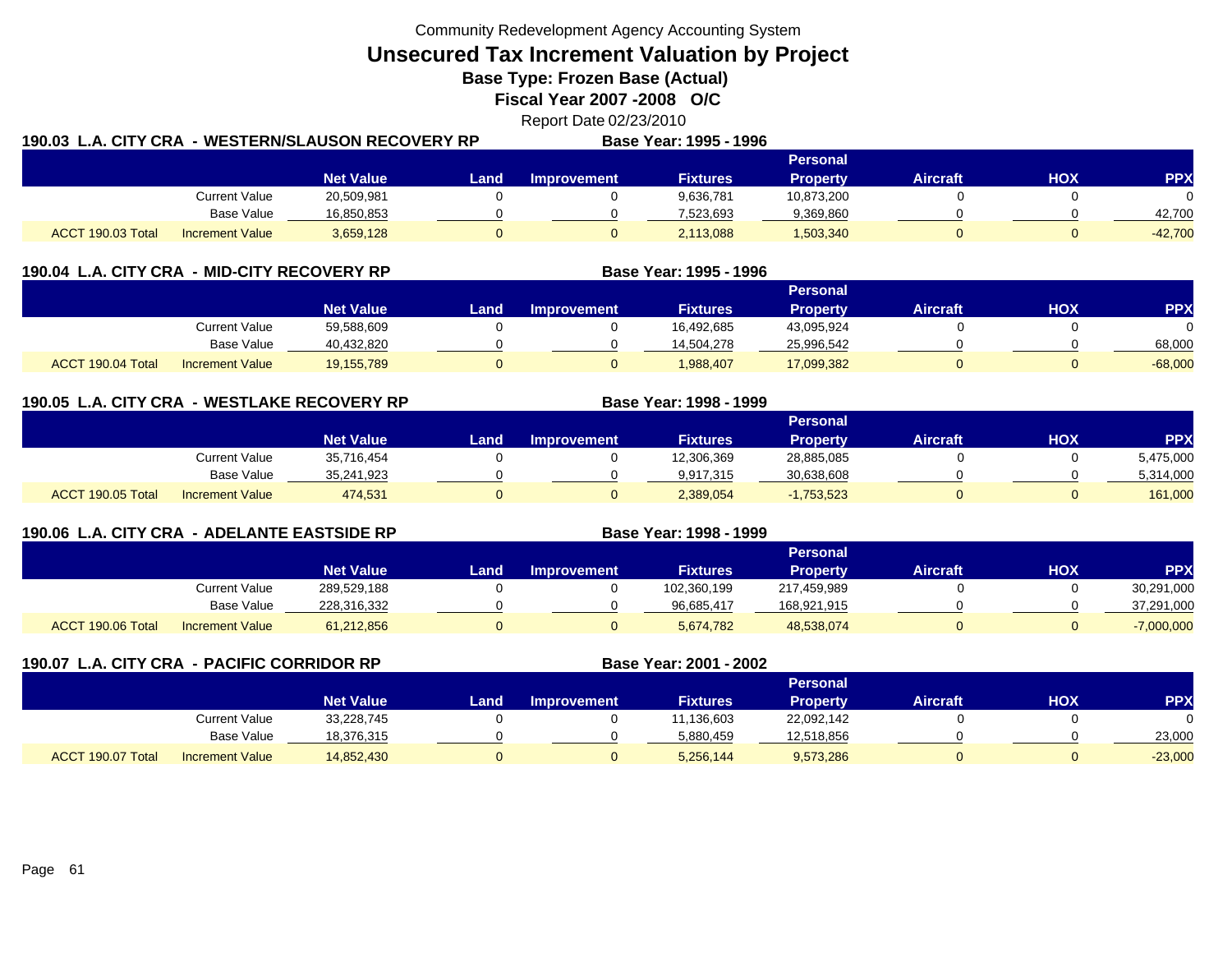# **Unsecured Tax Increment Valuation by Project**

**Base Type: Frozen Base (Actual)** 

**Fiscal Year 2007 -2008 O/C**

Report Date 02/23/2010

| 190.08 L.A. CITY CRA - CITY CENTER RP |                        |                  |      |                    | Base Year: 2001 - 2002 |               |                 |            |            |
|---------------------------------------|------------------------|------------------|------|--------------------|------------------------|---------------|-----------------|------------|------------|
|                                       |                        |                  |      |                    |                        | Personal      |                 |            |            |
|                                       |                        | <b>Net Value</b> | Land | <b>Improvement</b> | <b>Fixtures</b>        | Property      | <b>Aircraft</b> | <b>HOX</b> | <b>PPX</b> |
|                                       | <b>Current Value</b>   | 130,118,868      |      |                    | 36,641,456             | 93.477.412    |                 |            |            |
|                                       | Base Value             | 160,230,013      |      |                    | 43,463,059             | 117,074,954   |                 |            | 308,000    |
| ACCT 190.08 Total                     | <b>Increment Value</b> | $-30,111,145$    |      |                    | $-6,821,603$           | $-23,597,542$ |                 |            | $-308,000$ |

### **190.10 L.A. CITY CRA - CENTRAL INDUSTRIAL RP**

|                   |                        |                  |      |                    |                 | <b>Personal</b> |                 |     |           |
|-------------------|------------------------|------------------|------|--------------------|-----------------|-----------------|-----------------|-----|-----------|
|                   |                        | <b>Net Value</b> | Land | <b>Improvement</b> | <b>Fixtures</b> | Property        | <b>Aircraft</b> | HOX | PPX       |
|                   | <b>Current Value</b>   | 80,625,857       |      |                    | 29,957,211      | 50,668,646      |                 |     |           |
|                   | <b>Base Value</b>      | 92,184,871       |      |                    | 35.629.029      | 56,608,842      |                 |     | 53,000    |
| ACCT 190.10 Total | <b>Increment Value</b> | $-11,559,014$    |      |                    | $-5,671,818$    | $-5,940,196$    |                 |     | $-53,000$ |

**Base Year: 2002 - 2003**

|                        | Personal         |            |                    |                 |                 |            |           |             |  |  |
|------------------------|------------------|------------|--------------------|-----------------|-----------------|------------|-----------|-------------|--|--|
|                        | <b>Net Value</b> | Land       | <b>Improvement</b> | <b>Fixtures</b> | <b>Property</b> | Aircraft   | нох       | PPX         |  |  |
| Current Value          | 3.228.236.147    |            |                    | 082.332.293     | 2,343,886,626   | 33,045,620 |           | 231,028,392 |  |  |
| Base Value             | .761.034.652     | 500,283    | 3,565,700          | 588,631,544     | 1,217,976,090   |            | 18.200    | 49,620,765  |  |  |
| <b>Increment Value</b> | 467,201,495,     | $-500,283$ | $-3,565,700$       | 493,700,749     | 125,910,536     | 33,045,620 | $-18,200$ | 181,407,627 |  |  |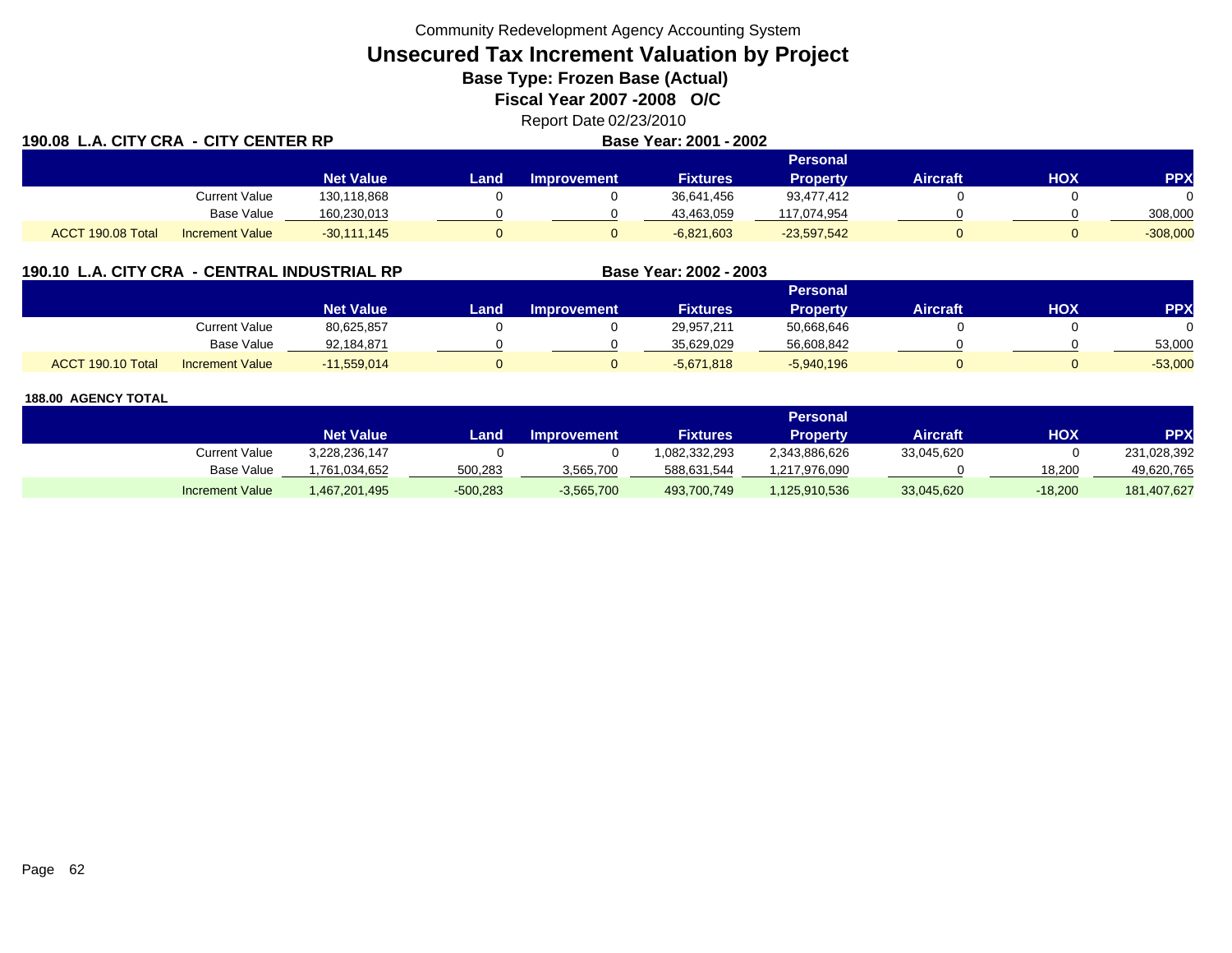|                   | 200.02 LYNWOOD CRA - PROJ.AREA #1-A |                  |       |                    | Base Year: 1972 - 1973 |                 |                 |     |            |
|-------------------|-------------------------------------|------------------|-------|--------------------|------------------------|-----------------|-----------------|-----|------------|
|                   |                                     |                  |       |                    |                        | <b>Personal</b> |                 |     |            |
|                   |                                     | <b>Net Value</b> | Landı | <b>Improvement</b> | <b>Fixtures</b>        | <b>Property</b> | <b>Aircraft</b> | нох | <b>PPX</b> |
|                   | Current Value                       | 8,536,443        |       |                    | 4,552,634              | 3,983,809       |                 |     |            |
|                   | Base Value                          | 92,680           |       |                    | 53,200                 | 39,480          |                 |     |            |
| ACCT 200.02 Total | <b>Increment Value</b>              | 8,443,763        |       |                    | 4,499,434              | 3,944,329       |                 |     | $\Omega$   |

| 200.03 LYNWOOD CRA - ALAMEDA |                        |                  |      | Base Year: 1975 - 1976 |                 |                 |                 |     |            |
|------------------------------|------------------------|------------------|------|------------------------|-----------------|-----------------|-----------------|-----|------------|
|                              |                        |                  |      |                        |                 | <b>Personal</b> |                 |     |            |
|                              |                        | <b>Net Value</b> | Land | <b>Improvement</b>     | <b>Fixtures</b> | <b>Property</b> | <b>Aircraft</b> | нох | <b>PPX</b> |
|                              | Current Value          | 34,643,601       |      |                        | 18.091.074      | 16,642,527      |                 |     | 90,000     |
|                              | Base Value             | 10,326,700       |      |                        | .712.040        | 8,614,660       |                 |     |            |
| ACCT 200.03 Total            | <b>Increment Value</b> | 24,316,901       |      |                        | 16.379.034      | 8,027,867       |                 |     | 90,000     |

| 200.04 LYNWOOD CRA - PROJ. AREA #1/76 ANX |                        |                  |      |                    | Base Year: 1975 - 1976 |                 |                 |     |                 |
|-------------------------------------------|------------------------|------------------|------|--------------------|------------------------|-----------------|-----------------|-----|-----------------|
|                                           |                        |                  |      |                    |                        | <b>Personal</b> |                 |     |                 |
|                                           |                        | <b>Net Value</b> | Land | <b>Improvement</b> | <b>Fixtures</b>        | <b>Property</b> | <b>Aircraft</b> | нох | PP <sub>2</sub> |
|                                           | <b>Current Value</b>   |                  |      |                    |                        |                 |                 |     |                 |
|                                           | <b>Base Value</b>      |                  |      |                    |                        |                 |                 |     |                 |
| ACCT 200.04 Total                         | <b>Increment Value</b> |                  |      |                    |                        |                 |                 |     |                 |

| 200.05 LYNWOOD CRA - PROJ.AREA A/81 ANX |                        |                  |      |                    | Base Year: 1980 - 1981 |                 |                 |     |            |
|-----------------------------------------|------------------------|------------------|------|--------------------|------------------------|-----------------|-----------------|-----|------------|
|                                         |                        |                  |      |                    |                        | <b>Personal</b> |                 |     |            |
|                                         |                        | <b>Net Value</b> | Land | <b>Improvement</b> | <b>Fixtures</b>        | <b>Property</b> | <b>Aircraft</b> | HOX | <b>PPX</b> |
|                                         | Current Value          | 32,250,628       |      |                    | 13,798,371             | 18,452,257      |                 |     | 0          |
|                                         | <b>Base Value</b>      | 13,395,700       |      |                    | 5,609,168              | 7,787,532       |                 |     | 1.000      |
| ACCT 200.05 Total                       | <b>Increment Value</b> | 18,854,928       |      |                    | 8,189,203              | 10,664,725      |                 |     | $-1,000$   |

| 200.06 LYNWOOD CRA - PROJ.AREA A/89 ANX |                        |                  | Base Year: 1987 - 1988 |                    |                 |                 |                 |            |            |
|-----------------------------------------|------------------------|------------------|------------------------|--------------------|-----------------|-----------------|-----------------|------------|------------|
|                                         |                        |                  |                        |                    |                 | Personal        |                 |            |            |
|                                         |                        | <b>Net Value</b> | Land                   | <b>Improvement</b> | <b>Fixtures</b> | <b>Property</b> | <b>Aircraft</b> | <b>NOH</b> | <b>PPX</b> |
|                                         | <b>Current Value</b>   | 5,101,369        |                        |                    | 2,106,494       | 2,994,875       |                 |            |            |
|                                         | Base Value             | 5,941,852        |                        |                    | 2,019,281       | 3,922,571       |                 |            |            |
| ACCT 200.06 Total                       | <b>Increment Value</b> | $-840.483$       |                        |                    | 87,213          | $-927,696$      |                 |            |            |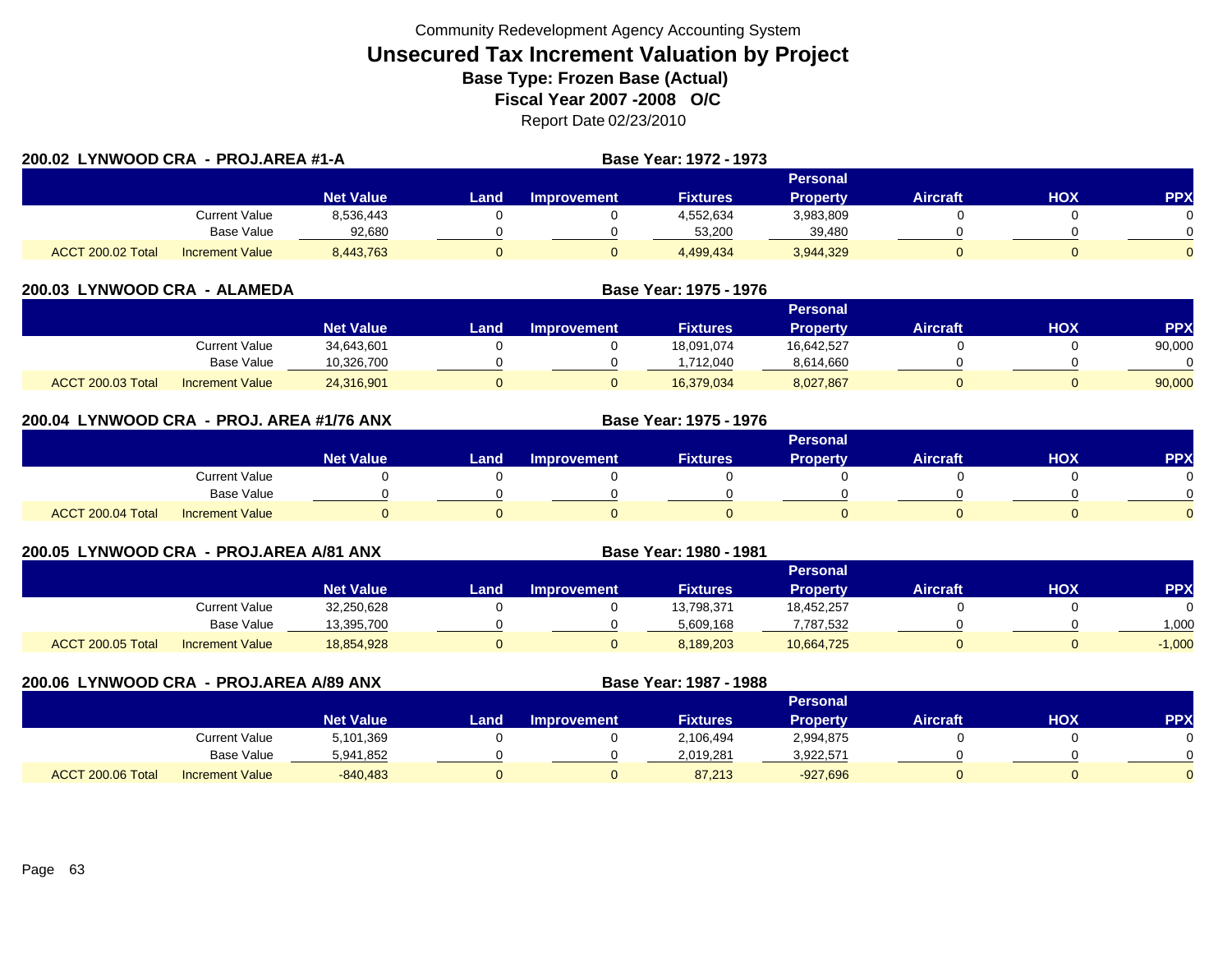|                        |                  | <b>Personal</b> |                    |                 |                 |          |            |            |  |  |
|------------------------|------------------|-----------------|--------------------|-----------------|-----------------|----------|------------|------------|--|--|
|                        | <b>Net Value</b> | Land            | <b>Improvement</b> | <b>Fixtures</b> | <b>Property</b> | Aircraft | <b>HOX</b> | <b>PPX</b> |  |  |
| Current Value          | 80,532,041       |                 |                    | 38,548,573      | 42,073,468      |          |            | 90,000     |  |  |
| Base Value             | 29,756,932       |                 |                    | 9,393,689       | 20,364,243      |          |            | 000,       |  |  |
| <b>Increment Value</b> | 50,775,109       |                 |                    | 29,154,884      | 21,709,225      |          |            | 89,000     |  |  |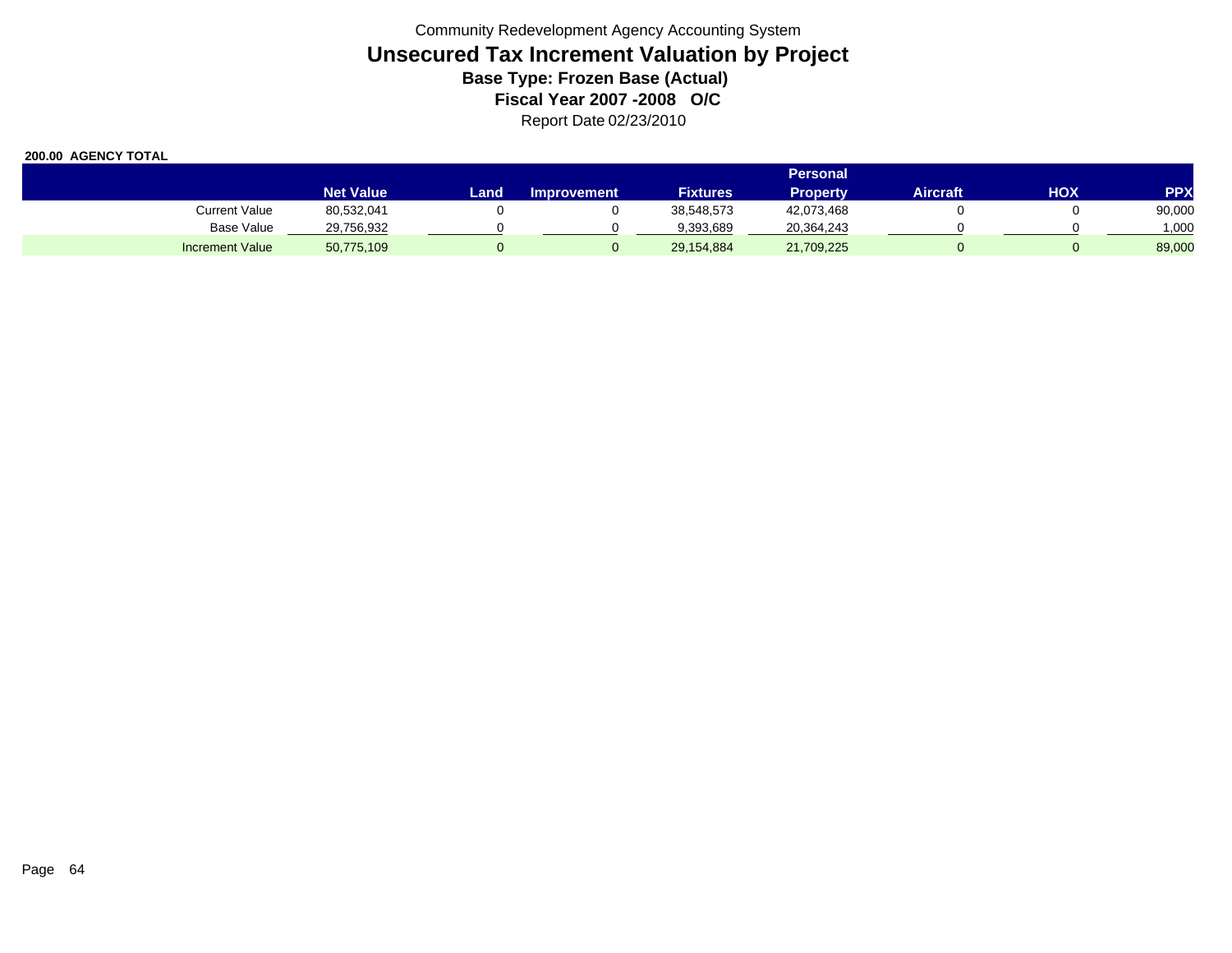| 208.02 MAYWOOD CRA - WESTSIDE |                        |                  | Base Year: 1978 - 1979 |                    |                 |                 |                 |            |            |
|-------------------------------|------------------------|------------------|------------------------|--------------------|-----------------|-----------------|-----------------|------------|------------|
|                               |                        |                  |                        |                    |                 | Personal        |                 |            |            |
|                               |                        | <b>Net Value</b> | Land                   | <b>Improvement</b> | <b>Fixtures</b> | <b>Property</b> | <b>Aircraft</b> | <b>HOX</b> | <b>PPX</b> |
|                               | Current Value          | 2,210,109        |                        |                    | 958,887         | 1,251,222       |                 |            |            |
|                               | Base Value             | ,136,580         |                        |                    | 262,560         | 874,020         |                 |            |            |
| ACCT 208.02 Total             | <b>Increment Value</b> | 1,073,529        |                        |                    | 696,327         | 377,202         |                 |            |            |

| 208.03 MAYWOOD CRA - PROJECT # 2 |  |
|----------------------------------|--|
|----------------------------------|--|

|                                                    |                        | Personal |                    |                 |           |                 |            |           |  |  |
|----------------------------------------------------|------------------------|----------|--------------------|-----------------|-----------|-----------------|------------|-----------|--|--|
|                                                    | <b>Net Value</b>       | Land     | <b>Improvement</b> | <b>Fixtures</b> | Property  | <b>Aircraft</b> | <b>HOX</b> | <b>PP</b> |  |  |
| Current Value                                      | 5,719,480              |          |                    | 2,649,022       | 3,070,458 |                 |            |           |  |  |
|                                                    | Base Value<br>.466.852 |          | 677.689            |                 | 789.163   |                 |            |           |  |  |
| <b>ACCT 208.03 Total</b><br><b>Increment Value</b> | 4,252,628              |          | $-677,689$         | 2,649,022       | 2,281,295 |                 |            |           |  |  |

**MAYWOOD CRA - PROJECT # 2 Base Year: 1981 - 1982**

| 208.04 MAYWOOD CRA - CITYWIDE RP |                        |                  | Base Year: 2000 - 2001 |                    |                 |                 |                 |            |          |
|----------------------------------|------------------------|------------------|------------------------|--------------------|-----------------|-----------------|-----------------|------------|----------|
|                                  |                        |                  |                        |                    |                 | Personal        |                 |            |          |
|                                  |                        | <b>Net Value</b> | Land                   | <b>Improvement</b> | <b>Fixtures</b> | <b>Property</b> | <b>Aircraft</b> | <b>HOX</b> | PPX      |
|                                  | Current Value          | 9,276,381        |                        |                    | 2,585,701       | 6,690,680       |                 |            | $\Omega$ |
|                                  | <b>Base Value</b>      | 22,095,325       |                        |                    | 2,352,179       | 19,743,146      |                 |            | $\Omega$ |
| ACCT 208.04 Total                | <b>Increment Value</b> | $-12,818,944$    |                        |                    | 233,522         | $-13,052,466$   |                 |            | $\Omega$ |

|                        |                  | Personal |                    |                 |               |                 |     |            |  |  |
|------------------------|------------------|----------|--------------------|-----------------|---------------|-----------------|-----|------------|--|--|
|                        | <b>Net Value</b> | Land     | <b>Improvement</b> | <b>Fixtures</b> | Property      | <b>Aircraft</b> | нох | <b>PPX</b> |  |  |
| Current Value          | 17,205,970       |          |                    | 6,193,610       | 11,012,360    |                 |     |            |  |  |
| <b>Base Value</b>      | 24,698,757       |          | 677.689            | 2.614.739       | 21,406,329    |                 |     |            |  |  |
| <b>Increment Value</b> | 7,492,787        |          | $-677,689$         | 3,578,871       | $-10,393,969$ |                 |     |            |  |  |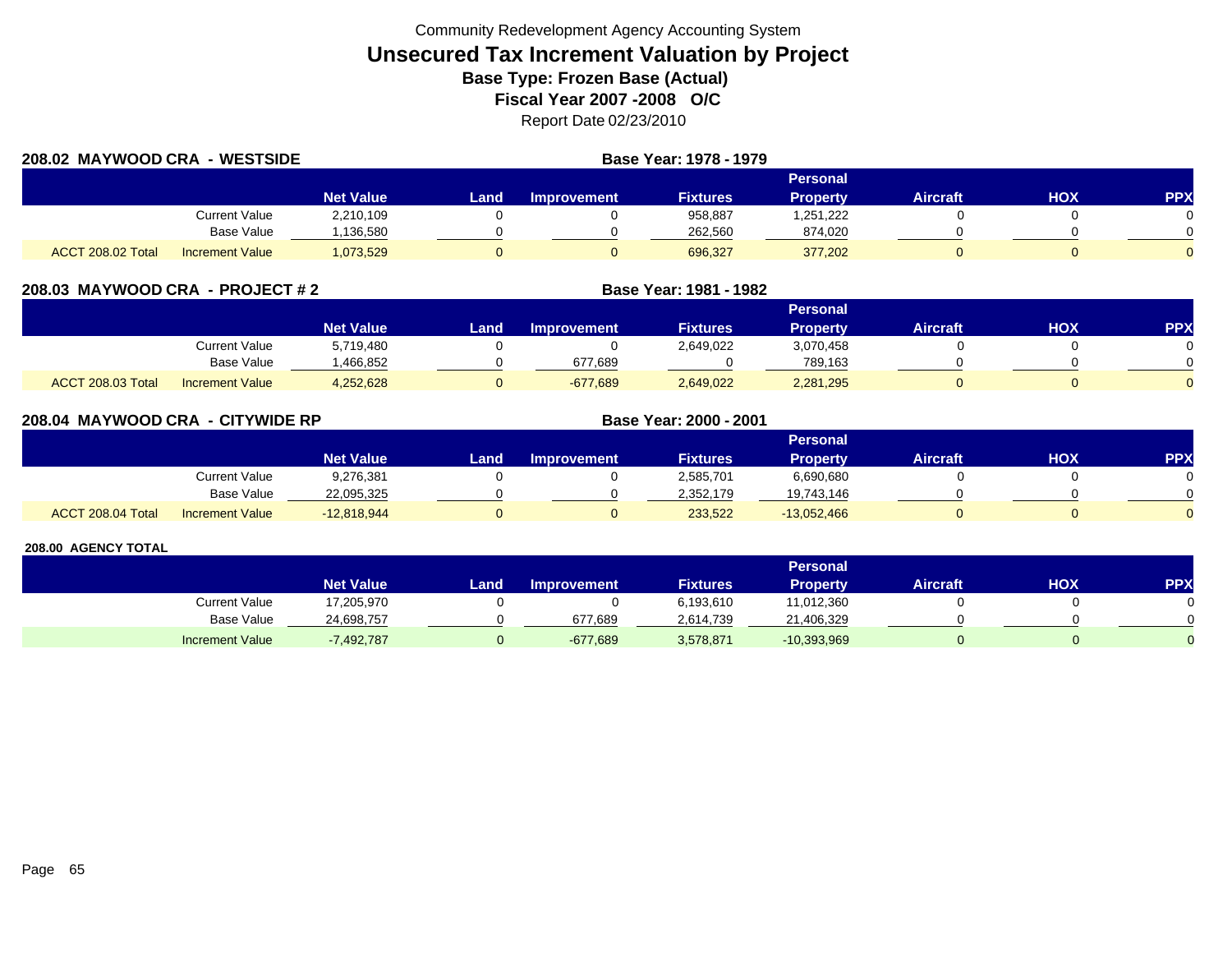| 212.04 MONROVIA CRA - CENTRAL |                        |                  |      |                    | Base Year: 1973 - 1974 |                 |                 |     |            |
|-------------------------------|------------------------|------------------|------|--------------------|------------------------|-----------------|-----------------|-----|------------|
|                               |                        |                  |      |                    |                        | Personal        |                 |     |            |
|                               |                        | <b>Net Value</b> | Land | <b>Improvement</b> | <b>Fixtures</b>        | <b>Property</b> | <b>Aircraft</b> | HOX | <b>PPX</b> |
|                               | Current Value          | 96,659,888       |      |                    | 32,914,408             | 63,745,480      |                 |     |            |
|                               | <b>Base Value</b>      | 14,470,200       |      |                    | 3,008,120              | 11,462,080      |                 |     |            |
| ACCT 212.04 Total             | <b>Increment Value</b> | 82,189,688       |      |                    | 29,906,288             | 52,283,400      |                 |     |            |

### **212.05 MONROVIA CRA - CENTRAL 78 ANX**

|                          |                        |                        | <b>Personal</b> |             |                 |          |                 |            |           |  |  |
|--------------------------|------------------------|------------------------|-----------------|-------------|-----------------|----------|-----------------|------------|-----------|--|--|
|                          |                        | Net Value <sup>1</sup> | Land            | Improvement | <b>Fixtures</b> | Property | <b>Aircraft</b> | <b>HOX</b> | <b>PP</b> |  |  |
|                          | Current Value          | 362,693                |                 |             | 67,201          | 295,492  |                 |            |           |  |  |
|                          | <b>Base Value</b>      | 17.420                 |                 |             | 7.000           | 10.420   |                 |            |           |  |  |
| <b>ACCT 212.05 Total</b> | <b>Increment Value</b> | 345,273                |                 |             | 60,201          | 285,072  |                 |            |           |  |  |

**Base Year: 1976 - 1977**

**Base Year: 2001 - 2002**

| 212.06 MONROVIA CRA - CENTRAL 80 ANX |                        |                  |                 | Base Year: 1979 - 1980 |                 |                 |                 |            |            |
|--------------------------------------|------------------------|------------------|-----------------|------------------------|-----------------|-----------------|-----------------|------------|------------|
|                                      |                        |                  | <b>Personal</b> |                        |                 |                 |                 |            |            |
|                                      |                        | <b>Net Value</b> | Land            | <b>Improvement</b>     | <b>Fixtures</b> | <b>Property</b> | <b>Aircraft</b> | <b>NOH</b> | <b>PPX</b> |
|                                      | Current Value          | 12,634,155       |                 |                        | 6,016,048       | 6,618,107       |                 |            |            |
|                                      | <b>Base Value</b>      | 304,320          |                 |                        | 91,060          | 213,260         |                 |            |            |
| ACCT 212.06 Total                    | <b>Increment Value</b> | 12,329,835       |                 |                        | 5,924,988       | 6,404,847       |                 |            |            |

### **212.07 MONROVIA CRA - CENTRAL RP #1 '03 ANNEX**

|                          |                        |                  | <b>Personal</b> |             |                 |                 |          |            |          |  |  |
|--------------------------|------------------------|------------------|-----------------|-------------|-----------------|-----------------|----------|------------|----------|--|--|
|                          |                        | <b>Net Value</b> | _and            | Improvement | <b>Fixtures</b> | <b>Property</b> | Aircraft | <b>HOX</b> | PPX      |  |  |
|                          | Current Value          | 20,298,090       |                 |             | 7,807,830       | 12,490,260      |          |            |          |  |  |
|                          | <b>Base Value</b>      | 24,230,011       |                 |             | 10.992.739      | 13,237,272      |          |            | ∩        |  |  |
| <b>ACCT 212.07 Total</b> | <b>Increment Value</b> | $-3,931,921$     |                 |             | $-3,184,909$    | $-747.012$      |          |            | $\Omega$ |  |  |

|                        |                  |      |                    |                 | Personal   |                 |     |              |
|------------------------|------------------|------|--------------------|-----------------|------------|-----------------|-----|--------------|
|                        | <b>Net Value</b> | Land | <b>Improvement</b> | <b>Fixtures</b> | Property   | <b>Aircraft</b> | нох | PPX          |
| <b>Current Value</b>   | 129,954,826      |      |                    | 46,805,487      | 83,149,339 |                 |     | 0            |
| <b>Base Value</b>      | 39,021,951       |      |                    | 14.098.919      | 24,923,032 |                 |     | <sup>n</sup> |
| <b>Increment Value</b> | 90,932,875       |      |                    | 32,706,568      | 58,226,307 |                 |     |              |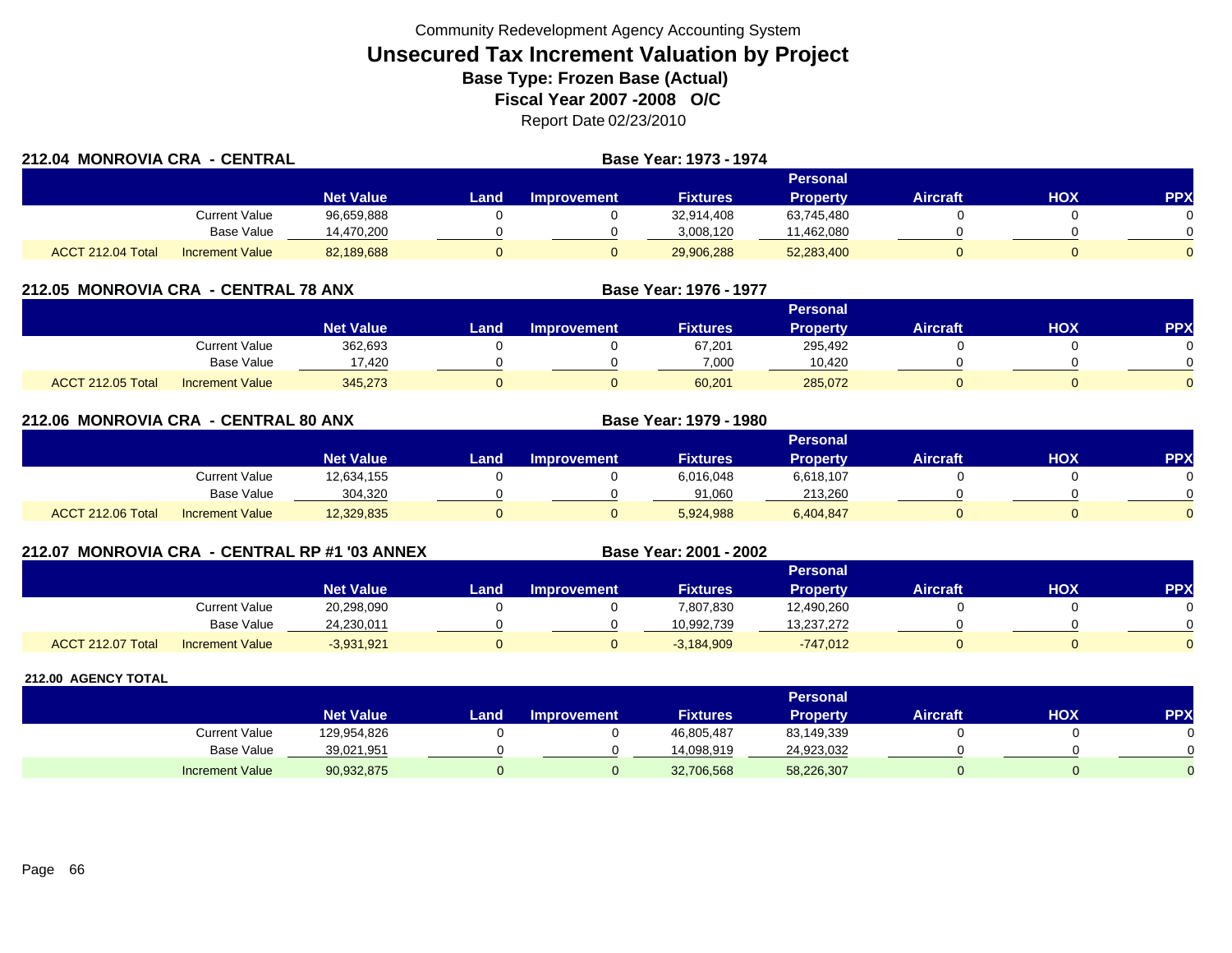| 216.05 MONTEBELLO CRA - SO. INDUSTRIAL |                        |                  |                 |                    | Base Year: 1972 - 1973 |                 |                 |     |            |
|----------------------------------------|------------------------|------------------|-----------------|--------------------|------------------------|-----------------|-----------------|-----|------------|
|                                        |                        |                  | <b>Personal</b> |                    |                        |                 |                 |     |            |
|                                        |                        | <b>Net Value</b> | Land.           | <b>Improvement</b> | <b>Fixtures</b>        | <b>Property</b> | <b>Aircraft</b> | нох | <b>PPX</b> |
|                                        | Current Value          | 37,203,796       |                 |                    | 17,777,313             | 19,426,483      |                 |     |            |
|                                        | Base Value             | 13,193,100       |                 |                    | 4,326,640              | 8,866,460       |                 |     |            |
| ACCT 216.05 Total                      | <b>Increment Value</b> | 24,010,696       |                 |                    | 13,450,673             | 10,560,023      |                 |     |            |

### **216.07 MONTEBELLO CRA - MONTE HILLS**

|                                             |                  |      |                    |                 | Personal   |                 |     |          |
|---------------------------------------------|------------------|------|--------------------|-----------------|------------|-----------------|-----|----------|
|                                             | <b>Net Value</b> | Land | <b>Improvement</b> | <b>Fixtures</b> | Property   | <b>Aircraft</b> | HOX | PPX      |
| Current Value                               | 29,713,516       |      |                    | 11,646,361      | 18,067,155 |                 |     |          |
| Base Value                                  | 7.160            |      |                    |                 | 7.160      |                 |     | ∩        |
| ACCT 216.07 Total<br><b>Increment Value</b> | 29,706,356       |      |                    | 11,646,361      | 18,059,995 |                 |     | $\Omega$ |

**Base Year: 1974 - 1975**

**Base Year: 1975 - 1976**

### **216.09 MONTEBELLO CRA - MONTE HILLS 76 ANX**

|                   |                        |                  |      |                    |                 | Personal  |                 |            |           |
|-------------------|------------------------|------------------|------|--------------------|-----------------|-----------|-----------------|------------|-----------|
|                   |                        | <b>Net Value</b> | Land | <b>Improvement</b> | <b>Fixtures</b> | Property  | <b>Aircraft</b> | <b>HOX</b> | <b>PP</b> |
|                   | Current Value          | 5,312,829        |      |                    | 2,328,600       | 2,984,229 |                 |            |           |
|                   | <b>Base Value</b>      | 1,842,340        |      |                    | 273,640         | .568,700  |                 |            |           |
| ACCT 216.09 Total | <b>Increment Value</b> | 3,470,489        |      |                    | 2,054,960       | 1,415,529 |                 |            |           |

### **216.11 MONTEBELLO CRA - ECO. REV. Base Year: 1981 - 1982**

|                   |                        |                  |            |             |                 | Personal        |                 |     |     |
|-------------------|------------------------|------------------|------------|-------------|-----------------|-----------------|-----------------|-----|-----|
|                   |                        | <b>Net Value</b> | Land.      | Improvement | <b>Fixtures</b> | <b>Property</b> | <b>Aircraft</b> | нох | PPX |
|                   | Current Value          | 49,044,053       |            |             | 15,971,688      | 33,072,365      |                 |     |     |
|                   | <b>Base Value</b>      | 17.002.431       | 191.237    |             | 8,285,022       | 8,526,172       |                 |     |     |
| ACCT 216.11 Total | <b>Increment Value</b> | 32,041,622       | $-191,237$ |             | 7,686,666       | 24,546,193      |                 |     |     |

|                        |                  |            |                    |                 | <b>Personal</b> |                 |     |     |
|------------------------|------------------|------------|--------------------|-----------------|-----------------|-----------------|-----|-----|
|                        | <b>Net Value</b> | Land       | <b>Improvement</b> | <b>Fixtures</b> | Property        | <b>Aircraft</b> | нох | PPX |
| Current Value          | 121,274,194      |            |                    | 47,723,962      | 73,550,232      |                 |     |     |
| Base Value             | 32,045,031       | 191,237    |                    | 12,885,302      | 18,968,492      |                 |     | 0   |
| <b>Increment Value</b> | 89,229,163       | $-191,237$ |                    | 34,838,660      | 54,581,740      |                 |     |     |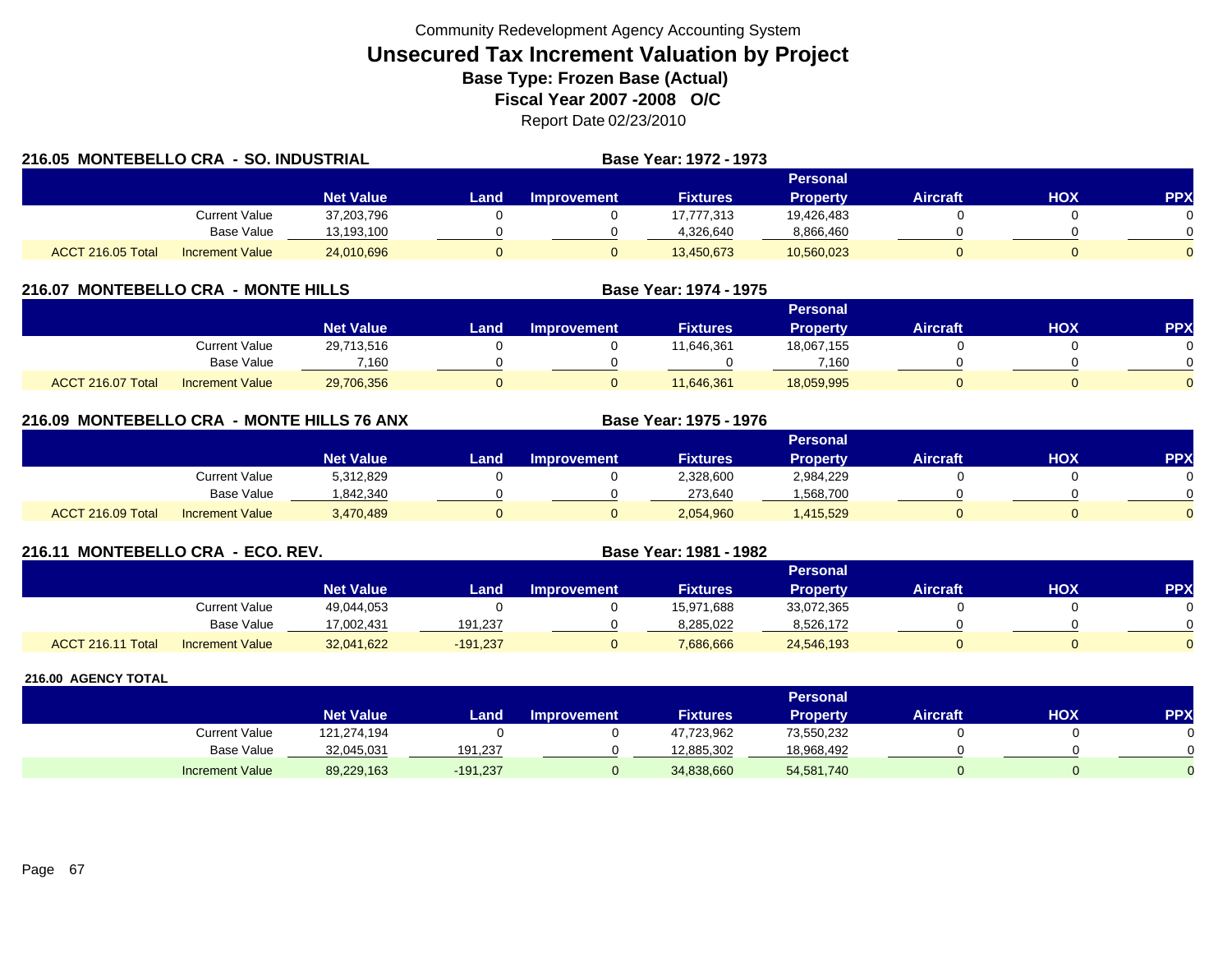| 220.04 MONTEREY PARK CRA - ATL/GARVEY |                        |                  |      | Base Year: 1972 - 1973 |                 |                 |                 |            |            |
|---------------------------------------|------------------------|------------------|------|------------------------|-----------------|-----------------|-----------------|------------|------------|
|                                       |                        |                  |      |                        |                 | <b>Personal</b> |                 |            |            |
|                                       |                        | <b>Net Value</b> | Land | <b>Improvement</b>     | <b>Fixtures</b> | <b>Property</b> | <b>Aircraft</b> | <b>HOX</b> | <b>PPX</b> |
|                                       | Current Value          | 508,367          |      |                        | 249,322         | 259,045         |                 |            |            |
|                                       | Base Value             | 10,040           |      |                        | 7,340           | 2,700           |                 |            |            |
| ACCT 220.04 Total                     | <b>Increment Value</b> | 498.327          |      |                        | 241,982         | 256,345         |                 |            |            |

### **220.05 MONTEREY PARK CRA - FREEWAY**

|                   |                        |                  |      |                    |                 | Personal        |                 |            |            |
|-------------------|------------------------|------------------|------|--------------------|-----------------|-----------------|-----------------|------------|------------|
|                   |                        | <b>Net Value</b> | Land | <b>Improvement</b> | <b>Fixtures</b> | <b>Property</b> | <b>Aircraft</b> | <b>XOH</b> | <b>PPX</b> |
|                   | Current Value          | ,128,585         |      |                    | 278,479         | 850,106         |                 |            |            |
|                   | <b>Base Value</b>      | 32.600           |      |                    |                 | 32.600          |                 |            | 0          |
| ACCT 220.05 Total | <b>Increment Value</b> | 1,095,985        |      |                    | 278,479         | 817,506         |                 |            |            |

**Base Year: 1973 - 1974**

**Base Year: 1976 - 1977**

**Base Year: 1984 - 1985**

|  |  | 220.07 MONTEREY PARK CRA -ATL/GAR 76 ANX |  |
|--|--|------------------------------------------|--|
|--|--|------------------------------------------|--|

|                   |                        |                  |      |             |                 | Personal        |                 |     |     |
|-------------------|------------------------|------------------|------|-------------|-----------------|-----------------|-----------------|-----|-----|
|                   |                        | <b>Net Value</b> | Land | Improvement | <b>Fixtures</b> | <b>Property</b> | <b>Aircraft</b> | нох | PPX |
|                   | <b>Current Value</b>   | 11,021,926       |      |             | 6,026,664       | 4,995,262       |                 |     |     |
|                   | <b>Base Value</b>      | 1.042.460        |      |             | 95,860          | 946.600         |                 |     |     |
| ACCT 220.07 Total | <b>Increment Value</b> | 9,979,466        |      |             | 5,930,804       | 4,048,662       |                 |     |     |

### **220.08 MONTEREY PARK CRA - SOUTHEAST**

|                                             |                  |       |                    |                 | Personal        |                 |            |           |
|---------------------------------------------|------------------|-------|--------------------|-----------------|-----------------|-----------------|------------|-----------|
|                                             | <b>Net Value</b> | Land, | <b>Improvement</b> | <b>Fixtures</b> | <b>Property</b> | <b>Aircraft</b> | <b>HOX</b> | <b>PP</b> |
| Current Value                               | 164,760          |       |                    |                 | 164,760         |                 |            |           |
| <b>Base Value</b>                           | 1,369,975        |       |                    | 2,964,394       | ,405,581        |                 |            |           |
| ACCT 220.08 Total<br><b>Increment Value</b> | $-4,205,215$     |       |                    | $-2,964,394$    | $-1,240,821$    |                 |            |           |

**220.09 MONTEREY PARK CRA - CENTRAL COMM'L Base Year: 1986 - 1987 Personal Net Value Land Improvement Fixtures Property Aircraft HOX PPX** Current Value 29,468,679 0 0 10,537,887 18,930,792 0 0 0 Base Value 15,446,109 0 0 5,319,325 10,126,784 0 0 ACCT 220.09 Totall Increment Value 14,022,570 0 5,218,562 8,804,008 0 0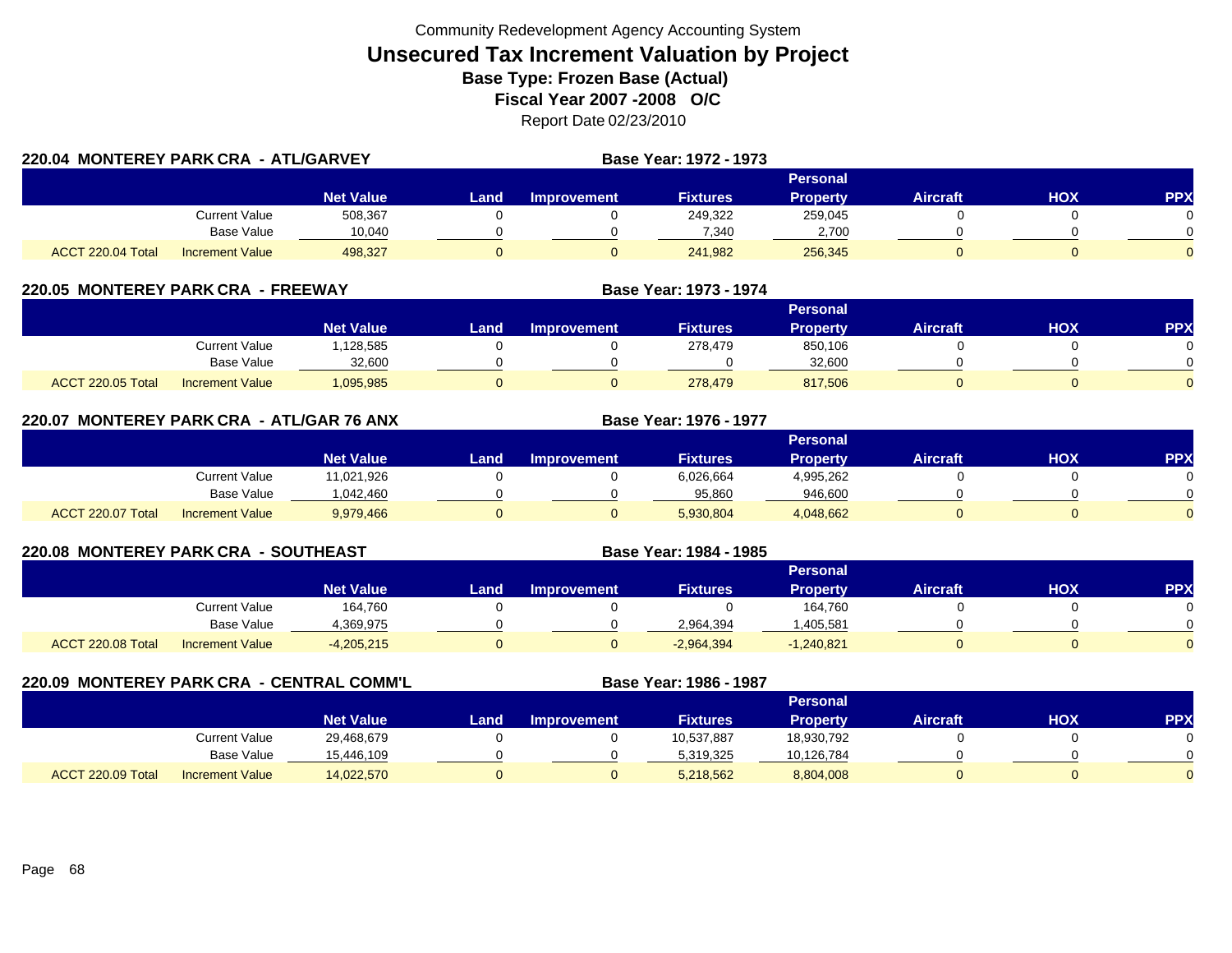**Unsecured Tax Increment Valuation by Project**

**Base Type: Frozen Base (Actual)** 

**Fiscal Year 2007 -2008 O/C**

|                                                | Report Date 02/23/2010        |  |
|------------------------------------------------|-------------------------------|--|
| 220.10  MONTEREY PARK CRA  - ATL/GARVEY 88 ANX | <b>Base Year: 1986 - 1987</b> |  |

|                   |                        |                  | Personal |                    |                 |              |                 |     |            |  |  |  |
|-------------------|------------------------|------------------|----------|--------------------|-----------------|--------------|-----------------|-----|------------|--|--|--|
|                   |                        | <b>Net Value</b> | Land     | <b>Improvement</b> | <b>Fixtures</b> | Property     | <b>Aircraft</b> | HOX | <b>PPX</b> |  |  |  |
|                   | <b>Current Value</b>   | 10,775,009       |          |                    | 5,327,554       | 5,447,455    |                 |     |            |  |  |  |
|                   | <b>Base Value</b>      | 9,210,831        |          |                    | 1,984,010       | 7,226,821    |                 |     | 0          |  |  |  |
| ACCT 220.10 Total | <b>Increment Value</b> | 1,564,178        |          |                    | 3,343,544       | $-1,779,366$ |                 |     | $\Omega$   |  |  |  |

### **220.12 MONTEREY PARK CRA - FREEWAY 90 LOT #1 Base Year: 1988 - 1989**

|                   |                        |                  |      |                    |                 | <b>Personal</b> |                 |            |          |
|-------------------|------------------------|------------------|------|--------------------|-----------------|-----------------|-----------------|------------|----------|
|                   |                        | <b>Net Value</b> | Land | <b>Improvement</b> | <b>Fixtures</b> | <b>Property</b> | <b>Aircraft</b> | <b>HOX</b> | PPX      |
|                   | <b>Current Value</b>   |                  |      |                    |                 |                 |                 |            |          |
|                   | <b>Base Value</b>      |                  |      |                    |                 |                 |                 |            |          |
| ACCT 220.12 Total | <b>Increment Value</b> |                  |      |                    |                 |                 |                 |            | $\Omega$ |

### **220.13 MONTEREY PARK CRA - CEN COMM'L '99 ANX**

|                          |                        |                  |      |                    |                 | Personal   |                 |            |          |
|--------------------------|------------------------|------------------|------|--------------------|-----------------|------------|-----------------|------------|----------|
|                          |                        | <b>Net Value</b> | Land | <b>Improvement</b> | <b>Fixtures</b> | Property   | <b>Aircraft</b> | <b>HOX</b> | PPX      |
|                          | <b>Current Value</b>   | 24,775,169       |      |                    | 10,845,679      | 13,929,490 |                 |            |          |
|                          | <b>Base Value</b>      | 1.938.154        |      |                    | 4,696,202       | 7,241,952  |                 |            | 0        |
| <b>ACCT 220.13 Total</b> | <b>Increment Value</b> | 12,837,015       |      |                    | 6.149.477       | 6,687,538  |                 |            | $\Omega$ |

**Base Year: 1992 - 1993**

|                        |                  |       |                    |                 | <b>Personal</b> |                 |            |           |
|------------------------|------------------|-------|--------------------|-----------------|-----------------|-----------------|------------|-----------|
|                        | <b>Net Value</b> | Land, | <b>Improvement</b> | <b>Fixtures</b> | Property        | <b>Aircraft</b> | <b>HOX</b> | <b>PP</b> |
| <b>Current Value</b>   | 77,842,495       |       |                    | 33,265,585      | 44,576,910      |                 |            |           |
| <b>Base Value</b>      | 42,050,169       |       |                    | 15.067.131      | 26,983,038      |                 |            |           |
| <b>Increment Value</b> | 35,792,326       |       |                    | 18,198,454      | 17,593,872      |                 |            |           |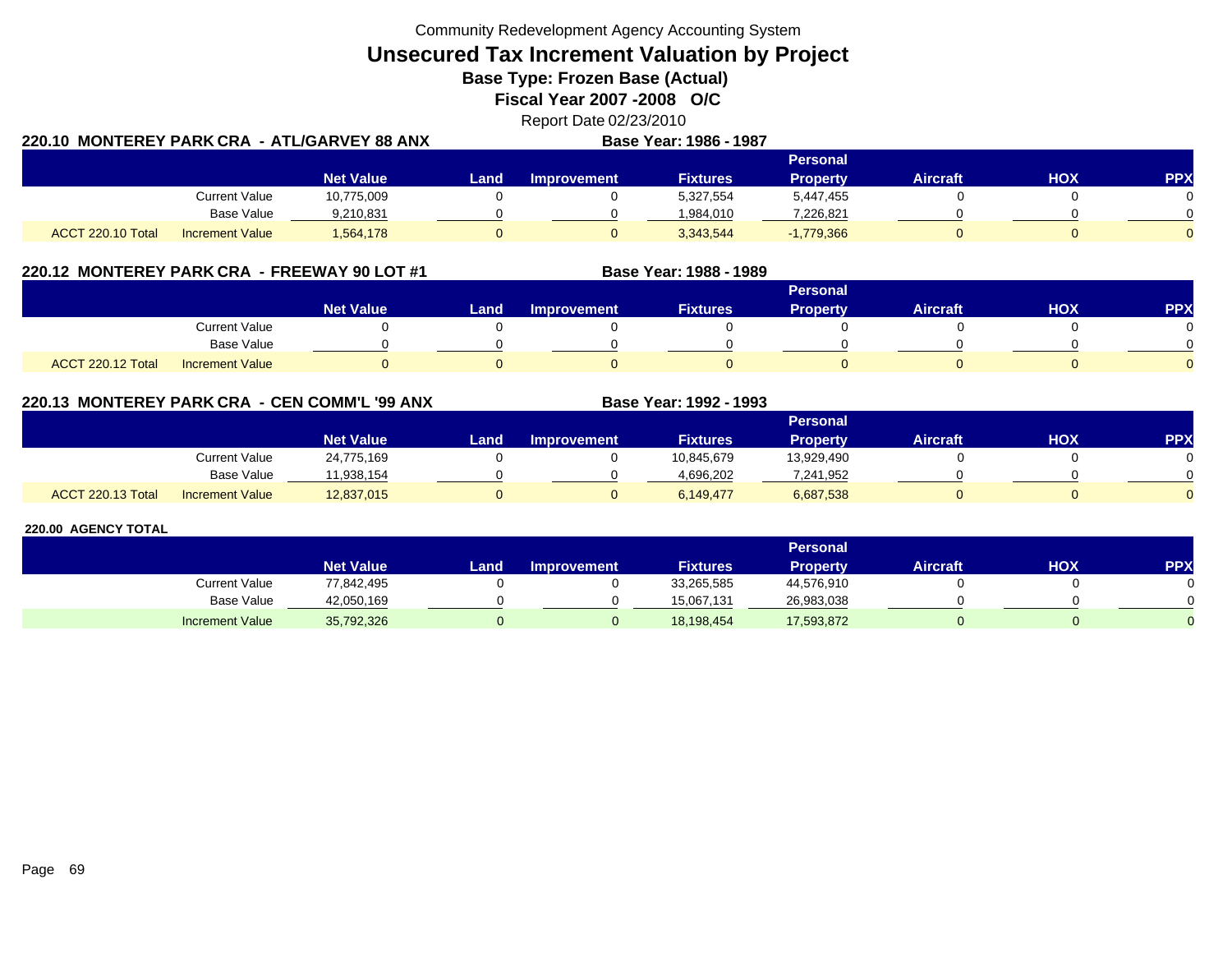| 222.02 NORWALK CRA - RP#1 |                        |                  | Base Year: 1983 - 1984 |                    |                 |                 |                 |     |            |
|---------------------------|------------------------|------------------|------------------------|--------------------|-----------------|-----------------|-----------------|-----|------------|
|                           |                        |                  |                        |                    |                 | Personal        |                 |     |            |
|                           |                        | <b>Net Value</b> | Land                   | <b>Improvement</b> | <b>Fixtures</b> | <b>Property</b> | <b>Aircraft</b> | нох | <b>PPX</b> |
|                           | Current Value          | 40,743,379       |                        |                    | 16,418,678      | 24,324,701      |                 |     | $\Omega$   |
|                           | <b>Base Value</b>      | 17.847.794       |                        |                    | 5,468,233       | 12,394,061      |                 |     | 14,500     |
| ACCT 222.02 Total         | <b>Increment Value</b> | 22,895,585       |                        |                    | 10,950,445      | 11,930,640      |                 |     | $-14,500$  |

| 222.03 NORWALK CRA - RP #2 |                        |                  |      | Base Year: 1986 - 1987 |                 |                 |                 |     |            |
|----------------------------|------------------------|------------------|------|------------------------|-----------------|-----------------|-----------------|-----|------------|
|                            |                        |                  |      |                        |                 | Personal        |                 |     |            |
|                            |                        | <b>Net Value</b> | Land | <b>Improvement</b>     | <b>Fixtures</b> | <b>Property</b> | <b>Aircraft</b> | нох | <b>PPX</b> |
|                            | Current Value          | 21,762,063       |      |                        | 9,598,185       | 12,163,878      |                 |     |            |
|                            | <b>Base Value</b>      | 7,802,118        |      |                        | 3,301,671       | 4,500,447       |                 |     |            |
| <b>ACCT 222.03 Total</b>   | <b>Increment Value</b> | 13,959,945       |      |                        | 6,296,514       | 7,663,431       |                 |     |            |

| 222.04 NORWALK CRA - RP #3 |                        |                  | Base Year: 2001 - 2002 |             |                 |                 |                 |     |                |
|----------------------------|------------------------|------------------|------------------------|-------------|-----------------|-----------------|-----------------|-----|----------------|
|                            |                        |                  |                        |             |                 | Personal        |                 |     |                |
|                            |                        | <b>Net Value</b> | Land.                  | Improvement | <b>Fixtures</b> | <b>Property</b> | <b>Aircraft</b> | ΗΟΧ | <b>PPX</b>     |
|                            | Current Value          | 38,160,957       |                        |             | 16,015,042      | 22,145,915      |                 |     | 0              |
|                            | Base Value             | 42,558,212       |                        |             | 17.518.824      | 25,039,388      |                 |     | $\Omega$       |
| ACCT 222.04 Total          | <b>Increment Value</b> | $-4,397,255$     |                        |             | $-1,503,782$    | $-2,893,473$    |                 |     | $\overline{0}$ |

|                        |                  |      |                    |                 | <b>Personal</b> |                 |     |            |
|------------------------|------------------|------|--------------------|-----------------|-----------------|-----------------|-----|------------|
|                        | <b>Net Value</b> | Land | <b>Improvement</b> | <b>Fixtures</b> | Property        | <b>Aircraft</b> | HOX | <b>PPX</b> |
| <b>Current Value</b>   | 100,666,399      |      |                    | 42,031,905      | 58,634,494      |                 |     |            |
| <b>Base Value</b>      | 68,208,124       |      |                    | 26,288,728      | 41,933,896      |                 |     | 14,500     |
| <b>Increment Value</b> | 32,458,275       |      |                    | 15,743,177      | 16,700,598      |                 |     | $-14,500$  |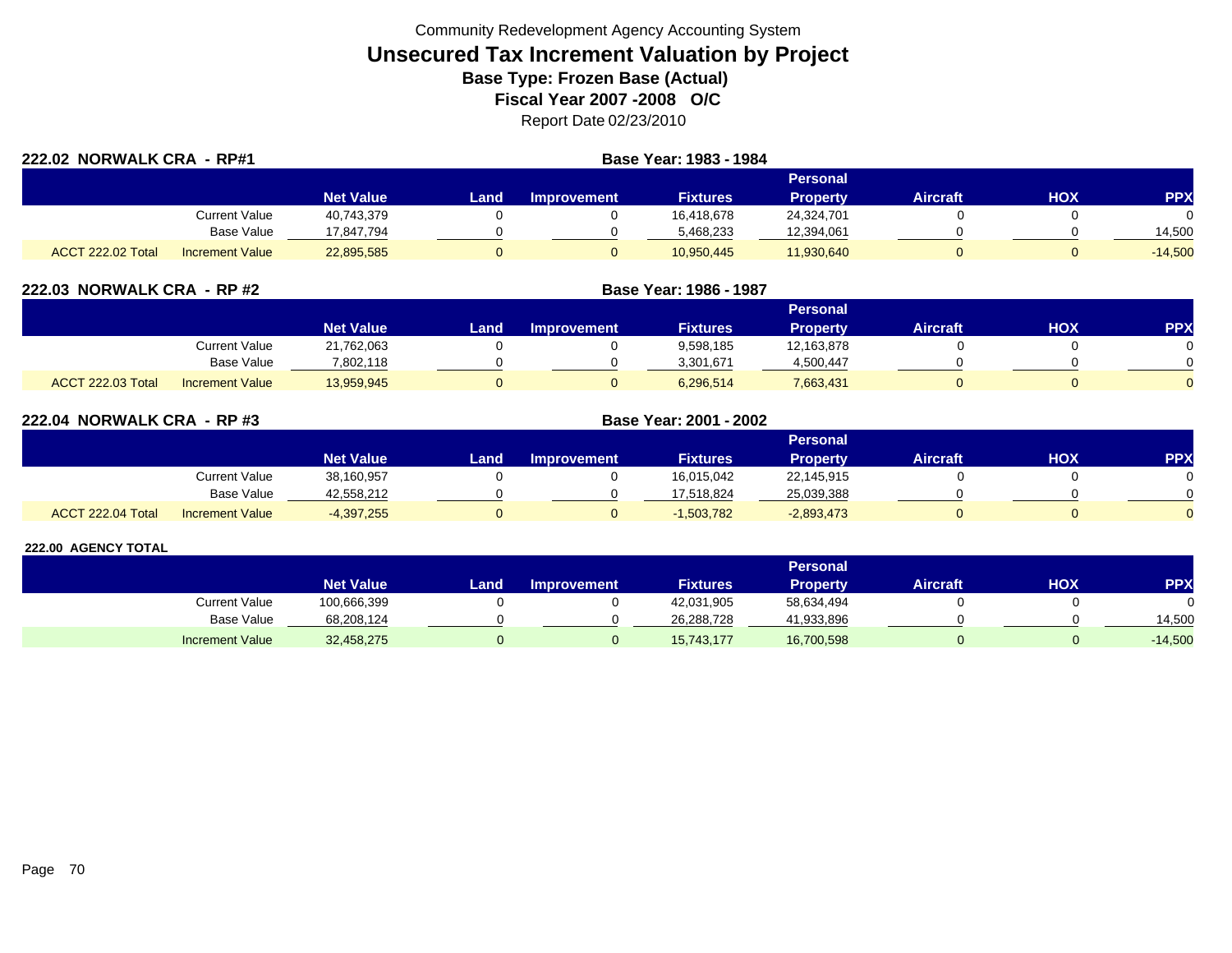| 225.02 PALMDALE CRA - PROJECT #1 |                        |                  |      |                    | Base Year: 1974 - 1975 |                 |                 |     |            |
|----------------------------------|------------------------|------------------|------|--------------------|------------------------|-----------------|-----------------|-----|------------|
|                                  |                        |                  |      |                    |                        | Personal        |                 |     |            |
|                                  |                        | <b>Net Value</b> | Land | <b>Improvement</b> | <b>Fixtures</b>        | <b>Property</b> | <b>Aircraft</b> | HOX | <b>PPX</b> |
|                                  | Current Value          | 20,831,567       |      |                    | 8.159.177              | 12,672,390      |                 |     |            |
|                                  | <b>Base Value</b>      | 2,635,100        |      |                    | 1.381.140              | ,253,960        |                 |     |            |
| ACCT 225.02 Total                | <b>Increment Value</b> | 18,196,467       |      |                    | 6,778,037              | 11,418,430      |                 |     | $\Omega$   |

| 225.03 PALMDALE CRA - PROJECT # 2 |                        |                  |      |                    | Base Year: 1978 - 1979 |                 |                 |     |           |
|-----------------------------------|------------------------|------------------|------|--------------------|------------------------|-----------------|-----------------|-----|-----------|
|                                   |                        |                  |      |                    |                        | <b>Personal</b> |                 |     |           |
|                                   |                        | <b>Net Value</b> | Land | <b>Improvement</b> | <b>Fixtures</b>        | Property        | <b>Aircraft</b> | HOX | <b>PP</b> |
|                                   | Current Value          | 13,276,682       |      |                    | 3,866,992              | 9,409,690       |                 |     |           |
|                                   | Base Value             | 3,357,872        |      | 63,460             | 672.548                | 2,623,464       |                 |     | 1.600     |
| <b>ACCT 225.03 Total</b>          | <b>Increment Value</b> | 9.918.810        |      | $-63.460$          | 3.194.444              | 6,786,226       |                 |     | $-1,600$  |

| 225.04 PALMDALE CRA - PROJ.#1/82 ANX |                        |                  |      |                    | Base Year: 1980 - 1981 |                 |                 |            |            |
|--------------------------------------|------------------------|------------------|------|--------------------|------------------------|-----------------|-----------------|------------|------------|
|                                      |                        |                  |      |                    |                        | <b>Personal</b> |                 |            |            |
|                                      |                        | <b>Net Value</b> | Land | <b>Improvement</b> | <b>Fixtures</b>        | <b>Property</b> | <b>Aircraft</b> | <b>HOX</b> | <b>PPX</b> |
|                                      | Current Value          | 791,715          |      |                    | 237,944                | 553,771         |                 |            | $\Omega$   |
|                                      | <b>Base Value</b>      |                  |      |                    |                        |                 |                 |            | $\Omega$   |
| ACCT 225.04 Total                    | <b>Increment Value</b> | 791.715          |      |                    | 237,944                | 553,771         |                 |            | $\Omega$   |

| 225.05 PALMDALE CRA - PROJECT #3 |                        |                  |      |                    |                 |                 |                 |     |            |
|----------------------------------|------------------------|------------------|------|--------------------|-----------------|-----------------|-----------------|-----|------------|
|                                  |                        |                  |      |                    |                 | <b>Personal</b> |                 |     |            |
|                                  |                        | <b>Net Value</b> | Land | <b>Improvement</b> | <b>Fixtures</b> | <b>Property</b> | <b>Aircraft</b> | нох | <b>PPX</b> |
|                                  | Current Value          | 10,808,250       |      |                    | 4,521,701       | 6,286,549       |                 |     |            |
|                                  | Base Value             | 112,289          |      |                    | 110,572         | .717            |                 |     |            |
| ACCT 225.05 Total                | <b>Increment Value</b> | 10,695,961       |      |                    | 4,411,129       | 6,284,832       |                 |     |            |

| 225.06 PALMDALE CRA - PROJECT # 4 |                        |                  |      |                    | Base Year: 1983 - 1984 |                 |                 |     |     |
|-----------------------------------|------------------------|------------------|------|--------------------|------------------------|-----------------|-----------------|-----|-----|
|                                   |                        |                  |      |                    |                        | <b>Personal</b> |                 |     |     |
|                                   |                        | <b>Net Value</b> | Land | <b>Improvement</b> | <b>Fixtures</b>        | <b>Property</b> | <b>Aircraft</b> | нох | PP) |
|                                   | Current Value          | 75,472,642       |      |                    | 34,471,355             | 41,001,287      |                 |     |     |
|                                   | <b>Base Value</b>      | 419,828          |      |                    | 210,293                | 209,535         |                 |     |     |
| ACCT 225.06 Total                 | <b>Increment Value</b> | 75,052,814       |      |                    | 34,261,062             | 40,791,752      |                 |     |     |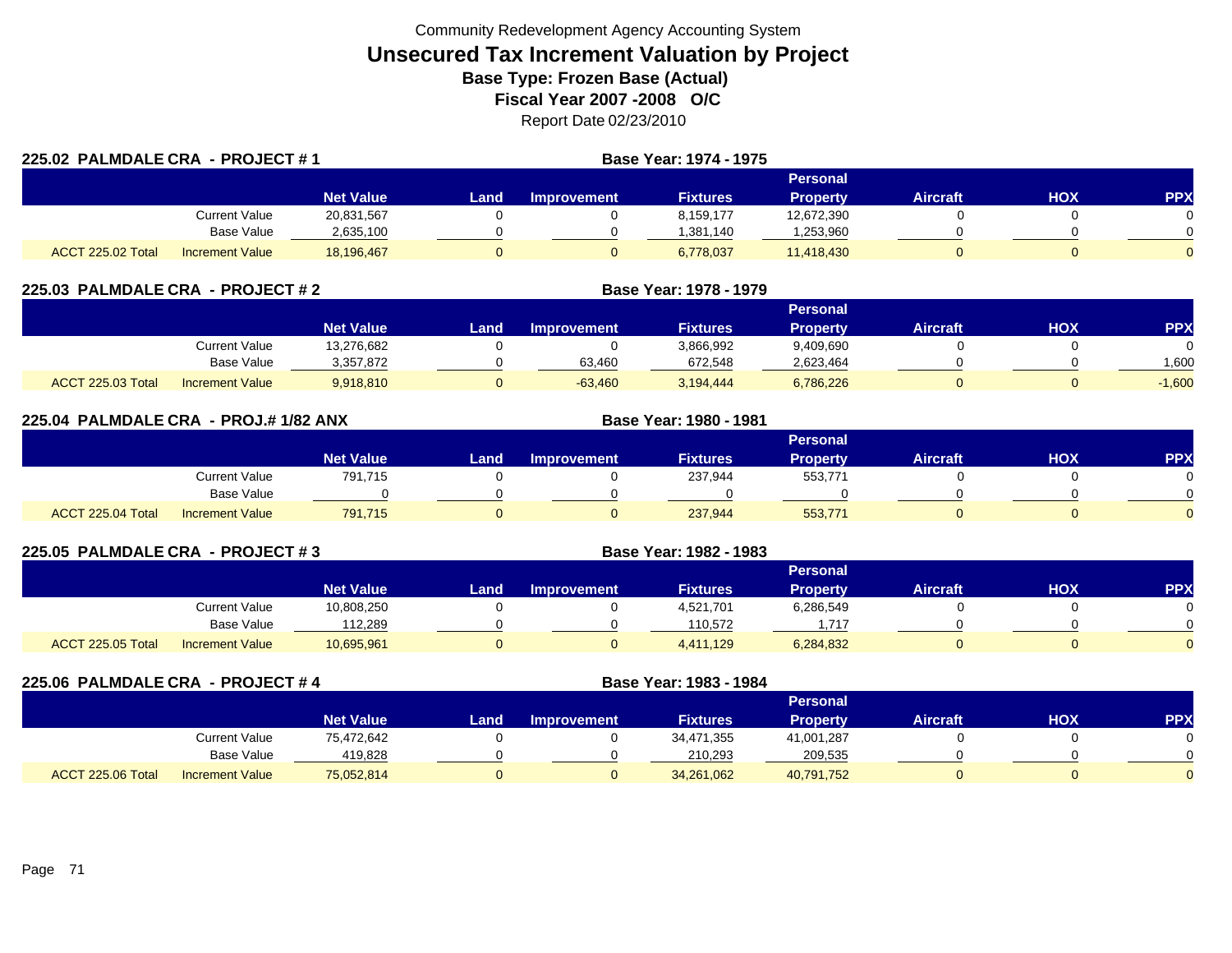|                        |                  | <b>Personal</b> |                    |                 |                 |          |     |          |  |  |  |
|------------------------|------------------|-----------------|--------------------|-----------------|-----------------|----------|-----|----------|--|--|--|
|                        | <b>Net Value</b> | Land.           | <b>Improvement</b> | <b>Fixtures</b> | <b>Property</b> | Aircraft | ΗΟΧ | PPX      |  |  |  |
| Current Value          | 121,180,856      |                 |                    | 51,257,169      | 69,923,687      |          |     |          |  |  |  |
| Base Value             | 6,525,089        |                 | 63.460             | 2,374,553       | 4,088,676       |          |     | .600     |  |  |  |
| <b>Increment Value</b> | 114,655,767      |                 | $-63,460$          | 48,882,616      | 65,835,011      |          |     | $-1,600$ |  |  |  |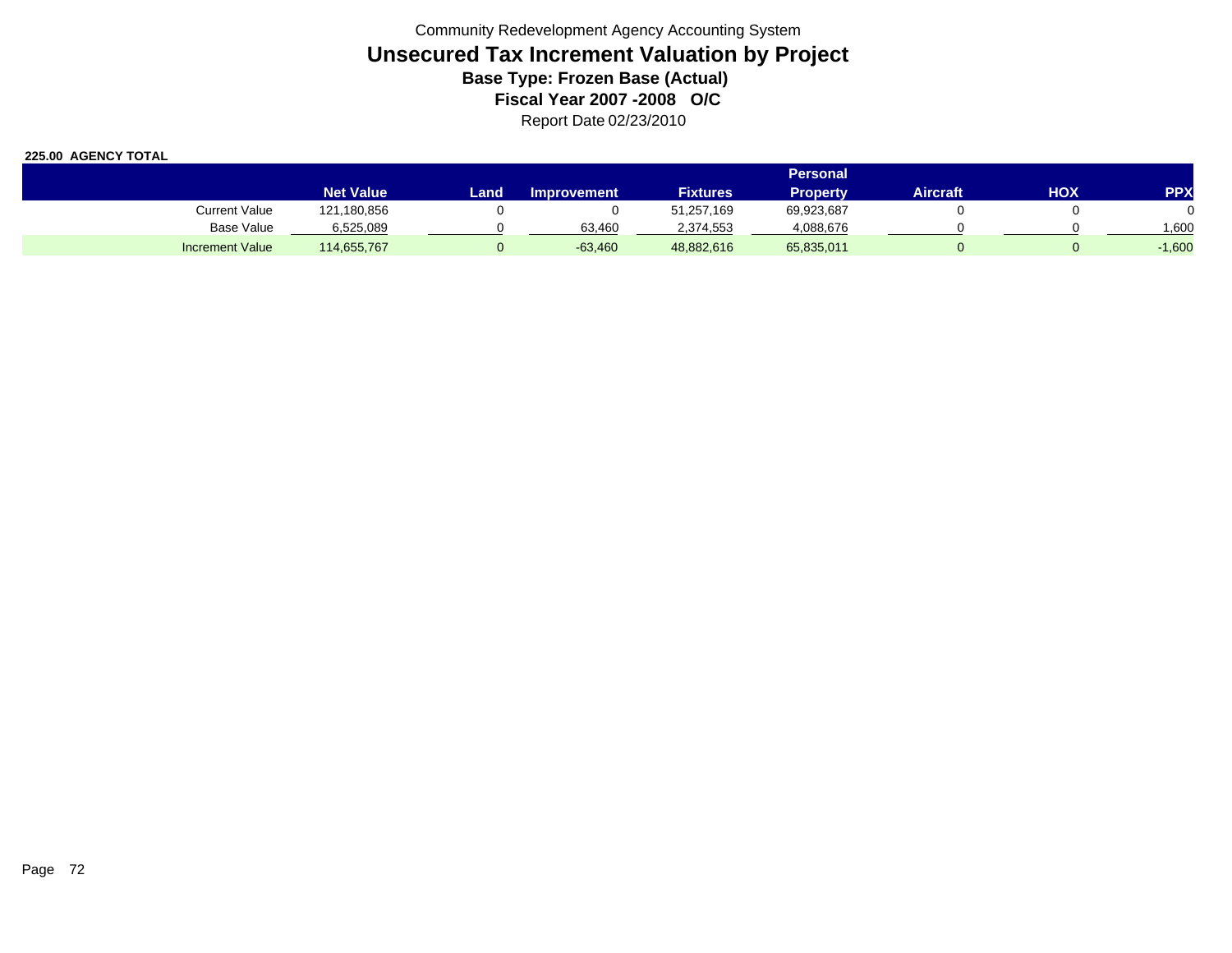|                   | 226.04 PARAMOUNT CRA - PROJECT #1 |                  |      |                    | <b>Base Year: 1973 - 1974</b> |                 |                 |     |            |
|-------------------|-----------------------------------|------------------|------|--------------------|-------------------------------|-----------------|-----------------|-----|------------|
|                   |                                   |                  |      |                    |                               | Personal        |                 |     |            |
|                   |                                   | <b>Net Value</b> | Land | <b>Improvement</b> | <b>Fixtures</b>               | <b>Property</b> | <b>Aircraft</b> | нох | <b>PPX</b> |
|                   | Current Value                     | 102,468,865      |      |                    | 38,211,606                    | 64,257,259      |                 |     |            |
|                   | <b>Base Value</b>                 | 34,766,720       |      | 210,300            | 9,474,820                     | 25,081,600      |                 |     |            |
| ACCT 226.04 Total | <b>Increment Value</b>            | 67,702,145       |      | $-210,300$         | 28,736,786                    | 39,175,659      |                 |     |            |

| 226.06 PARAMOUNT CRA - PROJ#1 81 ANX |                        |                  |      |                    | Base Year: 1980 - 1981 |                 |                 |     |            |
|--------------------------------------|------------------------|------------------|------|--------------------|------------------------|-----------------|-----------------|-----|------------|
|                                      |                        |                  |      |                    |                        | Personal        |                 |     |            |
|                                      |                        | <b>Net Value</b> | Land | <b>Improvement</b> | <b>Fixtures</b>        | <b>Property</b> | <b>Aircraft</b> | нох | <b>PPX</b> |
|                                      | <b>Current Value</b>   | 11,169,639       |      |                    | 4,747,195              | 6,422,444       |                 |     |            |
|                                      | <b>Base Value</b>      | .440.572         |      |                    | 771.936                | 669,136         |                 |     | 500        |
| ACCT 226.06 Total                    | <b>Increment Value</b> | 9,729,067        |      |                    | 3,975,259              | 5,753,308       |                 |     | $-500$     |

| 226.07 PARAMOUNT CRA - PROJECT #2 |                        |                  |      |                    | <b>Base Year: 1990 - 1991</b> |                 |                 |     |          |
|-----------------------------------|------------------------|------------------|------|--------------------|-------------------------------|-----------------|-----------------|-----|----------|
|                                   |                        |                  |      |                    |                               | Personal        |                 |     |          |
|                                   |                        | <b>Net Value</b> | Land | <b>Improvement</b> | <b>Fixtures</b>               | <b>Property</b> | <b>Aircraft</b> | HOX | PPX      |
|                                   | Current Value          | 2,630,392        |      |                    | 1,092,552                     | 1,537,840       |                 |     | 0        |
|                                   | <b>Base Value</b>      | 441,685          |      |                    | 118.776                       | 322,909         |                 |     | $\Omega$ |
| ACCT 226.07 Total                 | <b>Increment Value</b> | 2,188,707        |      |                    | 973,776                       | 1,214,931       |                 |     | $\Omega$ |

| 226.08 PARAMOUNT CRA - PROJECT #3 |                        |                  |       | Base Year: 1994 - 1995 |                 |                 |                 |     |           |
|-----------------------------------|------------------------|------------------|-------|------------------------|-----------------|-----------------|-----------------|-----|-----------|
|                                   |                        |                  |       |                        |                 | Personal        |                 |     |           |
|                                   |                        | <b>Net Value</b> | Land. | <b>Improvement</b>     | <b>Fixtures</b> | <b>Property</b> | <b>Aircraft</b> | нох | <b>PP</b> |
|                                   | Current Value          | 948.907          |       |                        | 416,868         | 532,039         |                 |     |           |
|                                   | Base Value             | 1,697,751        |       |                        | .133,387        | 564,364         |                 |     |           |
| ACCT 226.08 Total                 | <b>Increment Value</b> | $-748,844$       |       |                        | $-716.519$      | $-32,325$       |                 |     |           |

|                        |                  |      |                    |                 | <b>Personal</b> |                 |            |            |
|------------------------|------------------|------|--------------------|-----------------|-----------------|-----------------|------------|------------|
|                        | <b>Net Value</b> | Land | <b>Improvement</b> | <b>Fixtures</b> | Property        | <b>Aircraft</b> | <b>HOX</b> | <b>PPX</b> |
| Current Value          | 117,217,803      |      |                    | 44,468,221      | 72,749,582      |                 |            |            |
| <b>Base Value</b>      | 38,346,728       |      | 210,300            | 11,498,919      | 26,638,009      |                 |            | 500        |
| <b>Increment Value</b> | 78,871,075       |      | $-210,300$         | 32,969,302      | 46,111,573      |                 |            | $-500$     |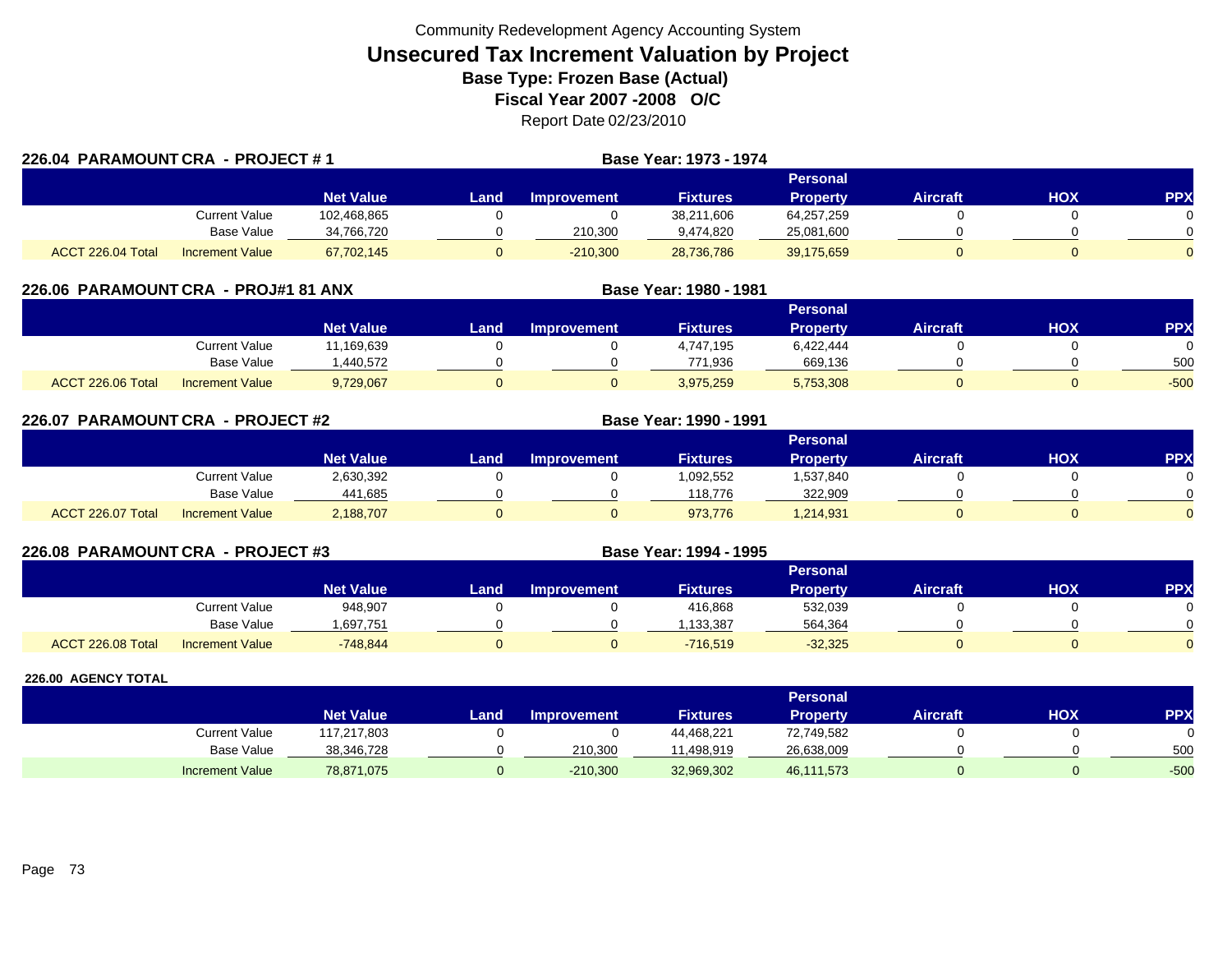| 228.02 PASADENA CRA - FAIROAKS |                        | Base Year: 1963 - 1964 |          |                    |                 |                 |                 |     |            |
|--------------------------------|------------------------|------------------------|----------|--------------------|-----------------|-----------------|-----------------|-----|------------|
|                                |                        |                        |          |                    |                 | <b>Personal</b> |                 |     |            |
|                                |                        | <b>Net Value</b>       | Land     | <b>Improvement</b> | <b>Fixtures</b> | <b>Property</b> | <b>Aircraft</b> | нох | <b>PPX</b> |
|                                | Current Value          | 3,727,949              |          |                    | 2,088,076       | 1,639,873       |                 |     |            |
|                                | <b>Base Value</b>      | 767.960                | 1.240    |                    | 115.240         | 651,800         |                 |     | 320        |
| ACCT 228.02 Total              | <b>Increment Value</b> | 2,959,989              | $-1.240$ |                    | 1,972,836       | 988,073         |                 |     | $-320$     |

| <b>228.03 PASADENA CRA</b><br>- DOWNTOWN |                        |                  |           |                    | Base Year: 1970 - 1971 |                 |                 |     |            |
|------------------------------------------|------------------------|------------------|-----------|--------------------|------------------------|-----------------|-----------------|-----|------------|
|                                          |                        |                  |           |                    |                        | Personal        |                 |     |            |
|                                          |                        | <b>Net Value</b> | Land      | <b>Improvement</b> | <b>Fixtures</b>        | <b>Property</b> | <b>Aircraft</b> | нох | <b>PPX</b> |
|                                          | Current Value          | 141.415.049      |           |                    | 38,755,596             | 103,521,453     |                 |     | 862,000    |
|                                          | Base Value             | 7,771,584        | 27,800    |                    | 2,848,684              | 4,917,200       |                 |     | 22,100     |
| ACCT 228.03 Total                        | <b>Increment Value</b> | 133,643,465      | $-27,800$ |                    | 35,906,912             | 98,604,253      |                 |     | 839,900    |

| 228.04 PASADENA CRA - SAN GABRIEL BLVD. |                        |                  |      | Base Year: 1972 - 1973 |                 |                 |                 |            |            |
|-----------------------------------------|------------------------|------------------|------|------------------------|-----------------|-----------------|-----------------|------------|------------|
|                                         |                        |                  |      |                        |                 | <b>Personal</b> |                 |            |            |
|                                         |                        | <b>Net Value</b> | Land | <b>Improvement</b>     | <b>Fixtures</b> | <b>Property</b> | <b>Aircraft</b> | <b>HOX</b> | <b>PPX</b> |
|                                         | <b>Current Value</b>   | .459.577         |      |                        | 632.538         | 827,039         |                 |            |            |
|                                         | Base Value             | 89,020           |      |                        |                 | 89,020          |                 |            |            |
| ACCT 228.04 Total                       | <b>Increment Value</b> | 1,370,557        |      |                        | 632.538         | 738.019         |                 |            |            |

| 228.05 PASADENA CRA - ORANGE GROVE |                        |                  |      |                    | Base Year: 1972 - 1973 |                 |                 |            |            |
|------------------------------------|------------------------|------------------|------|--------------------|------------------------|-----------------|-----------------|------------|------------|
|                                    |                        |                  |      |                    |                        | <b>Personal</b> |                 |            |            |
|                                    |                        | <b>Net Value</b> | Land | <b>Improvement</b> | <b>Fixtures</b>        | <b>Property</b> | <b>Aircraft</b> | <b>NOH</b> | <b>PPX</b> |
|                                    | <b>Current Value</b>   | 2,514,293        |      |                    |                        | 2,514,293       |                 |            |            |
|                                    | Base Value             |                  |      |                    |                        |                 |                 |            |            |
| ACCT 228.05 Total                  | <b>Increment Value</b> | 2,514,293        |      |                    |                        | 2,514,293       |                 |            |            |

| 228.06 PASADENA CRA - VILLA PARK |                        |                  |      |                    | Base Year: 1972 - 1973 |                 |                 |     |            |
|----------------------------------|------------------------|------------------|------|--------------------|------------------------|-----------------|-----------------|-----|------------|
|                                  |                        |                  |      |                    |                        | Personal        |                 |     |            |
|                                  |                        | <b>Net Value</b> | Land | <b>Improvement</b> | <b>Fixtures</b>        | <b>Property</b> | <b>Aircraft</b> | HOX | <b>PPX</b> |
|                                  | Current Value          | 1,787,800        |      |                    | 992,127                | 795,673         |                 |     |            |
|                                  | <b>Base Value</b>      | 671,360          |      |                    | 195,520                | 475,840         |                 |     |            |
| ACCT 228.06 Total                | <b>Increment Value</b> | 1,116,440        |      |                    | 796,607                | 319,833         |                 |     |            |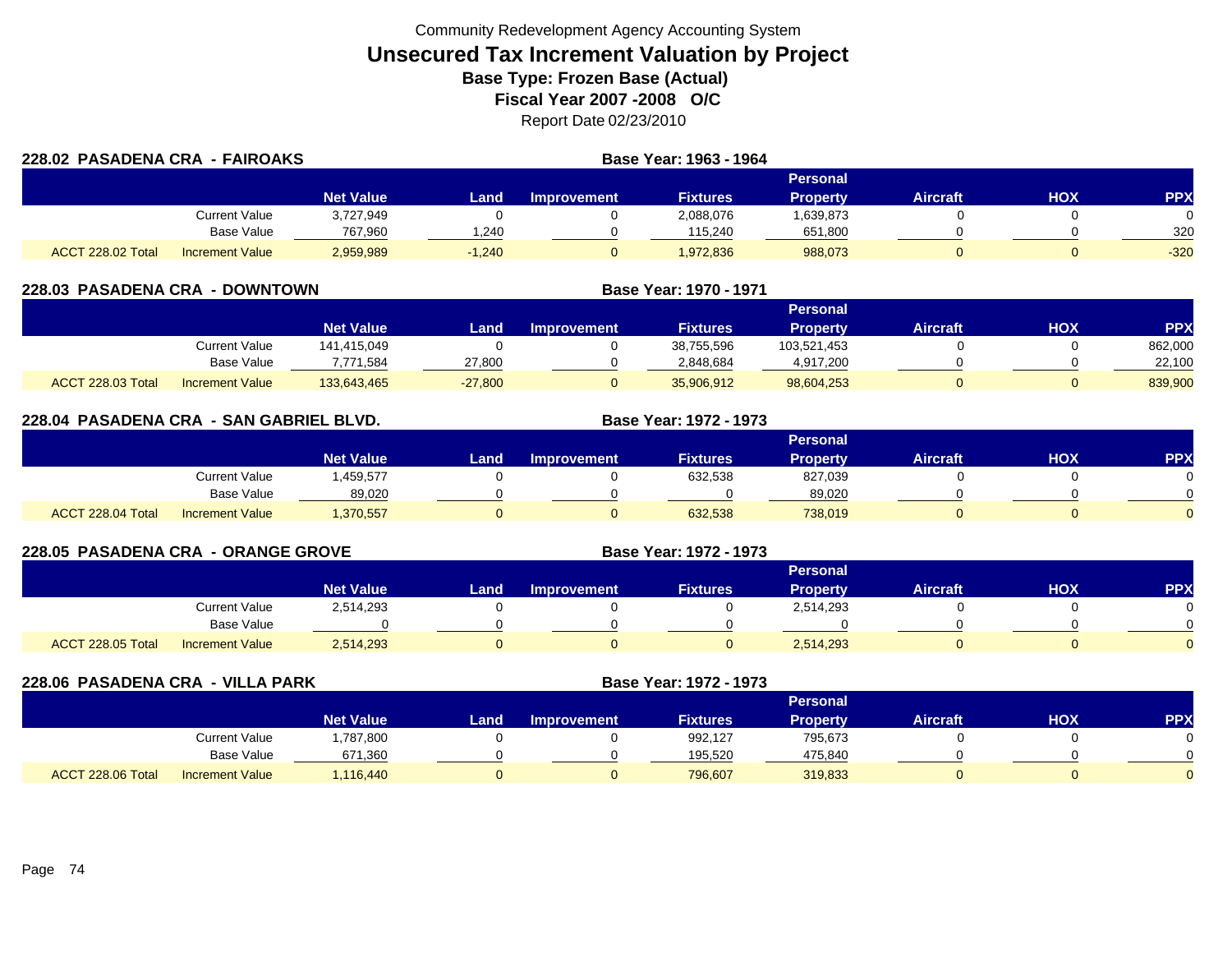Community Redevelopment Agency Accounting System

**Unsecured Tax Increment Valuation by Project**

**Base Type: Frozen Base (Actual)** 

**Fiscal Year 2007 -2008 O/C**

Report Date 02/23/2010 **Base Year: 1981 - 1982**

| 228.09  PASADENA CRA  -  LAKE WASHINGTON |                        |                  |      | <b>Base Year: 1981 - 1982</b> |                 |                 |                 |     |          |
|------------------------------------------|------------------------|------------------|------|-------------------------------|-----------------|-----------------|-----------------|-----|----------|
|                                          |                        |                  |      |                               |                 | <b>Personal</b> |                 |     |          |
|                                          |                        | <b>Net Value</b> | Land | Improvement                   | <b>Fixtures</b> | <b>Property</b> | <b>Aircraft</b> | ΗΟΧ | PPX      |
|                                          | <b>Current Value</b>   | 3,607,315        |      |                               | 1,539,344       | 2,067,971       |                 |     |          |
|                                          | Base Value             | 471,793          |      |                               | 237.167         | 242,926         |                 |     | 8,300    |
| ACCT 228.09 Total                        | <b>Increment Value</b> | 3,135,522        |      |                               | 1,302,177       | 1,825,045       |                 |     | $-8,300$ |

| 228.10 PASADENA CRA - OLD PASADENA |                        |                  |      |                    | Base Year: 1982 - 1983 |                 |                 |     |            |
|------------------------------------|------------------------|------------------|------|--------------------|------------------------|-----------------|-----------------|-----|------------|
|                                    |                        |                  |      |                    |                        | <b>Personal</b> |                 |     |            |
|                                    |                        | <b>Net Value</b> | Land | <b>Improvement</b> | <b>Fixtures</b>        | <b>Property</b> | <b>Aircraft</b> | нох | <b>PPX</b> |
|                                    | Current Value          | 46,548,305       |      |                    | 19.148.271             | 27,400,034      |                 |     |            |
|                                    | Base Value             | 2,515,659        |      |                    | 1.285.012              | ,263,747        |                 |     | 33,100     |
| ACCT 228.10 Total                  | <b>Increment Value</b> | 44,032,646       |      |                    | 17.863.259             | 26,136,287      |                 |     | $-33,100$  |

| 228.11 PASADENA CRA - LINCOLN |                                     | Base Year: 1985 - 1986 |                    |                 |                 |                 |            |            |  |
|-------------------------------|-------------------------------------|------------------------|--------------------|-----------------|-----------------|-----------------|------------|------------|--|
|                               |                                     |                        |                    |                 | <b>Personal</b> |                 |            |            |  |
|                               | <b>Net Value</b>                    | Land                   | <b>Improvement</b> | <b>Fixtures</b> | Property        | <b>Aircraft</b> | <b>HOX</b> | <b>PPX</b> |  |
|                               | Current Value<br>1,432,585          |                        |                    | 658,129         | 774.456         |                 |            |            |  |
|                               | Base Value<br>309,511               |                        |                    | 104,139         | 205,372         |                 |            |            |  |
| ACCT 228.11 Total             | 1,123,074<br><b>Increment Value</b> |                        |                    | 553,990         | 569,084         |                 |            |            |  |

| 228.12 PASADENA CRA - FAIROAKS 87 ANNEX |                        |                  |      |                    | Base Year: 1985 - 1986 |                 |                 |     |            |
|-----------------------------------------|------------------------|------------------|------|--------------------|------------------------|-----------------|-----------------|-----|------------|
|                                         |                        |                  |      |                    |                        | Personal        |                 |     |            |
|                                         |                        | <b>Net Value</b> | Land | <b>Improvement</b> | <b>Fixtures</b>        | <b>Property</b> | <b>Aircraft</b> | нох | <b>PPX</b> |
|                                         | Current Value          | 3,556,674        |      |                    | 1,731,927              | 1,824,747       |                 |     |            |
|                                         | <b>Base Value</b>      | 1,081,126        |      |                    | 354.233                | 726.893         |                 |     |            |
| ACCT 228.12 Total                       | <b>Increment Value</b> | 2,475,548        |      |                    | 1,377,694              | 1,097,854       |                 |     |            |

|                        |                  |           |             |                 | Personal    |                 |            |            |
|------------------------|------------------|-----------|-------------|-----------------|-------------|-----------------|------------|------------|
|                        | <b>Net Value</b> | Land      | Improvement | <b>Fixtures</b> | Property    | <b>Aircraft</b> | <b>HOX</b> | <b>PPX</b> |
| Current Value          | 206,049,547      |           |             | 65,546,008      | 141,365,539 |                 |            | 862,000    |
| Base Value             | 13,678,013       | 29.040    |             | 5.139.995       | 8,572,798   |                 |            | 63.820     |
| <b>Increment Value</b> | 192,371,534      | $-29,040$ |             | 60,406,013      | 132,792,741 |                 |            | 798,180    |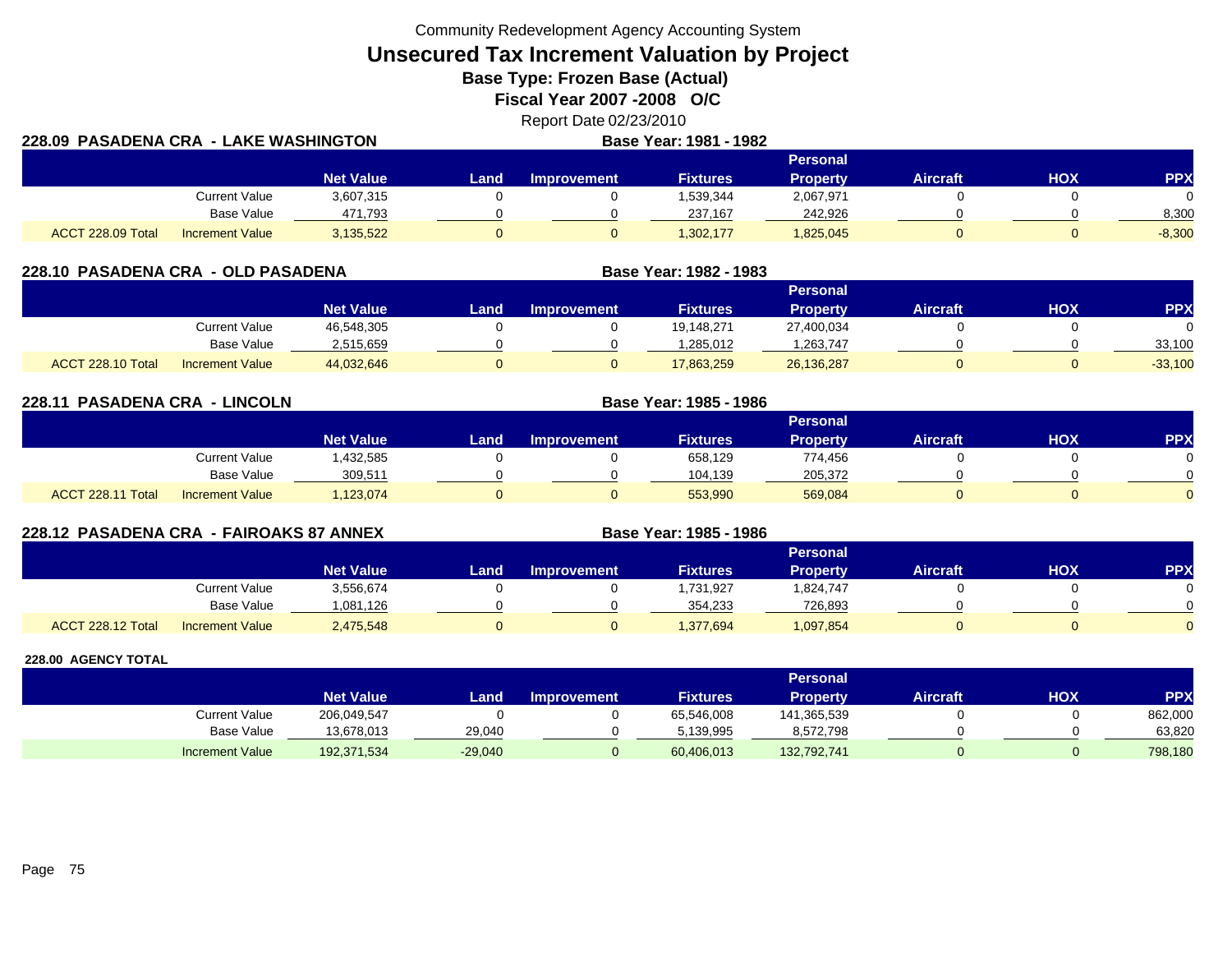|                   | 230.02 PICO RIVERA CRA - PROJECT #1 |                  |      |                    | <b>Base Year: 1974 - 1975</b> |                 |                 |     |            |  |
|-------------------|-------------------------------------|------------------|------|--------------------|-------------------------------|-----------------|-----------------|-----|------------|--|
|                   |                                     |                  |      |                    |                               | <b>Personal</b> |                 |     |            |  |
|                   |                                     | <b>Net Value</b> | Land | <b>Improvement</b> | <b>Fixtures</b>               | <b>Property</b> | <b>Aircraft</b> | HOX | <b>PPX</b> |  |
|                   | Current Value                       | 30,582,163       |      |                    | 12,605,189                    | 17,976,974      |                 |     |            |  |
|                   | Base Value                          | 7,952,660        |      |                    | ,430,560                      | 6,522,100       |                 |     |            |  |
| ACCT 230.02 Total | <b>Increment Value</b>              | 22,629,503       |      |                    | 11.174.629                    | 11,454,874      |                 |     |            |  |

### **230.03 PICO RIVERA CRA - PROJ. # 1/78 ANX**

|                          |                        |                  | Personal |                    |                 |           |                 |            |          |  |  |  |
|--------------------------|------------------------|------------------|----------|--------------------|-----------------|-----------|-----------------|------------|----------|--|--|--|
|                          |                        | <b>Net Value</b> | Land     | <b>Improvement</b> | <b>Fixtures</b> | Propertv  | <b>Aircraft</b> | <b>XOH</b> | PPX      |  |  |  |
|                          | Current Value          | 5,741,307        |          |                    | ,394,769        | 4,346,538 |                 |            |          |  |  |  |
|                          | <b>Base Value</b>      | .556.280         |          |                    | 459.840         | 096,440   |                 |            |          |  |  |  |
| <b>ACCT 230.03 Total</b> | <b>Increment Value</b> | 4,185,027        |          |                    | 934,929         | 3,250,098 |                 |            | $\Omega$ |  |  |  |

**Base Year: 1976 - 1977**

**Base Year: 1982 - 1983**

### **230.04 PICO RIVERA CRA - PROJ. # 1/84 ANX**

|                   |                        |                  |      |                    |                 | Personal   |                 |            |            |
|-------------------|------------------------|------------------|------|--------------------|-----------------|------------|-----------------|------------|------------|
|                   |                        | <b>Net Value</b> | Land | <b>Improvement</b> | <b>Fixtures</b> | Property   | <b>Aircraft</b> | <b>HOX</b> | <b>PPX</b> |
|                   | Current Value          | 42,503,188       |      |                    | 25,588,976      | 16,914,212 |                 |            |            |
|                   | <b>Base Value</b>      | 5.130.044        |      |                    | 3.588.797       | 1.541.247  |                 |            | 0          |
| ACCT 230.04 Total | <b>Increment Value</b> | 37, 373, 144     |      |                    | 22,000,179      | 15,372,965 |                 |            | $\Omega$   |

|                        |                  |      |                    |                 | <b>Personal</b> |                 |            |            |
|------------------------|------------------|------|--------------------|-----------------|-----------------|-----------------|------------|------------|
|                        | <b>Net Value</b> | _and | <b>Improvement</b> | <b>Fixtures</b> | <b>Property</b> | <b>Aircraft</b> | <b>HOX</b> | <b>PPX</b> |
| Current Value          | 78,826,658       |      |                    | 39,588,934      | 39,237,724      |                 |            |            |
| Base Value             | 14,638,984       |      |                    | 5.479.197       | 9,159,787       |                 |            |            |
| <b>Increment Value</b> | 64, 187, 674     |      |                    | 34,109,737      | 30,077,937      |                 |            |            |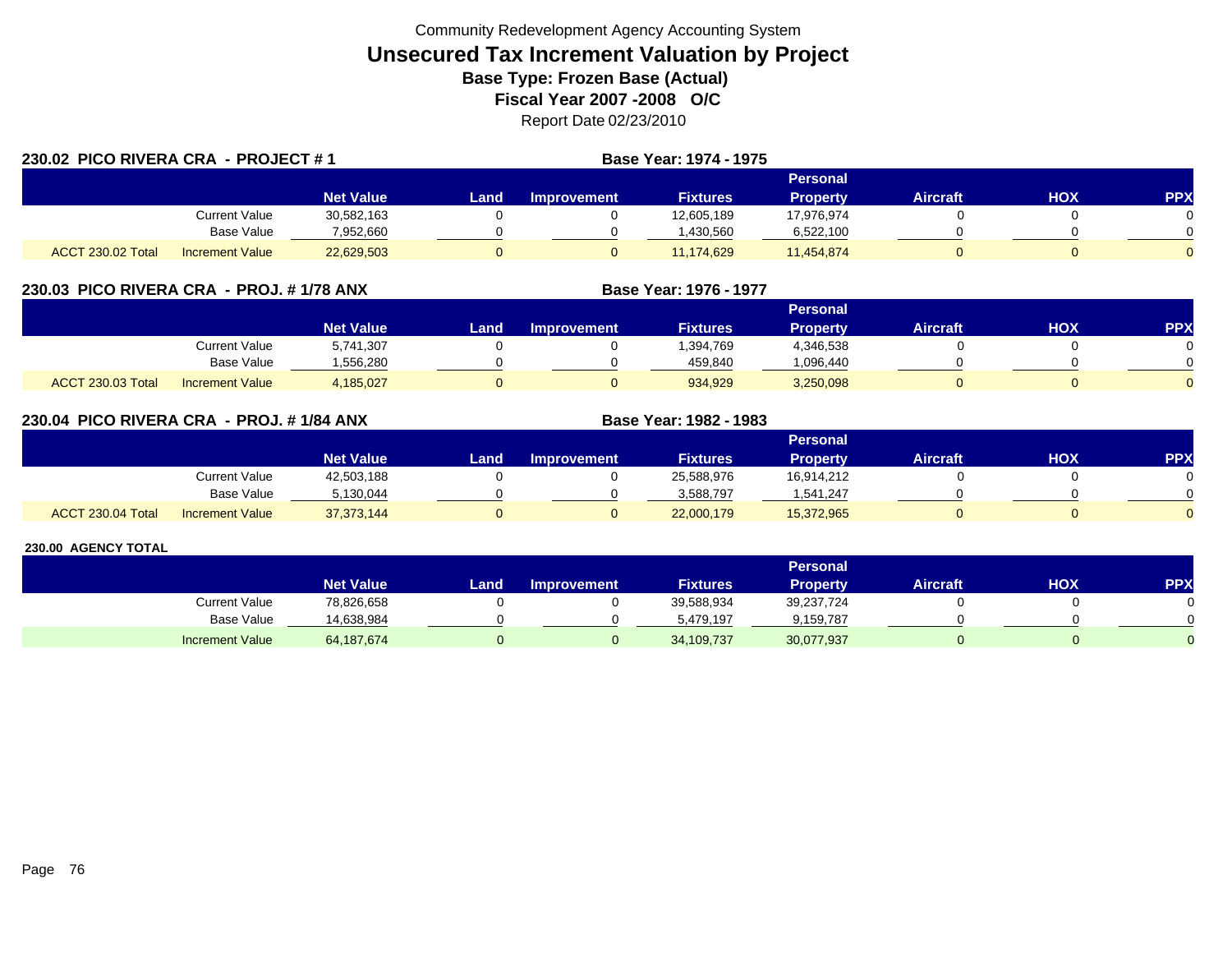| 232.05 POMONA CRA - PROJECT A-1 |                        |                  | Base Year: 1969 - 1970 |             |                 |                 |                 |     |              |
|---------------------------------|------------------------|------------------|------------------------|-------------|-----------------|-----------------|-----------------|-----|--------------|
|                                 |                        |                  |                        |             |                 | <b>Personal</b> |                 |     |              |
|                                 |                        | <b>Net Value</b> | Land                   | Improvement | <b>Fixtures</b> | <b>Property</b> | <b>Aircraft</b> | HOX | <b>PPX</b>   |
|                                 | Current Value          | 3,395,070        |                        |             | 1,378,593       | 2,016,477       |                 |     |              |
|                                 | <b>Base Value</b>      | 2,269,216        | 5,596                  |             | 293,084         | 1,970,536       |                 |     |              |
| ACCT 232.05 Total               | <b>Increment Value</b> | ,125,854         | $-5,596$               |             | 1,085,509       | 45,941          |                 |     | <sup>n</sup> |

| 232.06 POMONA CRA - PROJECT A-2 |                        |                  |      |                    |                 |                 |                 |            |            |
|---------------------------------|------------------------|------------------|------|--------------------|-----------------|-----------------|-----------------|------------|------------|
|                                 |                        |                  |      |                    |                 | Personal        |                 |            |            |
|                                 |                        | <b>Net Value</b> | Land | <b>Improvement</b> | <b>Fixtures</b> | <b>Property</b> | <b>Aircraft</b> | <b>XOH</b> | <b>PPX</b> |
|                                 | Current Value          | 3,842,712        |      |                    | 1.444.430       | 2,398,282       |                 |            |            |
|                                 | Base Value             | 625,500          |      |                    | 205,104         | ,420,396        |                 |            |            |
| ACCT 232.06 Total               | <b>Increment Value</b> | 2,217,212        |      |                    | ,239,326        | 977,886         |                 |            |            |

| 232.09 POMONA CRA - MOUNTAIN MEADOW |                        |                  |      |                    | Base Year: 1976 - 1977 |                 |                 |     |            |
|-------------------------------------|------------------------|------------------|------|--------------------|------------------------|-----------------|-----------------|-----|------------|
|                                     |                        |                  |      |                    |                        | Personal        |                 |     |            |
|                                     |                        | <b>Net Value</b> | Land | <b>Improvement</b> | <b>Fixtures</b>        | <b>Property</b> | <b>Aircraft</b> | HOX | <b>PPX</b> |
|                                     | Current Value          | 2,853,163        |      |                    | 457,362                | 2,395,801       |                 |     | 0.         |
|                                     | Base Value             | 263,400          |      |                    | 114.100                | 149,300         |                 |     | ∩          |
| ACCT 232.09 Total                   | <b>Increment Value</b> | 2,589,763        |      | υ                  | 343,262                | 2,246,501       |                 |     | $\Omega$   |

| 232.10 POMONA CRA - RES. ST. R.P. |                        |                  | <b>Base Year: 1978 - 1979</b> |                    |                 |                 |                 |     |           |
|-----------------------------------|------------------------|------------------|-------------------------------|--------------------|-----------------|-----------------|-----------------|-----|-----------|
|                                   |                        |                  |                               |                    |                 | Personal        |                 |     |           |
|                                   |                        | <b>Net Value</b> | Land                          | <b>Improvement</b> | <b>Fixtures</b> | <b>Property</b> | <b>Aircraft</b> | нох | <b>PP</b> |
|                                   | Current Value          | 24,573,608       |                               |                    | 11.308.770      | 13.264.838      |                 |     |           |
|                                   | Base Value             | 754.404.         |                               |                    | 1,302,180       | 6,452,224       |                 |     |           |
| <b>ACCT 232.10 Total</b>          | <b>Increment Value</b> | 16.819.204       |                               |                    | 10,006,590      | 6,812,614       |                 |     |           |

| 232.11            | <b>POMONA CRA - HOLT AVE./INDIAN HILL</b> |                  |      | Base Year: 1979 - 1980 |                 |                 |                 |     |            |
|-------------------|-------------------------------------------|------------------|------|------------------------|-----------------|-----------------|-----------------|-----|------------|
|                   |                                           |                  |      |                        |                 | Personal        |                 |     |            |
|                   |                                           | <b>Net Value</b> | Land | <b>Improvement</b>     | <b>Fixtures</b> | <b>Property</b> | <b>Aircraft</b> | НОХ | <b>PPX</b> |
|                   | <b>Current Value</b>                      | 10,153,850       |      |                        | 3,693,400       | 6,460,450       |                 |     |            |
|                   | Base Value                                | 9,553,320        |      |                        | 1,563,280       | 7,990,040       |                 |     |            |
| ACCT 232.11 Total | <b>Increment Value</b>                    | 600,530          |      |                        | 2,130,120       | $-1,529,590$    |                 |     |            |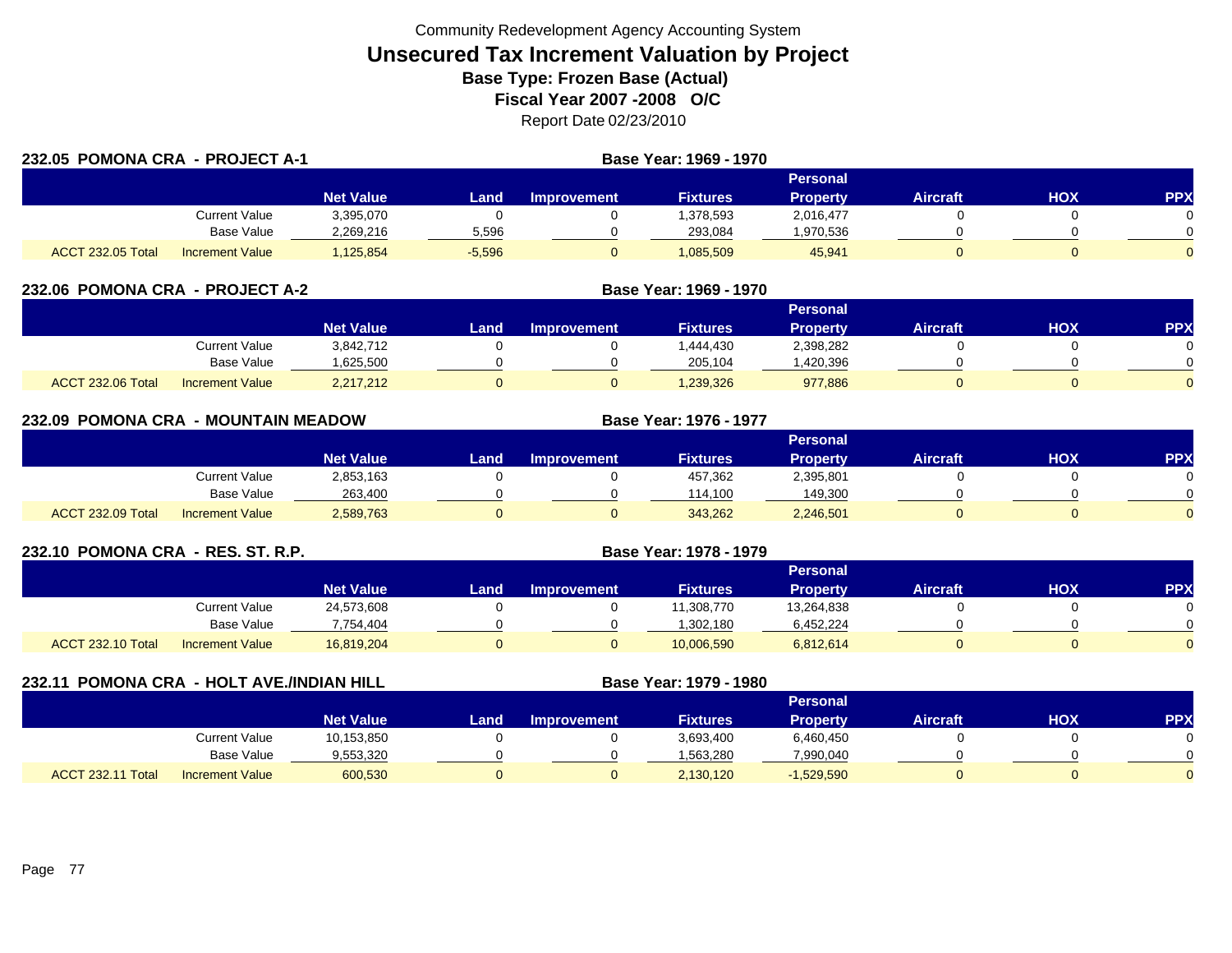Community Redevelopment Agency Accounting System

**Unsecured Tax Increment Valuation by Project**

**Base Type: Frozen Base (Actual)** 

**Fiscal Year 2007 -2008 O/C**

Report Date 02/23/2010

| 232.13 POMONA CRA - SOUTHWEST |                        |                  | Base Year: 1979 - 1980 |                    |                 |                 |                 |            |          |
|-------------------------------|------------------------|------------------|------------------------|--------------------|-----------------|-----------------|-----------------|------------|----------|
|                               |                        |                  |                        |                    |                 | Personal        |                 |            |          |
|                               |                        | <b>Net Value</b> | Land                   | <b>Improvement</b> | <b>Fixtures</b> | <b>Property</b> | <b>Aircraft</b> | <b>HOX</b> | PPX      |
|                               | <b>Current Value</b>   | 13,141,910       |                        |                    | 4,028,211       | 9,113,699       |                 |            | $\Omega$ |
|                               | Base Value             | ,204,960         |                        |                    | 364.200         | 840,760         |                 |            | $\Omega$ |
| ACCT 232.13 Total             | <b>Increment Value</b> | 11,936,950       |                        |                    | 3,664,011       | 8,272,939       |                 |            | $\Omega$ |

| 232.14 POMONA CRA - ARROW TOWNE |                        |                  |      | Base Year: 1980 - 1981 |                 |                 |                 |     |           |
|---------------------------------|------------------------|------------------|------|------------------------|-----------------|-----------------|-----------------|-----|-----------|
|                                 |                        |                  |      |                        |                 | <b>Personal</b> |                 |     |           |
|                                 |                        | <b>Net Value</b> | Land | <b>Improvement</b>     | <b>Fixtures</b> | <b>Property</b> | <b>Aircraft</b> | нох | <b>PP</b> |
|                                 | Current Value          | 2,912,632        |      |                        | 1,143,361       | 769,271.ا       |                 |     |           |
|                                 | <b>Base Value</b>      | 84,880           |      |                        | 33.420          | 51,460          |                 |     |           |
| <b>ACCT 232.14 Total</b>        | <b>Increment Value</b> | 2,827,752        |      |                        | 1.109.941       | 1,717,811       | 0               |     |           |

**232.15 POMONA CRA - MISSION CORONA BUS.CTR Base Year: 1981 - 1982 Personal Net Value Land Improvement Fixtures Property Aircraft HOX PPX** Current Value 2,794,222 0 0 694,963 2,099,259 0 0 0 Base Value 156,152 0 0 88,594 67,558 0 0 ACCT 232.15 Totall Increment Value 2,638,070 0 606,369 2,031,701 0 0

| 232.19 POMONA CRA - WEST HOLT AVE. |                        |                  |      |                    | Base Year: 1981 - 1982 |                 |                 |            |            |
|------------------------------------|------------------------|------------------|------|--------------------|------------------------|-----------------|-----------------|------------|------------|
|                                    |                        |                  |      |                    |                        | <b>Personal</b> |                 |            |            |
|                                    |                        | <b>Net Value</b> | Land | <b>Improvement</b> | <b>Fixtures</b>        | <b>Property</b> | <b>Aircraft</b> | <b>NOH</b> | <b>PPX</b> |
|                                    | Current Value          | 36,632,897       |      |                    | 8,982,943              | 27,649,954      |                 |            |            |
|                                    | Base Value             | 4,460,526        |      | 23,339             | 3,140,231              | 1,296,956       |                 |            |            |
| ACCT 232.19 Total                  | <b>Increment Value</b> | 32,172,371       |      | $-23,339$          | 5,842,712              | 26,352,998      |                 |            |            |

| 232.20 POMONA CRA | - DOWNTOWN RP# 3       |                  |      |                    | Base Year: 1983 - 1984 |                 |                 |     |          |
|-------------------|------------------------|------------------|------|--------------------|------------------------|-----------------|-----------------|-----|----------|
|                   |                        |                  |      |                    |                        | <b>Personal</b> |                 |     |          |
|                   |                        | <b>Net Value</b> | Land | <b>Improvement</b> | <b>Fixtures</b>        | <b>Property</b> | <b>Aircraft</b> | нох | PP)      |
|                   | <b>Current Value</b>   | 13,823,032       |      |                    | 6,124,146              | 7,698,886       |                 |     |          |
|                   | <b>Base Value</b>      | 5,953,325        |      |                    | 2,284,596              | 3,669,729       |                 |     | 1,000    |
| ACCT 232.20 Total | <b>Increment Value</b> | 7,869,707        |      |                    | 3,839,550              | 4,029,157       |                 |     | $-1,000$ |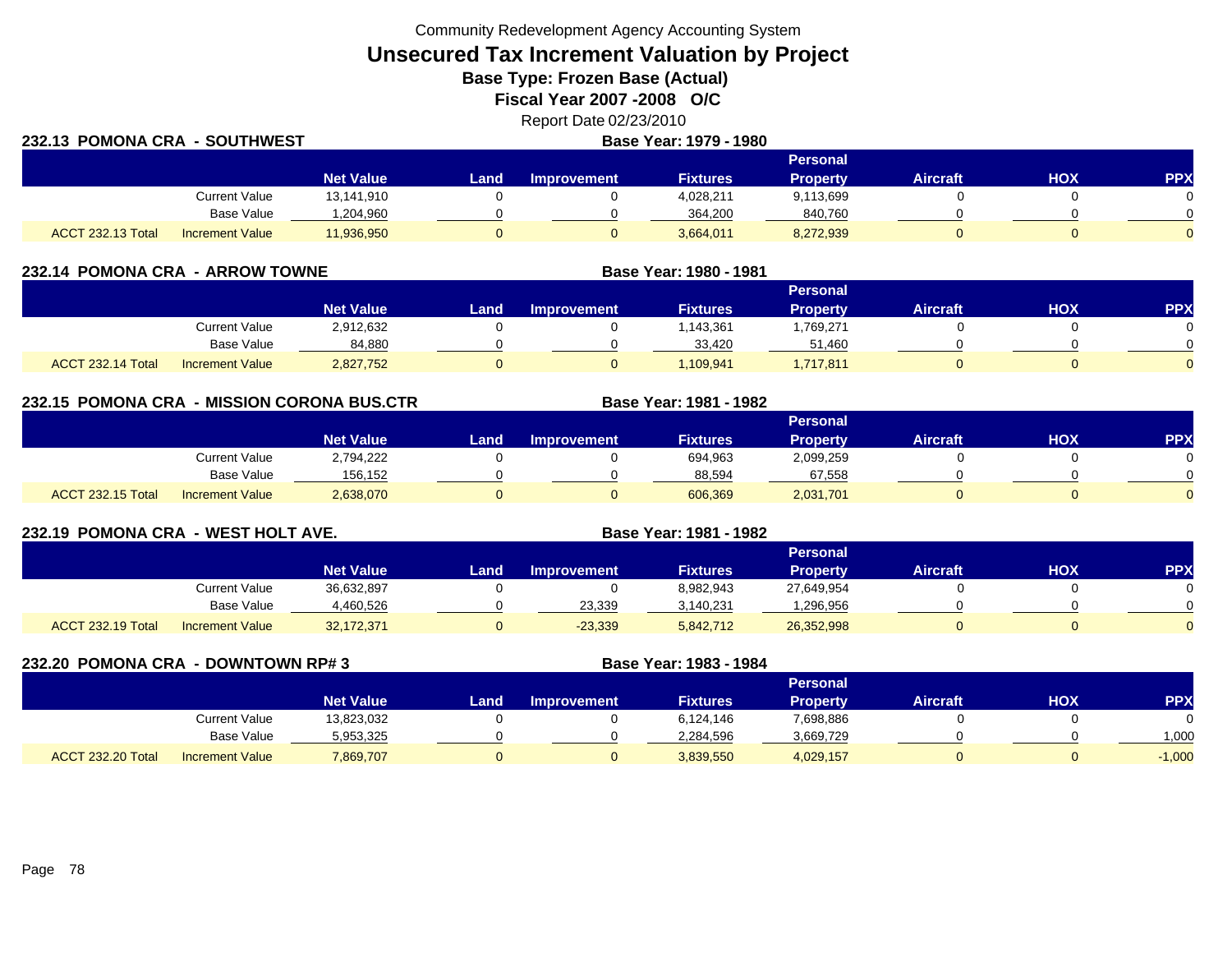Community Redevelopment Agency Accounting System

**Unsecured Tax Increment Valuation by Project**

**Base Type: Frozen Base (Actual)** 

**Fiscal Year 2007 -2008 O/C**

Report Date 02/23/2010 **Base Year: 1985 - 1986**

| 233.01 POMONA CRA  - FAIRGROUNDS AMEND |                        |                  |        | <b>Base Year: 1985 - 1986</b> |                 |                 |                 |     |            |
|----------------------------------------|------------------------|------------------|--------|-------------------------------|-----------------|-----------------|-----------------|-----|------------|
|                                        |                        |                  |        |                               |                 | <b>Personal</b> |                 |     |            |
|                                        |                        | <b>Net Value</b> | Land . | <b>Improvement</b>            | <b>Fixtures</b> | <b>Property</b> | <b>Aircraft</b> | HOX | <b>PPX</b> |
|                                        | <b>Current Value</b>   | 7,419,972        |        |                               | 3,224,053       | 4,195,919       |                 |     |            |
|                                        | Base Value             | 7,007,064        |        | 551.050                       |                 | 6,456,014       |                 |     | ∩          |
| <b>ACCT 233.01 Total</b>               | <b>Increment Value</b> | 412.908          |        | $-551.050$                    | 3,224,053       | $-2,260,095$    |                 |     | $\Omega$   |

|                          |                        | 233.03 POMONA CRA - S. GAREY/FREEWAY CORR. |      |                    | Base Year: 1990 - 1991 |                 |                 |     |            |
|--------------------------|------------------------|--------------------------------------------|------|--------------------|------------------------|-----------------|-----------------|-----|------------|
|                          |                        |                                            |      |                    |                        | Personal        |                 |     |            |
|                          |                        | <b>Net Value</b>                           | Land | <b>Improvement</b> | <b>Fixtures</b>        | <b>Property</b> | <b>Aircraft</b> | HOX | <b>PPX</b> |
|                          | Current Value          | 46,878,016                                 |      |                    | 13.117.157             | 33,837,859      |                 |     | 77,000     |
|                          | Base Value             | 111,421,470                                |      |                    | 5,551,559              | 105,869,911     |                 |     |            |
| <b>ACCT 233.03 Total</b> | <b>Increment Value</b> | $-64,543,454$                              |      |                    | 7,565,598              | $-72,032,052$   |                 |     | 77,000     |

**233.06 POMONA CRA - MERGED RP Base Year: 2001 - 2002 Personal Net Value Land Improvement Fixtures Property Aircraft HOX PPX** Current Value 20,759,153 0 0 8,460,052 12,299,101 0 0 0 Base Value 28,786,412 0 0 12,625,019 16,161,393 0 0 ACCT 233.06 Totall Increment Value -8,027,259 0 0 -4,164,967 -3,862,292 0 0 0

|                        |                  |          |                    |                 | <b>Personal</b> |                 |     |            |
|------------------------|------------------|----------|--------------------|-----------------|-----------------|-----------------|-----|------------|
|                        | <b>Net Value</b> | _and     | <b>Improvement</b> | <b>Fixtures</b> | Property        | <b>Aircraft</b> | нох | <b>PPX</b> |
| <b>Current Value</b>   | 189,180,237      |          |                    | 64,057,441      | 125,199,796     |                 |     | 77,000     |
| Base Value             | 180.540.629      | 5,596    | 574,389            | 27,565,367      | 152.396.277     |                 |     | 1.000      |
| <b>Increment Value</b> | 8,639,608        | $-5,596$ | $-574,389$         | 36,492,074      | $-27,196,481$   |                 |     | 76,000     |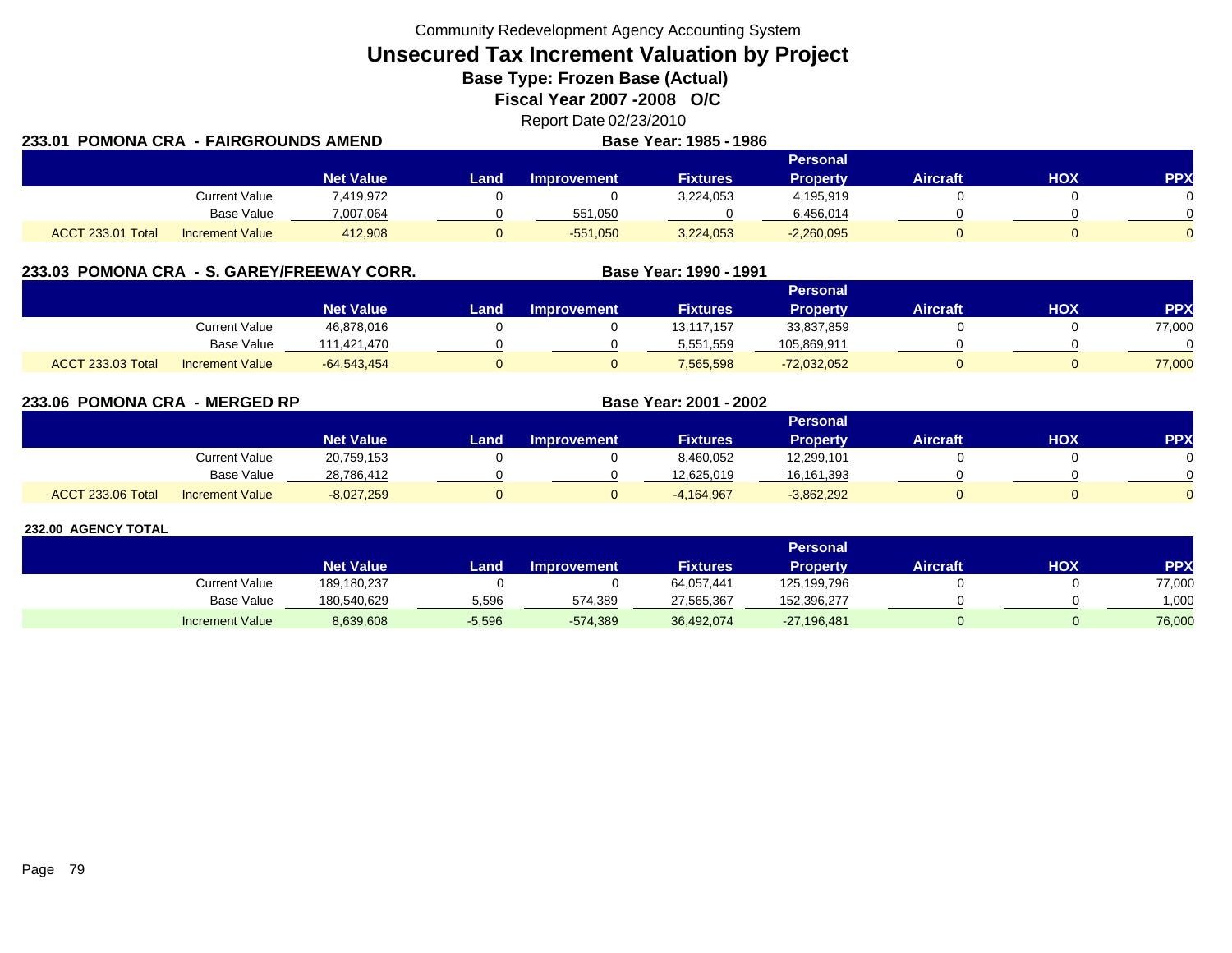| 234.02 RANCHO PALOS VERDES CRA - RP# 1 |                        |                  |      | Base Year: 1984 - 1985 |                 |                 |                 |     |            |
|----------------------------------------|------------------------|------------------|------|------------------------|-----------------|-----------------|-----------------|-----|------------|
|                                        |                        |                  |      |                        |                 | <b>Personal</b> |                 |     |            |
|                                        |                        | <b>Net Value</b> | Land | <b>Improvement</b>     | <b>Fixtures</b> | <b>Property</b> | <b>Aircraft</b> | HOX | <b>PPX</b> |
|                                        | Current Value          | 200,834          |      |                        |                 | 200,834         |                 |     |            |
|                                        | <b>Base Value</b>      | 42.206           |      |                        |                 | 42.206          |                 |     |            |
| <b>ACCT 234.02 Total</b>               | <b>Increment Value</b> | 158.628          |      |                        |                 | 158.628         |                 |     |            |

|                        |                        |       |                    |                 | <b>Personal</b> |                 |     |            |
|------------------------|------------------------|-------|--------------------|-----------------|-----------------|-----------------|-----|------------|
|                        | Net Value <sup>1</sup> | Land. | <b>Improvement</b> | <b>Fixtures</b> | Property        | <b>Aircraft</b> | нох | <b>PPX</b> |
| Current Value          | 200,834                |       |                    |                 | 200,834         |                 |     |            |
| <b>Base Value</b>      | 42,206                 |       |                    |                 | 42.206          |                 |     |            |
| <b>Increment Value</b> | 158,628                |       |                    |                 | 158,628         |                 |     |            |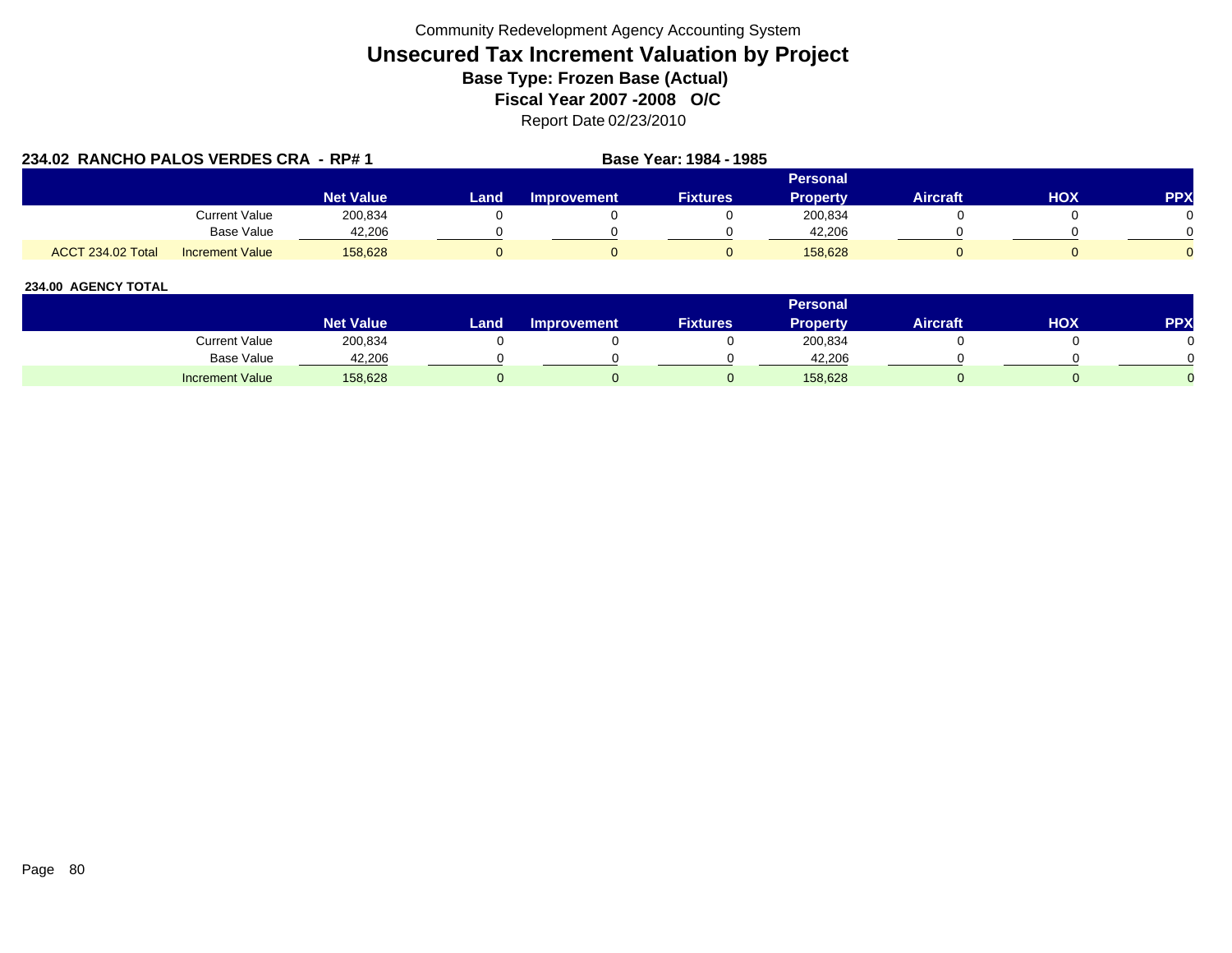| 236.04 REDONDO BEACH CRA - PLAZA |                        |                  |      |                    | Base Year: 1963 - 1964 |                 |                 |     |            |
|----------------------------------|------------------------|------------------|------|--------------------|------------------------|-----------------|-----------------|-----|------------|
|                                  |                        |                  |      |                    |                        | <b>Personal</b> |                 |     |            |
|                                  |                        | <b>Net Value</b> | Land | <b>Improvement</b> | <b>Fixtures</b>        | <b>Property</b> | <b>Aircraft</b> | HOX | <b>PPX</b> |
|                                  | Current Value          | 1,857,881        |      |                    | 884,032                | 973,849         |                 |     |            |
|                                  | Base Value             | 785.120          |      |                    | 41.360                 | 745.360         |                 |     | 1.600      |
| ACCT 236.04 Total                | <b>Increment Value</b> | 1,072,761        |      |                    | 842.672                | 228,489         |                 |     | $-1.600$   |

### **236.05 REDONDO BEACH CRA - SOUTH BAY CTR. Base Year: 1983 - 1984**

|                                             |                  |      |                    |                 | <b>Personal</b> |                 |            |            |
|---------------------------------------------|------------------|------|--------------------|-----------------|-----------------|-----------------|------------|------------|
|                                             | <b>Net Value</b> | Land | <b>Improvement</b> | <b>Fixtures</b> | <b>Property</b> | <b>Aircraft</b> | <b>HOX</b> | <b>PPX</b> |
| Current Value                               | 26,751,747       |      |                    | 13,236,695      | 13,515,052      |                 |            |            |
| <b>Base Value</b>                           | 4,871,960        |      |                    | 3,023,006       | ,848,954        |                 |            |            |
| ACCT 236.05 Total<br><b>Increment Value</b> | 21,879,787       |      |                    | 10,213,689      | 11,666,098      |                 |            |            |

### **236.06 REDONDO BEACH CRA - AVIATION HI-SCH**

|                   |                        |                  |      |                    |                 | Personal        |                 |            |           |
|-------------------|------------------------|------------------|------|--------------------|-----------------|-----------------|-----------------|------------|-----------|
|                   |                        | <b>Net Value</b> | Land | <b>Improvement</b> | <b>Fixtures</b> | <b>Property</b> | <b>Aircraft</b> | <b>HOX</b> | <b>PP</b> |
|                   | Current Value          | 30,169,074       |      |                    | 6,549,841       | 23,619,233      |                 |            |           |
|                   | Base Value             |                  |      |                    |                 |                 |                 |            |           |
| ACCT 236.06 Total | <b>Increment Value</b> | 30,169,074       |      |                    | 6,549,841       | 23,619,233      |                 |            |           |

**Base Year: 1983 - 1984**

**Base Year: 1980 - 1981**

### **236.07 REDONDO BEACH CRA - HARBOR CENTER**

|                   |                        | <b>Personal</b>  |      |             |                 |                 |                 |            |            |  |  |
|-------------------|------------------------|------------------|------|-------------|-----------------|-----------------|-----------------|------------|------------|--|--|
|                   |                        | <b>Net Value</b> | Land | Improvement | <b>Fixtures</b> | <b>Property</b> | <b>Aircraft</b> | <b>HOX</b> | <b>PPX</b> |  |  |
|                   | Current Value          | 5,387,126        |      |             | 1,221,918       | 4,165,208       |                 |            | 0          |  |  |
|                   | Base Value             | 126.560          |      |             | 69.280          | 57.280          |                 |            | $\cap$     |  |  |
| ACCT 236.07 Total | <b>Increment Value</b> | 5,260,566        |      |             | ,152,638        | 4,107,928       |                 |            | $\Omega$   |  |  |

|                        |                  |      |                    |                 | <b>Personal</b> |                 |     |            |
|------------------------|------------------|------|--------------------|-----------------|-----------------|-----------------|-----|------------|
|                        | <b>Net Value</b> | Land | <b>Improvement</b> | <b>Fixtures</b> | <b>Property</b> | <b>Aircraft</b> | нох | <b>PPX</b> |
| Current Value          | 64,165,828       |      |                    | 21,892,486      | 42,273,342      |                 |     |            |
| <b>Base Value</b>      | 5,783,640        |      |                    | 3.133.646       | 2,651,594       |                 |     | 1,600      |
| <b>Increment Value</b> | 58,382,188       |      |                    | 18,758,840      | 39,621,748      |                 |     | $-1,600$   |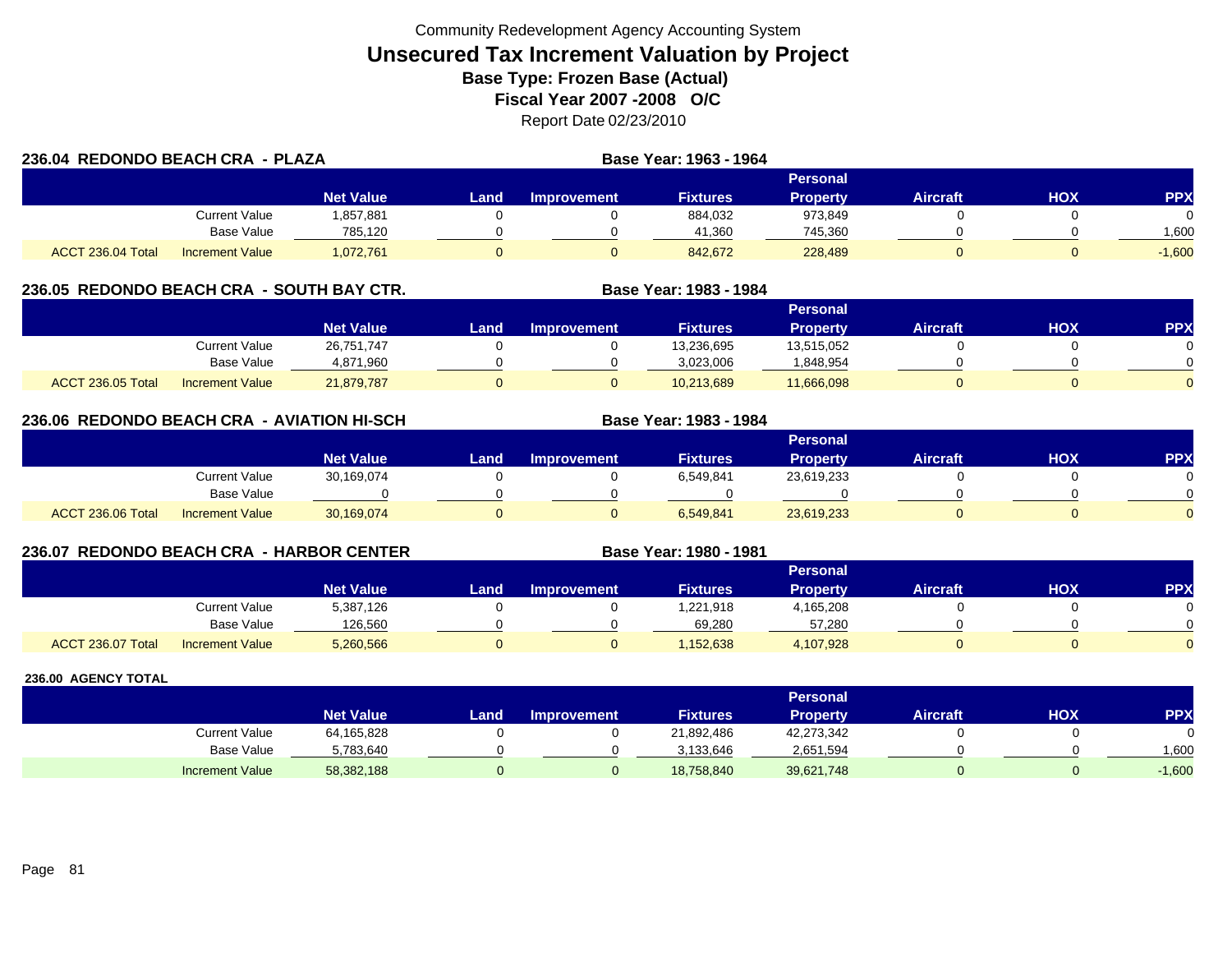| 237.02 ROSEMEAD CRA - PROJ. A-1 |                        |                  |      | Base Year: 1971 - 1972 |                 |                 |                 |     |            |
|---------------------------------|------------------------|------------------|------|------------------------|-----------------|-----------------|-----------------|-----|------------|
|                                 |                        |                  |      |                        |                 | Personal        |                 |     |            |
|                                 |                        | <b>Net Value</b> | Land | <b>Improvement</b>     | <b>Fixtures</b> | <b>Property</b> | <b>Aircraft</b> | HOX | <b>PPX</b> |
|                                 | Current Value          | 23,534,056       |      |                        | 6,415,099       | 17,118,957      |                 |     |            |
|                                 | Base Value             | 3,364,580        |      |                        | 386,980         | 2,977,600       |                 |     |            |
| ACCT 237.02 Total               | <b>Increment Value</b> | 20,169,476       |      | 0                      | 6,028,119       | 14, 141, 357    |                 |     |            |

| 237.04 ROSEMEAD CRA - RP #2 |  |
|-----------------------------|--|
|                             |  |

|                   |                        |                  | Personal |             |                 |              |                 |     |            |  |  |
|-------------------|------------------------|------------------|----------|-------------|-----------------|--------------|-----------------|-----|------------|--|--|
|                   |                        | <b>Net Value</b> | Land.    | Improvement | <b>Fixtures</b> | Propertv     | <b>Aircraft</b> | нох | <b>PPX</b> |  |  |
|                   | <b>Current Value</b>   | 16,298,598       |          |             | 7,675,667       | 8,622,931    |                 |     |            |  |  |
|                   | <b>Base Value</b>      | 19,017,519       |          |             | 7.828.195       | 11,197,324   |                 |     | 8,000      |  |  |
| ACCT 237.04 Total | <b>Increment Value</b> | $-2,718,921$     |          |             | $-152,528$      | $-2,574,393$ |                 |     | $-8,000$   |  |  |

**ROSEMEAD CRA - RP #2 Base Year: 1999 - 2000**

|                        |                  |       |                    |                 | Personal        |                 |     |            |
|------------------------|------------------|-------|--------------------|-----------------|-----------------|-----------------|-----|------------|
|                        | <b>Net Value</b> | Land. | <b>Improvement</b> | <b>Fixtures</b> | <b>Property</b> | <b>Aircraft</b> | нох | <b>PPX</b> |
| Current Value          | 39,832,654       |       |                    | 14,090,766      | 25,741,888      |                 |     |            |
| <b>Base Value</b>      | 22,382,099       |       |                    | 8,215,175       | 14,174,924      |                 |     | 8,000      |
| <b>Increment Value</b> | 17,450,555       |       |                    | 5,875,591       | 11,566,964      |                 |     | $-8,000$   |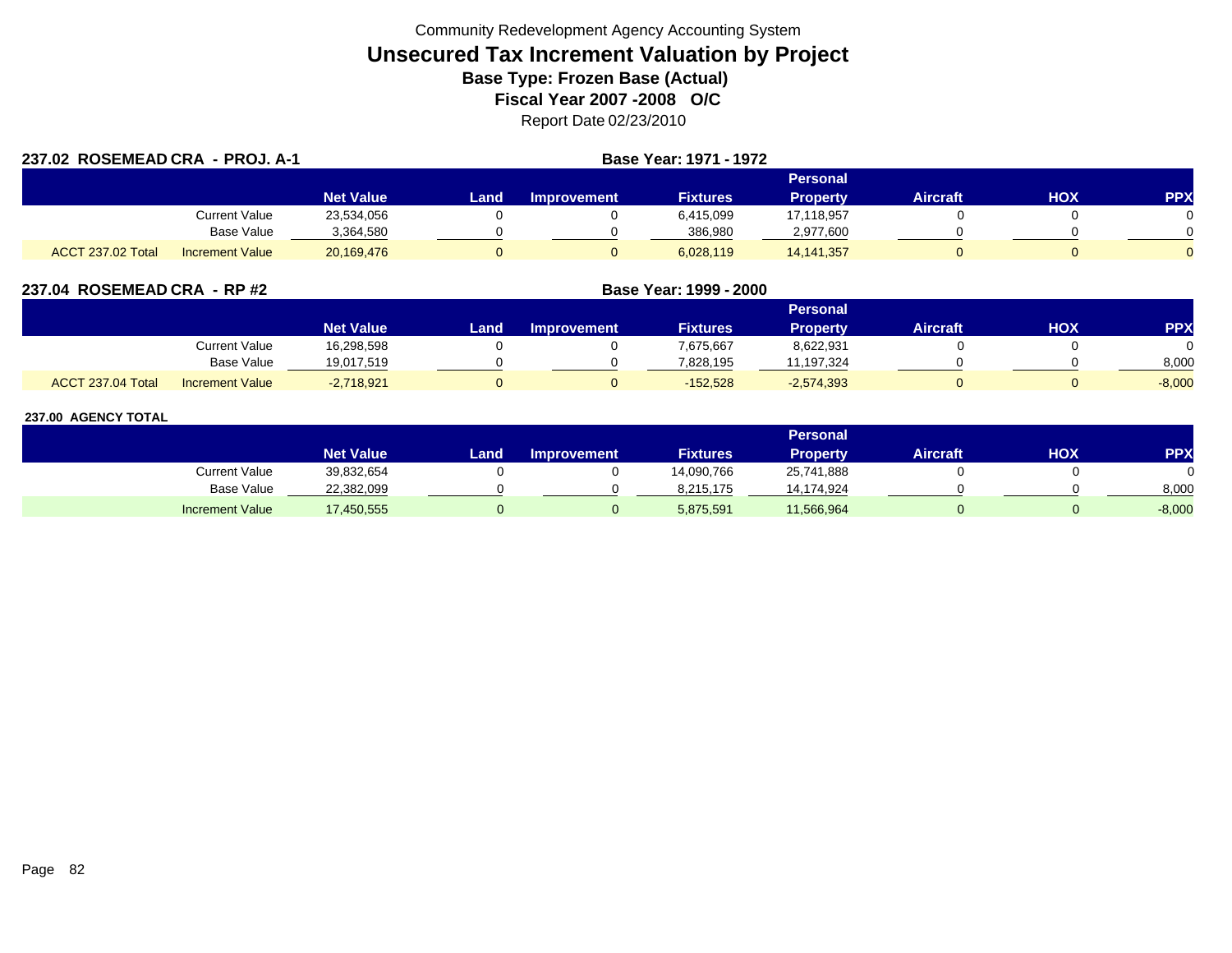| 240.02 SAN FERNANDO CRA - PROJ. #1 |                        |                  |      |                    | Base Year: 1965 - 1966 |                 |                 |     |            |
|------------------------------------|------------------------|------------------|------|--------------------|------------------------|-----------------|-----------------|-----|------------|
|                                    |                        |                  |      |                    |                        | Personal        |                 |     |            |
|                                    |                        | <b>Net Value</b> | Land | <b>Improvement</b> | <b>Fixtures</b>        | <b>Property</b> | <b>Aircraft</b> | HOX | <b>PPX</b> |
|                                    | Current Value          | 3,273,431        |      |                    | 1,144,821              | 2,128,610       |                 |     | 0.         |
|                                    | Base Value             | 458,880          |      |                    | 171,560                | 287,320         |                 |     | $\Omega$   |
| ACCT 240.02 Total                  | <b>Increment Value</b> | 2,814,551        |      |                    | 973,261                | 1,841,290       |                 |     | 0          |

| 240.03 SAN FERNANDO CRA - PROJ. # 2 |                  |      | Base Year: 1971 - 1972 |                 |           |          |     |            |  |  |  |
|-------------------------------------|------------------|------|------------------------|-----------------|-----------|----------|-----|------------|--|--|--|
|                                     |                  |      |                        | Personal        |           |          |     |            |  |  |  |
|                                     | <b>Net Value</b> | Land | <b>Improvement</b>     | <b>Fixtures</b> | Property  | Aircraft | нох | <b>PPX</b> |  |  |  |
| Current Value                       | 6,069,748        |      |                        | 2,384,318       | 3.685.430 |          |     |            |  |  |  |
| <b>Base Value</b>                   | 794,120          |      |                        | 158,560         | 635,560   |          |     |            |  |  |  |

| 240.04 SAN FERNANDO CRA - CIVIC CENTER |                        |                  | <b>Base Year: 1972 - 1973</b> |             |                 |                 |                 |                 |            |  |
|----------------------------------------|------------------------|------------------|-------------------------------|-------------|-----------------|-----------------|-----------------|-----------------|------------|--|
|                                        |                        |                  |                               |             |                 |                 |                 | <b>Personal</b> |            |  |
|                                        |                        | <b>Net Value</b> | Land                          | Improvement | <b>Fixtures</b> | <b>Property</b> | <b>Aircraft</b> | <b>HOX</b>      | <b>PPX</b> |  |
|                                        | Current Value          | 7,523,919        |                               |             | 1,567,846       | 5,956,073       |                 |                 |            |  |
|                                        | Base Value             | 786,820          |                               |             | 71,200          | 715,620         |                 |                 |            |  |
| ACCT 240.04 Total                      | <b>Increment Value</b> | 6,737,099        |                               |             | ,496,646        | 5,240,453       |                 |                 |            |  |

I Increment Value 5,275,628 0 0 2,225,758 3,049,870 0 0

| 240.05 SAN FERNANDO CRA - CIV. CTR. 84 ANX |                        |                  |      |                    | <b>Base Year: 1982 - 1983</b> |                 |                 |     |            |
|--------------------------------------------|------------------------|------------------|------|--------------------|-------------------------------|-----------------|-----------------|-----|------------|
|                                            |                        |                  |      |                    |                               | Personal        |                 |     |            |
|                                            |                        | <b>Net Value</b> | Land | <b>Improvement</b> | <b>Fixtures</b>               | <b>Property</b> | <b>Aircraft</b> | HOX | <b>PPX</b> |
|                                            | <b>Current Value</b>   | 41,272,538       |      |                    | 19.010.112                    | 22,262,426      |                 |     | 0.         |
|                                            | Base Value             | 11.672.043       |      |                    | 5,494,006                     | 6,178,037       |                 |     | ∩          |
| ACCT 240.05 Total                          | <b>Increment Value</b> | 29,600,495       |      |                    | 13.516.106                    | 16,084,389      |                 |     | 0          |

| 240.06 SAN FERNANDO CRA - PROJ. # 1 89 ANX |                   |                        |                  |      | Base Year: 1987 - 1988 |                 |                 |                 |     |            |
|--------------------------------------------|-------------------|------------------------|------------------|------|------------------------|-----------------|-----------------|-----------------|-----|------------|
|                                            |                   |                        |                  |      |                        |                 | Personal        |                 |     |            |
|                                            |                   |                        | <b>Net Value</b> | Land | <b>Improvement</b>     | <b>Fixtures</b> | <b>Property</b> | <b>Aircraft</b> | HOX | <b>PPX</b> |
|                                            |                   | <b>Current Value</b>   | 1,939,447        |      |                        | 971,875         | 967,572         |                 |     |            |
|                                            |                   | Base Value             | .858,927         |      |                        | 937,837         | 921,090         |                 |     |            |
|                                            | ACCT 240.06 Total | <b>Increment Value</b> | 80,520           |      |                        | 34,038          | 46,482          |                 |     |            |

ACCT 240.03 Total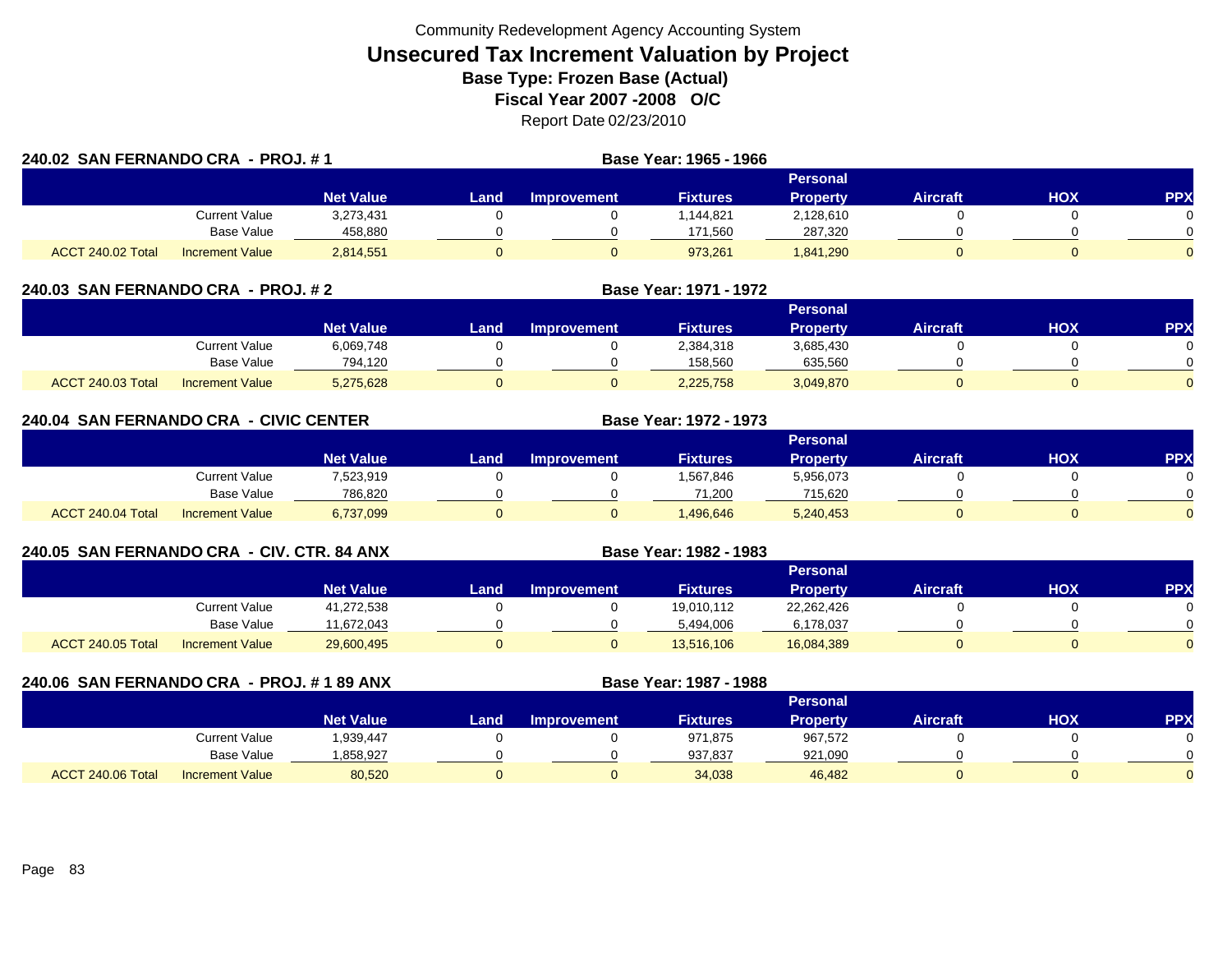Community Redevelopment Agency Accounting System

# **Unsecured Tax Increment Valuation by Project**

**Base Type: Frozen Base (Actual)** 

**Fiscal Year 2007 -2008 O/C**

## Report Date 02/23/2010

| 240.07 SAN FERNANDO CRA - RP #4 |                        | Base Year: 1993 - 1994 |      |                    |                 |           |          |            |            |
|---------------------------------|------------------------|------------------------|------|--------------------|-----------------|-----------|----------|------------|------------|
|                                 |                        | <b>Personal</b>        |      |                    |                 |           |          |            |            |
|                                 |                        | <b>Net Value</b>       | Land | <b>Improvement</b> | <b>Fixtures</b> | Property  | Aircraft | <b>HOX</b> | <b>PPX</b> |
|                                 | <b>Current Value</b>   | 8,938,623              |      |                    | 2.224.143       | 6,824,480 |          |            | 110,000    |
|                                 | Base Value             | 8,839,014              |      |                    | 3,740,899       | 5,211,415 |          |            | 113,300    |
| ACCT 240.07 Total               | <b>Increment Value</b> | 99,609                 |      |                    | $-1,516,756$    | 1,613,065 |          |            | $-3,300$   |

|                        |                  |      |                    |                 | Personal   |                 |     |            |
|------------------------|------------------|------|--------------------|-----------------|------------|-----------------|-----|------------|
|                        | <b>Net Value</b> | Land | <b>Improvement</b> | <b>Fixtures</b> | Property   | <b>Aircraft</b> | нох | <b>PPX</b> |
| Current Value          | 69,017,706       |      |                    | 27,303,115      | 41,824,591 |                 |     | 110,000    |
| <b>Base Value</b>      | 24,409,804       |      |                    | 10,574,062      | 13,949,042 |                 |     | 113,300    |
| <b>Increment Value</b> | 44,607,902       |      |                    | 16,729,053      | 27,875,549 |                 |     | $-3,300$   |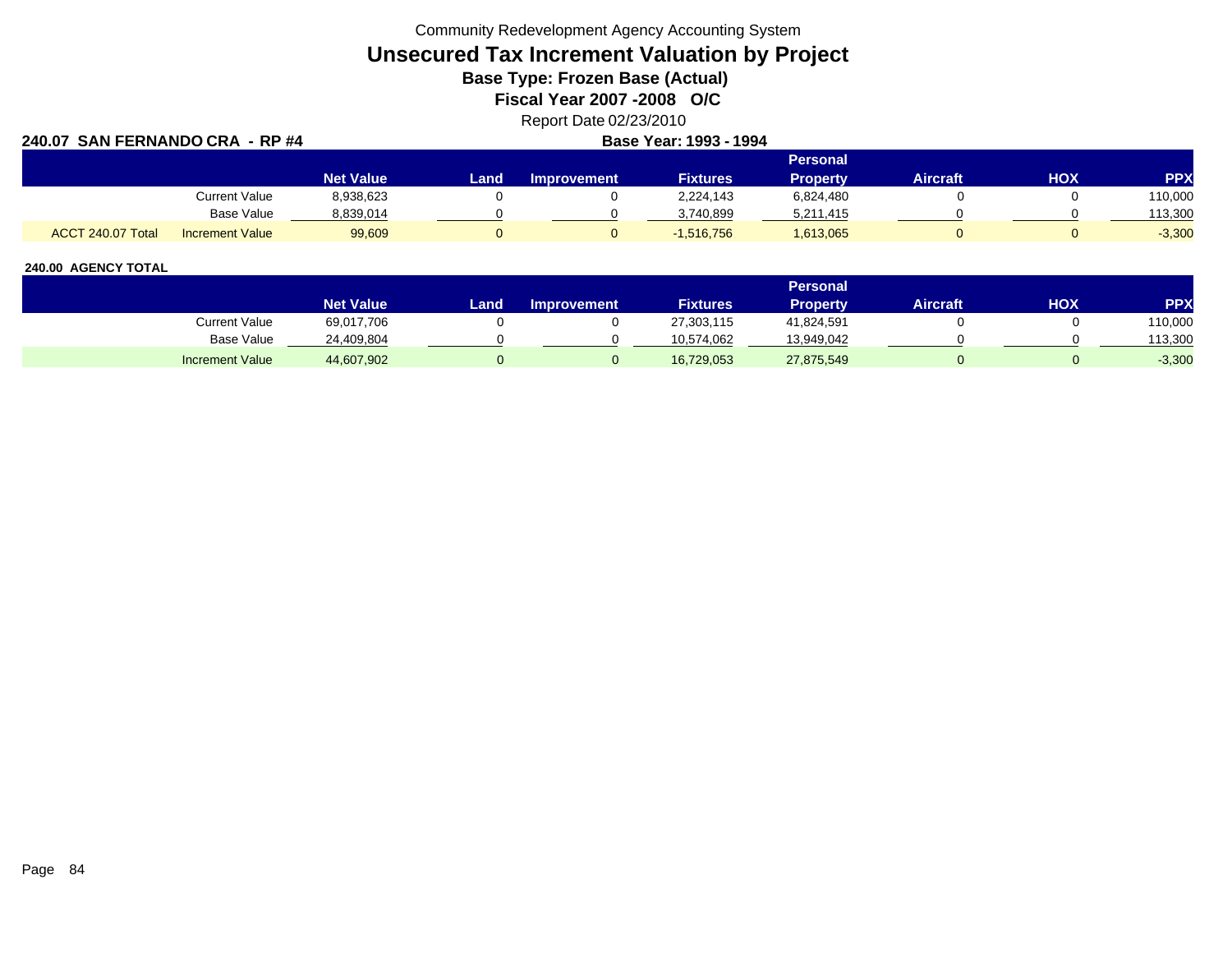| 241.02 SAN DIMAS CRA - CREATIVE GROWTH |                        |                  |      |                    | Base Year: 1972 - 1973 |                 |                 |            |            |
|----------------------------------------|------------------------|------------------|------|--------------------|------------------------|-----------------|-----------------|------------|------------|
|                                        |                        |                  |      |                    |                        | Personal        |                 |            |            |
|                                        |                        | <b>Net Value</b> | Land | <b>Improvement</b> | <b>Fixtures</b>        | <b>Property</b> | <b>Aircraft</b> | <b>HOX</b> | <b>PPX</b> |
|                                        | Current Value          | 5,678,720        |      |                    | 2,905,249              | 2,773,471       |                 |            |            |
|                                        | Base Value             | 420,560          |      |                    | 107,420                | 313,140         |                 |            |            |
| ACCT 241.02 Total                      | <b>Increment Value</b> | 5,258,160        |      |                    | 2,797,829              | 2,460,331       |                 |            |            |

## **241.03 SAN DIMAS CRA - CRE. GROWTH 76 ANX**

|                          |                        |                  |      |                    |                 | <b>Personal</b> |                 |            |          |
|--------------------------|------------------------|------------------|------|--------------------|-----------------|-----------------|-----------------|------------|----------|
|                          |                        | <b>Net Value</b> | Land | <b>Improvement</b> | <b>Fixtures</b> | Propertv        | <b>Aircraft</b> | <b>XOH</b> | PPX      |
|                          | Current Value          | 13,527,860       |      |                    | 5,374,593       | 8,153,267       |                 |            |          |
|                          | <b>Base Value</b>      | 720.120          |      |                    | 317.100         | 403.020         |                 |            | 0        |
| <b>ACCT 241.03 Total</b> | <b>Increment Value</b> | 12,807,740       |      |                    | 5,057,493       | 7,750,247       |                 |            | $\Omega$ |

**Base Year: 1976 - 1977**

**Base Year: 1983 - 1984**

## **241.04 SAN DIMAS CRA - CRE. GROWTH 84 ANX**

|                   |                        |                  |       |                    |                 | <b>Personal</b> |                 |     |            |
|-------------------|------------------------|------------------|-------|--------------------|-----------------|-----------------|-----------------|-----|------------|
|                   |                        | <b>Net Value</b> | Land. | <b>Improvement</b> | <b>Fixtures</b> | Property        | <b>Aircraft</b> | нох | <b>PPX</b> |
|                   | Current Value          | 16,033,710       |       |                    | 4,689,901       | 11,343,809      |                 |     |            |
|                   | <b>Base Value</b>      | 461,067          |       |                    | 272,430         | 188,637         |                 |     |            |
| ACCT 241.04 Total | <b>Increment Value</b> | 15,572,643       |       |                    | 4,417,471       | 11, 155, 172    |                 |     |            |

## **241.05 SAN DIMAS CRA - RANCHO SAN DIMAS RP (AM #1) Base Year: 1994 - 1995**

|                          |                        |                  |       |             |                 | <b>Personal</b> |                 |            |           |
|--------------------------|------------------------|------------------|-------|-------------|-----------------|-----------------|-----------------|------------|-----------|
|                          |                        | <b>Net Value</b> | Land. | Improvement | <b>Fixtures</b> | <b>Property</b> | <b>Aircraft</b> | <b>HOX</b> | <b>PP</b> |
|                          | <b>Current Value</b>   | 1,639,295        |       |             | 569,349         | 069,946         |                 |            |           |
|                          | <b>Base Value</b>      | 344,786          |       |             | 201.007         | 143.779         |                 |            |           |
| <b>ACCT 241.05 Total</b> | <b>Increment Value</b> | 1,294,509        |       |             | 368,342         | 926,167         |                 |            |           |

**241.06 SAN DIMAS CRA - CRE. GROWTH 98 ANX**

**Base Year: 1997 - 1998**

|                   |                        |                  |      |                    |                 | Personal  |          |     |     |
|-------------------|------------------------|------------------|------|--------------------|-----------------|-----------|----------|-----|-----|
|                   |                        | <b>Net Value</b> | Land | <b>Improvement</b> | <b>Fixtures</b> | Propertv  | Aircraft | нох | PPX |
|                   | Current Value          | 5,064,994        |      |                    | 1,376,700       | 3,688,294 |          |     |     |
|                   | <b>Base Value</b>      | 1.102.807        |      |                    | 1.033.094       | 3,069,713 |          |     |     |
| ACCT 241.06 Total | <b>Increment Value</b> | 962,187          |      |                    | 343,606         | 618,581   |          |     |     |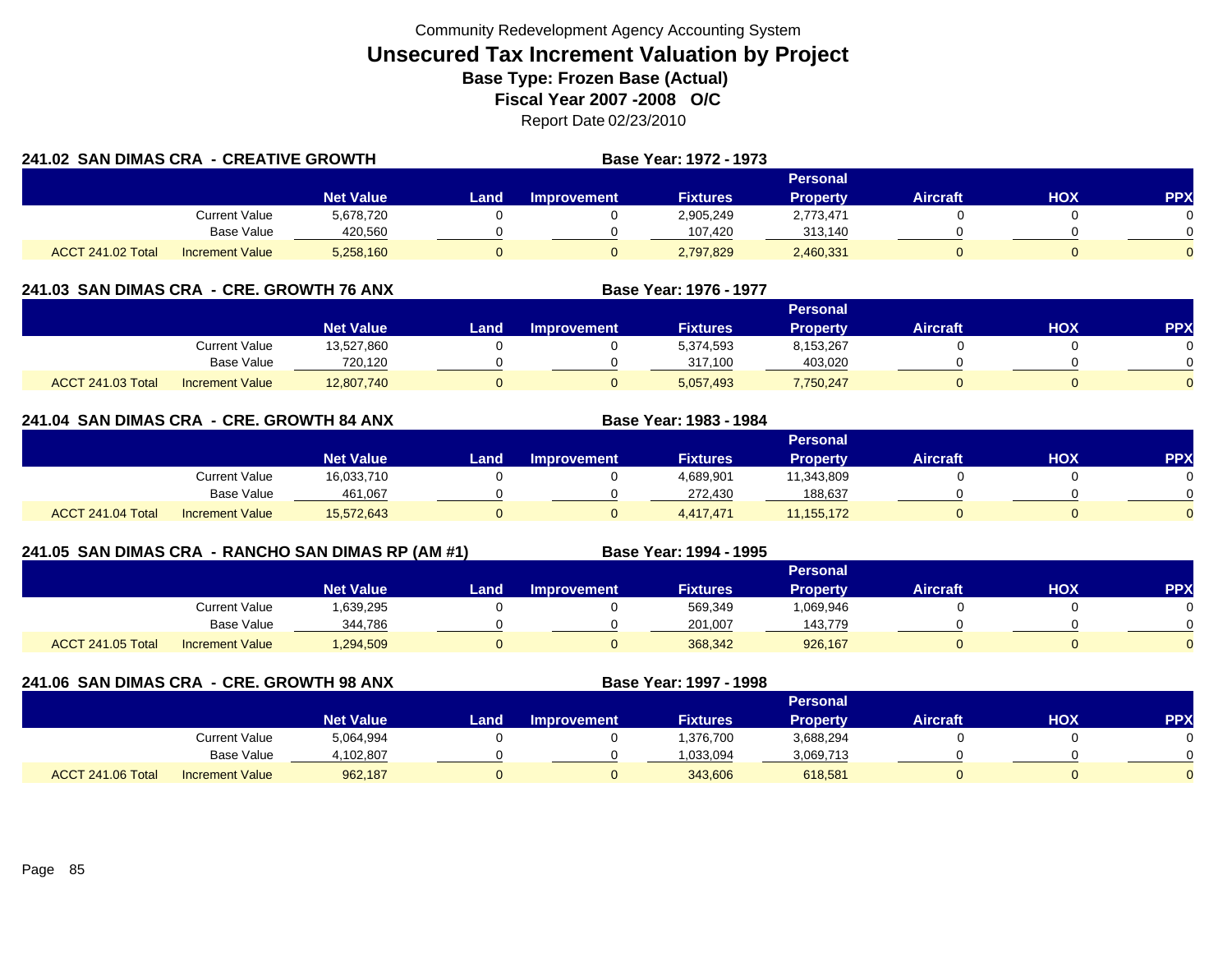|                        |                  |       |                    |                 | <b>Personal</b> |          |     |            |
|------------------------|------------------|-------|--------------------|-----------------|-----------------|----------|-----|------------|
|                        | <b>Net Value</b> | Land. | <b>Improvement</b> | <b>Fixtures</b> | <b>Property</b> | Aircraft | HOX | <b>PPX</b> |
| Current Value          | 41,944,579       |       |                    | 14,915,792      | 27,028,787      |          |     |            |
| <b>Base Value</b>      | 6,049,340        |       |                    | 1,931,051       | 4,118,289       |          |     |            |
| <b>Increment Value</b> | 35,895,239       |       |                    | 12,984,741      | 22,910,498      |          |     |            |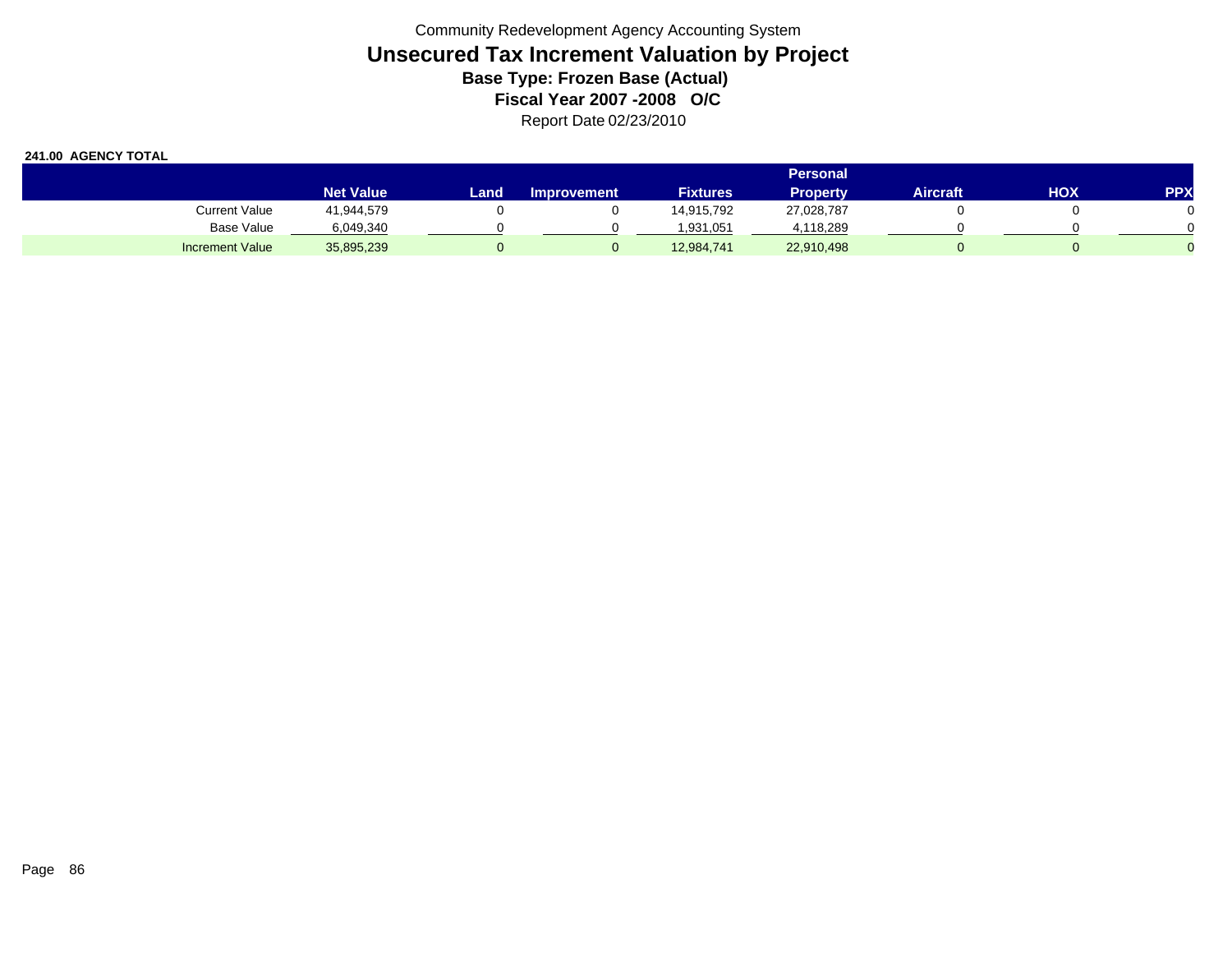|                   |                        | 244.02 SAN GABRIEL CRA - E SAN GABRIEL COMM'L |      |             | Base Year: 1993 - 1994 |                 |                 |            |            |  |
|-------------------|------------------------|-----------------------------------------------|------|-------------|------------------------|-----------------|-----------------|------------|------------|--|
|                   |                        |                                               |      |             |                        | Personal        |                 |            |            |  |
|                   |                        | <b>Net Value</b>                              | Land | Improvement | <b>Fixtures</b>        | <b>Property</b> | <b>Aircraft</b> | <b>HOX</b> | <b>PPX</b> |  |
|                   | Current Value          | 12,635,205                                    |      |             | 5,260,157              | 7,375,048       |                 |            |            |  |
|                   | <b>Base Value</b>      | 10,276,898                                    |      |             | 4,132,730              | 6,144,168       |                 |            |            |  |
| ACCT 244.02 Total | <b>Increment Value</b> | 2,358,307                                     |      |             | 1.127.427              | 1,230,880       |                 |            |            |  |

|                        |                        |       |                    |                 | Personal  |                 |     |     |
|------------------------|------------------------|-------|--------------------|-----------------|-----------|-----------------|-----|-----|
|                        | Net Value <sup>1</sup> | Land, | <b>Improvement</b> | <b>Fixtures</b> | Property  | <b>Aircraft</b> | HOX | PPX |
| Current Value          | 12,635,205             |       |                    | 5,260,157       | 7,375,048 |                 |     |     |
| Base Value             | 10,276,898             |       |                    | 4.132.730       | 6,144,168 |                 |     |     |
| <b>Increment Value</b> | 2,358,307              |       |                    | 127,427         | ,230,880  |                 |     |     |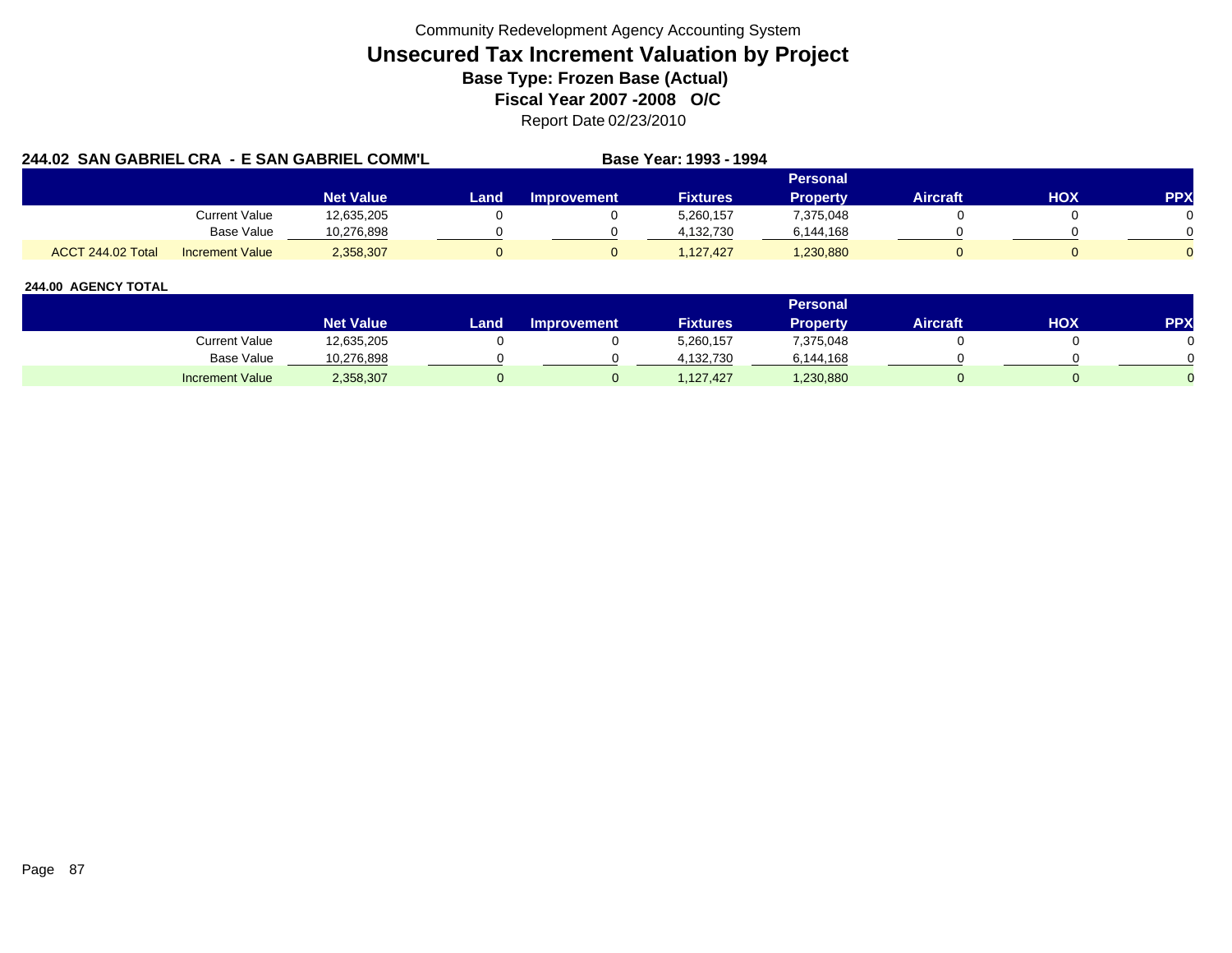| 249.03 SANTA CLARITA CRA - NEWHALL RP |                        |                  |      |                    | Base Year: 1996 - 1997 |                 |                 |     |            |
|---------------------------------------|------------------------|------------------|------|--------------------|------------------------|-----------------|-----------------|-----|------------|
|                                       |                        |                  |      |                    |                        | Personal        |                 |     |            |
|                                       |                        | <b>Net Value</b> | Land | <b>Improvement</b> | <b>Fixtures</b>        | <b>Property</b> | <b>Aircraft</b> | HOX | <b>PPX</b> |
|                                       | <b>Current Value</b>   | 76,286,806       |      |                    | 28,204,577             | 48,268,229      |                 |     | 186,000    |
|                                       | <b>Base Value</b>      | 17.931.652       |      |                    | 6,557,624              | 11,376,128      |                 |     | 2,100      |
| <b>ACCT 249.03 Total</b>              | <b>Increment Value</b> | 58,355,154       |      |                    | 21,646,953             | 36,892,101      |                 |     | 183.900    |

|                        |                  |      |                    |                 | Personal   |          |            |            |
|------------------------|------------------|------|--------------------|-----------------|------------|----------|------------|------------|
|                        | <b>Net Value</b> | Land | <b>Improvement</b> | <b>Fixtures</b> | Property   | Aircraft | <b>HOX</b> | <b>PPX</b> |
| <b>Current Value</b>   | 76,286,806       |      |                    | 28,204,577      | 48,268,229 |          |            | 186,000    |
| <b>Base Value</b>      | 17,931,652       |      |                    | 6.557.624       | 11,376,128 |          |            | 2,100      |
| <b>Increment Value</b> | 58,355,154       |      |                    | 21,646,953      | 36,892,101 |          |            | 183,900    |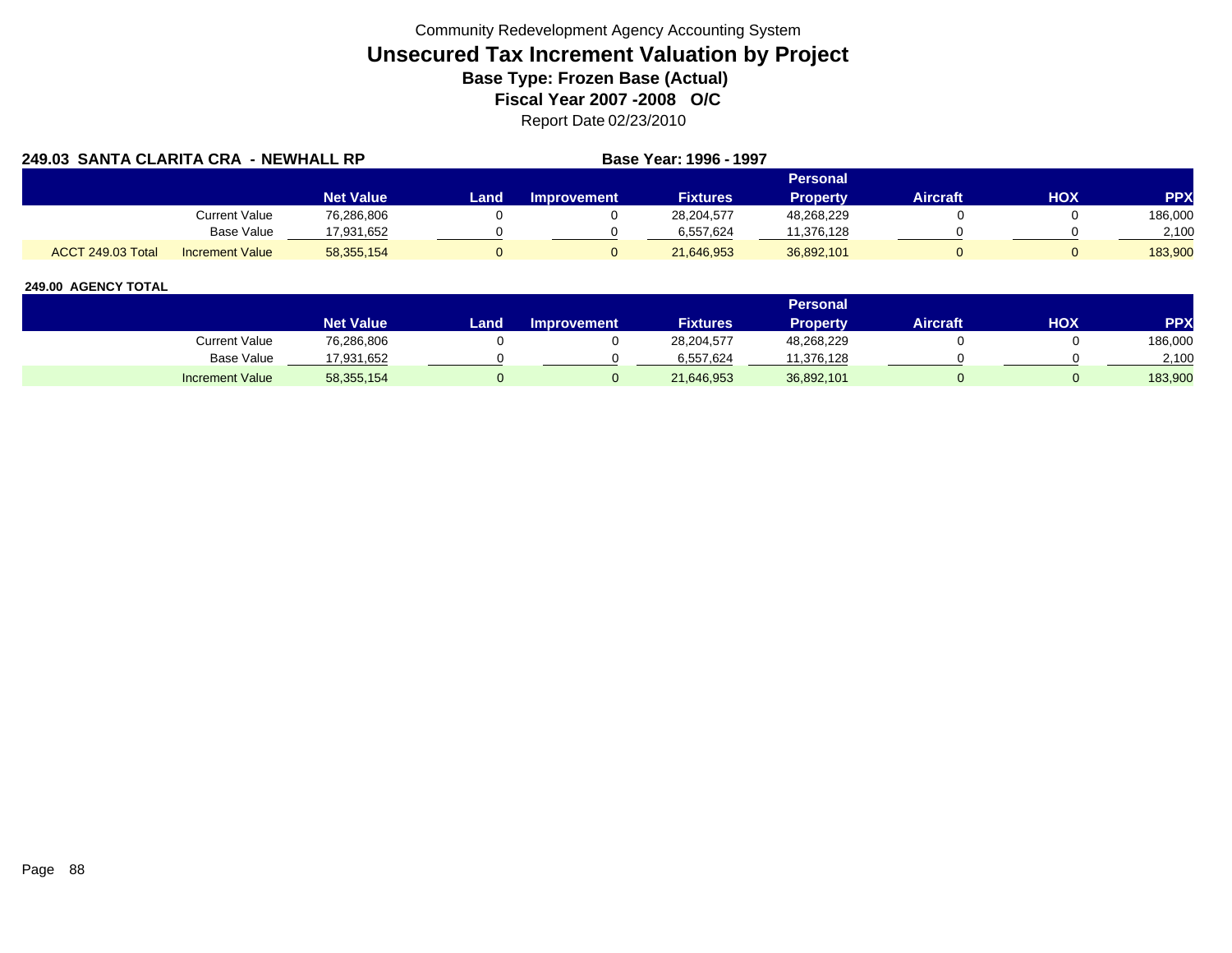|                          | 250.02 SANTA FE SPRINGS CRA - FLOOD RANCH |                  |      |                    | Base Year: 1964 - 1965 |                 |                 |     |            |
|--------------------------|-------------------------------------------|------------------|------|--------------------|------------------------|-----------------|-----------------|-----|------------|
|                          |                                           |                  |      |                    |                        | Personal        |                 |     |            |
|                          |                                           | <b>Net Value</b> | Land | <b>Improvement</b> | <b>Fixtures</b>        | <b>Property</b> | <b>Aircraft</b> | HOX | <b>PPX</b> |
|                          | <b>Current Value</b>                      | 95,412           |      |                    |                        | 95.412          |                 |     |            |
|                          | Base Value                                |                  |      |                    |                        |                 |                 |     |            |
| <b>ACCT 250.02 Total</b> | Increment Value                           | 95.412           |      |                    |                        | 95.412          |                 |     |            |

## **250.03 SANTA FE SPRINGS CRA - PIO/TELEG**

|                                             |                  |      |                    |                 | Personal   |                 |     |           |
|---------------------------------------------|------------------|------|--------------------|-----------------|------------|-----------------|-----|-----------|
|                                             | <b>Net Value</b> | Land | <b>Improvement</b> | <b>Fixtures</b> | Property   | <b>Aircraft</b> | НОХ | <b>PP</b> |
| Current Value                               | 29,307,723       |      |                    | 5,165,436       | 24,142,287 |                 |     |           |
| Base Value                                  | .702.260         |      |                    | 429.400         | .272.860   |                 |     |           |
| ACCT 250.03 Total<br><b>Increment Value</b> | 27,605,463       |      |                    | 4,736,036       | 22,869,427 |                 |     |           |

**Base Year: 1972 - 1973**

**Base Year: 1972 - 1973**

## **250.04 SANTA FE SPRINGS CRA - NORWALK BLVD. Base Year: 1972 - 1973**

|                   |                        |                  |      |             |                 | Personal        |                 |            |            |
|-------------------|------------------------|------------------|------|-------------|-----------------|-----------------|-----------------|------------|------------|
|                   |                        | <b>Net Value</b> | _and | Improvement | <b>Fixtures</b> | <b>Property</b> | <b>Aircraft</b> | <b>HOX</b> | <b>PPX</b> |
|                   | Current Value          | 153,559,302      |      |             | 54,568,553      | 98,990,749      |                 |            |            |
|                   | Base Value             | 25,643,860       |      |             | 5,519,400       | 20,124,460      |                 |            | 0          |
| ACCT 250.04 Total | <b>Increment Value</b> | 127,915,442      |      |             | 49,049,153      | 78,866,289      |                 |            | $\Omega$   |

## **250.05 SANTA FE SPRINGS CRA - OIL FIELD**

|                   |                        |                  |      |                    |                 | Personal        |          |            |            |
|-------------------|------------------------|------------------|------|--------------------|-----------------|-----------------|----------|------------|------------|
|                   |                        | <b>Net Value</b> | Land | <b>Improvement</b> | <b>Fixtures</b> | <b>Property</b> | Aircraft | <b>HOX</b> | <b>PPX</b> |
|                   | <b>Current Value</b>   | 177,955,257      |      |                    | 62,364,722      | 115,590,535     |          |            | 0          |
|                   | <b>Base Value</b>      | 21,812,800       |      |                    | 6,697,680       | 15,115,120      |          |            | 0          |
| ACCT 250.05 Total | <b>Increment Value</b> | 156,142,457      |      |                    | 55,667,042      | 100,475,415     |          |            | $\Omega$   |

#### **250.06 SANTA FE SPRINGS CRA - CONSOLIDATED Base Year: 1980 - 1981 PersonalNet Value Land Improvement Fixtures Property Aircraft HOX PPX** Current Value 122,954,375 0 0 40,434,610 82,519,765 0 0 0 Base Value 11,306,176 0 0 4,883,964 6,422,812 0 600 ACCT 250.06 TotalI Increment Value 111,648,199 0 0 35,550,646 76,096,953 0 -600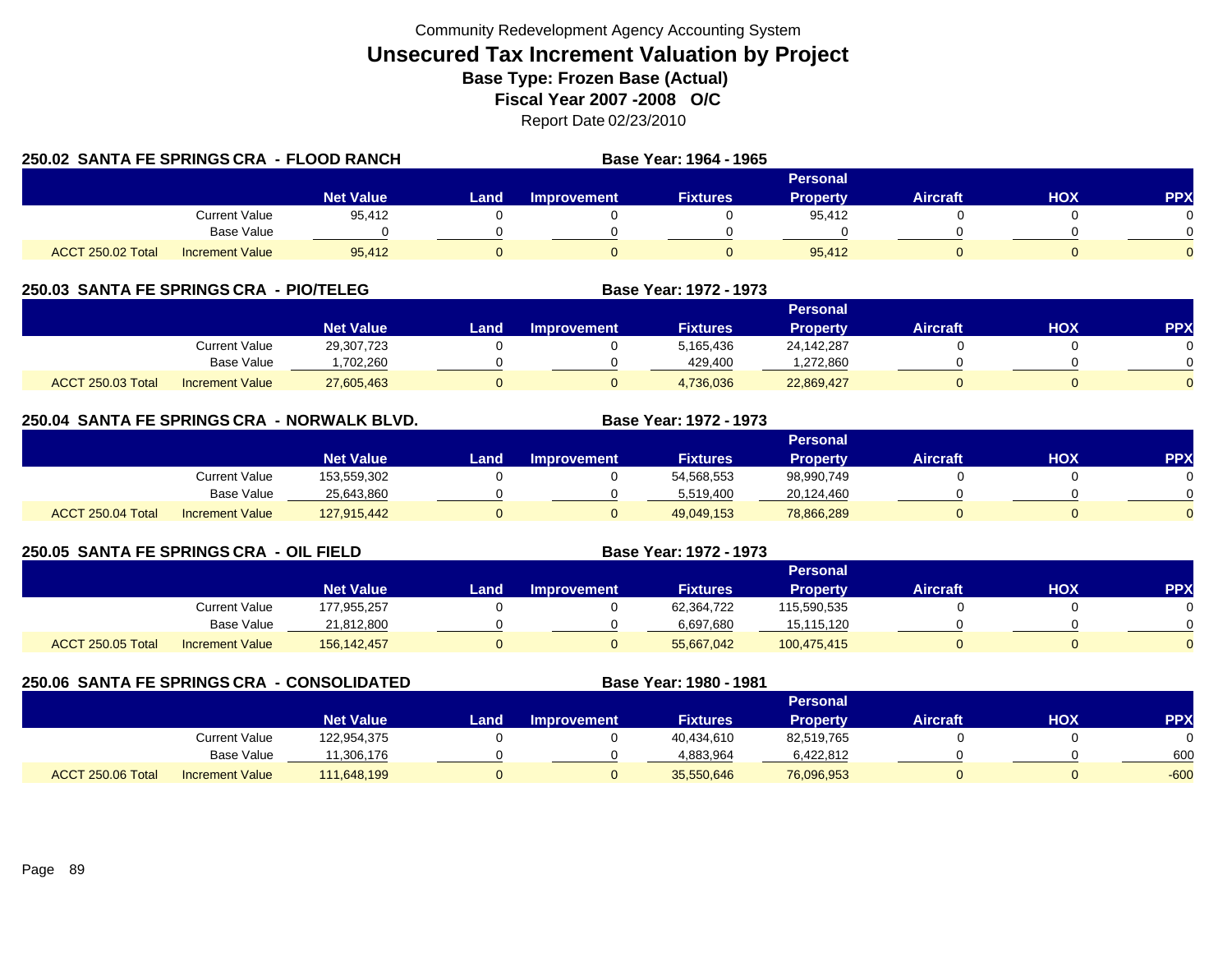Community Redevelopment Agency Accounting System

**Unsecured Tax Increment Valuation by Project**

**Base Type: Frozen Base (Actual)** 

**Fiscal Year 2007 -2008 O/C**

Report Date 02/23/2010

|                   |                        | 250.07  SANTA FE SPRINGS CRA -WASHINGTON BLVD. |      |                    | Base Year: 1985 - 1986 |                 |                 |            |            |
|-------------------|------------------------|------------------------------------------------|------|--------------------|------------------------|-----------------|-----------------|------------|------------|
|                   |                        |                                                |      |                    |                        | Personal        |                 |            |            |
|                   |                        | <b>Net Value</b>                               | Land | <b>Improvement</b> | <b>Fixtures</b>        | <b>Property</b> | <b>Aircraft</b> | <b>HOX</b> | <b>PPX</b> |
|                   | <b>Current Value</b>   | 9,483,252                                      |      |                    | 2,746,795              | 6,736,457       |                 |            |            |
|                   | Base Value             | 493,071. ا                                     |      |                    | 845,033                | 648,038         |                 |            |            |
| ACCT 250.07 Total | <b>Increment Value</b> | 7,990,181                                      |      |                    | 1,901,762              | 6,088,419       |                 |            |            |

## **250.08 SANTA FE SPRINGS CRA - AMENDMENT #3 Base Year: 1990 - 1991**

**250.07**

|                   |                        |                  |      |                    |                 | <b>Personal</b> |                 |            |          |
|-------------------|------------------------|------------------|------|--------------------|-----------------|-----------------|-----------------|------------|----------|
|                   |                        | <b>Net Value</b> | Land | <b>Improvement</b> | <b>Fixtures</b> | <b>Property</b> | <b>Aircraft</b> | <b>XOH</b> | PPX      |
|                   | <b>Current Value</b>   | .554,442         |      |                    | 775,308         | 779,134         |                 |            |          |
|                   | <b>Base Value</b>      | .148.019         |      |                    | 757.461         | 390,558         |                 |            | ∩        |
| ACCT 250.08 Total | <b>Increment Value</b> | 406,423          |      |                    | 17,847          | 388,576         |                 |            | $\Omega$ |

|                        |                  |      |                    |                 | Personal        |          |     |        |
|------------------------|------------------|------|--------------------|-----------------|-----------------|----------|-----|--------|
|                        | <b>Net Value</b> | Land | <b>Improvement</b> | <b>Fixtures</b> | <b>Property</b> | Aircraft | HOX | PPX    |
| <b>Current Value</b>   | 494,909,763      |      |                    | 166,055,424     | 328,854,339     |          |     |        |
| <b>Base Value</b>      | 63,106,186       |      |                    | 19.132.938      | 43,973,848      |          |     | 600    |
| <b>Increment Value</b> | 431,803,577      |      |                    | 146,922,486     | 284,880,491     |          |     | $-600$ |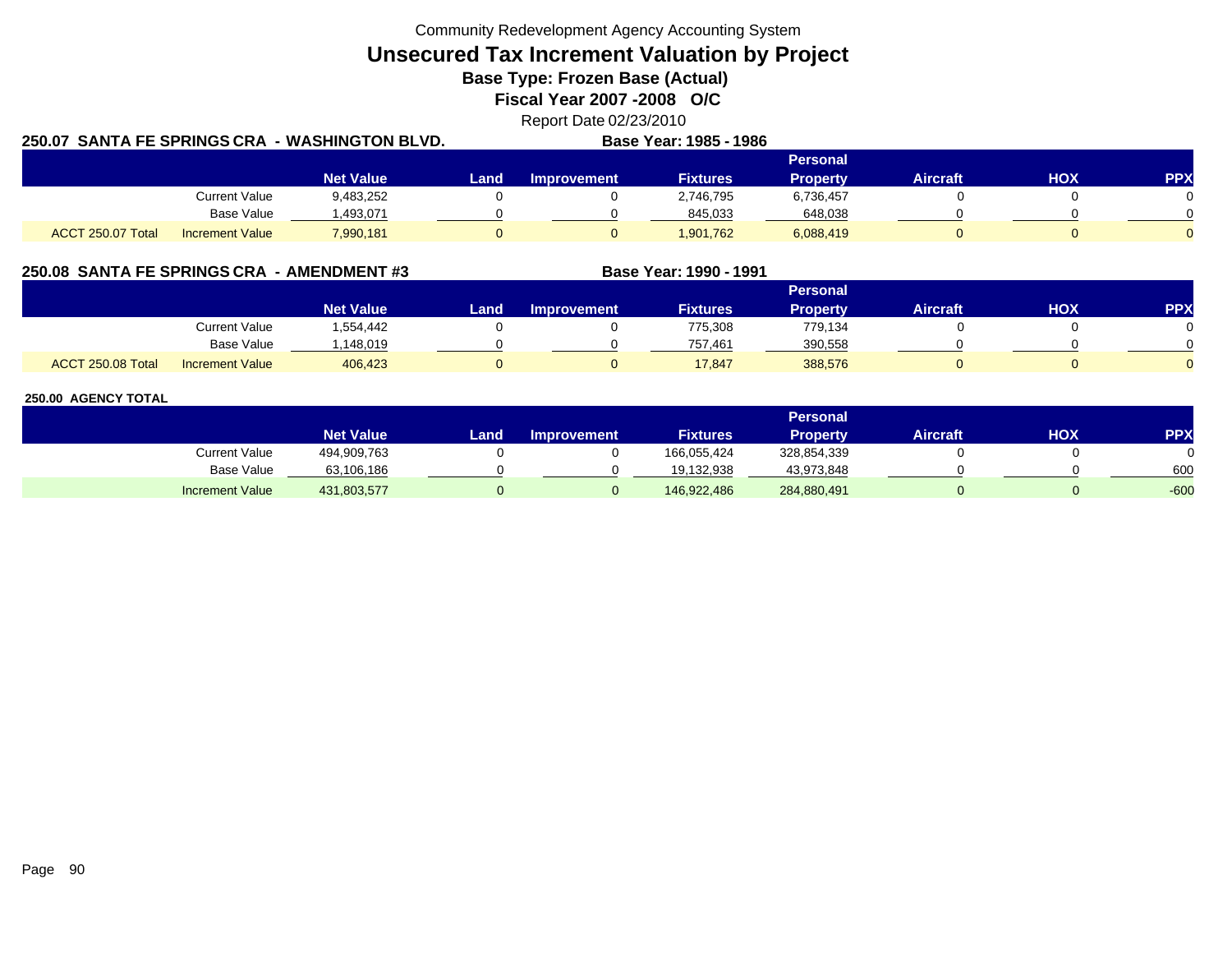| 252.02 SANTA MONICA CRA |                        | - DOWNTOWN       |       |             | Base Year: 1975 - 1976 |                 |                 |            |            |
|-------------------------|------------------------|------------------|-------|-------------|------------------------|-----------------|-----------------|------------|------------|
|                         |                        |                  |       |             |                        | Personal        |                 |            |            |
|                         |                        | <b>Net Value</b> | Landı | Improvement | <b>Fixtures</b>        | <b>Property</b> | <b>Aircraft</b> | <b>HOX</b> | <b>PPX</b> |
|                         | Current Value          | 4,443,997        |       |             | 2,192,398              | 2,251,599       |                 |            |            |
|                         | <b>Base Value</b>      | 440,500          |       |             | 111,640                | 328,860         |                 |            |            |
| ACCT 252.02 Total       | <b>Increment Value</b> | 4,003,497        |       |             | 2,080,758              | 1,922,739       |                 |            |            |

## **252.03 SANTA MONICA CRA - EQUAKE RECOVERY**

|                          |                        |                  |      |                       |                 | Personal        |                 |            |               |
|--------------------------|------------------------|------------------|------|-----------------------|-----------------|-----------------|-----------------|------------|---------------|
|                          |                        | <b>Net Value</b> | Land | <b>⊾Improvement</b> \ | <b>Fixtures</b> | <b>Property</b> | <b>Aircraft</b> | <b>HOX</b> | PPX           |
|                          | Current Value          | 563,339,326      |      |                       | 221,534,543     | 514,125,183     |                 |            | 172,320,400   |
|                          | Base Value             | 216,437,230      |      |                       | 90,742,357      | 394,721,559     |                 |            | 269,026,686   |
| <b>ACCT 252.03 Total</b> | <b>Increment Value</b> | 346,902,096      |      |                       | 130.792.186     | 119,403,624     |                 |            | $-96,706,286$ |

**Base Year: 1993 - 1994**

| 252.10 SANTA MONICA CRA - O.P. #1-A |                        |                  |      | Base Year: 1959 - 1960 |                 |                 |                 |     |            |
|-------------------------------------|------------------------|------------------|------|------------------------|-----------------|-----------------|-----------------|-----|------------|
|                                     |                        |                  |      |                        |                 | <b>Personal</b> |                 |     |            |
|                                     |                        | <b>Net Value</b> | Land | <b>Improvement</b>     | <b>Fixtures</b> | <b>Property</b> | <b>Aircraft</b> | нох | <b>PPX</b> |
|                                     | Current Value          | 922,433          |      |                        | 6,550           | 915,883         |                 |     |            |
|                                     | Base Value             | 27,080           |      |                        |                 | 27,080          |                 |     |            |
| <b>ACCT 252.10 Total</b>            | <b>Increment Value</b> | 895,353          |      |                        | 6.550           | 888.803         |                 |     |            |

| 252.11 SANTA MONICA CRA - O.P. #1-B |                        |                  |      | Base Year: 1960 - 1961 |                 |                 |                 |     |            |
|-------------------------------------|------------------------|------------------|------|------------------------|-----------------|-----------------|-----------------|-----|------------|
|                                     |                        |                  |      |                        |                 | <b>Personal</b> |                 |     |            |
|                                     |                        | <b>Net Value</b> | Land | <b>Improvement</b>     | <b>Fixtures</b> | <b>Property</b> | <b>Aircraft</b> | нох | <b>PPX</b> |
|                                     | <b>Current Value</b>   |                  |      |                        |                 |                 |                 |     |            |
|                                     | Base Value             | 2,500,096        |      |                        | 006,876         | .494,192        |                 |     | 972        |
| <b>ACCT 252.11 Total</b>            | <b>Increment Value</b> | $-2,500,096$     |      |                        | $-1.006.876$    | $-1,494,192$    |                 |     | $-972$     |

| 252.12 SANTA MONICA CRA - O.P. # 2 |                        |                  |      | Base Year: 1970 - 1971 |                 |                 |                 |            |            |
|------------------------------------|------------------------|------------------|------|------------------------|-----------------|-----------------|-----------------|------------|------------|
|                                    |                        |                  |      |                        |                 | <b>Personal</b> |                 |            |            |
|                                    |                        | <b>Net Value</b> | Land | <b>Improvement</b>     | <b>Fixtures</b> | <b>Property</b> | <b>Aircraft</b> | <b>HOX</b> | <b>PPX</b> |
|                                    | Current Value          |                  |      |                        |                 |                 |                 |            |            |
|                                    | Base Value             |                  |      |                        |                 |                 |                 |            |            |
| <b>ACCT 252.12 Total</b>           | <b>Increment Value</b> |                  |      |                        |                 |                 |                 |            |            |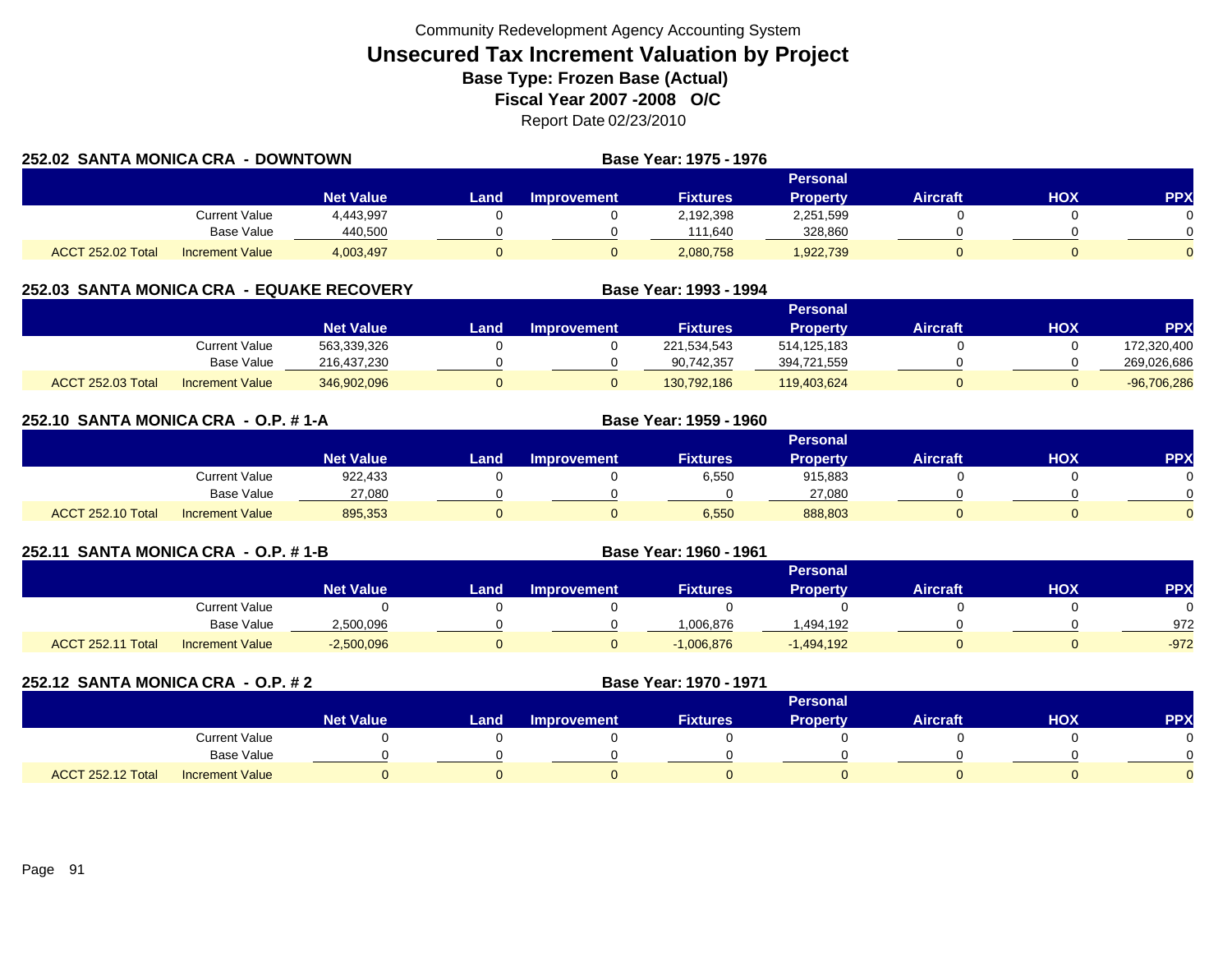|                        |                  |      |                    |                 | Personal    |          |     |               |
|------------------------|------------------|------|--------------------|-----------------|-------------|----------|-----|---------------|
|                        | <b>Net Value</b> | Land | <b>Improvement</b> | <b>Fixtures</b> | Property    | Aircraft | HOX | <b>PPX</b>    |
| <b>Current Value</b>   | 568,705,756      |      |                    | 223,733,491     | 517.292.665 |          |     | 172,320,400   |
| Base Value             | 219.404.906      |      |                    | 91,860,873      | 396,571,691 |          |     | 269,027,658   |
| <b>Increment Value</b> | 349,300,850      |      |                    | 131.872.618     | 120,720,974 |          |     | $-96,707,258$ |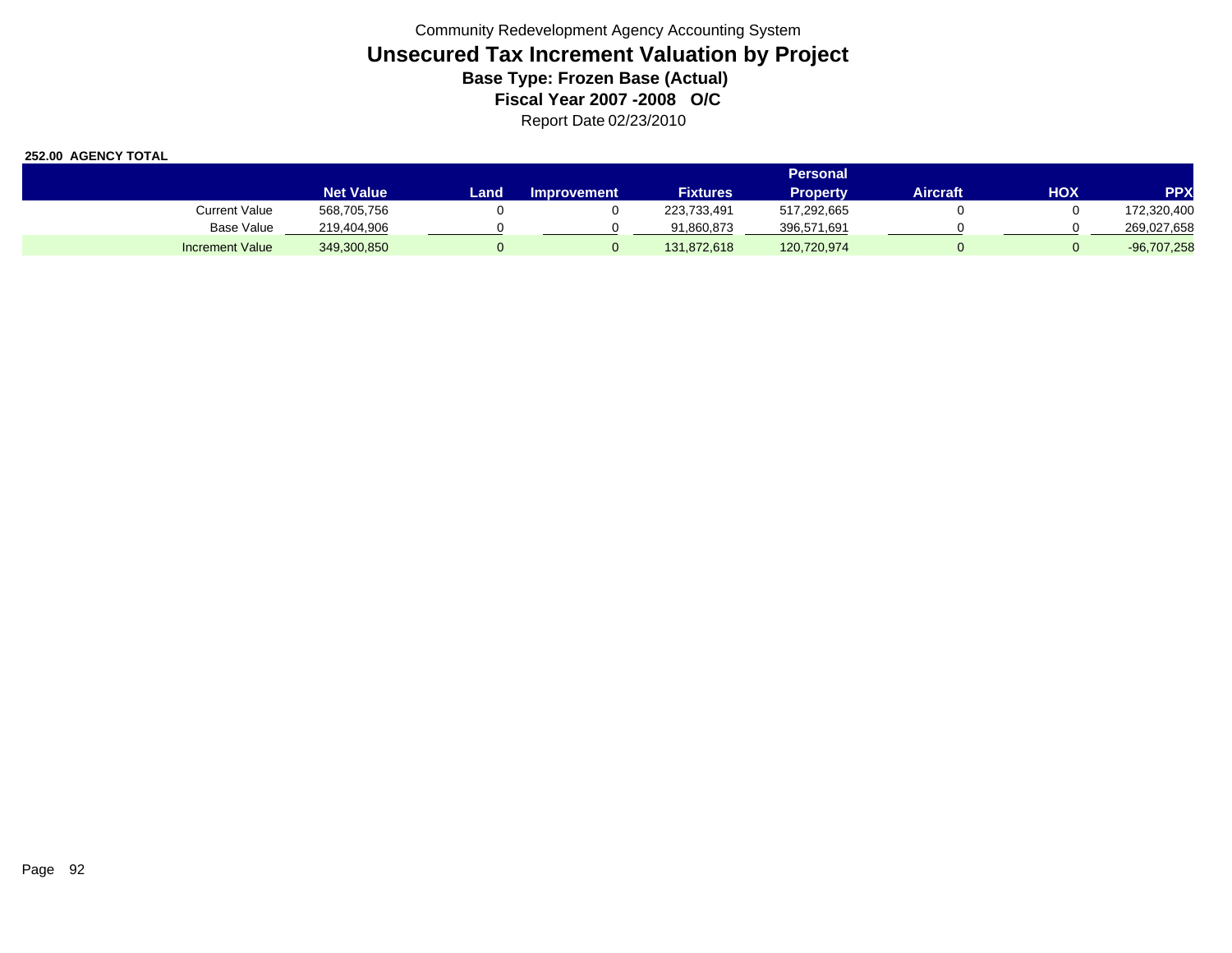|                   | 256.02 SIERRA MADRE CRA - S.M. BLVD. |                  |      |             | Base Year: 1974 - 1975 |                 |                 |     |            |
|-------------------|--------------------------------------|------------------|------|-------------|------------------------|-----------------|-----------------|-----|------------|
|                   |                                      |                  |      |             |                        | Personal        |                 |     |            |
|                   |                                      | <b>Net Value</b> | Land | Improvement | <b>Fixtures</b>        | <b>Property</b> | <b>Aircraft</b> | нох | <b>PPX</b> |
|                   | <b>Current Value</b>                 | 3,960,153        |      |             | 1,117,144              | 2,843,009       |                 |     |            |
|                   | Base Value                           | 2.335.460        |      |             | 595.900                | ,739,560        |                 |     |            |
| ACCT 256.02 Total | <b>Increment Value</b>               | 1,624,693        |      |             | 521.244                | 1,103,449       |                 |     |            |

|                        |                  |        |                    |                 | Personal  |                 |     |            |
|------------------------|------------------|--------|--------------------|-----------------|-----------|-----------------|-----|------------|
|                        | <b>Net Value</b> | Land . | <b>Improvement</b> | <b>Fixtures</b> | Property  | <b>Aircraft</b> | НОХ | <b>PPX</b> |
| Current Value          | 3,960,153        |        |                    | 117,144         | 2,843,009 |                 |     |            |
| <b>Base Value</b>      | 2,335,460        |        |                    | 595,900         | ,739,560  |                 |     |            |
| <b>Increment Value</b> | .624,693         |        |                    | 521,244         | ,103,449  |                 |     |            |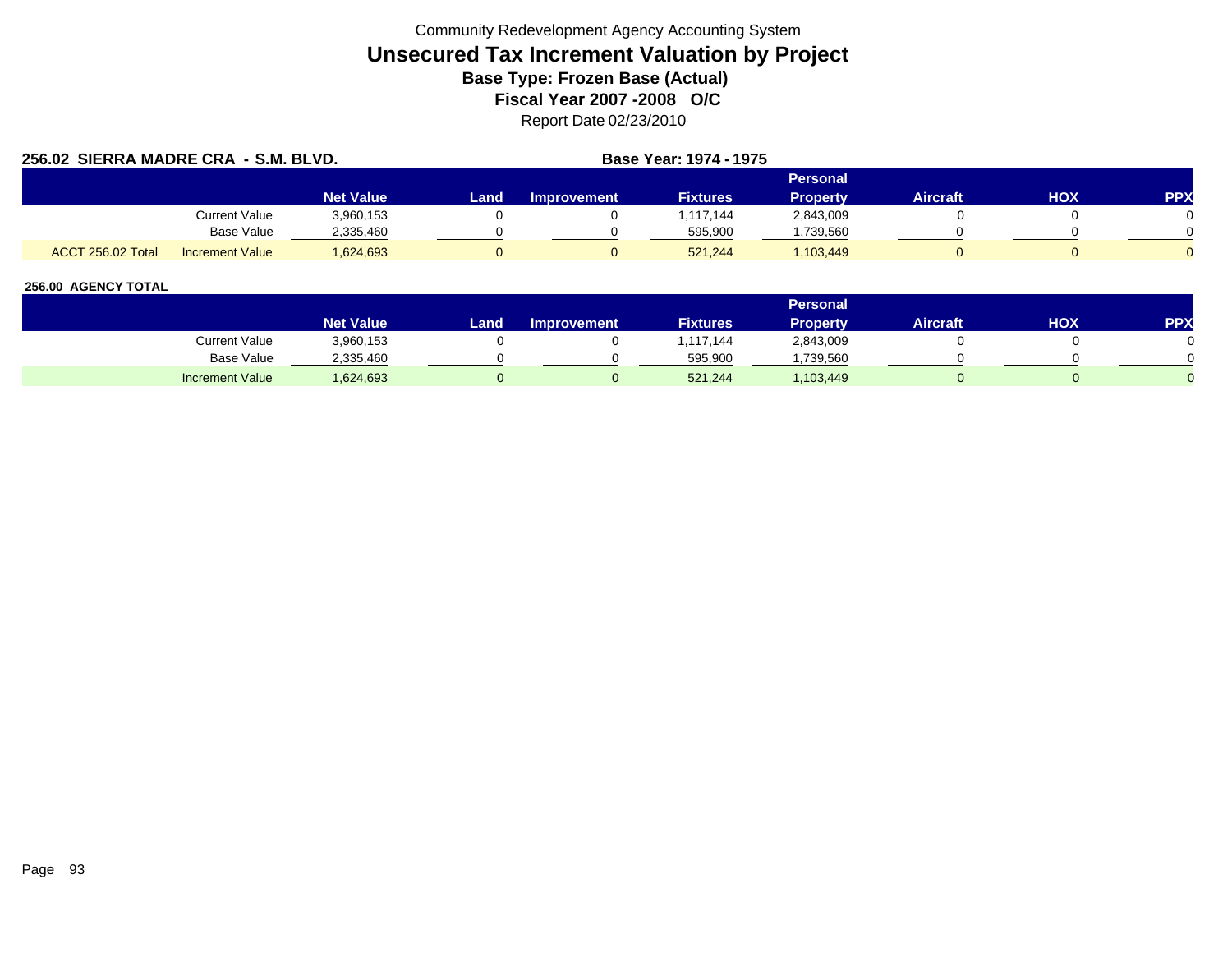| 260.02 SIGNAL HILL CRA - PROJ. #1 |                        |                  |      |                    | Base Year: 1973 - 1974 |                 |                 |     |            |
|-----------------------------------|------------------------|------------------|------|--------------------|------------------------|-----------------|-----------------|-----|------------|
|                                   |                        |                  |      |                    |                        | Personal        |                 |     |            |
|                                   |                        | <b>Net Value</b> | Land | <b>Improvement</b> | <b>Fixtures</b>        | <b>Property</b> | <b>Aircraft</b> | HOX | <b>PPX</b> |
|                                   | Current Value          | 97,105,738       |      |                    | 36,538,710             | 60,567,028      |                 |     |            |
|                                   | Base Value             | 12,940,880       |      |                    | 960.880                | 11,980,000      |                 |     |            |
| ACCT 260.02 Total                 | <b>Increment Value</b> | 84.164.858       |      |                    | 35.577.830             | 48,587,028      |                 |     |            |

|                        |                  |      |                    |                 | <b>Personal</b> |                 |            |     |
|------------------------|------------------|------|--------------------|-----------------|-----------------|-----------------|------------|-----|
|                        | <b>Net Value</b> | Land | <b>Improvement</b> | <b>Fixtures</b> | Property        | <b>Aircraft</b> | <b>HOX</b> | PPX |
| Current Value          | 97,105,738       |      |                    | 36,538,710      | 60,567,028      |                 |            |     |
| Base Value             | 12,940,880       |      |                    | 960,880         | 11,980,000      |                 |            |     |
| <b>Increment Value</b> | 84,164,858       |      |                    | 35,577,830      | 48,587,028      |                 |            |     |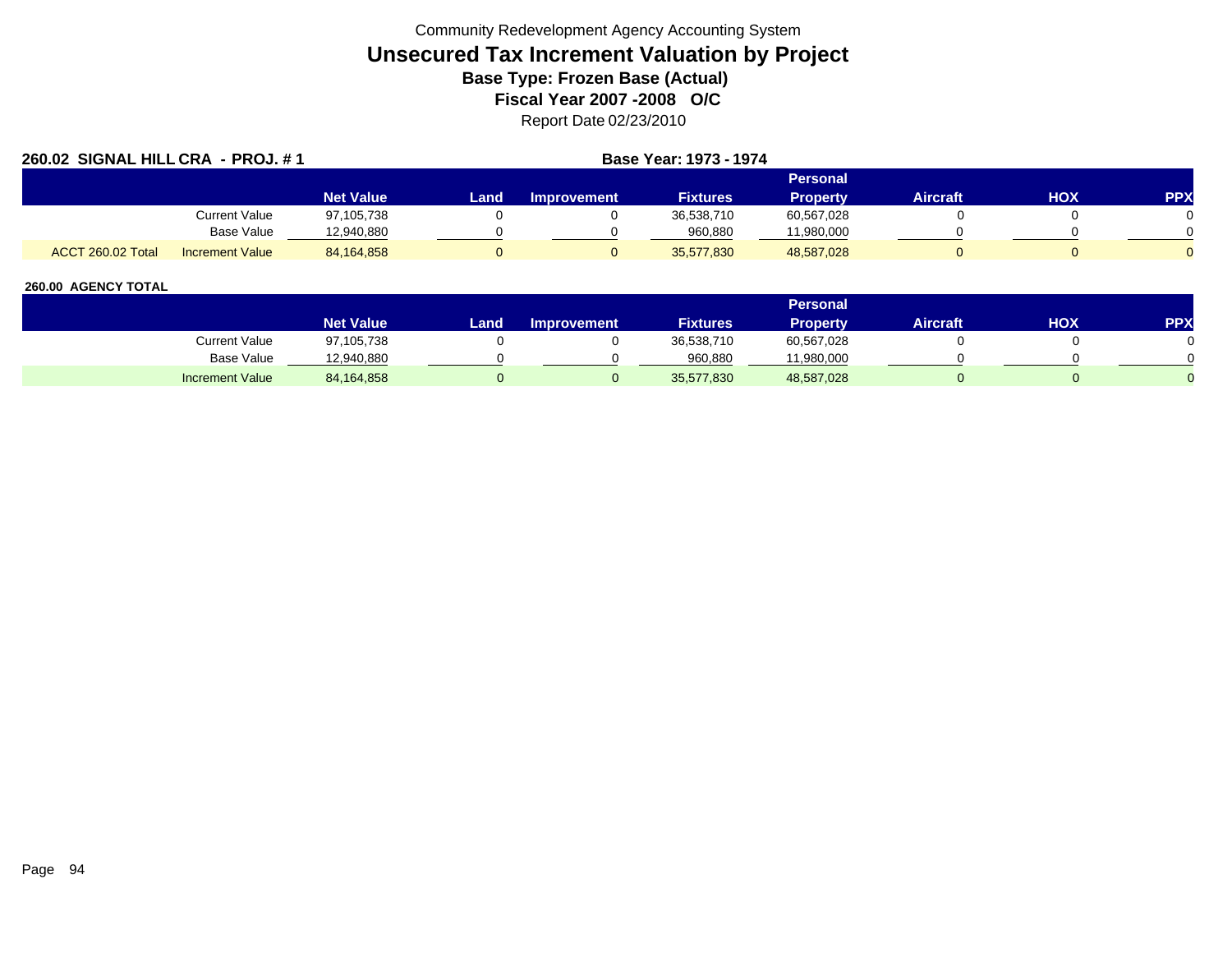| 262.02 SOUTH EL MONTE CRA - ROSEMEAD BID R.P. |                        |                  |       |             | Base Year: 1987 - 1988 |                 |                 |     |            |
|-----------------------------------------------|------------------------|------------------|-------|-------------|------------------------|-----------------|-----------------|-----|------------|
|                                               |                        |                  |       |             |                        | <b>Personal</b> |                 |     |            |
|                                               |                        | <b>Net Value</b> | Land. | Improvement | <b>Fixtures</b>        | <b>Property</b> | <b>Aircraft</b> | HOX | <b>PPX</b> |
|                                               | Current Value          | 10,605,813       |       |             | 4,330,293              | 6,275,520       |                 |     |            |
|                                               | Base Value             | 7,899,858        |       |             | 3,041,065              | 4,858,793       |                 |     |            |
| ACCT 262.02 Total                             | <b>Increment Value</b> | 2,705,955        |       |             | 1,289,228              | 1,416,727       |                 |     |            |

## **262.03 SOUTH EL MONTE CRA - IMP. DISTRICT # 2 Base Year: 1988 - 1989**

|                          |                        |                  |      |                    |                 | <b>Personal</b> |                 |            |          |
|--------------------------|------------------------|------------------|------|--------------------|-----------------|-----------------|-----------------|------------|----------|
|                          |                        | <b>Net Value</b> | Land | <b>Improvement</b> | <b>Fixtures</b> | Property        | <b>Aircraft</b> | <b>HOX</b> | PPX      |
|                          | Current Value          | 16,863,281       |      |                    | 7,841,264       | 9,022,017       |                 |            |          |
|                          | <b>Base Value</b>      | 12,996,010       |      |                    | 6,203,568       | 6,792,442       |                 |            | 0        |
| <b>ACCT 262.03 Total</b> | <b>Increment Value</b> | 3,867,271        |      |                    | 1,637,696       | 2,229,575       |                 |            | $\Omega$ |

## **262.04 SOUTH EL MONTE CRA - IMP. DISTRICT # 3 Base Year: 1997 - 1998**

|                   |                        |                  |      |                    |                 | Personal   |                 |            |           |
|-------------------|------------------------|------------------|------|--------------------|-----------------|------------|-----------------|------------|-----------|
|                   |                        | <b>Net Value</b> | Land | <b>Improvement</b> | <b>Fixtures</b> | Property   | <b>Aircraft</b> | <b>HOX</b> | <b>PP</b> |
|                   | Current Value          | 106,264,068      |      |                    | 38,757,687      | 67,506,381 |                 |            |           |
|                   | <b>Base Value</b>      | 98.205.132       |      |                    | 38.091.488      | 60,124,644 |                 |            | 11,000    |
| ACCT 262.04 Total | <b>Increment Value</b> | 8,058,936        |      |                    | 666.199         | 7,381,737  |                 |            | $-11,000$ |

|                        |                  |      |                    |                 | Personal   |                 |     |            |
|------------------------|------------------|------|--------------------|-----------------|------------|-----------------|-----|------------|
|                        | <b>Net Value</b> | Land | <b>Improvement</b> | <b>Fixtures</b> | Property   | <b>Aircraft</b> | нох | <b>PPX</b> |
| Current Value          | 133,733,162      |      |                    | 50,929,244      | 82,803,918 |                 |     |            |
| <b>Base Value</b>      | 119,101,000      |      |                    | 47,336,121      | 71.775.879 |                 |     | 11.000     |
| <b>Increment Value</b> | 14,632,162       |      |                    | 3,593,123       | 11,028,039 |                 |     | $-11,000$  |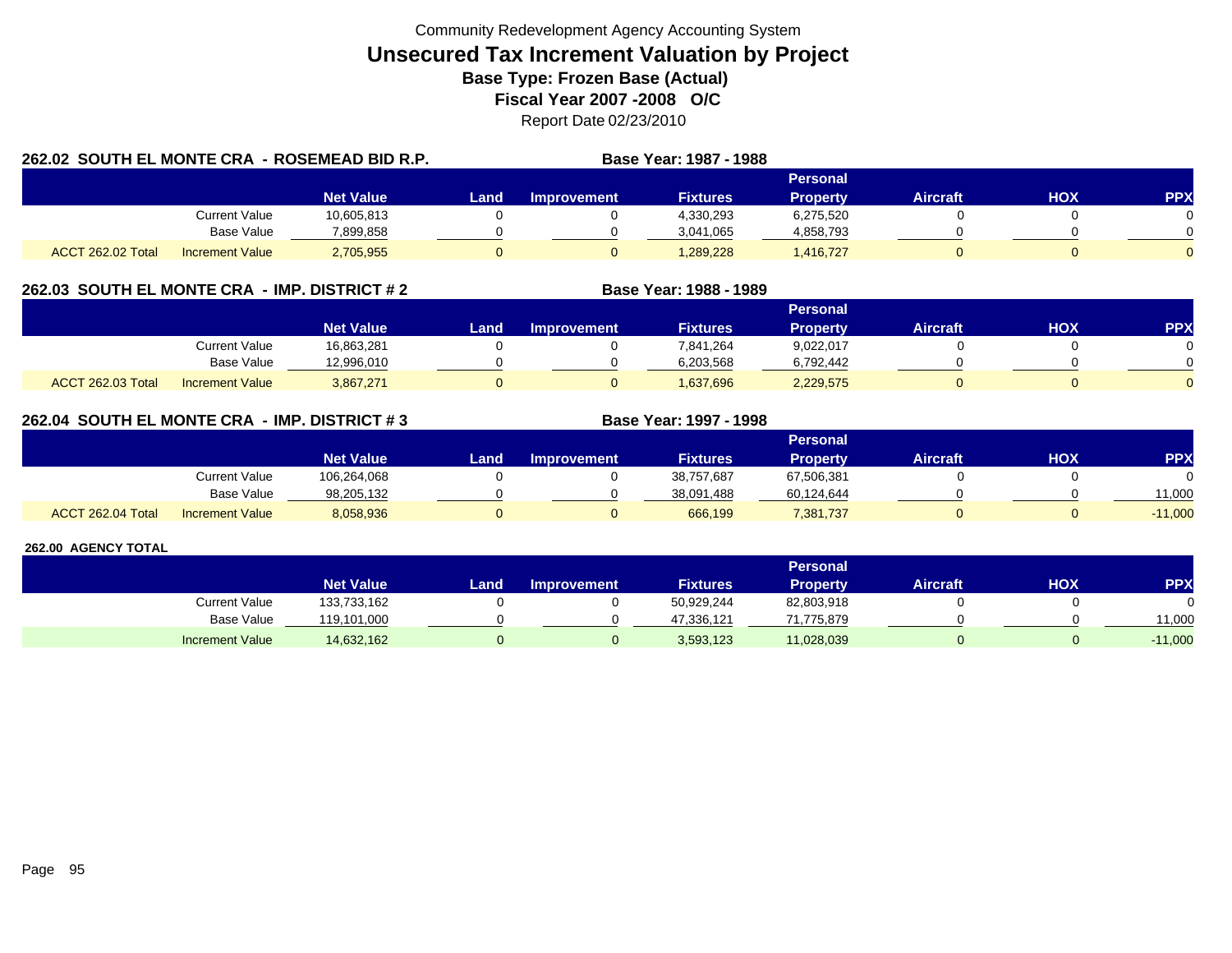| 264.02 SOUTH GATE CRA - PROJ. #1 |                        |                  |      |                    | Base Year: 1973 - 1974 |                 |                 |     |            |
|----------------------------------|------------------------|------------------|------|--------------------|------------------------|-----------------|-----------------|-----|------------|
|                                  |                        |                  |      |                    |                        | <b>Personal</b> |                 |     |            |
|                                  |                        | <b>Net Value</b> | Land | <b>Improvement</b> | <b>Fixtures</b>        | <b>Property</b> | <b>Aircraft</b> | HOX | <b>PPX</b> |
|                                  | <b>Current Value</b>   | 142,659,040      |      |                    | 79,901,308             | 62,757,732      |                 |     |            |
|                                  | <b>Base Value</b>      | 20,887,683       |      |                    | 5,018,760              | 15,868,923      |                 |     |            |
| ACCT 264.02 Total                | <b>Increment Value</b> | 121,771,357      |      |                    | 74.882.548             | 46,888,809      |                 |     |            |

## **264.04 SOUTH GATE CRA - RP #1, 8TH AMENDMENT Base Year: 1995 - 1996**

|                   |                        |                  |      |                    |                 | Personal        |          |     |     |
|-------------------|------------------------|------------------|------|--------------------|-----------------|-----------------|----------|-----|-----|
|                   |                        | <b>Net Value</b> | Land | <b>Improvement</b> | <b>Fixtures</b> | <b>Property</b> | Aircraft | нох | PPX |
|                   | <b>Current Value</b>   | 7,013,932        |      |                    | 3,255,584       | 3,758,348       |          |     |     |
|                   | <b>Base Value</b>      | 6.638.649        |      |                    | 3,596,768       | 3,041,881       |          |     |     |
| ACCT 264.04 Total | <b>Increment Value</b> | 375,283          |      |                    | $-341,184$      | 716,467         |          |     |     |

|                        |                  |      |                    |                 | Personal        |                 |     |           |
|------------------------|------------------|------|--------------------|-----------------|-----------------|-----------------|-----|-----------|
|                        | <b>Net Value</b> | Land | <b>Improvement</b> | <b>Fixtures</b> | <b>Property</b> | <b>Aircraft</b> | нох | <b>PP</b> |
| Current Value          | 149,672,972      |      |                    | 83,156,892      | 66,516,080      |                 |     |           |
| Base Value             | 27,526,332       |      |                    | 8,615,528       | 18,910,804      |                 |     |           |
| <b>Increment Value</b> | 122,146,640      |      |                    | 74,541,364      | 47,605,276      |                 |     |           |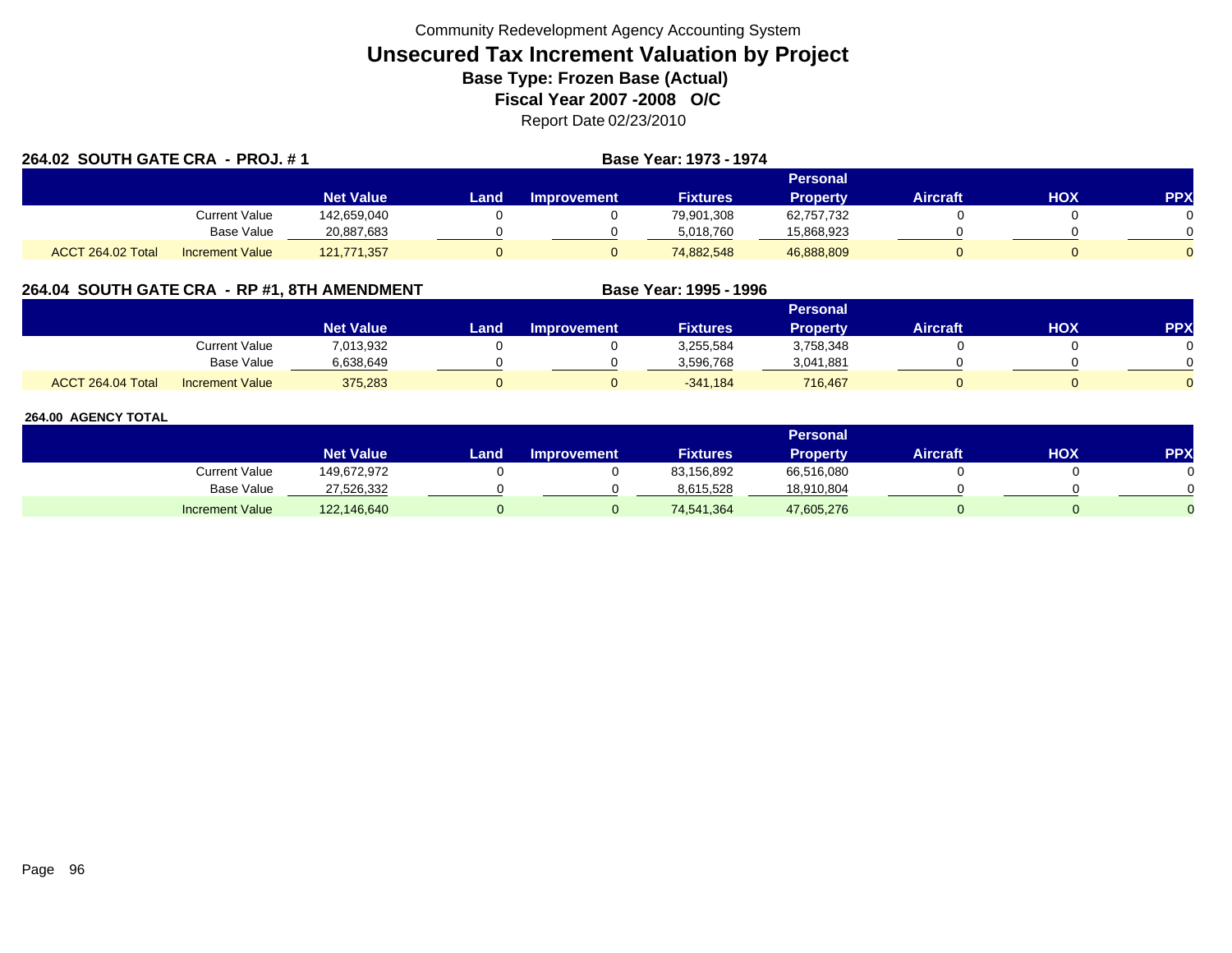| 268.02 SOUTH PASADENA CRA - DOWNTOWN |                        |                  |      | Base Year: 1975 - 1976 |                 |                 |                 |            |            |
|--------------------------------------|------------------------|------------------|------|------------------------|-----------------|-----------------|-----------------|------------|------------|
|                                      |                        |                  |      |                        |                 | Personal        |                 |            |            |
|                                      |                        | <b>Net Value</b> | Land | Improvement            | <b>Fixtures</b> | <b>Property</b> | <b>Aircraft</b> | <b>HOX</b> | <b>PPX</b> |
|                                      | Current Value          | 9,344,629        |      |                        | 4,368,740       | 4,975,889       |                 |            |            |
|                                      | Base Value             | .215.008         |      |                        | 210.580         | 1,004,428       |                 |            |            |
| ACCT 268.02 Total                    | <b>Increment Value</b> | 8,129,621        |      |                        | 4.158.160       | 3,971,461       |                 |            |            |

|                        |                  |      |                    |                 | <b>Personal</b> |                 |     |     |
|------------------------|------------------|------|--------------------|-----------------|-----------------|-----------------|-----|-----|
|                        | <b>Net Value</b> | Land | <b>Improvement</b> | <b>Fixtures</b> | <b>Property</b> | <b>Aircraft</b> | HOX | PPX |
| Current Value          | 9,344,629        |      |                    | 4,368,740       | 4,975,889       |                 |     |     |
| Base Value             | ,215,008         |      |                    | 210.580         | ,004,428        |                 |     |     |
| <b>Increment Value</b> | 8,129,621        |      |                    | 4,158,160       | 3,971,461       |                 |     |     |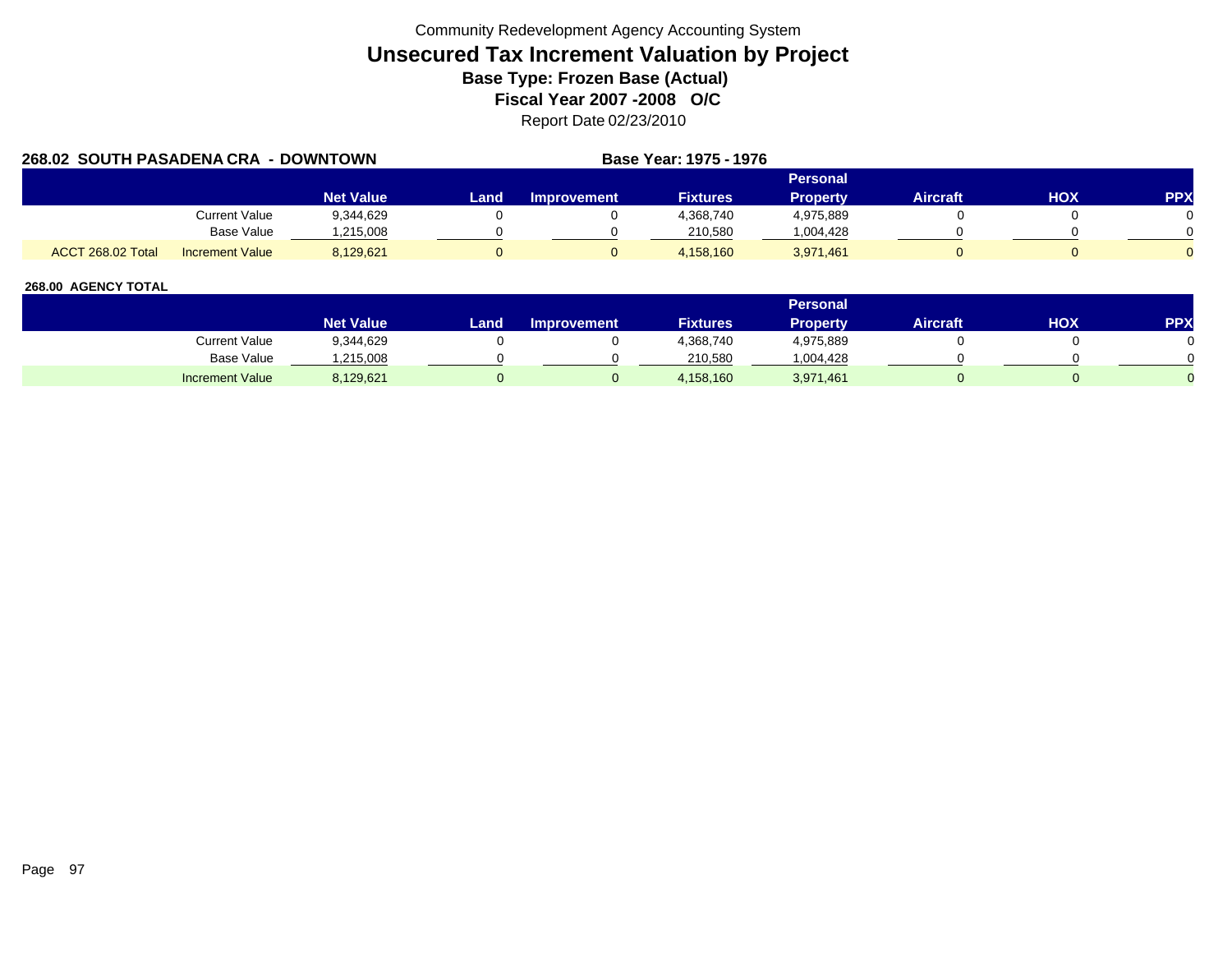| 270.02 TEMPLE CITY CRA - ROSEMEAD BLVD. |                        |                  | Base Year: 1971 - 1972 |                    |                 |                 |                 |            |            |
|-----------------------------------------|------------------------|------------------|------------------------|--------------------|-----------------|-----------------|-----------------|------------|------------|
|                                         |                        |                  |                        |                    |                 | <b>Personal</b> |                 |            |            |
|                                         |                        | <b>Net Value</b> | Land                   | <b>Improvement</b> | <b>Fixtures</b> | <b>Property</b> | <b>Aircraft</b> | <b>HOX</b> | <b>PPX</b> |
|                                         | <b>Current Value</b>   | 6,939,339        |                        |                    | 3,587,075       | 3,352,264       |                 |            |            |
|                                         | <b>Base Value</b>      | ,234,540         |                        |                    | 155,280         | .079,260        |                 |            |            |
| ACCT 270.02 Total                       | <b>Increment Value</b> | 5,704,799        |                        |                    | 3,431,795       | 2,273,004       |                 |            |            |

|                        |                  |      |                    |                 | Personal  |                 |     |            |
|------------------------|------------------|------|--------------------|-----------------|-----------|-----------------|-----|------------|
|                        | <b>Net Value</b> | Land | <b>Improvement</b> | <b>Fixtures</b> | Property  | <b>Aircraft</b> | HOX | <b>PPX</b> |
| Current Value          | 6,939,339        |      |                    | 3,587,075       | 3,352,264 |                 |     |            |
| Base Value             | .234.540         |      |                    | 155.280         | 1,079,260 |                 |     |            |
| <b>Increment Value</b> | 5,704,799        |      |                    | 3,431,795       | 2,273,004 |                 |     |            |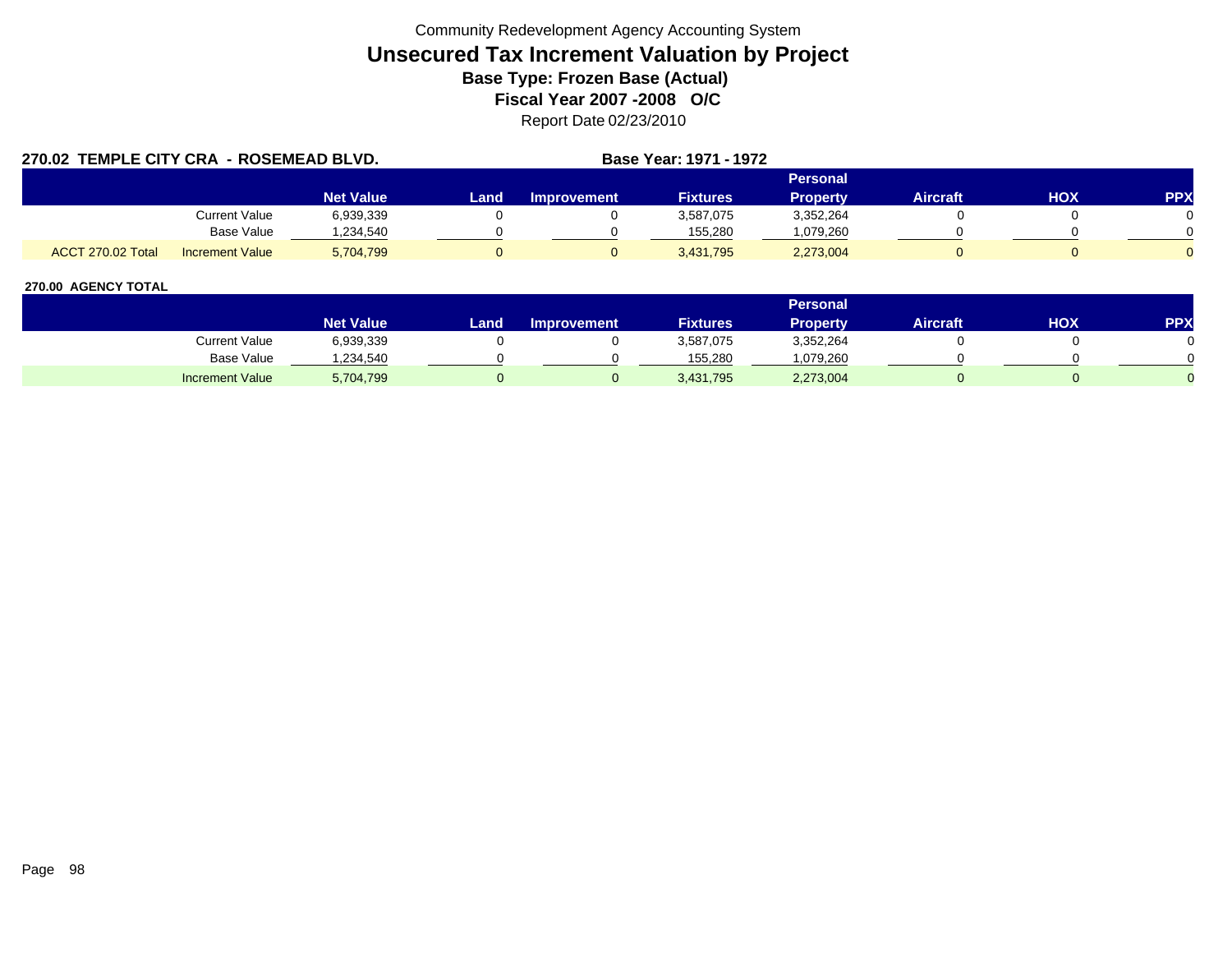| 272.03 TORRANCE CRA - SKY PARK |                        |                  | Base Year: 1976 - 1977 |             |                 |                 |                 |     |            |  |  |  |
|--------------------------------|------------------------|------------------|------------------------|-------------|-----------------|-----------------|-----------------|-----|------------|--|--|--|
|                                |                        |                  |                        |             |                 | Personal        |                 |     |            |  |  |  |
|                                |                        | <b>Net Value</b> | Land.                  | Improvement | <b>Fixtures</b> | <b>Property</b> | <b>Aircraft</b> | HOX | <b>PPX</b> |  |  |  |
|                                | Current Value          | 15,789,130       |                        |             | 4,422,563       | 11,366,567      |                 |     |            |  |  |  |
|                                | Base Value             | 23,700           |                        |             | 9,200           | 14,500          |                 |     |            |  |  |  |
| ACCT 272.03 Total              | <b>Increment Value</b> | 15.765.430       |                        |             | 4,413,363       | 11,352,067      |                 |     |            |  |  |  |

| 272.05 TORRANCE CRA<br>- DOWNTOWN |                        |                  |      |                    | Base Year: 1978 - 1979 |                 |                 |     |           |
|-----------------------------------|------------------------|------------------|------|--------------------|------------------------|-----------------|-----------------|-----|-----------|
|                                   |                        |                  |      |                    |                        | <b>Personal</b> |                 |     |           |
|                                   |                        | <b>Net Value</b> | Land | <b>Improvement</b> | <b>Fixtures</b>        | <b>Property</b> | <b>Aircraft</b> | HOX | <b>PP</b> |
|                                   | Current Value          | 19,477,161       |      |                    | 7,202,222              | 12,274,939      |                 |     |           |
|                                   | <b>Base Value</b>      | 3,677,940        |      |                    | 664,404                | 3,022,236       |                 |     | 8,700     |
| ACCT 272.05 Total                 | <b>Increment Value</b> | 15,799,221       |      |                    | 6,537,818              | 9,252,703       |                 |     | $-8,700$  |

| 272.06 TORRANCE CRA | <b>- INDUSTRIAL</b>    |                  |      |                    | Base Year: 1982 - 1983 |                 |                 |     |            |
|---------------------|------------------------|------------------|------|--------------------|------------------------|-----------------|-----------------|-----|------------|
|                     |                        |                  |      |                    |                        | <b>Personal</b> |                 |     |            |
|                     |                        | <b>Net Value</b> | Land | <b>Improvement</b> | <b>Fixtures</b>        | <b>Property</b> | <b>Aircraft</b> | HOX | <b>PPX</b> |
|                     | Current Value          | 46,631,985       |      |                    | 11,175,732             | 35,456,253      |                 |     |            |
|                     | <b>Base Value</b>      | 22,492,461       |      |                    | 11.671.265             | 10,821,196      |                 |     |            |
| ACCT 272.06 Total   | <b>Increment Value</b> | 24,139,524       |      | 0                  | $-495,533$             | 24,635,057      |                 |     | $\Omega$   |

|                        |                  | <b>Personal</b> |                    |                 |            |                 |            |           |  |  |  |
|------------------------|------------------|-----------------|--------------------|-----------------|------------|-----------------|------------|-----------|--|--|--|
|                        | <b>Net Value</b> | Land            | <b>Improvement</b> | <b>Fixtures</b> | Property   | <b>Aircraft</b> | <b>HOX</b> | <b>PP</b> |  |  |  |
| Current Value          | 81,898,276       |                 |                    | 22,800,517      | 59,097,759 |                 |            |           |  |  |  |
| Base Value             | 26.194.101       |                 |                    | 12.344.869      | 13,857,932 |                 |            | 8,700     |  |  |  |
| <b>Increment Value</b> | 55,704,175       |                 |                    | 10,455,648      | 45,239,827 |                 |            | $-8,700$  |  |  |  |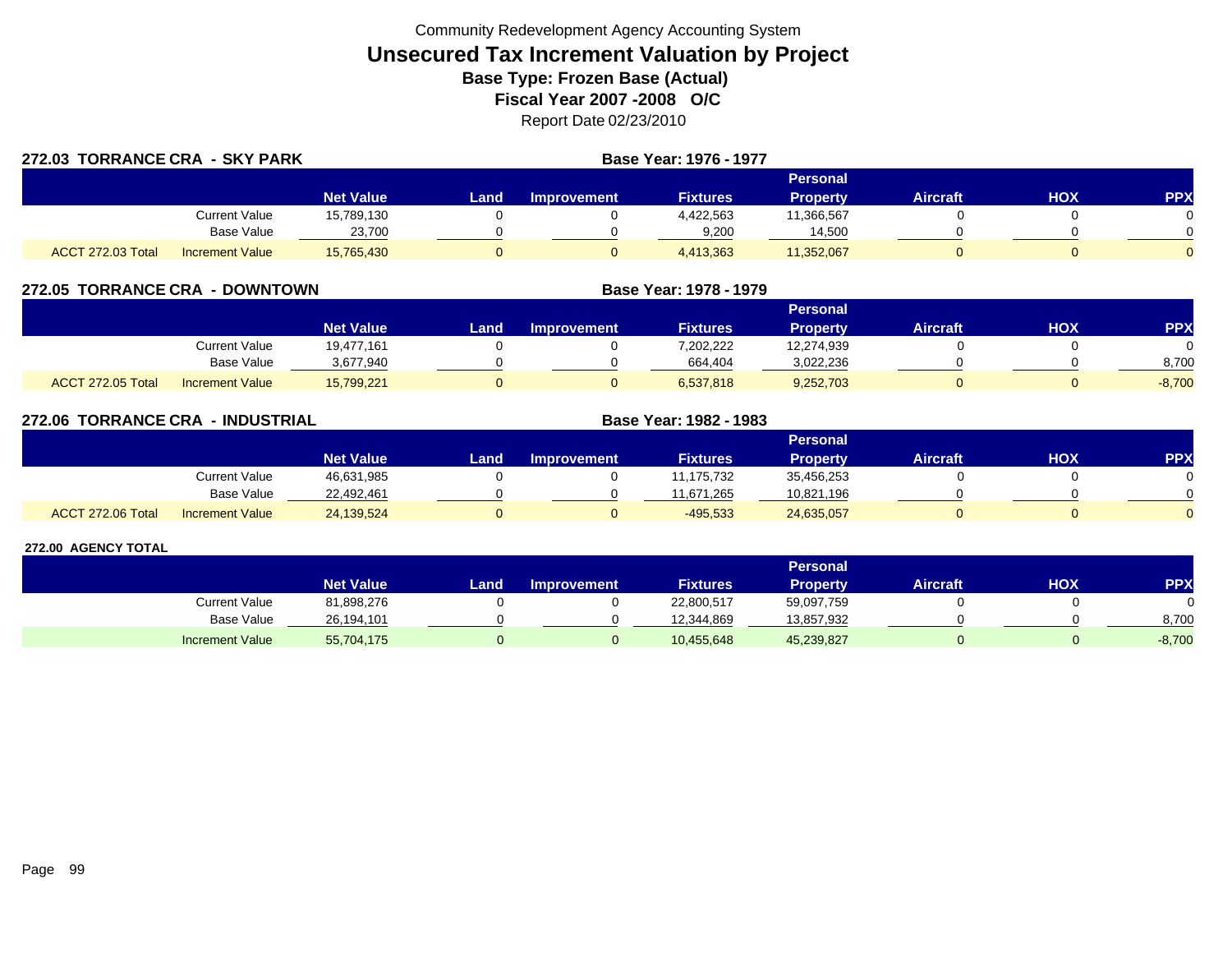| 276.02 VERNON CRA - INDUSTRIAL |                        |                  | Base Year: 1990 - 1991 |             |                 |                 |                 |            |            |  |
|--------------------------------|------------------------|------------------|------------------------|-------------|-----------------|-----------------|-----------------|------------|------------|--|
|                                |                        |                  |                        |             |                 | <b>Personal</b> |                 |            |            |  |
|                                |                        | <b>Net Value</b> | Land                   | Improvement | <b>Fixtures</b> | <b>Property</b> | <b>Aircraft</b> | <b>HOX</b> | <b>PPX</b> |  |
|                                | Current Value          | 576,946,917      |                        |             | 302,785,706     | 274,161,211     |                 |            |            |  |
|                                | <b>Base Value</b>      | 315,462,239      |                        |             | 179,222,728     | 136,444,311     |                 |            | 204,800    |  |
| ACCT 276.02 Total              | <b>Increment Value</b> | 261,484,678      |                        |             | 123,562,978     | 137,716,900     |                 |            | $-204,800$ |  |

### **276.03 VERNON CRA - INDUSTRIAL RP '99 ANX**

|                   |                        |                  |      |                    |                 | Personal        |                 |     |            |
|-------------------|------------------------|------------------|------|--------------------|-----------------|-----------------|-----------------|-----|------------|
|                   |                        | <b>Net Value</b> | Land | <b>Improvement</b> | <b>Fixtures</b> | <b>Property</b> | <b>Aircraft</b> | нох | <b>PPX</b> |
|                   | Current Value          | 41,306,199       |      |                    | 16,323,698      | 24,982,501      |                 |     |            |
|                   | <b>Base Value</b>      | 7,340,028        |      |                    | 3.765.172       | 3,574,856       |                 |     |            |
| ACCT 276.03 Total | <b>Increment Value</b> | 33,966,171       |      |                    | 12,558,526      | 21,407,645      |                 |     |            |

**Base Year: 1997 - 1998**

|                        |                  |      |                      |                 | <b>Personal</b> |                 |     |            |
|------------------------|------------------|------|----------------------|-----------------|-----------------|-----------------|-----|------------|
|                        | <b>Net Value</b> | Land | <b>∣mprovement</b> \ | <b>Fixtures</b> | <b>Property</b> | <b>Aircraft</b> | нох | <b>PPX</b> |
| Current Value          | 618,253,116      |      |                      | 319,109,404     | 299,143,712     |                 |     |            |
| <b>Base Value</b>      | 322,802,267      |      |                      | 182,987,900     | 140,019,167     |                 |     | 204,800    |
| <b>Increment Value</b> | 295,450,849      |      |                      | 136,121,504     | 159,124,545     |                 |     | $-204,800$ |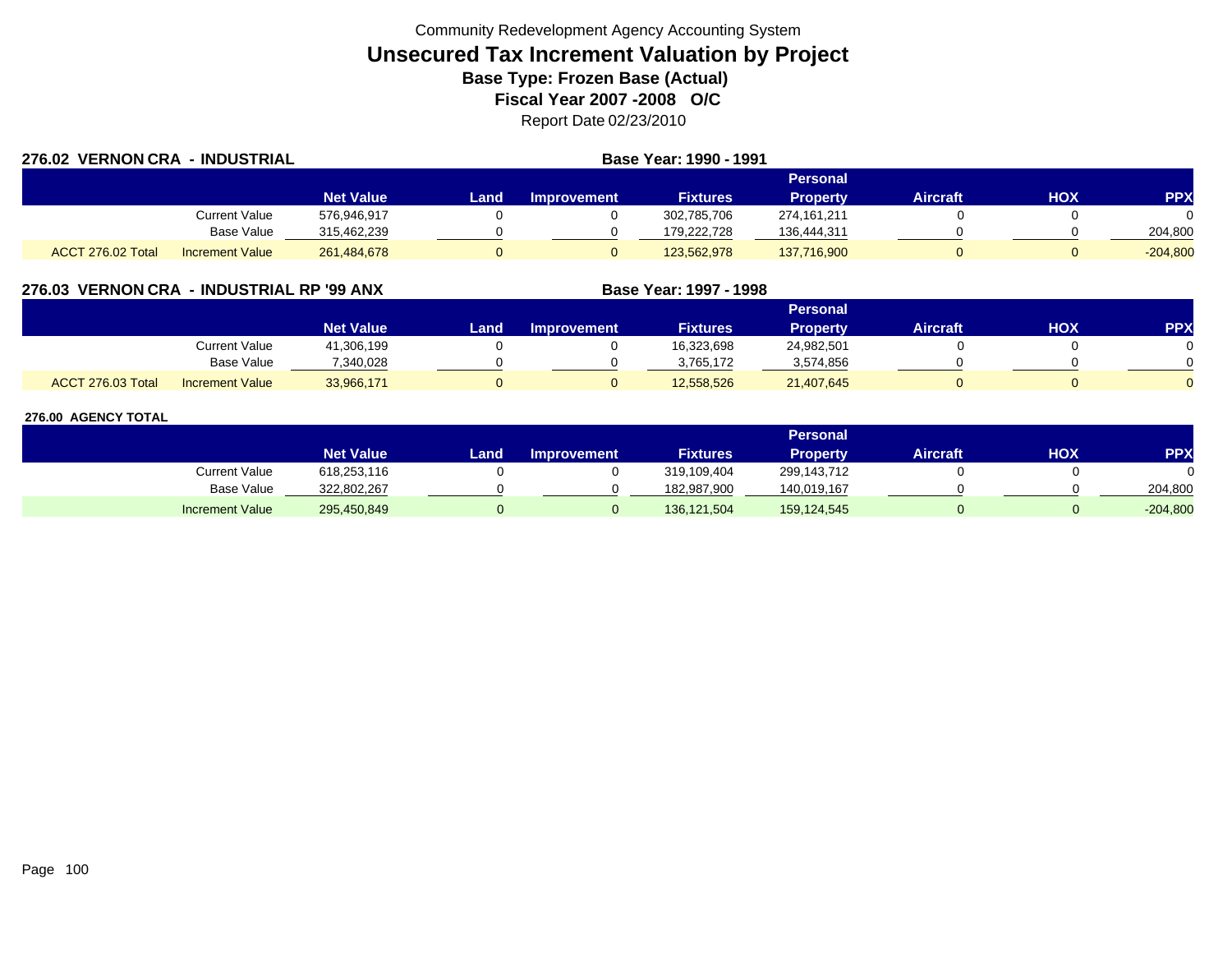| 278.02 WALNUT CRA - WALNUT IMPROVEMENT |                        |                  |      | Base Year: 1980 - 1981 |                 |                 |                 |            |            |
|----------------------------------------|------------------------|------------------|------|------------------------|-----------------|-----------------|-----------------|------------|------------|
|                                        |                        |                  |      |                        |                 | Personal        |                 |            |            |
|                                        |                        | <b>Net Value</b> | Land | <b>Improvement</b>     | <b>Fixtures</b> | <b>Property</b> | <b>Aircraft</b> | <b>HOX</b> | <b>PPX</b> |
|                                        | Current Value          | 27,098,812       |      |                        | 11.144.787      | 15.954.025      |                 |            |            |
|                                        | Base Value             | 2.114.928        |      |                        | 1.151.912       | 963,016         |                 |            |            |
| ACCT 278.02 Total                      | <b>Increment Value</b> | 24.983.884       |      |                        | 9.992.875       | 14,991,009      |                 |            |            |

|                        |                  |        |                    |                 | <b>Personal</b> |                 |     |            |
|------------------------|------------------|--------|--------------------|-----------------|-----------------|-----------------|-----|------------|
|                        | <b>Net Value</b> | Land . | <b>Improvement</b> | <b>Fixtures</b> | Property        | <b>Aircraft</b> | нох | <b>PPX</b> |
| Current Value          | 27,098,812       |        |                    | 1,144,787       | 15,954,025      |                 |     |            |
| <b>Base Value</b>      | 2,114,928        |        |                    | .151.912        | 963,016         |                 |     |            |
| <b>Increment Value</b> | 24,983,884       |        |                    | 9,992,875       | 14,991,009      |                 |     |            |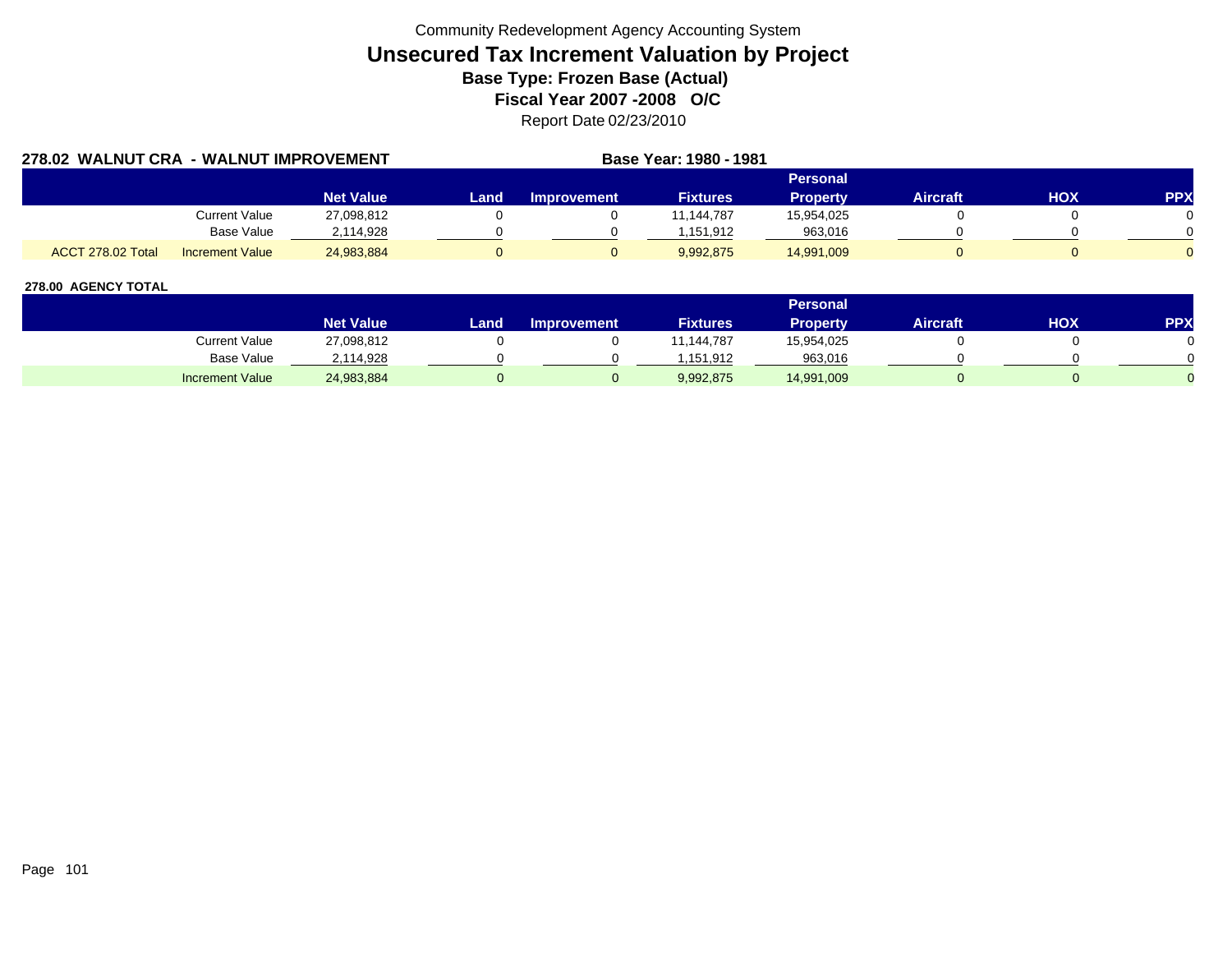| 280.03 WEST COVINA CRA - CBD |                        |                  |          | <b>Base Year: 1971 - 1972</b> |                 |                 |                 |            |            |  |
|------------------------------|------------------------|------------------|----------|-------------------------------|-----------------|-----------------|-----------------|------------|------------|--|
|                              |                        |                  | Personal |                               |                 |                 |                 |            |            |  |
|                              |                        | <b>Net Value</b> | Land     | <b>Improvement</b>            | <b>Fixtures</b> | <b>Property</b> | <b>Aircraft</b> | <b>HOX</b> | <b>PPX</b> |  |
|                              | Current Value          | 47,953,229       |          |                               | 20,254,125      | 27,779,104      |                 |            | 80,000     |  |
|                              | Base Value             | 11,065,928       |          |                               | 2,159,000       | 8,906,928       |                 |            |            |  |
| ACCT 280.03 Total            | <b>Increment Value</b> | 36,887,301       |          |                               | 18,095,125      | 18,872,176      |                 |            | 80,000     |  |

| 280.04 WEST COVINA CRA - EASTLAND |                        |                  |      | Base Year: 1974 - 1975 |                 |                 |                 |     |            |
|-----------------------------------|------------------------|------------------|------|------------------------|-----------------|-----------------|-----------------|-----|------------|
|                                   |                        |                  |      |                        |                 | Personal        |                 |     |            |
|                                   |                        | <b>Net Value</b> | Land | <b>Improvement</b>     | <b>Fixtures</b> | <b>Property</b> | <b>Aircraft</b> | нох | <b>PPX</b> |
|                                   | Current Value          | 23,852,405       |      |                        | 9,555,632       | 14.296.773      |                 |     |            |
|                                   | Base Value             | 10,495,700       |      |                        | 2,300,120       | 8,195,580       |                 |     |            |
| ACCT 280.04 Total                 | <b>Increment Value</b> | 13,356,705       |      |                        | 7,255,512       | 6,101,193       |                 |     |            |

| 280.05 WEST COVINA CRA - CBD /81 ANX |                        |                  |      |             | <b>Base Year: 1979 - 1980</b> |                 |                 |            |            |
|--------------------------------------|------------------------|------------------|------|-------------|-------------------------------|-----------------|-----------------|------------|------------|
|                                      |                        |                  |      |             |                               | <b>Personal</b> |                 |            |            |
|                                      |                        | <b>Net Value</b> | Land | Improvement | <b>Fixtures</b>               | <b>Property</b> | <b>Aircraft</b> | <b>HOX</b> | <b>PPX</b> |
|                                      | Current Value          | 30,890,120       |      |             | 13,021,246                    | 17,868,874      |                 |            | $\Omega$   |
|                                      | Base Value             | 8,741,708        |      |             | 2,262,080                     | 6,493,728       |                 |            | 14,100     |
| ACCT 280.05 Total                    | <b>Increment Value</b> | 22,148,412       |      |             | 10.759.166                    | 11,375,146      |                 | O          | $-14,100$  |

### **280.06 WEST COVINA CRA - EASTLAND AMEND. #1 Base Year: 1989 - 1990**

|                   |                        |                  |       |             |                 | Personal        |                 |            |            |
|-------------------|------------------------|------------------|-------|-------------|-----------------|-----------------|-----------------|------------|------------|
|                   |                        | <b>Net Value</b> | Land. | Improvement | <b>Fixtures</b> | <b>Property</b> | <b>Aircraft</b> | <b>HOX</b> | <b>PPX</b> |
|                   | <b>Current Value</b>   | 7,122,357        |       |             | 2,110,441       | 5,011,916       |                 |            |            |
|                   | <b>Base Value</b>      | 5,908,397        |       |             | 2,790,598       | 3,117,799       |                 |            |            |
| ACCT 280.06 Total | <b>Increment Value</b> | 1,213,960        |       |             | $-680,157$      | 894,117         |                 |            |            |

### **280.07 WEST COVINA CRA - CBD/ESTLND MRGR AMEND. Base Year: 1993 - 1994**

|                   |                        |                  | Personal |                    |                 |            |                 |     |            |  |  |  |  |
|-------------------|------------------------|------------------|----------|--------------------|-----------------|------------|-----------------|-----|------------|--|--|--|--|
|                   |                        | <b>Net Value</b> | Land i   | <b>Improvement</b> | <b>Fixtures</b> | Property   | <b>Aircraft</b> | нох | <b>PPX</b> |  |  |  |  |
|                   | <b>Current Value</b>   | 5,384,216        |          |                    | 2,451,632       | 2,932,584  |                 |     |            |  |  |  |  |
|                   | <b>Base Value</b>      | 3,433,040        |          |                    | 210.127         | 3,222,913  |                 |     | ∩          |  |  |  |  |
| ACCT 280.07 Total | <b>Increment Value</b> | 1,951,176        |          |                    | 2,241,505       | $-290,329$ |                 |     |            |  |  |  |  |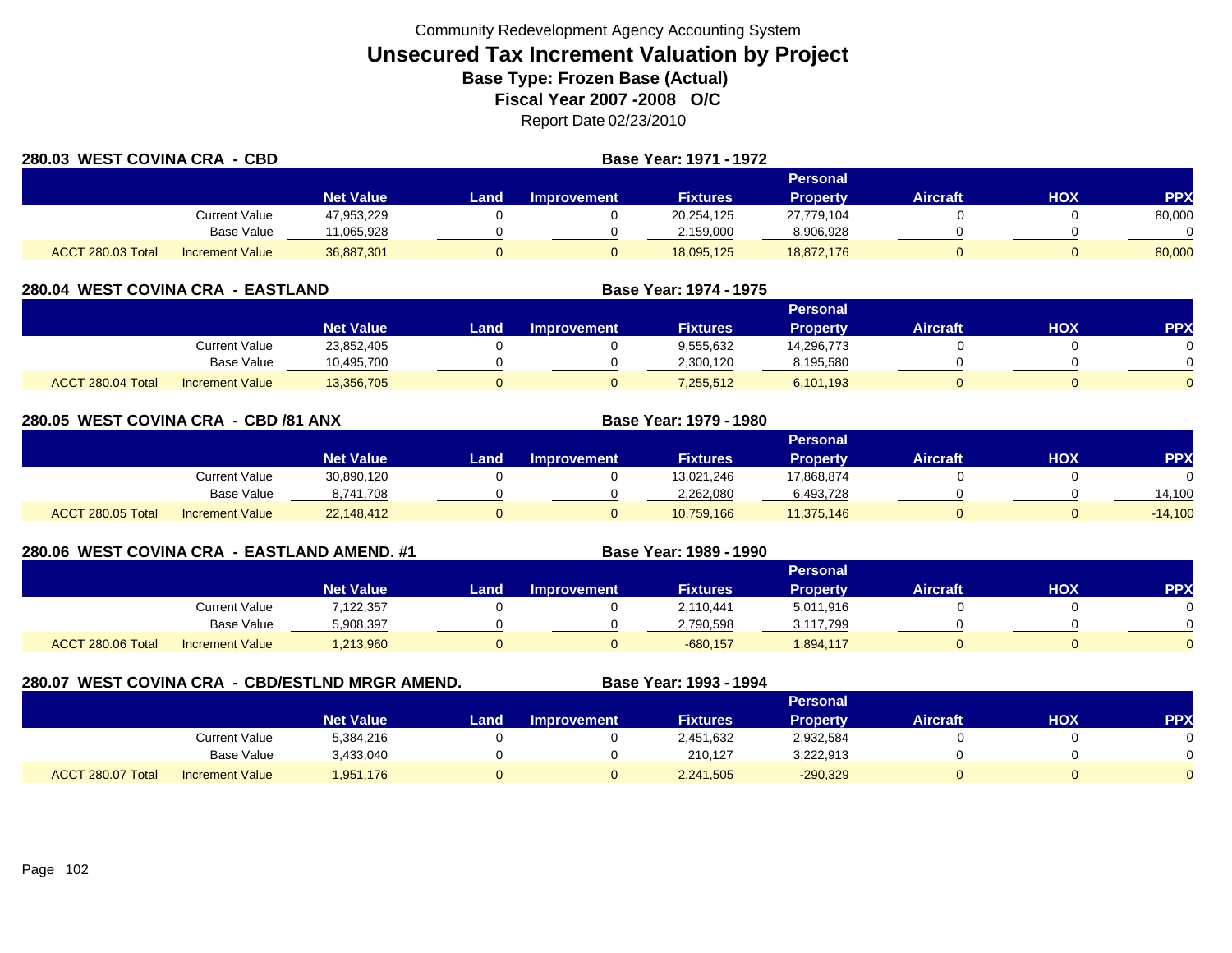Community Redevelopment Agency Accounting System

# **Unsecured Tax Increment Valuation by Project**

**Base Type: Frozen Base (Actual)** 

**Fiscal Year 2007 -2008 O/C**

## Report Date 02/23/2010

| 280.08 WEST COVINA CRA - CITYWIDE RP |                        |                  |      |             | Base Year: 1998 - 1999 |                 |                 |     |            |
|--------------------------------------|------------------------|------------------|------|-------------|------------------------|-----------------|-----------------|-----|------------|
|                                      |                        |                  |      |             |                        | <b>Personal</b> |                 |     |            |
|                                      |                        | <b>Net Value</b> | Land | Improvement | <b>Fixtures</b>        | <b>Property</b> | <b>Aircraft</b> | нох | <b>PPX</b> |
|                                      | Current Value          | 29,178,629       |      |             | 17,976,840             | 11,201,789      |                 |     |            |
|                                      | <b>Base Value</b>      | 19.672.547       |      |             | 12,270,568             | 437,079.7       |                 |     | 35,100     |
| ACCT 280.08 Total                    | <b>Increment Value</b> | 9,506,082        |      |             | 5,706,272              | 3,764,710       |                 |     | $-35,100$  |

|                        |                  |      |                    |                 | <b>Personal</b> |                 |     |        |
|------------------------|------------------|------|--------------------|-----------------|-----------------|-----------------|-----|--------|
|                        | <b>Net Value</b> | Land | <b>Improvement</b> | <b>Fixtures</b> | Propertv        | <b>Aircraft</b> | HOX | PPX    |
| Current Value          | 144,380,956      |      |                    | 65,369,916      | 79,091,040      |                 |     | 80,000 |
| Base Value             | 59,317,320       |      |                    | 21,992,493      | 37,374,027      |                 |     | 49.200 |
| <b>Increment Value</b> | 85,063,636       |      |                    | 43,377,423      | 41,717,013      |                 |     | 30,800 |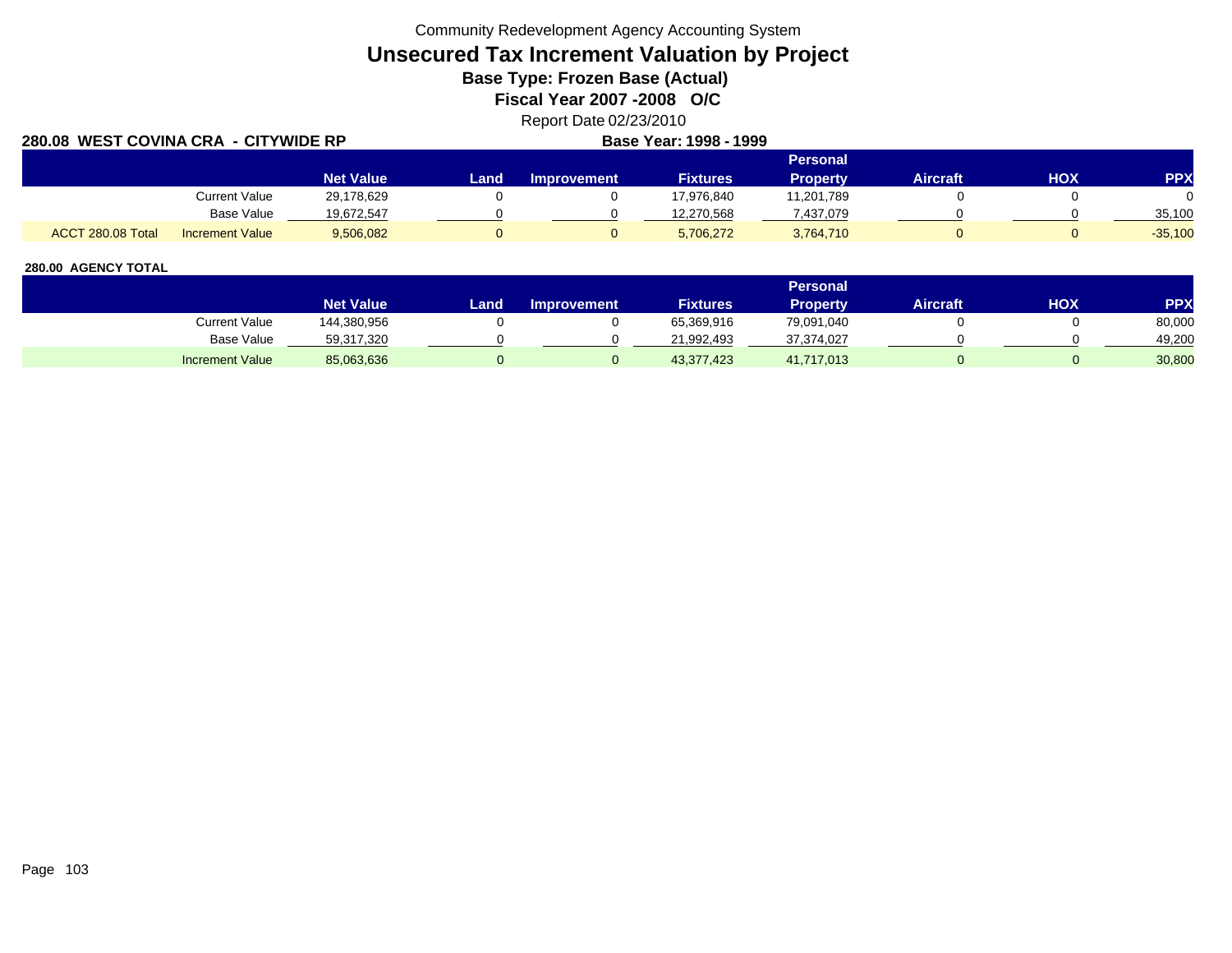| 283.02 WEST HOLLYWOOD CRA - EASTSIDE RP |                        |                  |      |                    | Base Year: 1996 - 1997 |                 |                 |            |            |
|-----------------------------------------|------------------------|------------------|------|--------------------|------------------------|-----------------|-----------------|------------|------------|
|                                         |                        |                  |      |                    |                        | <b>Personal</b> |                 |            |            |
|                                         |                        | <b>Net Value</b> | Land | <b>Improvement</b> | <b>Fixtures</b>        | Property        | <b>Aircraft</b> | <b>HOX</b> | <b>PPX</b> |
|                                         | Current Value          | 56,859,555       |      |                    | 24,841,207             | 32,018,348      |                 |            |            |
|                                         | Base Value             | 8,797,695        |      |                    | 2.052.515              | 6,771,780       |                 | 26,600     |            |
| ACCT 283.02 Total                       | <b>Increment Value</b> | 48.061.860       |      |                    | 22,788,692             | 25,246,568      |                 | $-26,600$  |            |

|                        |                  |      |                    |                 | <b>Personal</b> |                 |            |     |
|------------------------|------------------|------|--------------------|-----------------|-----------------|-----------------|------------|-----|
|                        | <b>Net Value</b> | Land | <b>Improvement</b> | <b>Fixtures</b> | <b>Property</b> | <b>Aircraft</b> | <b>HOX</b> | PPX |
| <b>Current Value</b>   | 56,859,555       |      |                    | 24,841,207      | 32,018,348      |                 |            |     |
| Base Value             | 8,797,695        |      |                    | 2.052.515       | 6,771,780       |                 | 26,600     |     |
| <b>Increment Value</b> | 48,061,860       |      |                    | 22,788,692      | 25,246,568      |                 | $-26,600$  |     |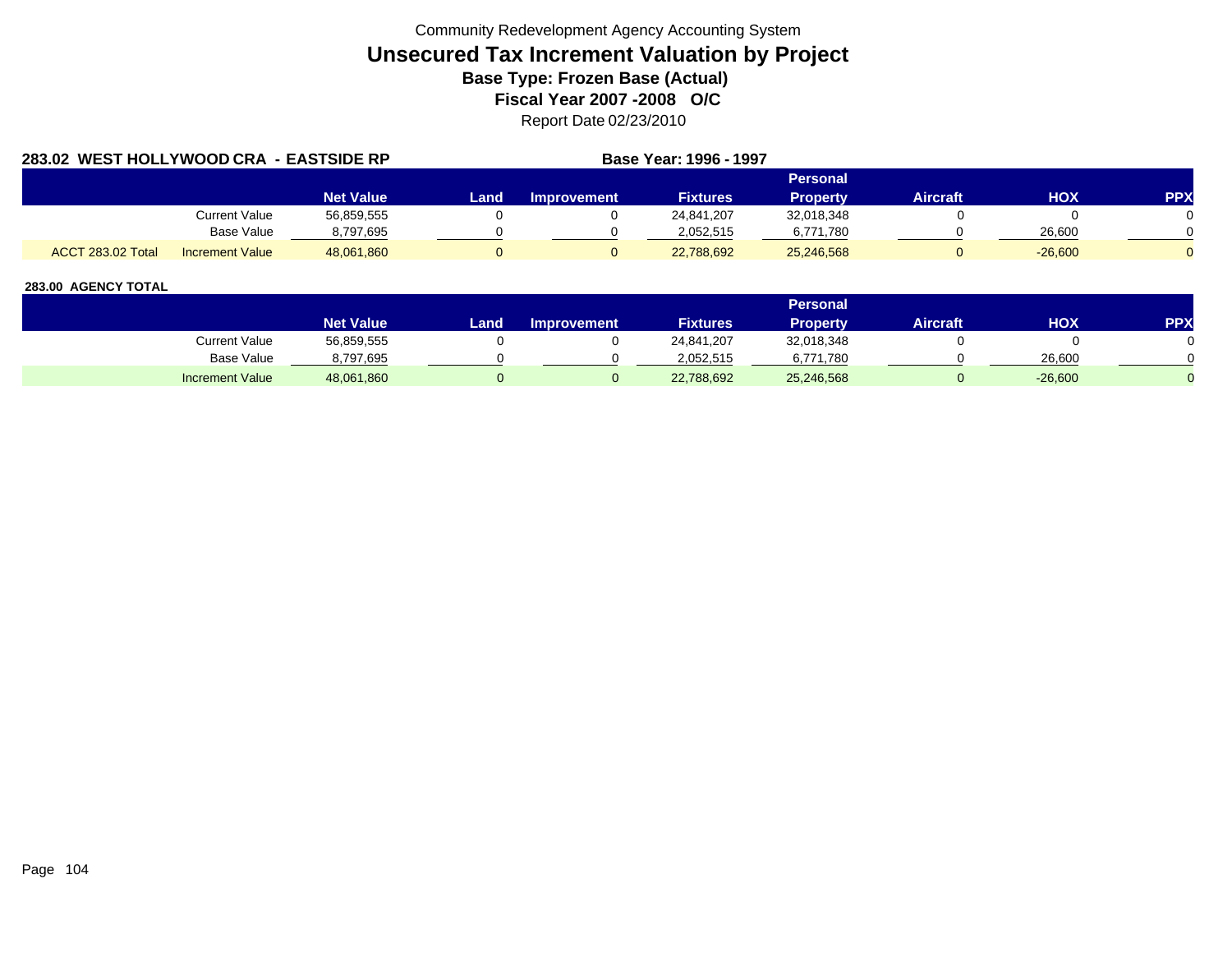| 284.05 WHITTIER CRA - GREENLEAF/UPTOWN |                        |                  |      |                    | Base Year: 1973 - 1974 |                 |                 |     |            |
|----------------------------------------|------------------------|------------------|------|--------------------|------------------------|-----------------|-----------------|-----|------------|
|                                        |                        |                  |      |                    |                        | Personal        |                 |     |            |
|                                        |                        | <b>Net Value</b> | Land | <b>Improvement</b> | <b>Fixtures</b>        | <b>Property</b> | <b>Aircraft</b> | HOX | <b>PPX</b> |
|                                        | Current Value          | 8,756,422        |      |                    | 3,625,863              | 5,130,559       |                 |     |            |
|                                        | Base Value             | 1,801,371        |      |                    | 543,760                | 1,257,611       |                 |     |            |
| ACCT 284.05 Total                      | <b>Increment Value</b> | 6,955,051        |      |                    | 3,082,103              | 3,872,948       |                 |     |            |

| 284.08  WHITTIER CRA | - WHITTIER BLVD.       |                  |      | <b>Base Year: 1978 - 1979</b> |                 |                 |                 |     |            |
|----------------------|------------------------|------------------|------|-------------------------------|-----------------|-----------------|-----------------|-----|------------|
|                      |                        |                  |      |                               |                 | <b>Personal</b> |                 |     |            |
|                      |                        | <b>Net Value</b> | Land | Improvement                   | <b>Fixtures</b> | Propertv        | <b>Aircraft</b> | нох | <b>PPX</b> |
|                      | <b>Current Value</b>   | 11.983.815       |      |                               | 4.645.980       | 7,337,835       |                 |     |            |
|                      | <b>Base Value</b>      | 12,147,488       |      | 154,060                       | 3,185,380       | 8,808,048       |                 |     |            |
| ACCT 284.08 Total    | <b>Increment Value</b> | $-163.673$       |      | $-154,060$                    | ,460,600        | $-1,470,213$    |                 |     |            |

| 284.09            | <b>WHITTIER CRA - EARTHQUAKE RECOVERY</b> |                  |      |                    | Base Year: 1987 - 1988 |                 |                 |     |            |
|-------------------|-------------------------------------------|------------------|------|--------------------|------------------------|-----------------|-----------------|-----|------------|
|                   |                                           |                  |      |                    |                        | <b>Personal</b> |                 |     |            |
|                   |                                           | <b>Net Value</b> | Land | <b>Improvement</b> | <b>Fixtures</b>        | Property        | <b>Aircraft</b> | нох | <b>PP</b>  |
|                   | <b>Current Value</b>                      | 26,971,796       |      |                    | 11,601,924             | 15,369,872      |                 |     |            |
|                   | Base Value                                | 12,118,755       |      |                    | 4.255.518              | 7,974,637       |                 |     | 111.400    |
| ACCT 284.09 Total | <b>Increment Value</b>                    | 14,853,041       |      |                    | 7,346,406              | 7,395,235       |                 |     | $-111,400$ |

| 284.11 |                   |                        | <b>WHITTIER CRA - COMMERCIAL CORRIDOR RP</b> | Base Year: 2001 - 2002 |                    |                 |                 |                 |            |           |
|--------|-------------------|------------------------|----------------------------------------------|------------------------|--------------------|-----------------|-----------------|-----------------|------------|-----------|
|        |                   |                        |                                              |                        | <b>Personal</b>    |                 |                 |                 |            |           |
|        |                   |                        | <b>Net Value</b>                             | Landı                  | <b>Improvement</b> | <b>Fixtures</b> | <b>Property</b> | <b>Aircraft</b> | <b>HOX</b> | <b>PP</b> |
|        |                   | <b>Current Value</b>   | 48,846,583                                   |                        |                    | 18,793,753      | 30,052,830      |                 |            |           |
|        |                   | Base Value             | 39,545,709                                   |                        |                    | 15,311,768      | 24,233,941      |                 |            |           |
|        | ACCT 284.11 Total | <b>Increment Value</b> | 9,300,874                                    |                        |                    | 3,481,985       | 5,818,889       |                 |            |           |

| 284.14 WHITTIER CRA - COMM. CORRIDOR RP 2006 ANX |                   |                        |                  |      |                    | Base Year: 2004 - 2005 |                 |                 |            |            |  |
|--------------------------------------------------|-------------------|------------------------|------------------|------|--------------------|------------------------|-----------------|-----------------|------------|------------|--|
|                                                  |                   |                        |                  |      | Personal           |                        |                 |                 |            |            |  |
|                                                  |                   |                        | <b>Net Value</b> | Land | <b>Improvement</b> | <b>Fixtures</b>        | <b>Property</b> | <b>Aircraft</b> | <b>HOX</b> | <b>PPX</b> |  |
|                                                  |                   | Current Value          | 3,671,796        |      |                    | 1,533,632              | 2,138,164       |                 |            |            |  |
|                                                  |                   | <b>Base Value</b>      | 3,476,568        |      |                    | 1,412,881              | 2,063,687       |                 |            |            |  |
|                                                  | ACCT 284.14 Total | <b>Increment Value</b> | 195.228          | υ    |                    | 120,751                | 74,477          |                 |            |            |  |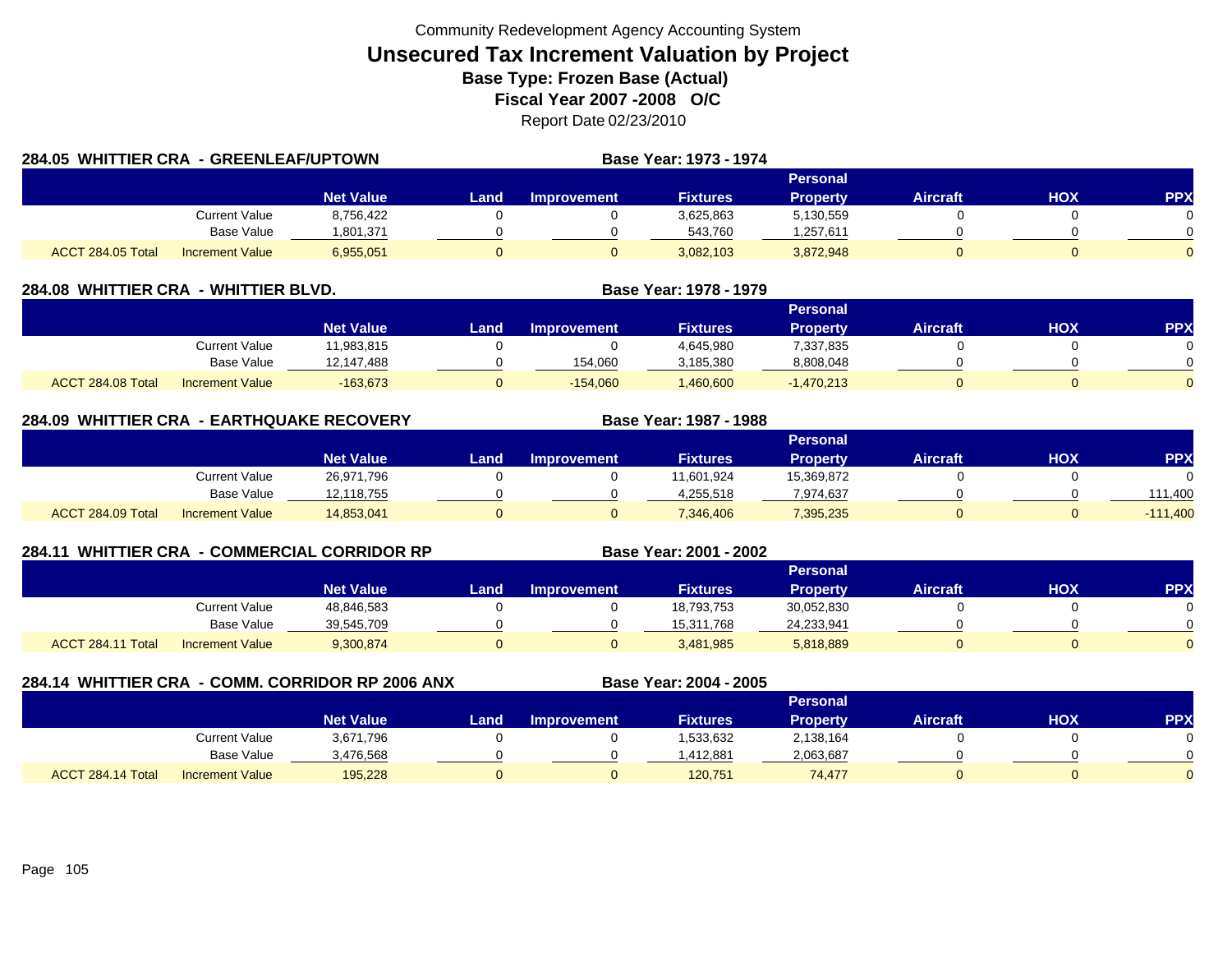|                        | <b>Personal</b>  |      |                    |                 |                 |                 |     |                   |
|------------------------|------------------|------|--------------------|-----------------|-----------------|-----------------|-----|-------------------|
|                        | <b>Net Value</b> | Land | <b>Improvement</b> | <b>Fixtures</b> | <b>Property</b> | <b>Aircraft</b> | нох | <b>PPX</b>        |
| Current Value          | 100,230,412      |      |                    | 40,201,152      | 60,029,260      |                 |     |                   |
| <b>Base Value</b>      | 69,089,891       |      | 154.060            | 24,709,307      | 44,337,924      |                 |     | 111.400           |
| <b>Increment Value</b> | 31,140,521       |      | $-154,060$         | 15,491,845      | 15,691,336      |                 |     | $-111,400$<br>. . |